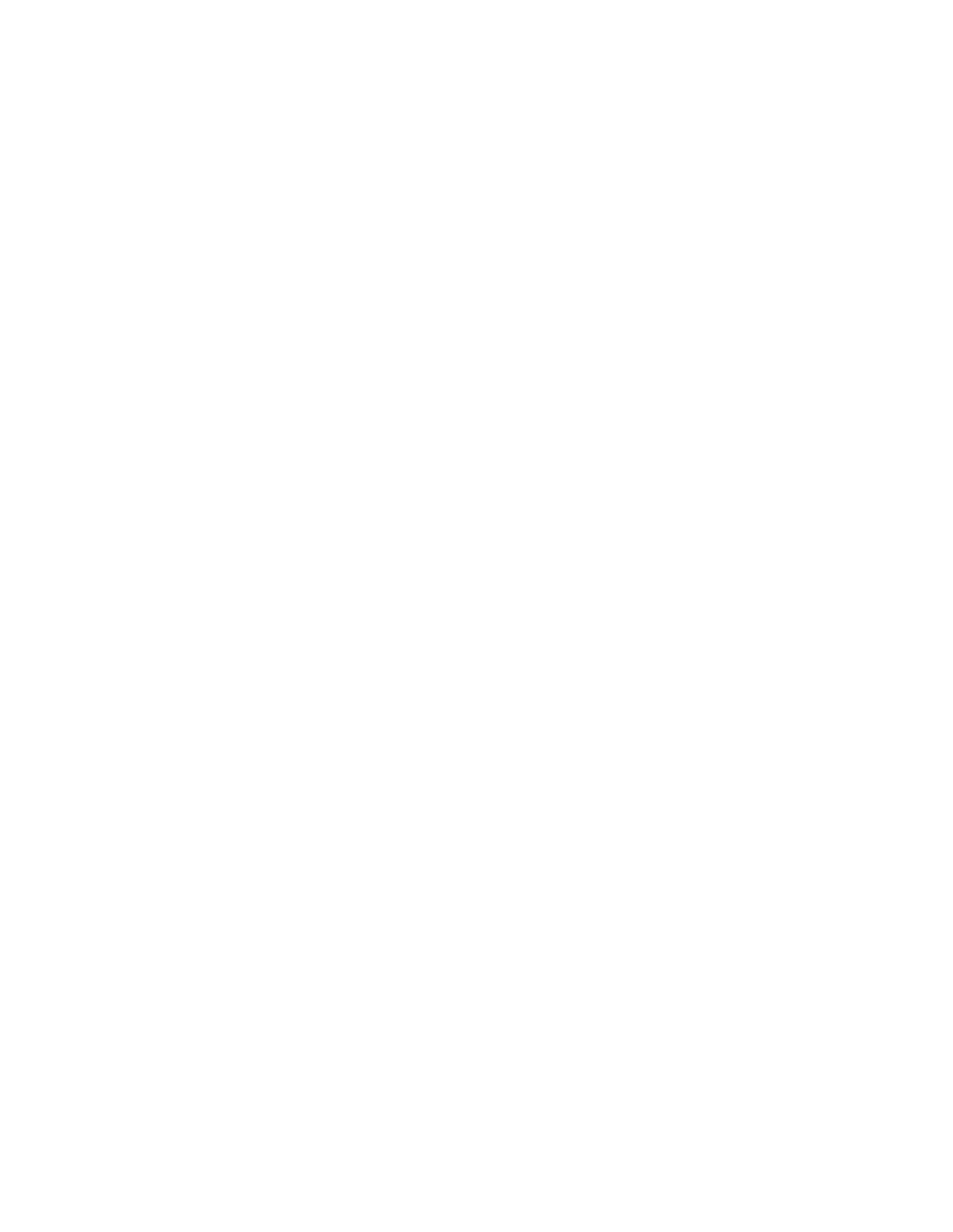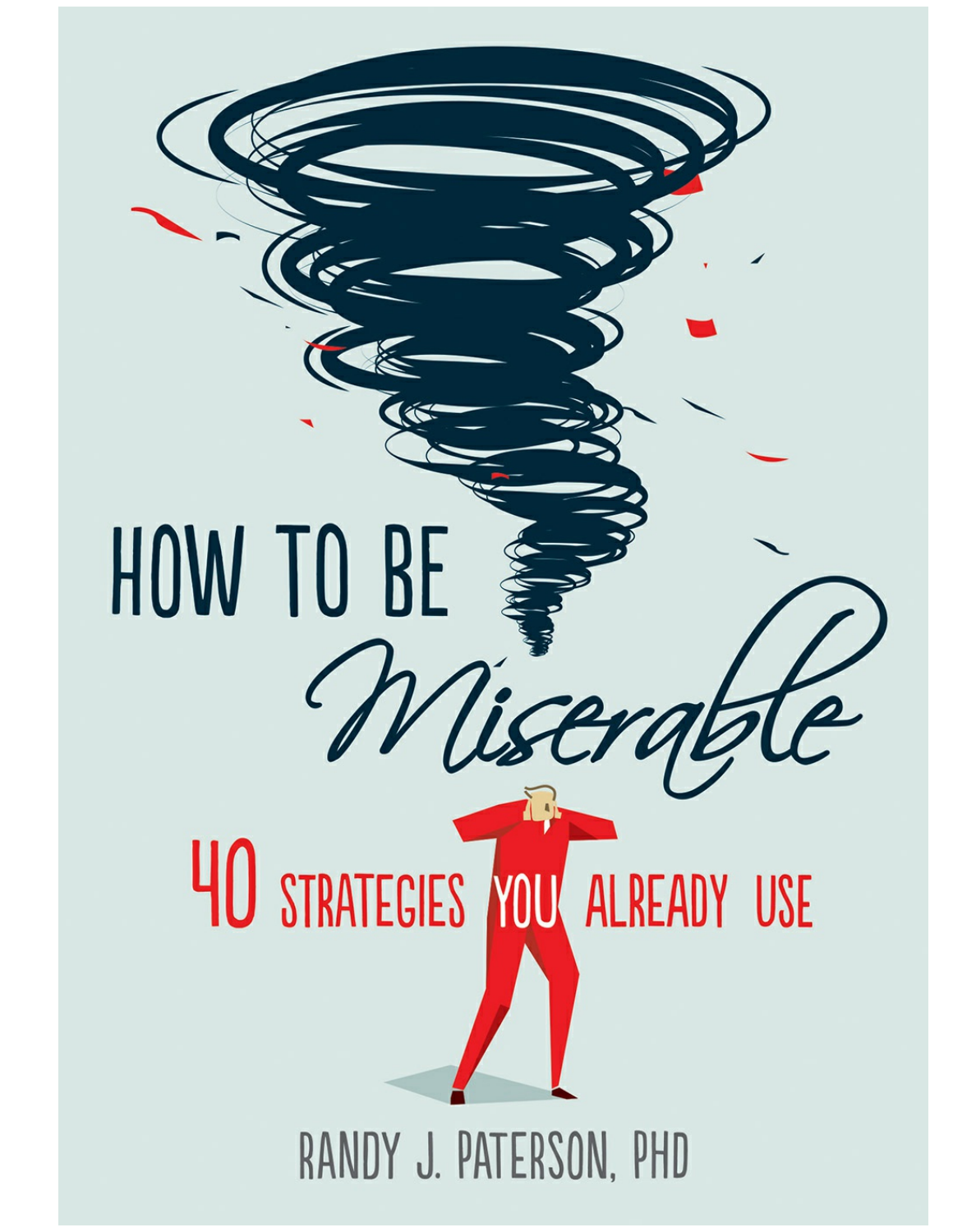*"Randy J. Paterson has hit a home run with this highly accessible, engaging book. How to Be Miserable uses tongue-in-cheek humor, scientifically grounded practical advice, and a healthy dose of what is colloquially known as 'reverse psychology' to help put an end to common behavioral patterns that contribute to unhappiness. Anyone who wants to be less miserable should read this book and do the opposite of everything it recommends!"*

—**Martin M. Antony, PhD, ABPP**, professor of Mpsychology at Ryerson University in Toronto, ON, Canada, and coauthor of *The Shyness and Social Anxiety Workbook* and *The Anti-Anxiety Workbook*

*"Randy J. Paterson's How to Be Miserable contains practical, witty, and wise advice, and is based on the premise that we have become our own worst enemies. Confronting our 'management' strategies consciously is the only way our life actually begins to turn toward better outcomes."*

—**James Hollis, PhD**, Jungian analyst, and author of *The Middle Passage* and *Finding Meaning in the Second Half of Life*

*"Randy J. Paterson has failed miserably in his quest to create a recipe for unhappiness in How* to Be Miserable, and instead has written a gem of a parody on how to cope with the inevitable *dif iculties we all must face in order to live a happy and fulfilling life."*

**—Simon A. Rego, PsyD, ABPP**, associate professor of clinical psychiatry and behavioral sciences at Albert Einstein College of Medicine/Montefiore Medical Center in New York, NY

*"How to Be Miserable is a dif erent kind of self-help book. By learning the forty traps that lead to unhappiness, readers will actually discover how to create the life they've always wanted one filled with lasting happiness."*

—**Matt McKay, PhD**, coauthor of *Thoughts and Feelings*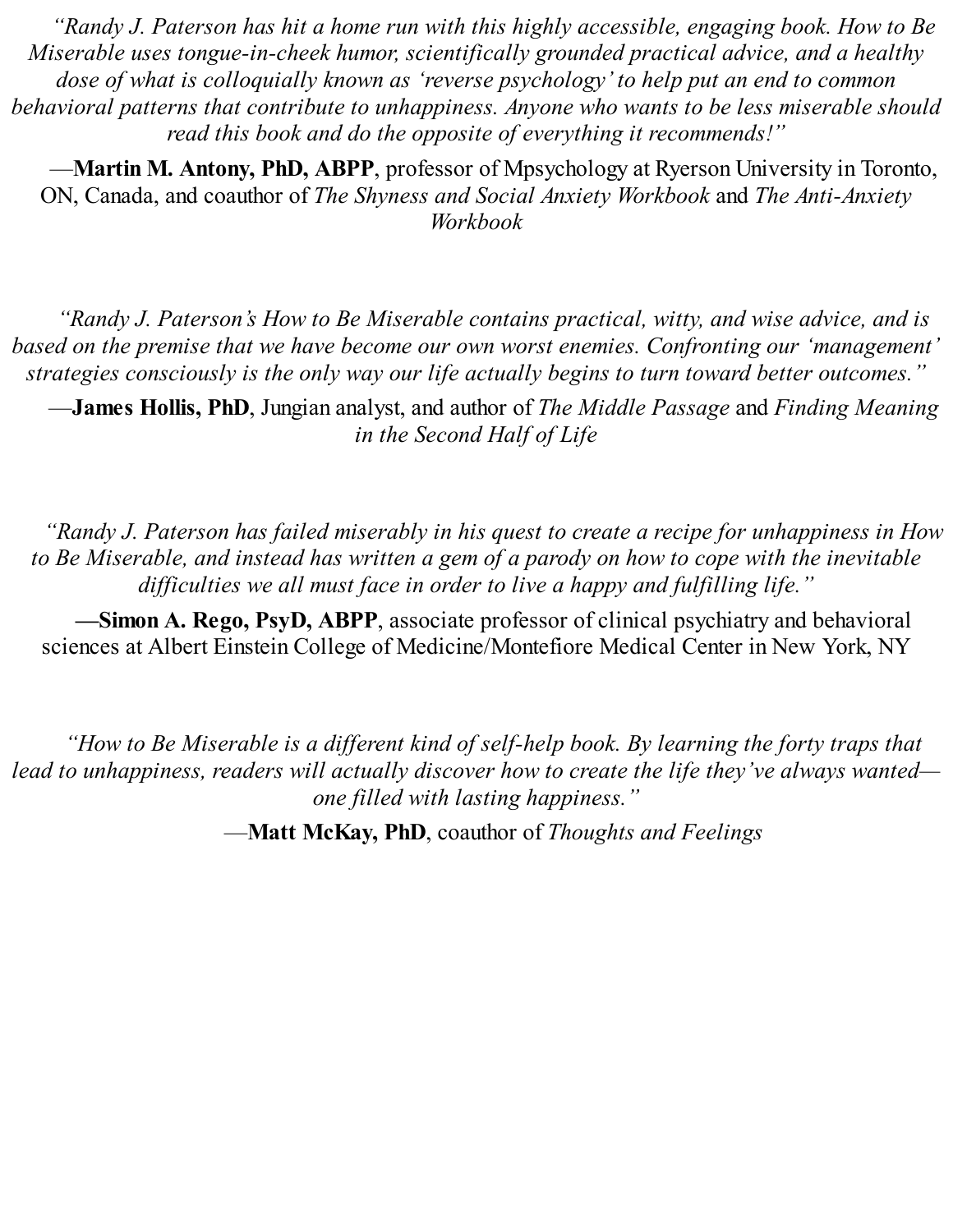

40 STRATEGIES YOU ALREADY USE

# RANDY J. PATERSON, PHD

NEW HARBINGER PUBLICATIONS, INC.

Publisher's Note

This publication is designed to provide accurate and authoritative information in regard to the subject matter covered. It is sold with the understanding that the publisher is not engaged in rendering psychological, financial, legal, or other professional services. If expert assistance or counseling is needed, the services of a competent professional should be sought.

Distributed in Canada by Raincoast Books Copyright © 2016 by Randy J. Paterson New Harbinger Publications, Inc. 5674 Shattuck Avenue Oakland, CA 94609 www.newharbinger.com Cover design by Amy Shoup Acquired by Melissa Kirk Edited by Jennifer Eastman All Rights Reserved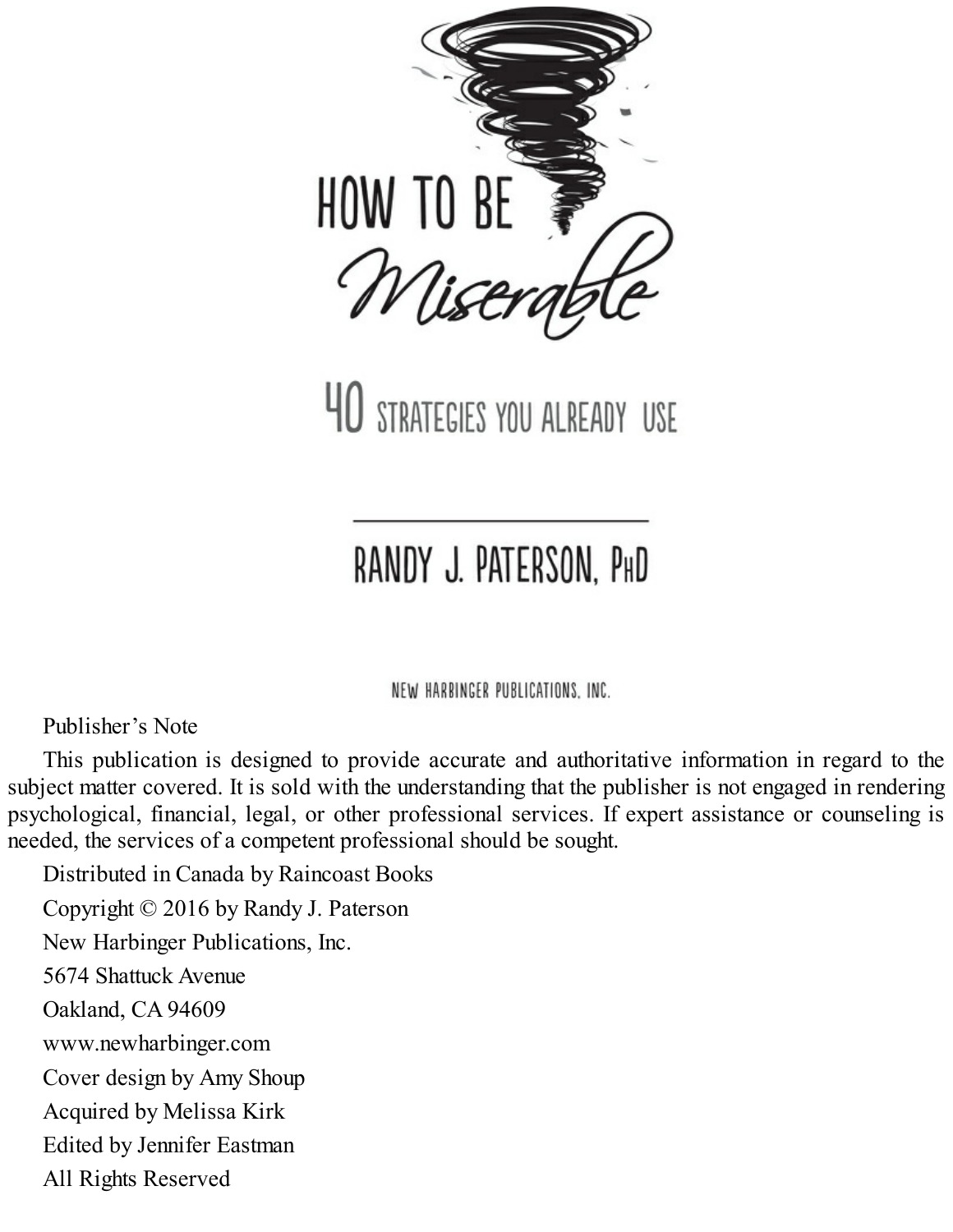Library of Congress Cataloging-in-Publication Data on file

For Benjamin *A pack of blessings lights upon thy back; Happiness courts thee in her best array; But, like a misbehaved and sullen wench, Thou pout'st upon thy fortune and thy love: Take heed, take heed, for such die miserable.* —Shakespeare, *Romeo and Juliet*

*The greatest happiness is to know the source of unhappiness.* —Fyodor Dostoevsky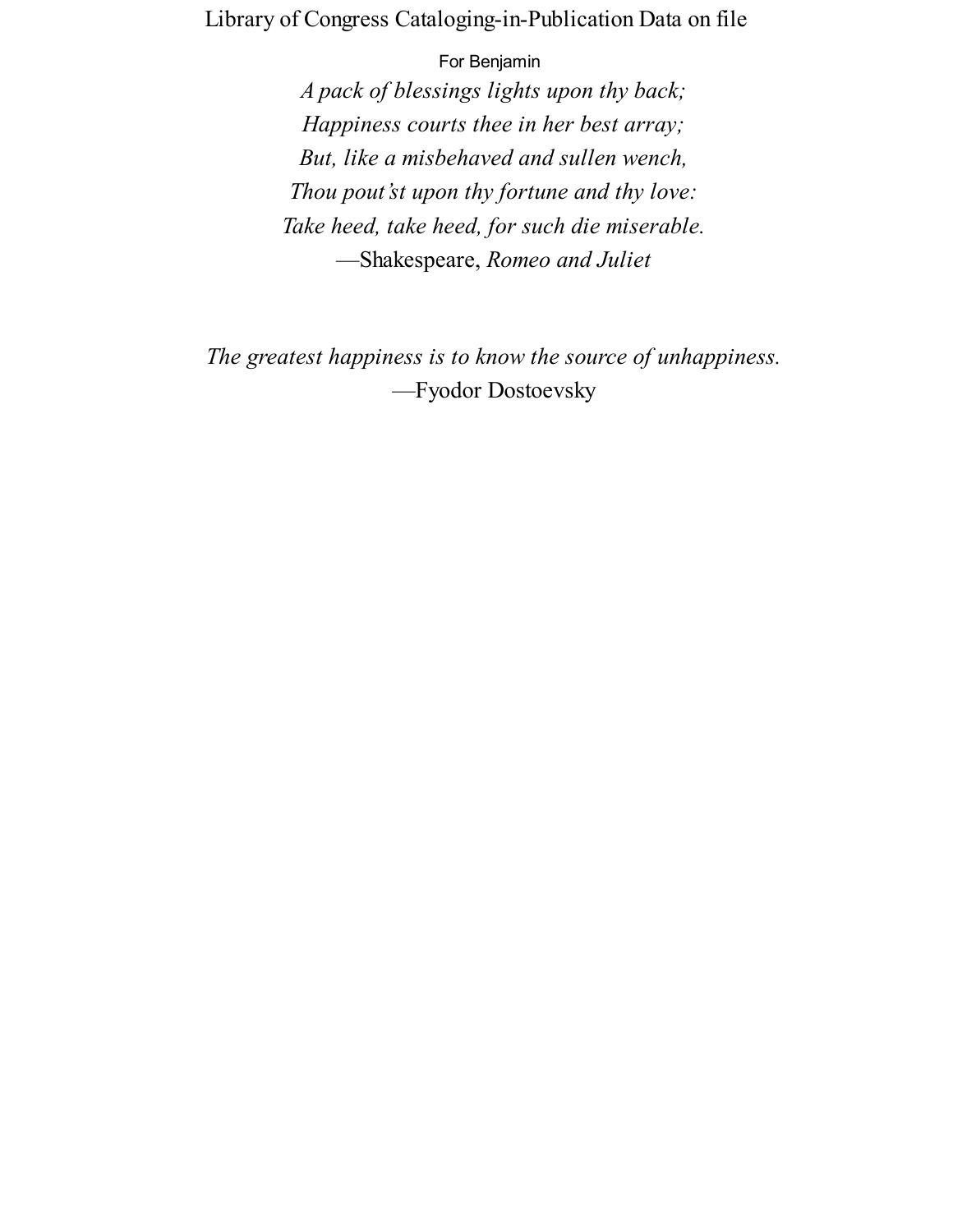### **Contents**

### <span id="page-5-0"></span>**[INTRODUCTION:](#page-7-0) THE DREAMS OFANOTHER AGE**

The [Ten-Million-Dollar](#page-8-0) Question [Column](#page-10-0) A and Column B What's the [Problem?](#page-11-0) Let's All [Embrace](#page-12-0) the Dark Side Four Points, Forty [Lessons](#page-12-1) A Note to the [Uncommitted](#page-13-0)

### **PART ONE: ADOPTING A [MISERABLE](#page-14-0) LIFESTYLE**

**LESSON 1: AVOID ALL [EXERCISE](#page-17-0) [LESSON](#page-19-0) 2: EAT WHAT YOU'RE TOLD [LESSON](#page-21-0) 3: DON'T WASTE YOUR LIFE IN BED LESSON 4: LIVE BETTER THROUGH [CHEMISTRY](#page-23-0) LESSON 5: [MAXIMIZE](#page-25-0) YOUR SCREEN TIME [LESSON](#page-27-0) 6: IFYOU WANT IT, BUYIT LESSON 7: CAN'T AFFORD IT? GET IT [ANYWAY!](#page-29-0) LESSON 8: GIVE 100 [PERCENT](#page-31-0) TO YOUR WORK LESSON 9: BE WELL [INFORMED](#page-33-0) [LESSON](#page-35-0) 10: SET VAPID GOALS**

### **PART TWO: HOW TO THINK LIKE AN [UNHAPPYPERSON](#page-37-0)**

**LESSON 11: REHEARSE THE [REGRETTABLE](#page-40-0) PAST LESSON 12: BLAME INWARD, GIVE CREDIT [OUTWARD](#page-42-0) LESSON 13: [PRACTICE](#page-44-0) THE "THREE BAD THINGS" EXERCISE LESSON 14: [CONSTRUCT](#page-46-0) FUTURE HELLS [LESSON](#page-48-0) 15: VALUE HOPE OVER ACTION LESSON 16: BECOME A TOXIC [OPTIMIST](#page-50-0) LESSON 17: FILTER FOR THE [NEGATIVE](#page-52-0) LESSON 18: CULTIVATE YOUR [PRESENCE—ELSEWHERE](#page-55-0) LESSON 19: INSIST ON [PERFECTION](#page-57-0) LESSON 20: WORK [ENDLESSLYON](#page-60-0) YOUR SELF-ESTEEM**

### **PART THREE: HELL IS OTHER [PEOPLE](#page-62-0)**

**LESSON 21: BECOME AN ISLAND UNTO [YOURSELF](#page-64-0)**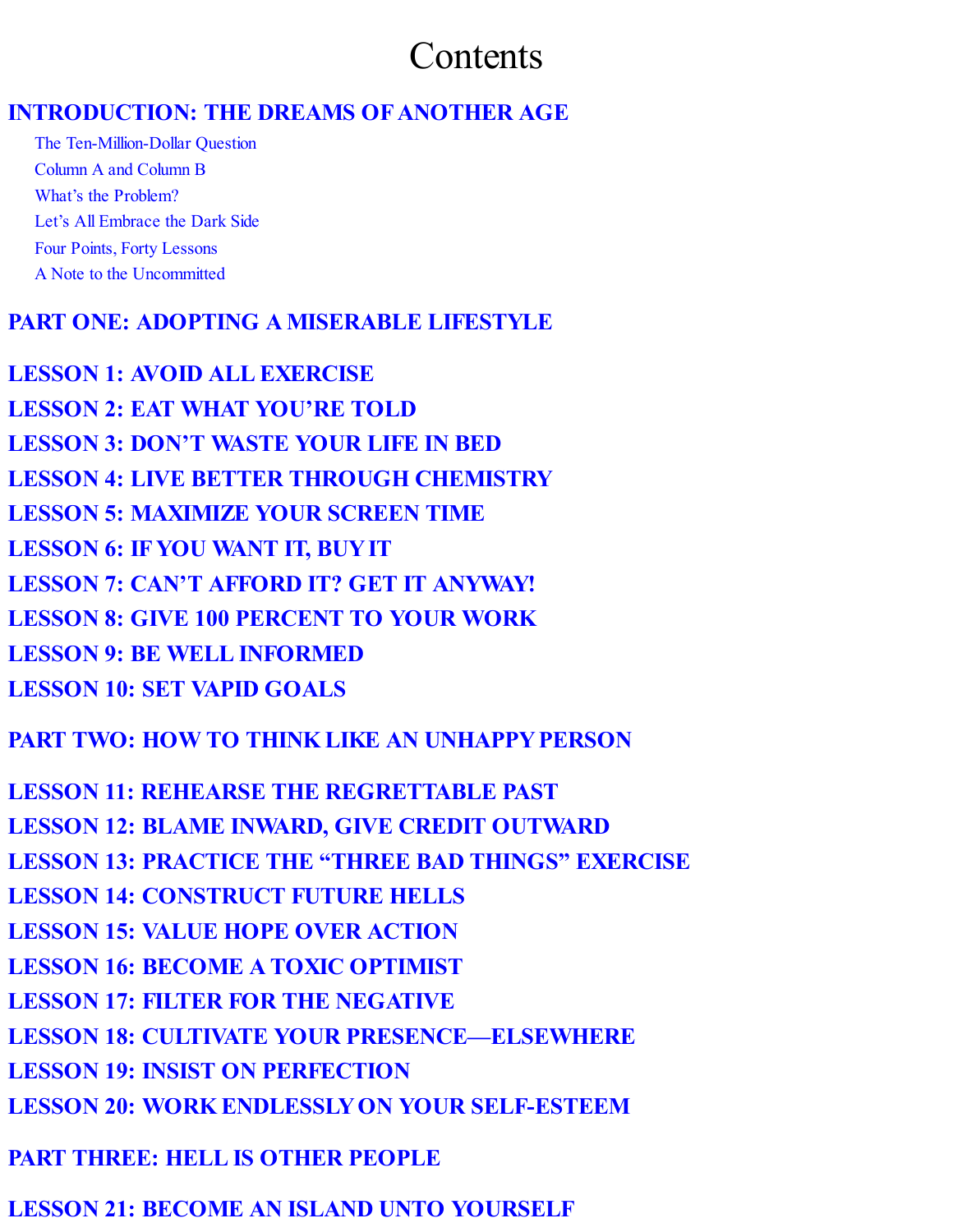**LESSON 22: GIVE THEM WHAT [THEYWANT](#page-66-0) LESSON 23: [MEASURE](#page-68-0) UP AND MEASURE DOWN LESSON 24: [PLAYTO](#page-70-0) WIN LESSON 25: HOLD HIGH [EXPECTATIONS](#page-72-0) OFOTHERS LESSON 26: DROP YOUR [BOUNDARIES](#page-74-0) LESSON 27: BOND WITH PEOPLE'S [POTENTIAL,](#page-77-0) NOT THEIR REALITY LESSON 28: DEMAND [LOYALTY](#page-79-0) LESSON 29: REACT TO THEIR MOTIVES, NOT THEIR [MESSAGES](#page-82-0) LESSON 30: CULTIVATE AND TREASURE TOXIC [RELATIONSHIPS](#page-85-0)**

**PART FOUR: LIVING A LIFE [WITHOUT](#page-87-0) MEANING**

**LESSON 31: KEEP YOUR EYE ON THE SMALL [PICTURE](#page-89-0) LESSON 32: LET YOUR [IMPULSES](#page-91-0) BE YOUR GUIDE LESSON 33: LOOK OUT FOR [NUMBER](#page-93-0) ONE LESSON 34: [DUTYFIRST,](#page-95-0) LIFE LATER LESSON 35: LIVE THE UNLIVED LIVES [OFOTHERS](#page-97-0) LESSON 36: STAYIN YOUR ZONE [OFCOMFORT](#page-99-0) LESSON 37: AVOID [SOLITUDE](#page-101-0) LESSON 38: CHOOSE [FASHION](#page-103-0) OVER STYLE LESSON 39: PURSUE HAPPINESS [RELENTLESSLY](#page-105-0) LESSON 40: IMPROVE [YOURSELF](#page-107-0) CONCLUSION: ENDING THE [MISERYPROJECT:](#page-109-0) LIFE ON THE TOP FLOOR**

The [Causes](#page-110-0) of Misery And Now, Ladies and [Gentlemen,](#page-110-1) Please Remove Your Masks Short [Term,](#page-111-0) Long Term [Pain-based](#page-111-1) Impulses An [Unreliable](#page-112-0) Crystal Ball A Culture with an [Agenda](#page-112-1) Some [Advice,](#page-114-0) At Last

**[ACKNOWLEDGMENTS](#page-117-0) [NOTES](#page-118-0) [REFERENCES](#page-119-0) AND ADDITIONAL READING**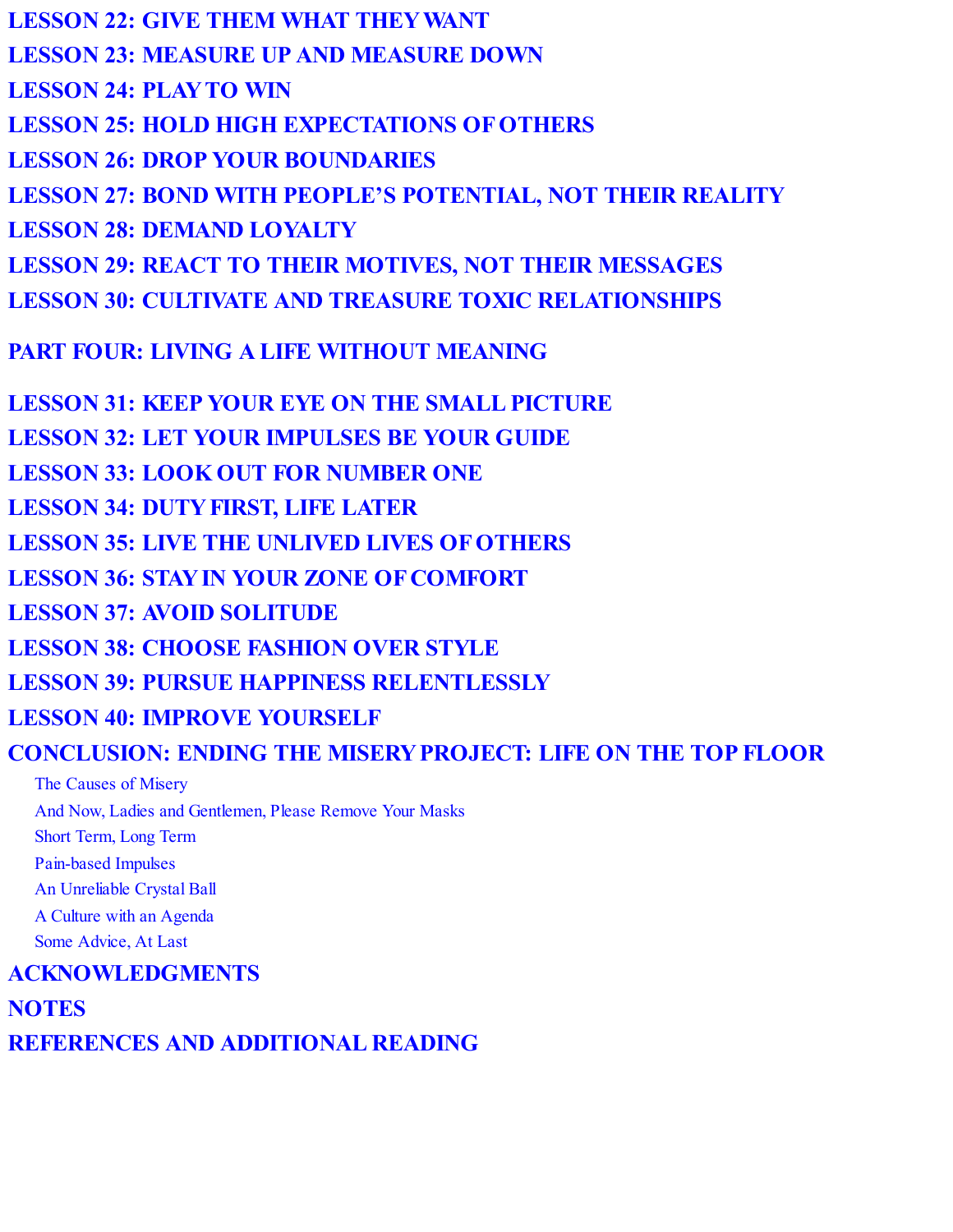### [Introduction](#page-5-0)

# The Dreams of Another Age

<span id="page-7-0"></span>**H**undreds of self-help books are published every year. Each one, directly or indirectly, has the same purpose: how to make you happy. How to get rich so you'll be happy. How to be thin so you'll be happy. How to overcome depression so you'll be happy. How to find a relationship so you'll be happy. How to have high-colonic enemas so you'll be happy.

There is an irony in these extensive, groaning shelves. The very fact that there are so many of these books suggests that the target is extremely elusive—that happiness isn't easy.

Conjure in your mind the image of a caveman.

In your vision, he probably looks rather stupid. But he is us. Our species, *Homo sapiens sapiens,* has been around in pretty much the same form for over a hundred thousand years. And, stupid or not, our caveman has dreams. He longs for a world in which good-tasting food is readily available and starvation is unlikely. He wants freedom from the predators that occasionally make off with members of the tribe. He wants his children to stop dying from diseases he does not understand. When he is himself ill, he wishes that someone would help him get well.

Then he shakes his head, frowns at himself for wasting time, and returns to the business of survival. Pointless to wish for a world that could never exist.

But it can—and does.

In the developed world, we live a life of luxury unparalleled in the history of the species. There's food in the fridge, there's a roof over our heads, there's hot water in the faucet, there's hot air in our furnaces and leaders, and every product we can think of is within reach. We have a longer life span than ever. We're healthier for longer. The neighbors are not, for the most part, trying to kill us. The infant mortality rate is low, and the lifespan is long.

It is a world that our caveman, and the kings of not so very long ago, would quite happily have killed for (and one which the present-day citizens of many less privileged nations dream about). If we could reach back in time and bring our ancestors to the present world, their eyes would widen in amazement. We would show them our cars, our aircraft, our hospitals, our grocery stores, and the climate-controlled rooms where we sit in comfortable chairs to do our "work."

They would stare at us with a sudden realization. "I've died. This is the promised realm our priests talked about. Your days are spent in comfort and bliss. Can I stay?"

Then you tell them that there is a blight in this paradise. Most people are not filled with joy. Many spend much of their time in a state of dissatisfaction. Some are hospitalized in deepest misery. Millions are given medication to lift their moods to a tolerable level. Publishers bring out hundreds of books on how to find the happiness that microwave ovens and stable societies and Zumba classes have somehow failed to provide. Bus shelters advertise distant destinations to which the inhabitants of this world can escape.

Escape? Our caveman can think of nothing more wonderful than to be imprisoned here. He doesn't understand. He cannot.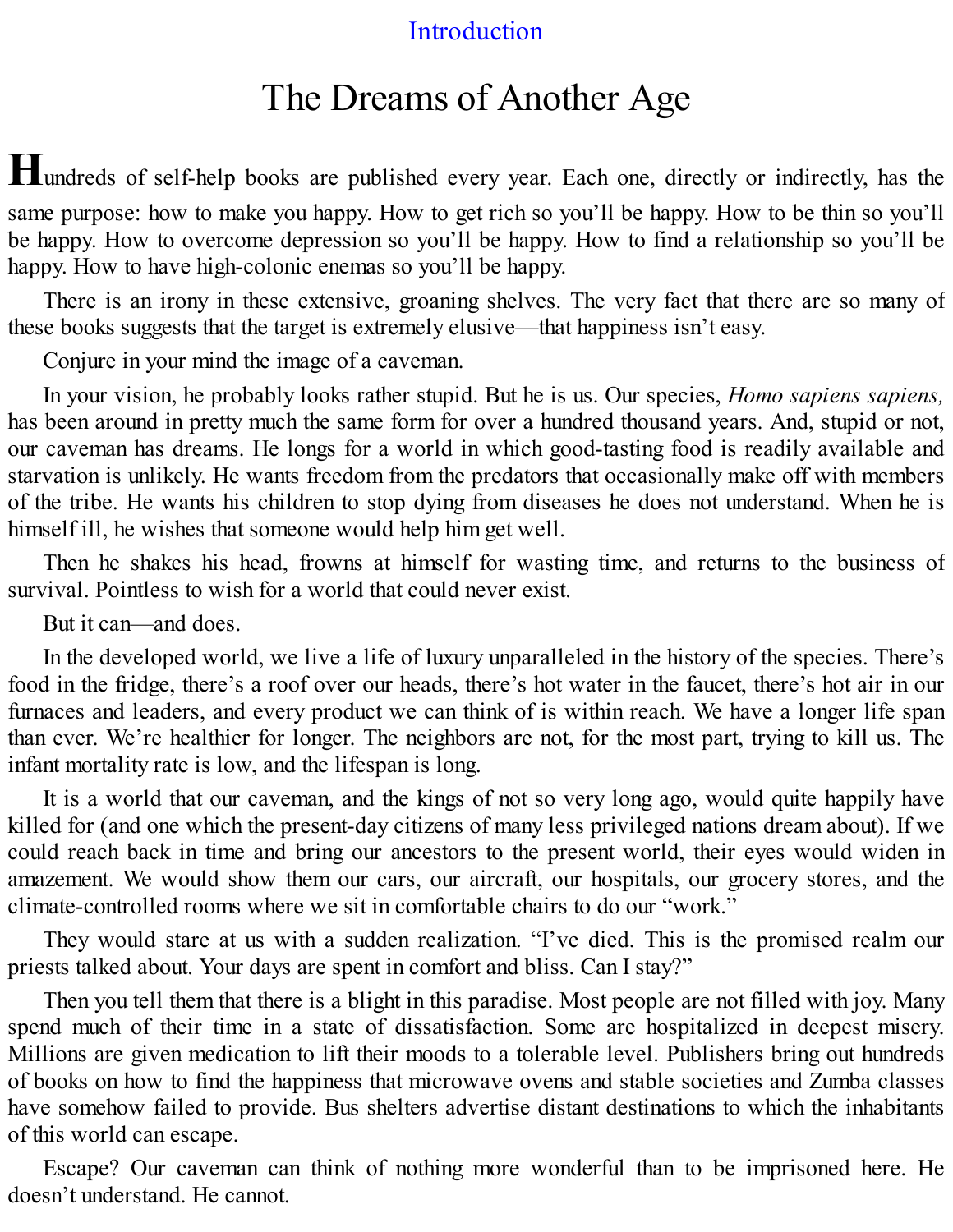Something has gone wrong.

### **The [Ten-Million-Dollar](#page-5-0) Question**

<span id="page-8-0"></span>Misery sneaks up on you.

Many years ago, I was midway through my predoctoral internship in psychology when misery popped by for what turned out to be a yearlong visit.

At first I had no idea what was happening. I couldn't sleep, I couldn't eat, I could barely read a sentence, and a flight of stairs might just as well have been the Annapurna Circuit. Nothing appealed. At times, it seemed I could barely talk. Once, in a depressive fog, I greeted a new patient with the pronouncement, "This is Randy Paterson," causing the poor woman to peer around to see if I might be introducing her to someone more promising than I was.

A flippant list of a few symptoms does not serve to illuminate the sheer wretchedness of much of this period. I could go on, but let's leave that for another day.

I was *treating* depression, for goodness' sake, and still failed to notice it overtaking me. When I finally twigged, I was tempted to dismiss it. Young, healthy, pursuing a career I'd chosen at the age of eight—what did I have to be so unhappy about?

The answers, rolling their eyes, eventually tapped me on the shoulder, annoyed that I hadn't noticed them standing there.

Some were outside my control. The internship demanded long hours on multiple wards, seeing patients with both psychiatric and physical illnesses, many of the latter being terminal cases. One of my best friends at the time was dying. My internship was far from the friends I'd developed in graduate school, in a bedroom community known chiefly for the cheerful ease with which the residents had evacuated some years before, when a train carrying toxic chemicals derailed. (The miracle, so the local joke went, was not that everyone got out but that they ever returned.)

Some of the factors, however, were the result of my own choices. I didn't need to work quite as much as I did, and I was pushing myself in the evenings and on weekends to write my dissertation. I was drinking far too much coffee and eating too much gelatinous hospital food. I wasn't staying in contact with friends, seldom left my slum apartment (in a neighborhood that was red-circled by the social workers at the hospital), and got almost no exercise.

I scraped through, largely by fantasizing that I was my own patient and (mostly) following the standard recommendations. I exercised more, cut the coffee, took weekends off, ate better, made a point of seeing friends, and so on. Still, it took almost a year before I was back to what I usually considered my normal state.

After graduation, I specialized in the treatment of anxiety disorders, coyly shying away from seeing too much in the way of depression. A bit too close to home for comfort.

Homesick for mountains, I applied for every possible job on the West Coast and (fate having a delicious sense of humor) was offered a position as coordinator of a hospital-based mood disorder program. I accepted and, contrary to my own predictions, stayed there for nine years before opening a private clinic with a focus on—you can guess—mood problems. Our hospital team ran groups for people in the grip of more than just garden-variety misery. All had been hospitalized; most of them, several times. Their struggle easily dwarfed anything I had gone though. In my own cushioned life, I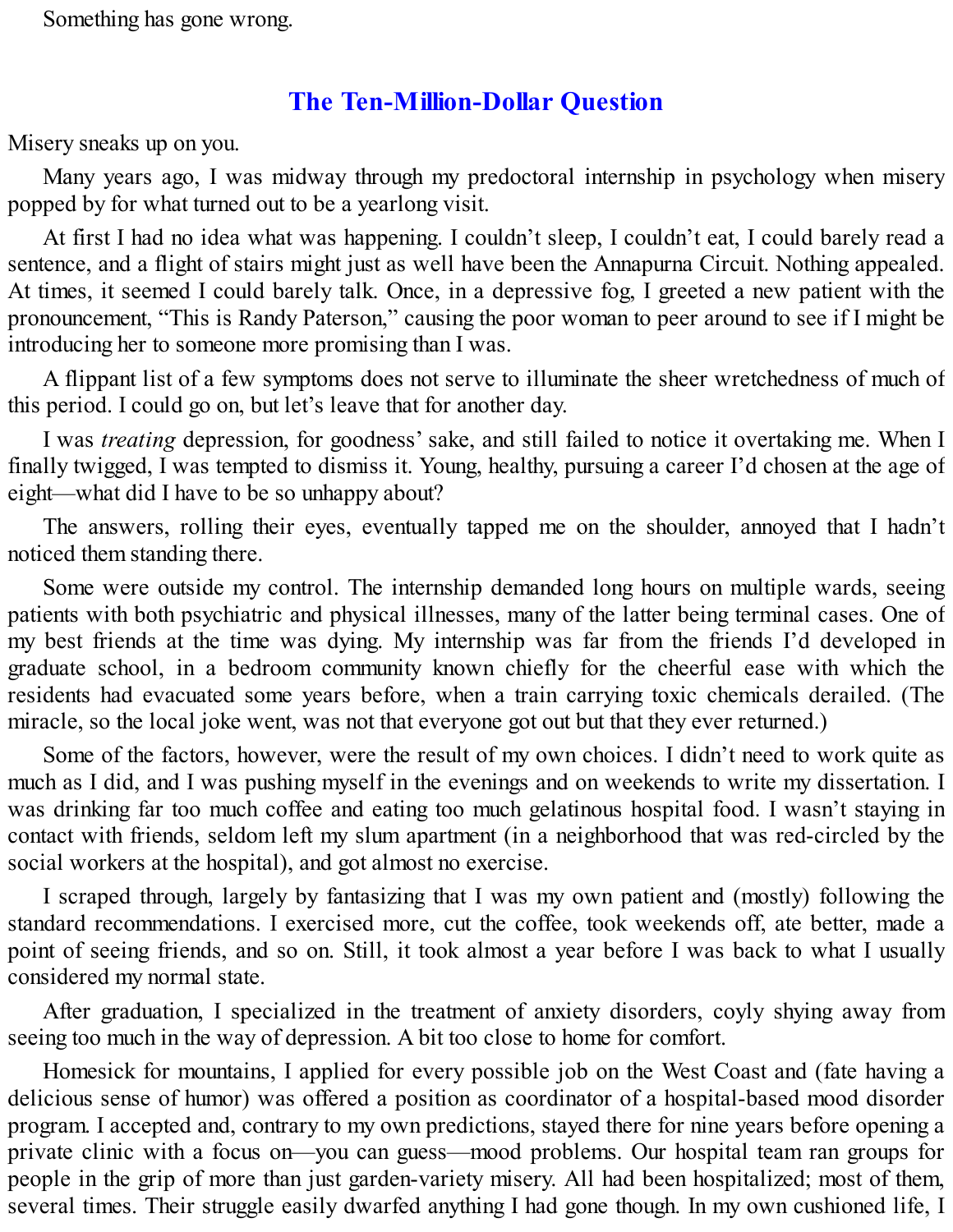had visited the edge of the valley, but clearly had not dropped to its very bottom.

Early on, we began conducting a discussion exercise as part of the first session of the program. Our clients had been struggling to feel better for months—in some cases, for decades. They were understandably skeptical that anything we might do in our little group would be helpful. So we turned it around.

"Imagine that you could earn \$10 million for just half an hour's work—let's say tomorrow morning between 11:00 and 11:30. All you would have to do is make yourself feel *worse* than you do now. Worse, in fact, than you've felt in the past week. How would you do it?"

Sometimes people would object, saying that it still wouldn't be worth the money or that they feared getting stuck there. One woman gazed balefully across the table at me. "So far, I have been doing this for *free*. Ten million? Fine."

What ensued, invariably, was a free-for-all of ideas that came haltingly at first and then in a flood. After one session, a hospital cleaner stopped in the hall as I was locking up and asked what had been going on in there. "Depression group," I said. "But they were laughing," she said, frowning. "You don't hear a lot of laughter in this building."

Each time we did the exercise, however, the humor would subside when I asked, "When you wake up in the morning, and you're already miserable, what do you feel like doing?" They would begin listing many of the same things that they had just nominated as strategies to feel worse.

"Why do you think that is?"

Some worried that perhaps they just liked being depressed. But this didn't fit. Of all the experiences they'd had, depression was almost always the most wretched. They didn't like it at all.

Misery changes everything. It affects how we feel, how we think, what we do—and it alters our impulses. When we are miserable, we are usually tempted to do precisely what, at other times, we know will make it worse. The result can be that we appear to be bringing on our own discomfort.

"In this group," I and the other leaders would say, "we're going to try to become aware of these impulses—and often we're going to try to do the opposite. Most of what we talk about won't seem tempting or promising or even logical. The strategies may feel wrong. But what feels right when you're miserable is what feeds the misery, not what feeds you."

Clinical depression, as should be obvious, is an extreme form of human misery. But there is no clear border dividing it from its milder cousins. Many of my present-day clients are less than happy about their lives, but not clinically depressed. Some arrive at my office doing just fine—but having heard about the new field of positive psychology, they wonder if they can go from tolerable or middling life satisfaction to better than average. Some of the strategies are unique to where a person starts out. Most are not.

We can learn from the answers given by the truly depressed to the Ten-Million-Dollar Question. Indeed, most of the strategies in this book first arose in those groups. You can ask the question of yourself. If you wanted to feel worse rather than better, what would you do?

This book, it must be noted, is not intended for those in the deepest valley of depression. At such a time, people often need other strategies and another voice. They may be put off by any chirpiness of tone. Instead, this book is for the larger population—those who have not fully explored the canyons of human emotion. Misery is a normal human experience. We all encounter it to varying degrees, and often we are surprised by its knock. So rather than waiting, let's open the door and set out to find it.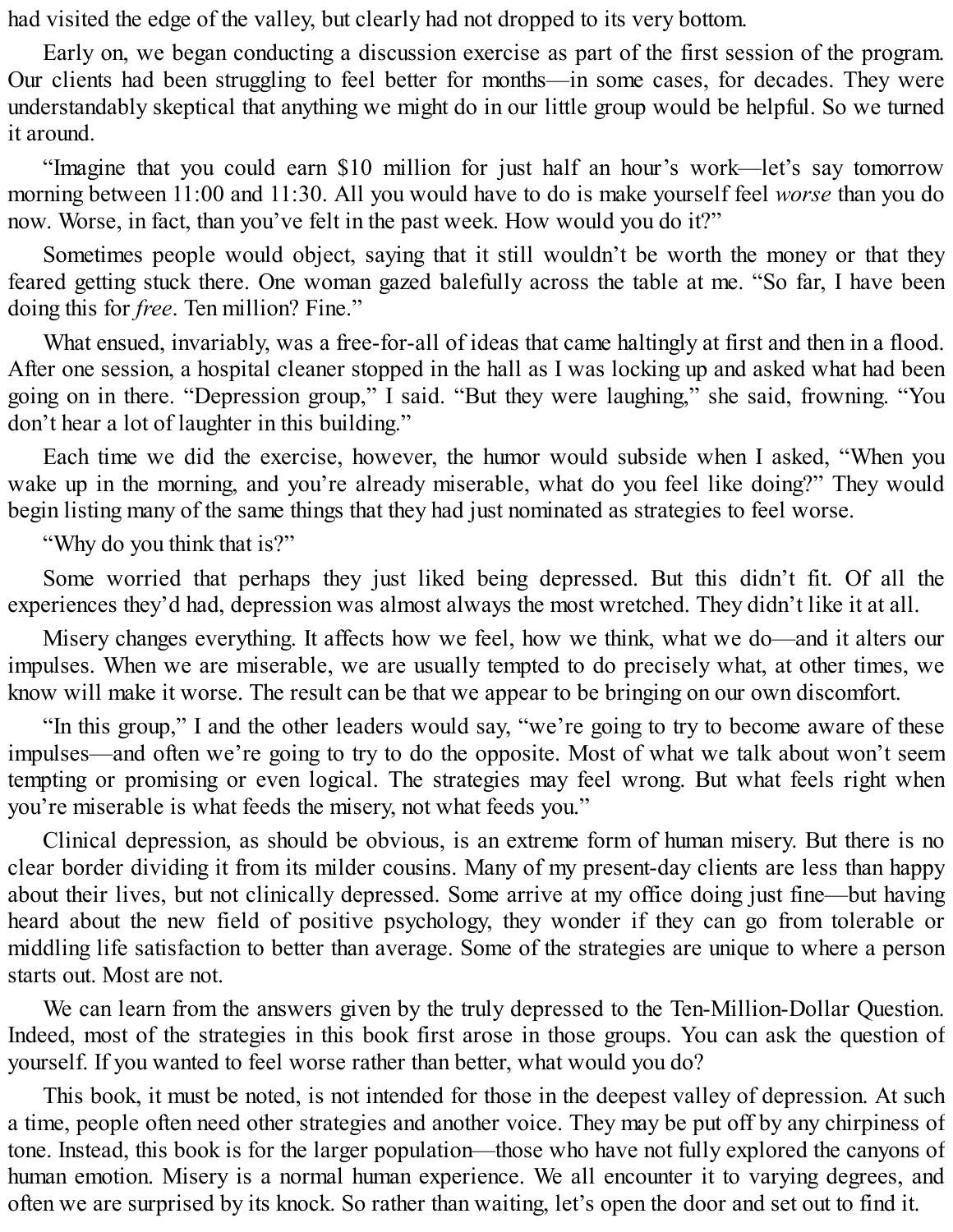A misery safari. Pith helmets are optional.

### **Column A and [Column](#page-5-0) B**

<span id="page-10-0"></span>What causes a person's mood to rise or fall? Apart from mysterious fluctuations in the internal soup in which our brains simmer, what factors launch a person upward to the pinnacles of happiness or propel them to the valley floor?

We can divide the answers into two categories.

The first—let's call it Column A—comprises the inventory of catastrophe that can overtake us. Despite our privileged society, tragedy and disappointment still exist. Cars collide. Cells metastasize. Industries fail. Bodies age. Partners leave. Friends move. Roofs leak. Poverty and disease still thrive. We are not in full control of the circumstances of our lives. We can imagine that we have arranged our lives so carefully, with such foresight, that we have assured our happiness—and yet we know that circumstance can sweep it all away.

So there are limits to our personal influence. We can do all the right things and still get hit by a bus. If we are five feet tall, we can practice and perfect our basketball skills all we like, but we will still never play in the NBA. We can eat right, give up smoking, and take our vitamins, and we are still guaranteed to slip off the dish before our 120th birthday.

Life can impose a dizzying array of circumstances upon us that may limit our happiness or create misery: war, poverty, refugee status, personal misfortune of any stripe. You may be born with any of a variety of constraints—sensory, intellectual, social, familial. We can be fired, dumped, duped, flooded, infected, bombed, bullied, struck, abandoned, bankrupted, blind-sided, T-boned, or poisoned by an undercooked hamburger.

Some events, in retrospect, seem to have been so unlikely that it never occurred to you to worry about them. Just when my own life was going pretty well, I was shot off my bicycle by a deer that had been struck and air-launched by a passing vehicle. Sometimes it appears that fate has it in for you. I took my deer impact as a message from the fates to make some much-needed changes in my career. "Look what we can do! Get on with your life, or next time it'll be a moose."

In addition to these capricious whims of fate, however, there are many influences on our moods that lie within our own control. Let's put these in Column B.

We can choose what to eat, how to spend our time, how much exercise to get, and what to make priorities in our lives. All of these will influence—within the limits fate imposes upon us—how happy or miserable we become. We may not be able to live to be a thousand years old no matter what we do, but we can increase the likelihood of reaching a relatively healthy ninety. Whatever our lifespan, we can choose to spend our years isolated in front of a computer monitor or fully engaged with humanity and existence.

Even the factors outside our control may not impose limits that are as rigid as they appear. Some who have gone through horrific tribulations or who labor under what we might imagine to be intolerable circumstances are, despite it all, fairly happy. We might imagine that we could never again be upbeat if our partner left us or if we lost our job or if our home burned down. But read any number of biographies, and you find people who have gone through unimaginable losses and eventually returned to a full emotional life. We too may be surprised by joy just when all chance of it seems to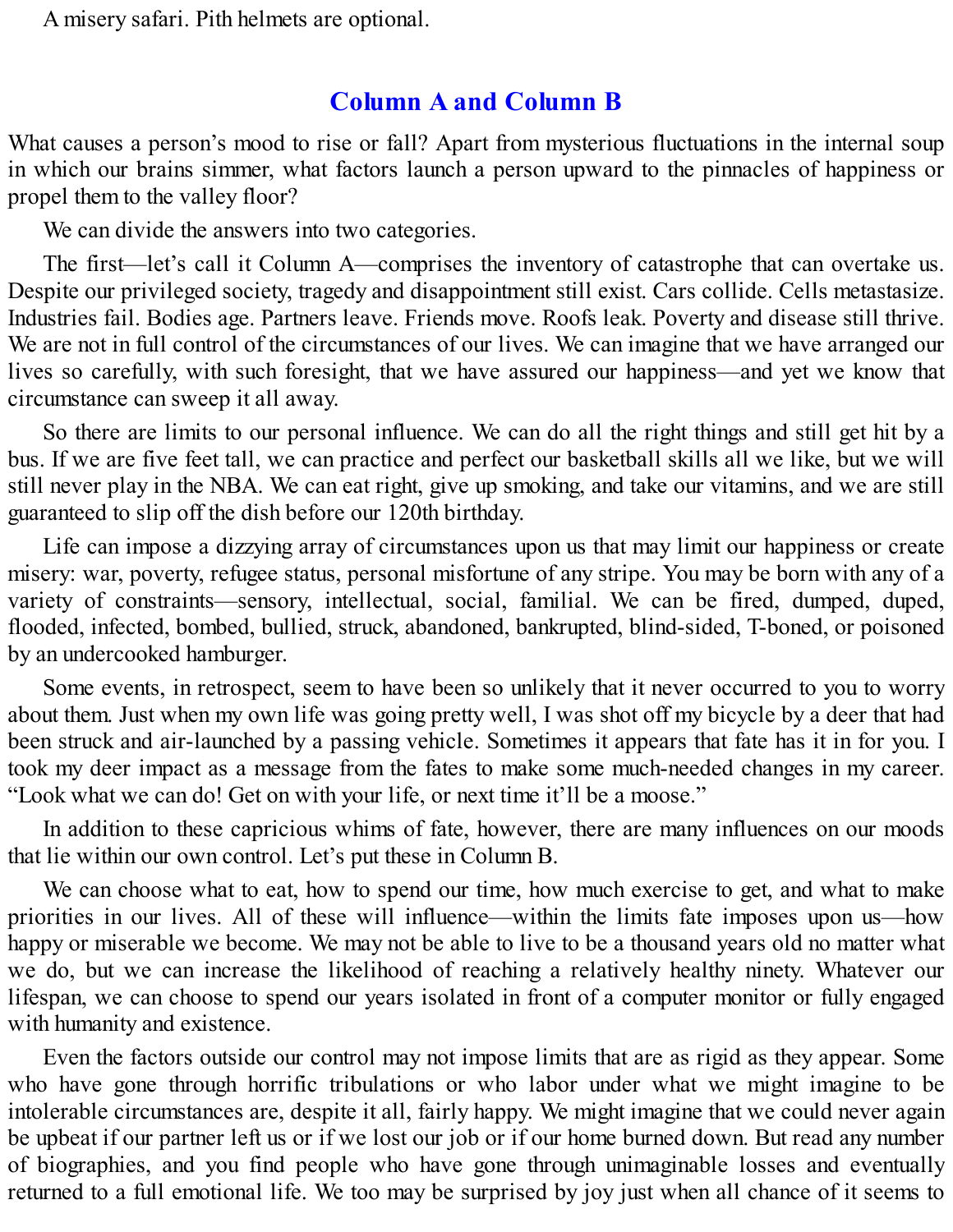have been extinguished.

So what's this book about? Well, there's no point in sitting in a field either summoning or attempting to avert an asteroid strike. The events of Column A are out of our control. We will take as given the fact that every one of us has circumstances that are immutable and unwelcome. Our efforts will instead focus on Column B: the mood-influencing factors that lie within the scope of our own choices. Within these pages, we will examine elements of life that can be controlled or selected, for good or ill.

There are many in the world who might look at the comfort, luxury, and leisure of life in developed countries and assume that misery would be impossible in such a place. Surely there is a lower limit to how awful a person can feel when the refrigerator is full. This appears not to be the case, however. As the data on life satisfaction, depression, and suicide all attest, no amount of wealth or good fortune can entirely prevent misery.

Our species has a talent for it.

#### **What's the [Problem?](#page-5-0)**

<span id="page-11-0"></span>Happiness seems like such a straightforward thing, and we appear to have every advantage that our ancestors might have asked for. Why are we so bad at achieving it?

One answer is the caveman himself. Our ancestors developed in a primitive, tribal world inherited from earlier hominid species—one that continued fairly well intact until not many thousands of years ago. Their bodies and their psychology were adapted to and shaped by that world. Take a fish, an admirably adapted creature, and plunk it in the desert; things will not go swimmingly. Take a hominid and plunk her in a vastly different world of computers, automobiles, television, and fortyhour workweeks, and she too has some difficulty adapting. The environment does not fit her nature.

"Oh, but wait," says the know-it-all in the back corner. "Our cave people *created* this modern world specifically based on hominid needs and psychology—so it should be perfectly matched to us."

This is not actually true, however. This world was created based on hominid *desires*, not on a dispassionate analysis of what might work best. Take creatures from a sugar-poor world who have consequently developed a powerful sweet tooth, and they will create a society of candy bars and soda pop. Because their bodies are not adapted to such an environment, they will have difficulty handling sudden sugar rushes, and they may exhibit a proneness to type 2 diabetes—as indeed has happened. The prevalence of seemingly inexplicable unhappiness may have a similar explanation. Our early surroundings have given us drives and instincts that, today, work against our best interests.

A related answer seems to lie within a peculiar wiring fault in humanity. As Daniel Gilbert so admirably described in his 2006 book, *Stumbling on Happiness*, human beings are remarkably poor at guessing what will make them happy in the future. Given that many of our decisions about present action are based on hypothesized future happiness, this means that we, as a species, constantly strike out confidently in precisely the wrong direction.

Yet another influence comes in the form of the messages we are given. In centuries past, we might learn much about life from the wisdom of our elders. Today, the majority of the messages we receive about how to live a good life come not from Granny's long experience of the world, but from advertising executives hoping to sell us products. If we are satisfied with our lives, we will not a feel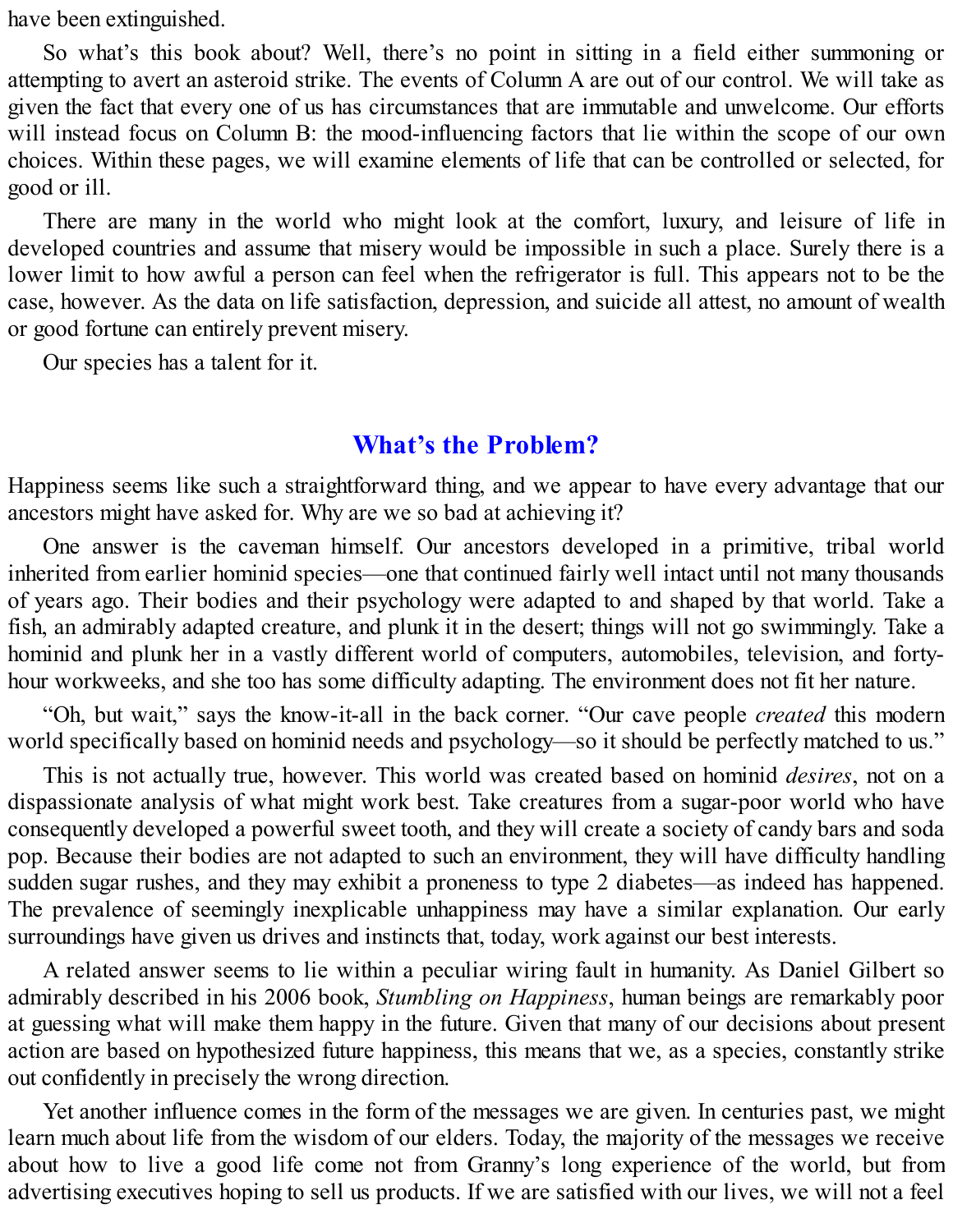a burning desire to purchase anything, and then the economy may collapse. But if we are unsatisfied, and any of the products we buy actually delivers the promised lasting fulfillment, subsequent sales figures may likewise drop.

We exist in a fog of messaging designed explicitly to influence our behavior. Not surprisingly, our behavior often shifts in precisely the manner intended. If you can be made to feel sufficiently inferior due to your yellowed teeth, perhaps you will rush to the pharmacy to purchase whitening strips. The lack of any research whatsoever correlating tooth shade with life satisfaction is never mentioned. Having been told one hundred times a day how to be happy, we spend much of our lives buying the necessary accoutrements and feeling disappointed not to discover life satisfaction inside the packaging.

### **Let's All [Embrace](#page-5-0) the Dark Side**

<span id="page-12-0"></span>Between the influences of our culture, our physiology, and our psychology, it appears that striving for happiness is a tiring matter; we're swimming against a powerful current. We might almost say that happiness in such circumstances is *unnatural*.

If you are struggling through a wilderness and run up against an impenetrable wall, it only makes sense to look around and try the other direction. Given the thousands of books pointing toward happiness and their apparent lack of impact on global life satisfaction, perhaps we should turn our attention to the almost empty shelf nearby, the one reserved for guideposts to another destination: misery. If, in the presence of unparalleled wealth and privilege, we are capable of dissatisfaction, then perhaps misery is humanity's true signature strength. Let's optimize it.

This book, then, strikes off in the opposite direction to all those guides to the alleged good life. If we embrace misery as our goal, what is the path? Given the rarity of guides to this twilit land, one might think there would be little research to guide us. In fact, nothing could be further from the truth. Millions—perhaps billions—of dollars have been spent researching the question of how people become miserable. Today, if we want to be unhappy, we know how to bring it about. We have the technology.

Perhaps you are undecided about this quest. No matter. People buy travel guides all the time and never visit the regions covered. You need not sign a declaration in blood that you will commit to the path. But, in case one day you should choose this adventure, let's describe the route.

In *The Great Divorce*, C. S. Lewis (author of the Narnia books) describes a bus tour of heaven departing daily from the lower reaches of hell. Once there, the tourists are free to step off the bus and stay rather than returning, though few ultimately choose to do so. In this book, let us set off from the cave person's vision of heaven and visit hell instead. We'll explore the route and the signposts so you can find your way down anytime you like. Stay as long as you wish.

Of course, perhaps some days you are already there.

### **Four Points, Forty [Lessons](#page-5-0)**

<span id="page-12-1"></span>Misery is not just a destination. It's a bit like tennis: a skill set that can be honed and perfected. In this book, you will learn a variety of strategies to become less happy. Along the way, you may discover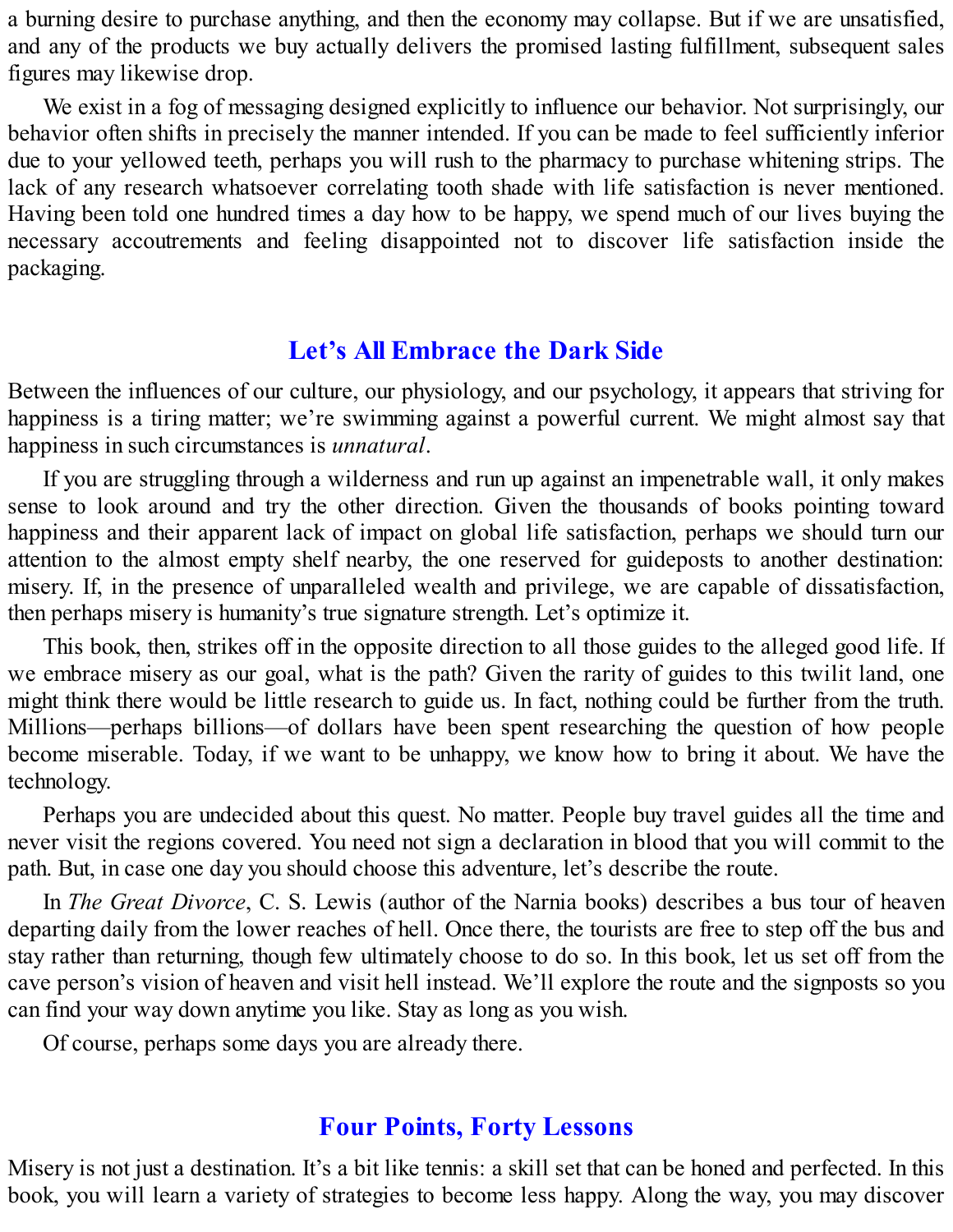that you have already mastered many of them and practice them regularly. But you can always get better—or perhaps I should say *worse*.

The techniques are grouped into four main sections. The first, "Adopting a Miserable Lifestyle," describes the basic features of a depressing existence: things you can do on a day-to-day basis to enhance your unhappiness.

The second section, "How to Think Like a Miserable Person," places you in an internal cinema and describes strategies for creating low mood via alterations in your thinking. Simply by working with the placement of your attention, you can create unhappiness no matter what your external circumstances might be. Think of it as a set of anti-mindfulness lessons.

The third section, "Hell Is Other People," describes how to maximize your own unhappiness through your relationships. Social interaction is one of the most complex aspects of being human, and so it is relatively easy to toss a few spanners into the works.

Finally, in "Living a Life Without Meaning," we take a broader view of human existence and ask how to steer the ship of life toward rockier shores. This section includes discussions of guiding principles and strategies to eradicate any sense of purpose from our lives.

Perhaps this all sounds quite daunting. The quest for misery can seem a lonely one—a solitary, quixotic journey into an unexplored wilderness, leaving behind all that we have known.

Nonsense.

In a world where so many are unhappy with their lot, our culture has created a well-signposted superhighway to misery that all may travel, and that, one way or another, most do. This autobahn is the smoother path, and it has innumerable on-ramps, no speed limit, and multiple lanes. It is the road to happiness that is individual, weed-strewn, and overgrown from disuse.

Most of the lessons to come will sound familiar. Many are maxims you have heard all your life though to sweeten them they have been touted as routes to fulfillment. So rest easy. As you walk this path, you will be surrounded by millions, and your culture will line the route, cheering you on.

Climb aboard; we are about to depart. I will be happy to serve as your tour guide to hell. I've been there before. Just follow my umbrella; I'll hold it aloft as I march on ahead.

I don't have \$10 million to offer you.

But hey: So far you've been doing this for free.

### **A Note to the [Uncommitted](#page-5-0)**

<span id="page-13-0"></span>Every riverside path goes in both directions. Perhaps you are not committed to the downstream route —misery—which is where the rest of us are headed. Instead, you still want to go against the current in the opposite direction. Well, fine.

There is a rearview mirror installed in our tour bus, and along the way you can look at it as much as you wish. Listen closely to your guide. If, like your fellow riders, you want to embrace your unhappiness, follow the instructions given. If you secretly hope for the bus going the other way, simply do the reverse of what you are told.

Spoilsport.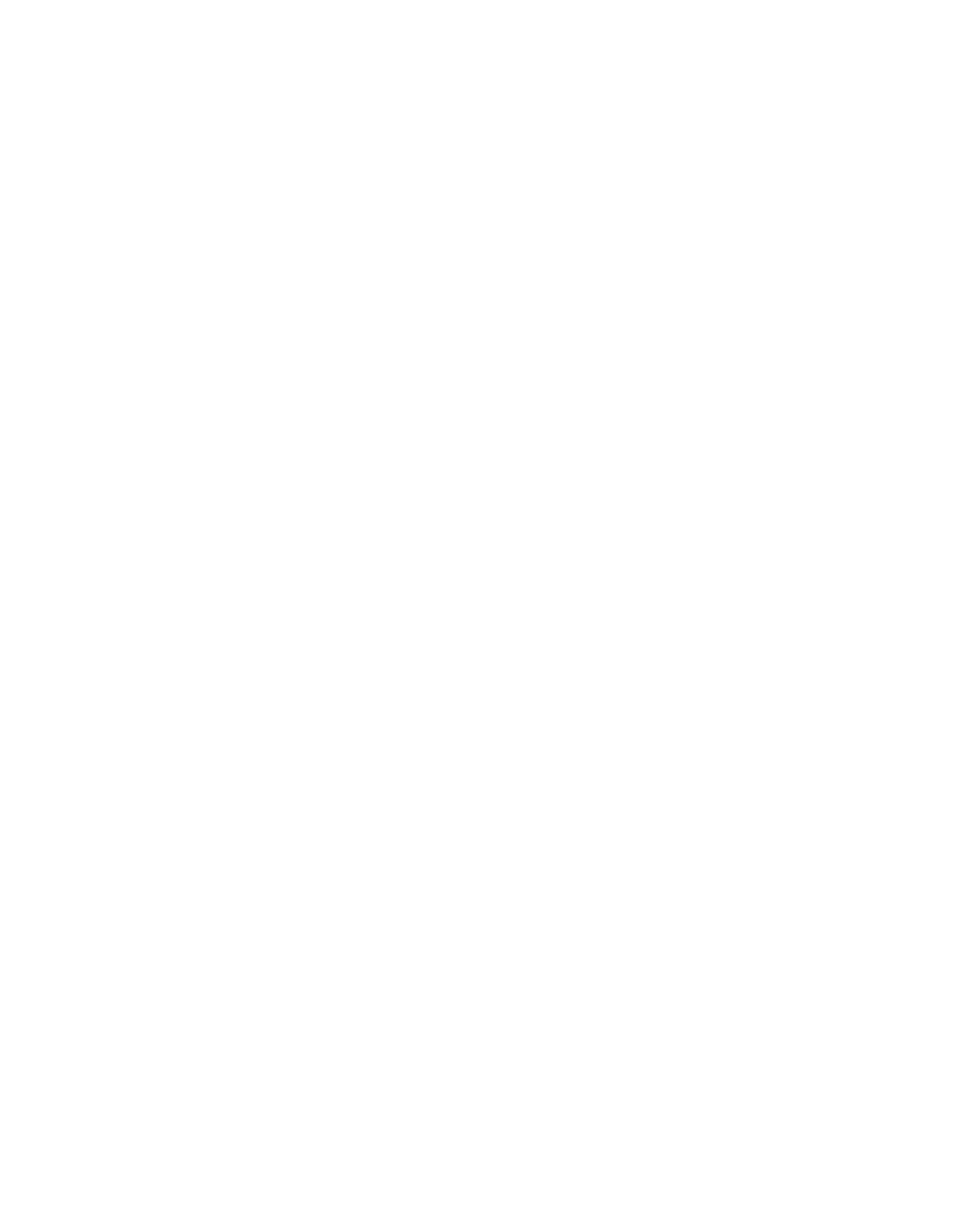#### P[ART](#page-5-0) ONE

### ADOPTING A MISERABLE LIFESTYLE

### *What a miserable thing life is: you're living in clover, only the clover isn't good enough.* —Bertolt Brecht

When I first see someone who is alarmed by a prolonged period of low mood, I generally complete a full assessment. I find out about the person's overall health, recent traumatic events, and life history and upbringing. I ask about each of the diagnostic criteria for the depressive disorders. A first appointment with me is something of a cross between a chat over tea and a CIA interrogation.

Toward the end of the session, I often shift gears. "William, I'd like you to imagine for a moment that we go outside and grab the next twelve people who pass by this building. We're going to give them your life. Your sleep schedule. Your level of exercise. Your diet. Your amount of social contact. We'll give them your job, your boss, your home, your family, your financial situation—everything. Twenty-four hours a day, we'll have them live exactly the way you've been living recently. After a month we'll come back and see how they're doing. How do you think they'd be?"

William, a bit disoriented to discover that he's consulting a madman, blinks a bit. Then—whether his name is William or Johanna or Kamal or Carmelita—the reply is almost always the same: "I think they'd be depressed." Usually I agree.

Notice what I don't do. I don't give our abductees William's childhood history or losses or any of the other factors that might be involved in the development of his low mood. I just give them the life he leads now. Usually that's enough to make his present mood understandable. Sometimes I have to throw in, "And we'll have them think the way you think." At that point, he is all but certain to agree that the mood makes perfect sense. More often, however, giving our captives his behavior is enough.

Does this mean that none of those other causes of the low mood are relevant? Of course not. The near-drowning incident when he was eleven and the bullying he experienced all through high school are still with him. The divorce last year, his diabetes diagnosis, and the home invasion six months ago are profound influences. They will have to be dealt with. But they led him to adopt a way of living that now, alone, is sufficient to keep the fire burning. If all I do is focus on his history and ignore his current lifestyle, we will get nowhere. I will be fighting a forest fire by trying to track down the careless campers who started it—useful, perhaps, but insufficient.

If William is so displeased by his present mood, why does he not simply change his behavior? The answer lies in the interconnections between mood and impulse. As the mood darkens, the natural tendency is to withdraw and self-protect, conserving energy as we retreat into the depths of the cave to recover. William is doing what feels natural to him—so much so that it seems impossible for him to do anything else.

Causality, in this instance, travels in both directions. In order for our mood to become like William's, we do not need the divorce, the bullying, the home invasion, or the diabetes. All we need is to adopt his lifestyle. Misery is not out of reach for even the most fortunate among us. Let's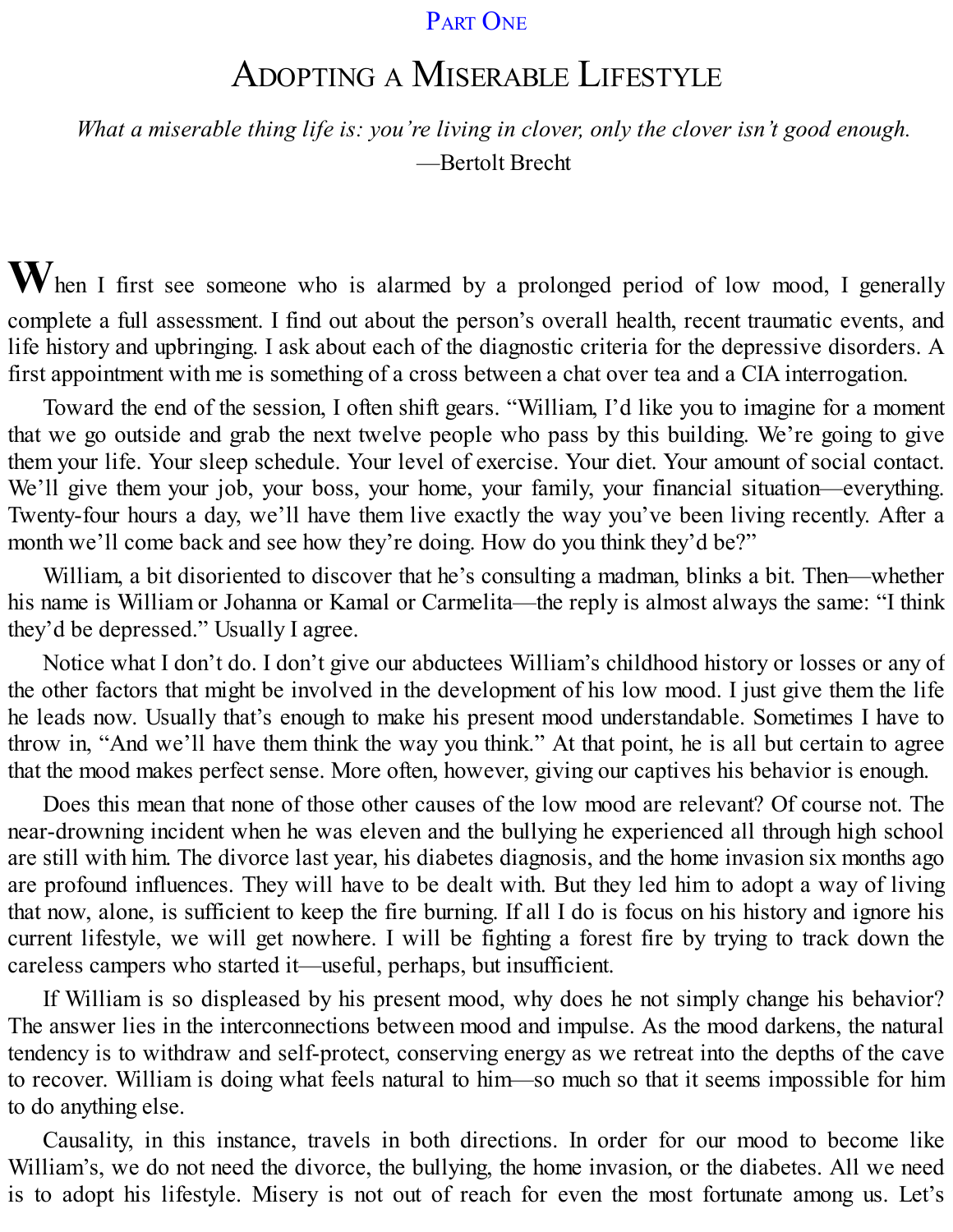consider ten of the most useful strategies.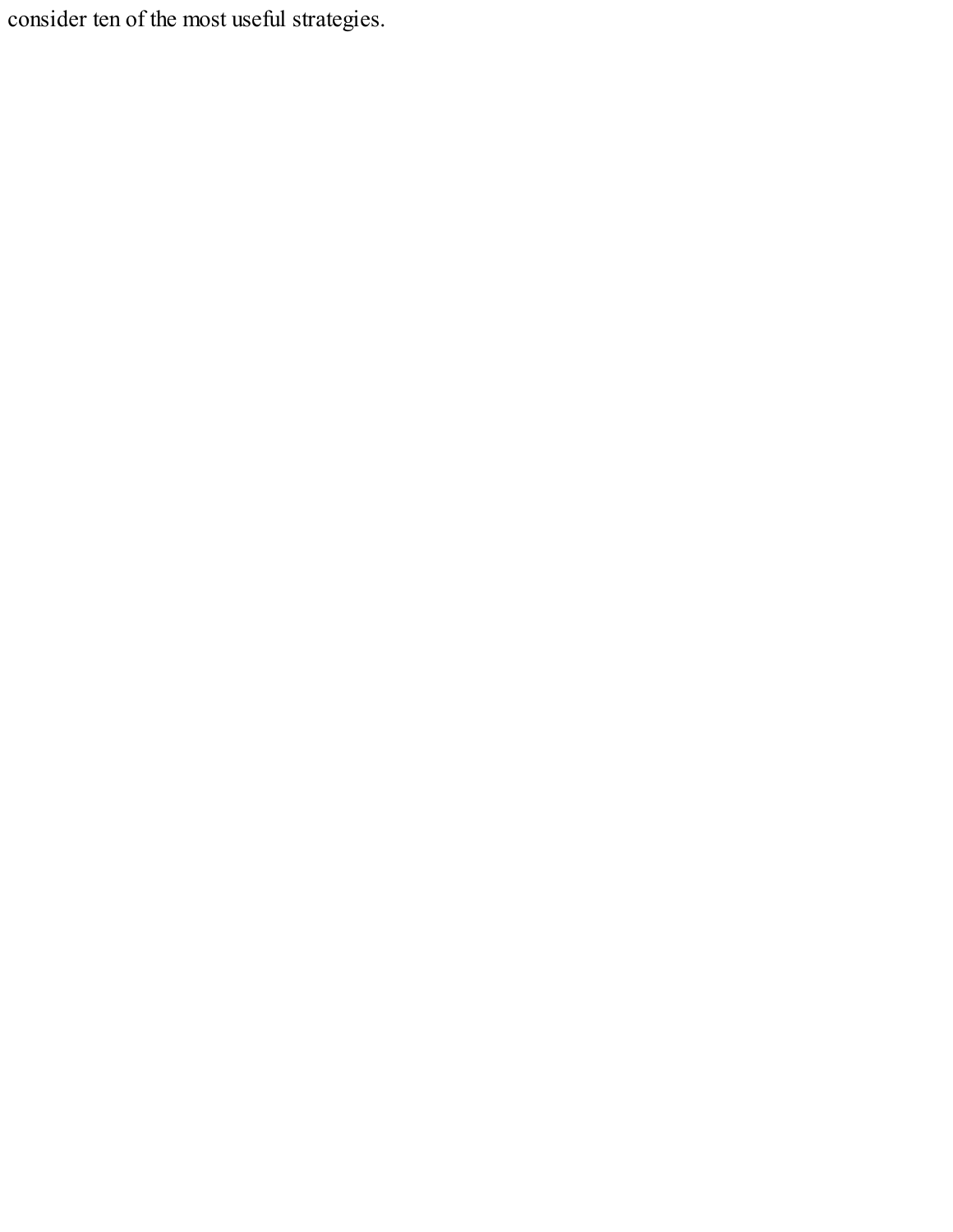### Avoid All Exercise

<span id="page-17-0"></span>There is a firm tradition when writing a book of useful life tips. The author starts out with minor points and gradually builds toward more powerful ones. Partly this is a trick to keep the reader engaged out of pure suspense. But in this somewhat perverse volume, let's perversely do the opposite.

Imagine that someone announced that she wanted to lower her mood, but that forty changes seemed far too many. What if she were only willing to try ten—which ten would be most effective? What if she were willing to make only five changes? Three? What if she were only willing to change one thing? In that case, the choice would be simple. To increase your level of misery, reduce your level of exercise.

Of course, this recommendation is problematic, because for many who live in developed societies, it is all but impossible to carry out. The average citizen's level of exertion is already about as low as it can possibly get without outright paralysis. Teenagers complain of cramps if forced to walk to the convenience store. Thirty-year-olds pause for breath halfway up a flight of stairs. Fortyyear-olds circle parking lots like descending Airbuses, searching for a space ten yards closer to the donut shop.

The low level of physical fitness probably accounts for a great deal of the preexisting misery in Western societies. It may not have been pleasant for cave people to be chased by saber-toothed tigers, but at least it gave them an occasional workout.

Nevertheless, for those whose lifestyle involves sufficient activity to set off a motion detector now and then, reducing the amount of exercise is a sound strategy. There is a huge body of evidence linking inactivity to lower mood.

Helpful researchers have examined the issue from all angles. When people are tested for both physical fitness and mood, an inverse relationship between the two is typically found. Especially unhappy individuals—those diagnosed with clinical depression—are, on average, less physically fit than their more cheerful counterparts.

Clever misery-seekers will point out a snag with this research—the chicken-and-egg problem. Are sedentary people more miserable, or do the miserable exercise less? The correct answer, it appears, is *both*. This makes the avoidance of exercise particularly potent. Do less exercise and your mood will decline, resulting in a greater tendency to be inactive. If you can successfully initiate just a few vicious circles like this one, you will be well on your way to unhappiness.

Still not convinced? Take active individuals and reduce their level of exercise. Within as little as two weeks, fatigue and negative mood begin to set in.[1](#page-118-1) Take unhappy individuals and randomly assign them to exercise classes (thirty minutes, three times a week) or no such classes.[2](#page-118-2) On average, the exercisers will experience a loss of misery, whereas their inactive associates conserve it. The moodraising effect of exercise is approximately as powerful as medication or psychotherapy. Those wishing greater unhappiness in their lives, then, must avoid physical fitness at all costs.

Luckily, all of Western society is there to help. In previous eras you would inadvertently get exercise by doing almost anything—running after buffalo, harvesting rice, gathering firewood,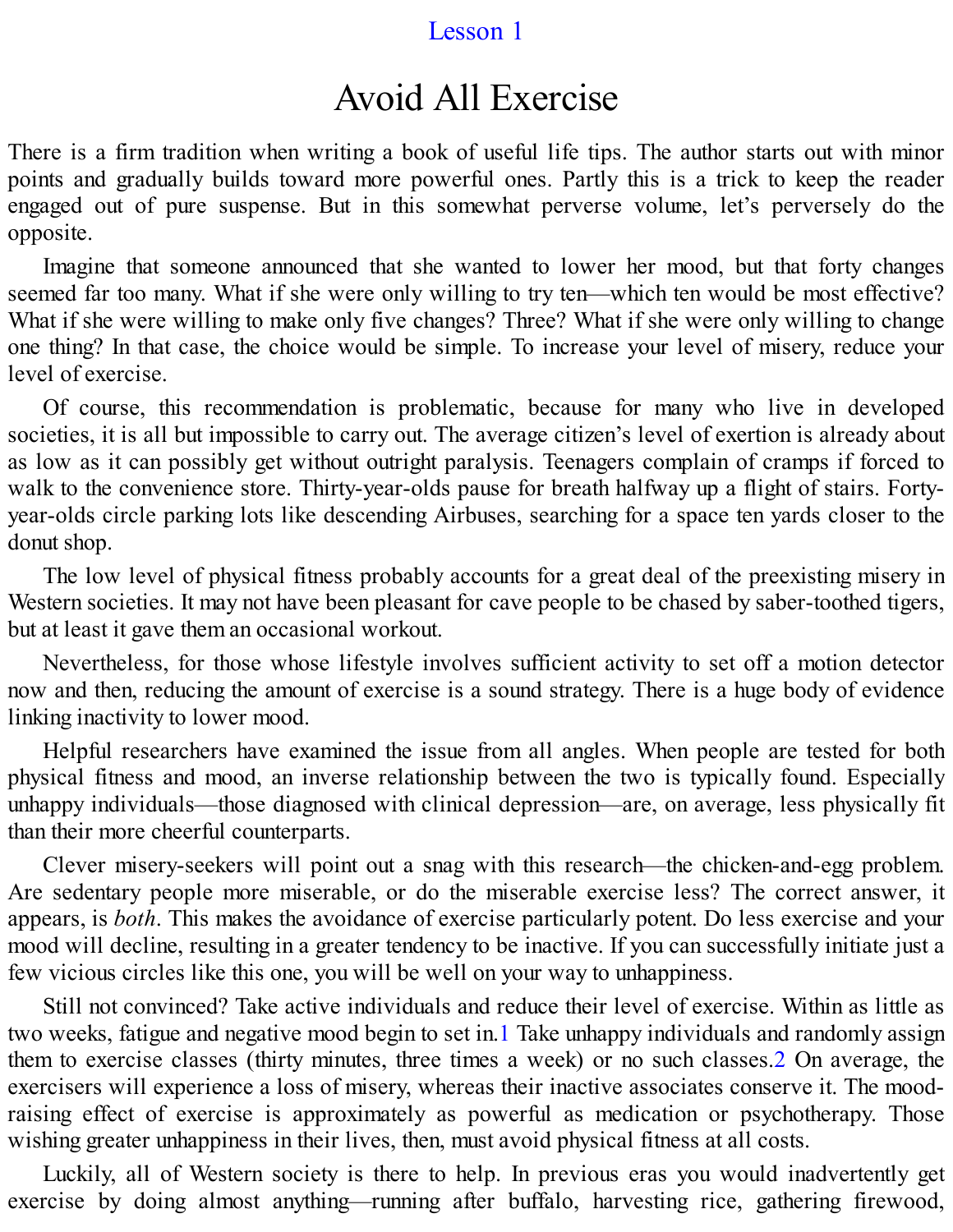avoiding hostile neighbors. Today we have built a culture in which exercise is nonessential and even inconvenient. You seldom have to lift or carry anything of any weight, you need never walk more than a city block, and elevators (essentially forklifts for humans) can take you to any floor of any building you enter.

Today, people who want to be more fit often find that they have to drive to a business specially devoted to that purpose, change their clothes, get on special exercise machines that accomplish nothing other than help the inert burn energy, change their clothes again, and drive home. Some gyms have escalators, so you needn't exhaust yourself climbing any stairs before you arrive at the StairMaster.

Of course, anyone who watches late-night television will know that gyms are not essential; one can simply purchase cheaply built home exercise equipment. This is easily avoided, but if you one day awaken and discover with alarm that you or a well-meaning friend has ordered such a device, all is not lost. Just do what almost everyone else does. Hang a piece of clothing on it. Henceforth it is unlikely to be used for anything else.

The only caution about exercise is that it must be avoided religiously. As noted in the above studies, just thirty minutes of exercise three times per week is sufficient to disrupt unhappiness in most people. And exercise beyond this level is even worse. So it is not sufficient just to let your gym membership lapse. You must be more diligent:

- Drive wherever you go, even when walking might ultimately be faster.
- Aim to spend at least twice us much time on your posterior as you do on your feet.
- Purchase a pedometer and aim to end the day having taken less than a thousand steps.
- Select leisure activities (and professions) for their sedentary qualities. Web surfing is good; surfboarding is bad. Desk work serves your purpose; real work defeats it.

The unhappy heart is a fragile organ. It must never be permitted to pump rapidly.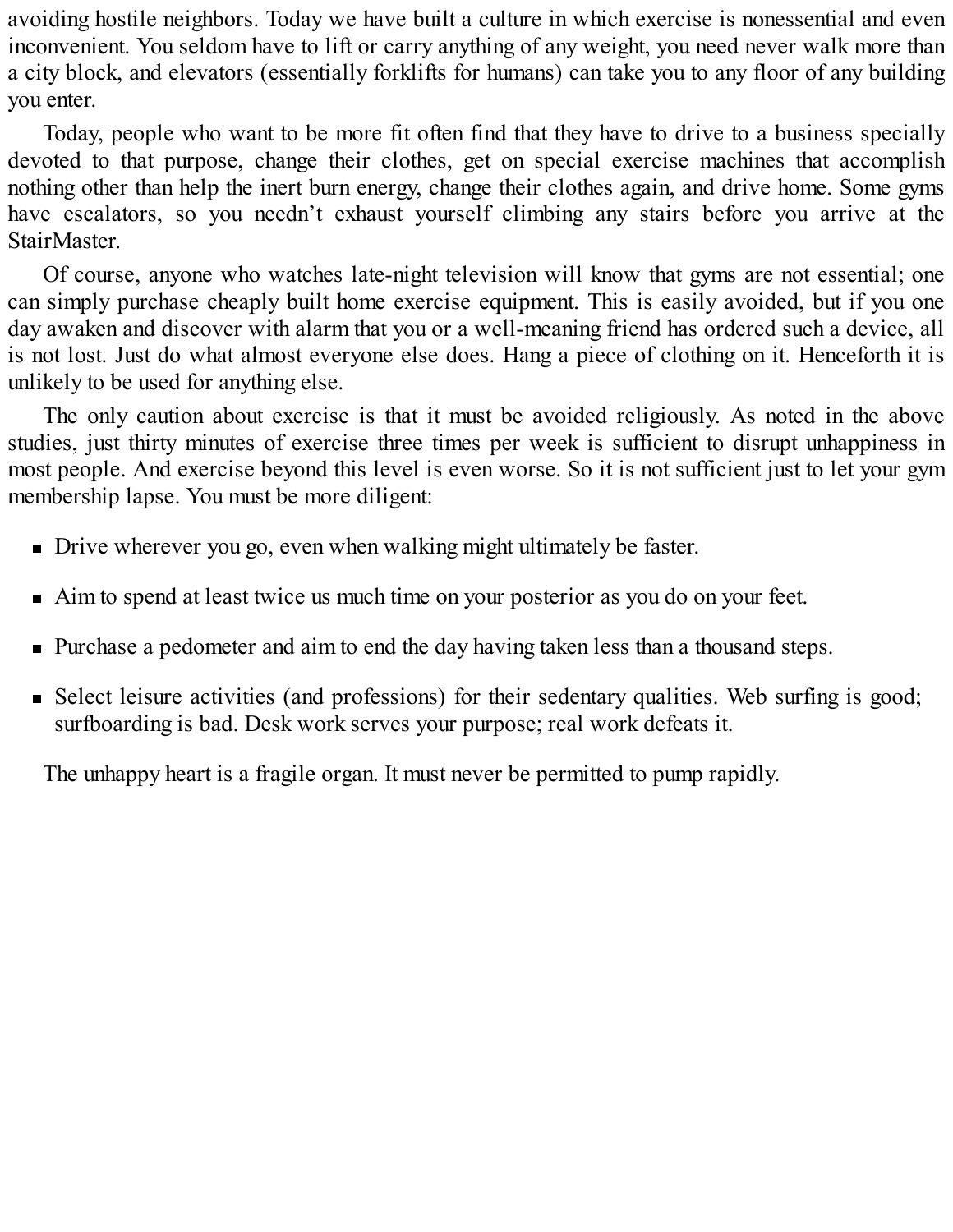### Eat What You're Told

<span id="page-19-0"></span>The human body is an immensely complex device. Like most machines, it requires a variety of supplies to maintain it. It needs fuel, obviously, either in the form of simple sugars or complex carbohydrates. It also needs fats, protein, and an elaborate stew of amino acids and minerals. Given a deficiency—or an excess—of one sort or another, a variety of things can happen. Among them is the induction or magnification of misery.

It can sound almost impossible to get one's body perfectly balanced—and therefore trivially simple to stir disorder and chaos. In the primitive environments in which the body evolved, however, the diet was enormously variable. One day antelope, the next day nuts. One could not supplement a meal of berries simply by swallowing a daily Senior VitaPack 50 Plus pill or ordering a macrobiotic smoothie at the juice bar. We adapted by developing the capacity to store many nutrients and by using cell walls that select what they need from the bloodstream and mostly ignore everything else. As a result, it can be more difficult than you might think to produce an imbalance.

Our challenging early environment did help us in one way, however. It left us with taste cravings. Certain nutrients, like salt, were somewhat hard to come by in times past. Nature compensated by providing us with a powerful drive to search out and ingest those substances. If they were lying around, we'd definitely want some rather than leaving it behind when the tribe moved on. "Skim milk yogurt? Umm, no, but do we have any of that salty boar's blood?"

Enter modern agriculture. When our society developed sufficiently that we could create a reliable supply of any nutrient we could want, these scarcity-bound tastes began to lead us astray. Today we turn our noses up at much-needed sources of potassium but gobble down as much sugar, salt, and fat as we can get our hands on.

If, in our culture of plenty, we obey our primitive impulses, we are likely to ingest a diet that will naturally produce difficulties, some of which will be emotional. With bodies designed for feast and famine, we will usually overeat when food is available and store the nonessential calories as fat. And obesity is linked directly to lower mood—and indirectly to misery-inducing problems, including inactivity, heart disease, and diabetes.

It can sound like hard work to overeat enough to cause problems. It isn't. Simply adding a single can of soda to your diet (or an equivalent amount of fruit juice) will give you about ten teaspoons of sugar per day—twice the World Health Organization's recommended daily intake. This will provide you with forty-seven thousand sugar-based calories in a year—the equivalent of about thirteen pounds of fat.

In addition, certain dietary deficiencies have been linked (though, in most cases, not conclusively) to reduced energy and mood:

- Many of the B vitamins, particularly B6 (pyridoxine), B9 (folic acid), and B12 (cobalamin).
- Vitamin D (though it must be added that most of the body's D is produced by sun exposure).
- Omega-3 fatty acids. The research isn't firm on the matter, but it suggests a link between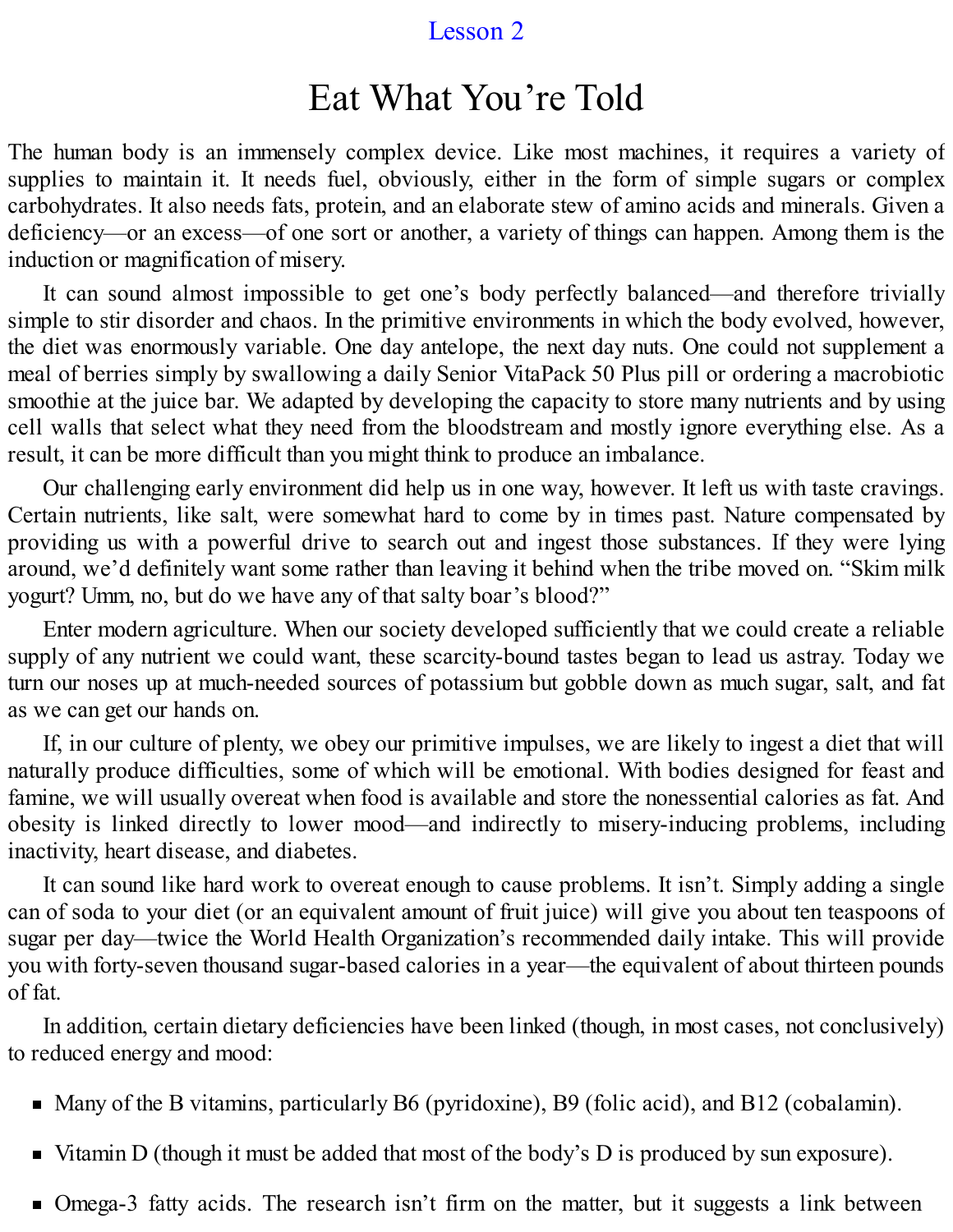deficiency and lower mood.

Iron. Deficiencies are most likely to appear in women, vegetarians, and athletes.

Avoiding foods containing these nutrients may result not only in lowered mood but in reduced overall health as well.

Almost everything the body needs is readily available at the local supermarket. The very fact that we need it, however, means that it has been around too long to be patented. No one has a corner on the market for broccoli, so there is no incentive to advertise it. Instead, we have a wide variety of products cobbled together from processed ingredients and chemical additives, specially engineered to suit a cave person's urges. The recipes for these concoctions are proprietary, so companies stand to make a lot of money if they can create an awareness of and craving for the taste of their own specific products.

Consequently, you have an unintentional ally in your quest to lower your mood: the advertising industry. Simply place a notepad by your television, jot down all the products advertised, and use this as your weekly shopping list. Buy these, and you will be imbalanced, mentally and physically, within weeks. Further, you will be well on your way to a lifetime of impairments. Eat what they tell you.

If some crazed family member drags you off one day to a farmer's market or a natural-food store or starts ranting on about the Mediterranean diet, resist with vigor. Remind yourself that these foods were, not too long ago, sitting in dirt, growing in dirt, or covered with dirt. Remember what Mom told you: don't put dirty things in your mouth. Ensure that your diet comes out of a box instead—and that the box comes from a nice clean factory.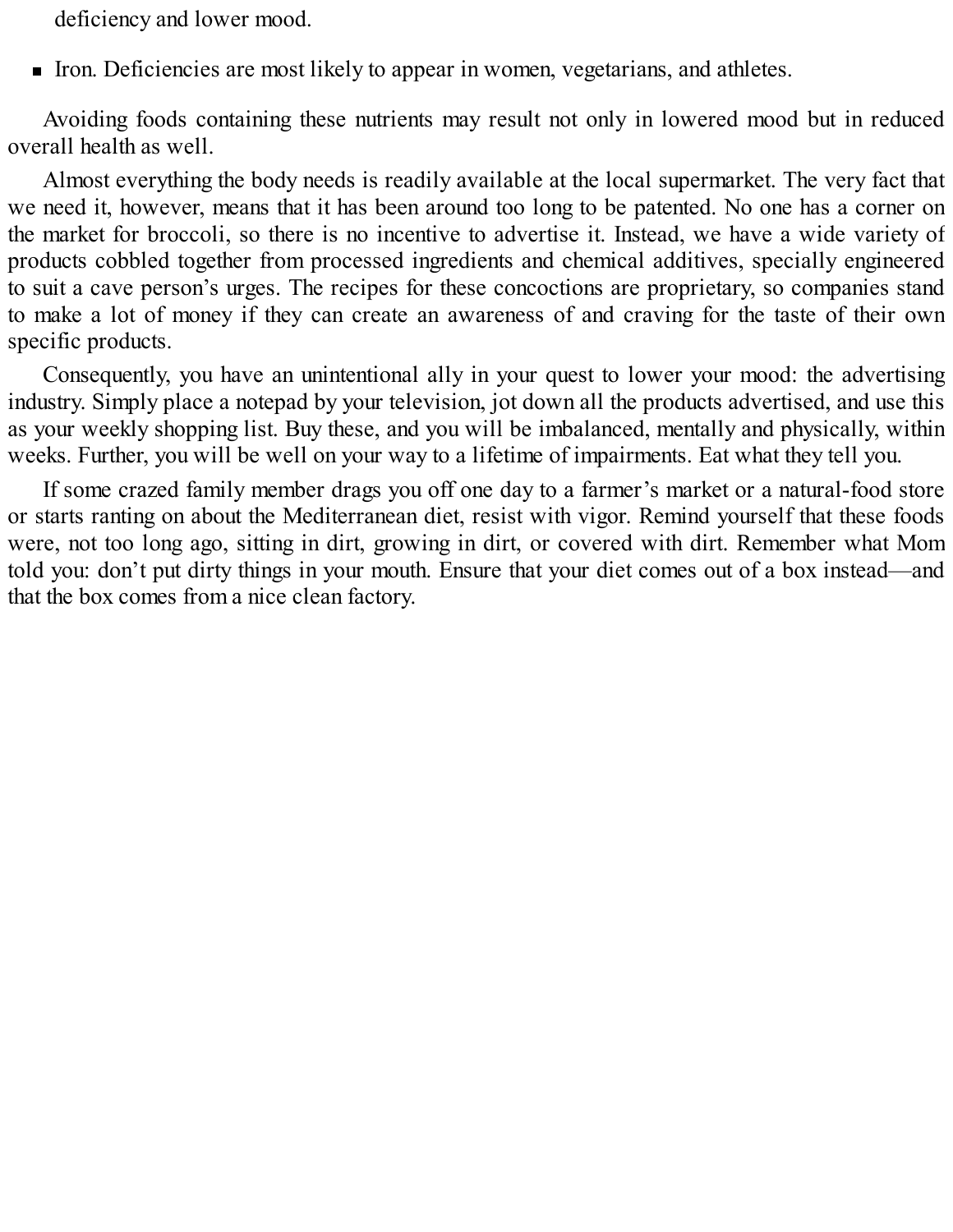# Don't Waste Your Life in Bed

<span id="page-21-0"></span>The most valuable resource you have is time. No matter what you do, how much you earn, where you live, or how powerful you are, you get only 168 hours in a week. If you listen to the health purists, however, you will spend at least a third of those hours unconscious. People keep telling us that life is short, but then they seem to want to make it even shorter.

Instead, cast off the tyranny of slumber. Get by with as few hours of sleep as possible. As the wise say, there'll be plenty of time for sleep when we're dead.

This approach will aid us in our misery mission. By reducing our hours of restorative sleep, we will reduce our concentration, dull our mood, and become easily overwhelmed by life's demands. We will be more irritable, less productive, less creative, and more prone to bad decision making.

You don't have to sit around waiting for insomnia to strike. You can induce artificial insomnia simply by not giving yourself enough time to rest. Tell yourself that you are just too busy to loaf around in bed. If this isn't precisely true when you start out, it will soon become true. Your efficiency will drop as you become more sleep-deprived, and you will begin falling inexorably behind in the tasks of your work and your life.

Don't have the willpower for this? No problem. Disrupt your sleep more naturally. First, design your bedroom to promote sleeplessness:

- Buy a cheaper and less comfortable mattress than you can afford.
- Keep the room too warm.
- Ensure that intermittent noises from phones, e-mail alerts, and pets happen throughout the night.
- Have as many flashing LEDs on the walls and ceiling as you can manage. (Ask any hotel designer for advice on this one.)
- Buy a brightly glowing digital clock and aim it directly at your pillow, so you will see it and count the minutes all night.
- Ensure that your curtains are sheer enough to allow in light from the street. Complete darkness will only promote sleep.

When should you go to bed? A regular twenty-four-hour sleep-wake cycle takes most people three to four days to establish, so ensure that you vary your bedtime and rising time by at least a few hours every few days. Stay up three hours later on days when you don't have to go to work. Can't afford to travel enough to give yourself constant jet lag? No problem. This alone will do the trick, and without even leaving home!

Regardless of when you go to bed, spend that final hour on activities that ensure you don't drop off to sleep: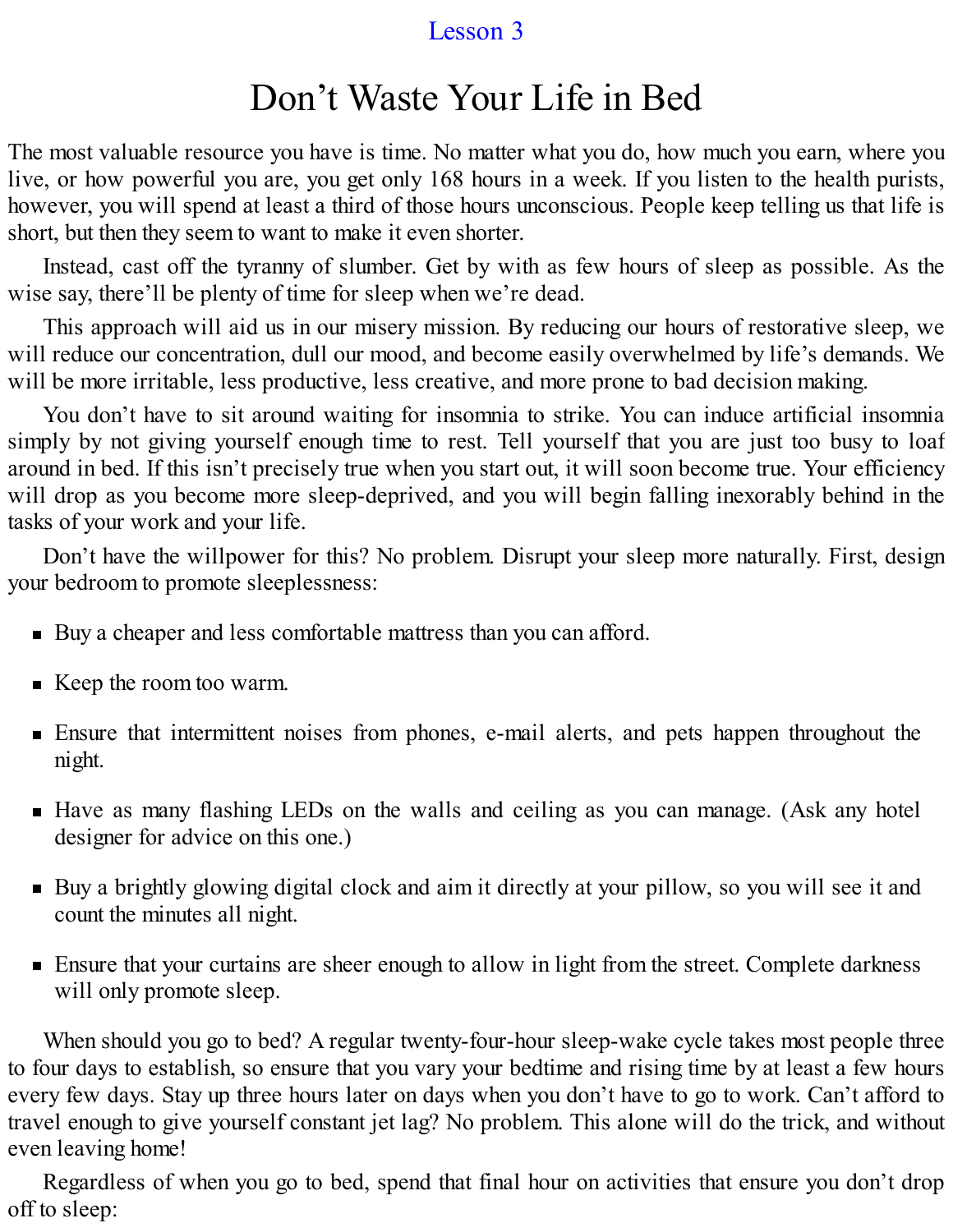- **Perform mentally difficult work.**
- Watch the news.
- Read gripping novels that you will be unable to put down.
- Use your bedroom as a study space, workspace, dining area, television room, and for as many other activities as possible.

When you do eventually hit the sheets, make wise use of the wakeful time before you drift off. Worry. Think about your schedule and the difficulties likely to arise tomorrow. Consider your life in a broader context, and all the problems you are unlikely ever to solve. The result will be a significant delay in sleep onset. When you wake in the middle of the night, immediately focus your mind on problems and challenges. This should ensure that you don't go quickly back to sleep.

If the goal is to get fewer hours of restorative sleep, you should avoid sleeping in late, right? Wrong. Tell yourself you're going to "catch up on your sleep," and stay in bed. Altering your rising time appears to be even more effective at impairing sleep than randomizing your bedtime. So lie in bed until noon. You will only drift in and out of rapid-eye-movement (REM) sleep, and this doesn't generally make you feel any more rested. In fact, some research suggests that unrestricted REM sleep promotes a lowering of mood.

Ultimately you will want to create a self-perpetuating cycle of sleeplessness. There is a lovely trick for this. Once you have succeeded in creating at least a bit of sleep disruption, use your wakeful time to dwell on how important it is for you to get to sleep. Look at the clock and calculate how many hours remain before you have to get up. Tell yourself that tomorrow you will desperately need to be rested, and that time is slipping away. Ignore the fact that you have survived past sleepless nights and that trying to force yourself to sleep is the best way to stay awake. Jettison any sense of equanimity and replace it with stressed-out urgency. This should allow you to lie there wide-eyed and alert until dawn.

Finally, nap all you like. The thirty- to forty-five-minute "power nap" tends to be restorative for most people, so instead you will want the two-hour (or longer) "misery nap" that occupies much of the afternoon. This will leave you feeling groggy and unproductive, and it will make it even easier for you to lie in bed sleepless later that evening.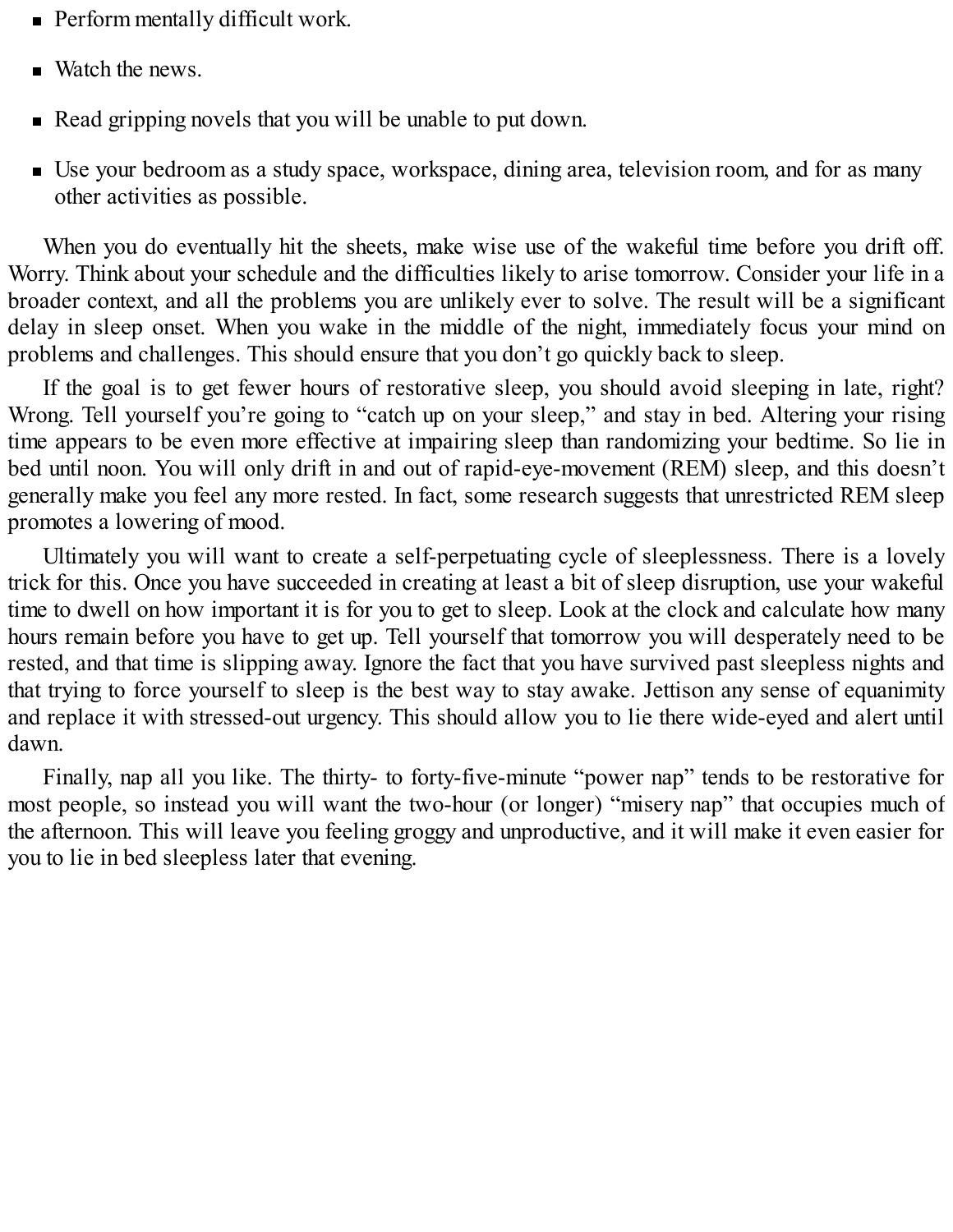# Live Better Through Chemistry

<span id="page-23-0"></span>One of the great paradoxes about lowering your mood is that it often works best to strike out in the direction of happiness rather than aiming straight at misery. The quest for uplift often hides a stairway leading sharply downward.

The use of a chemical assist to raise one's mood is a classic example. People drink alcohol, smoke pot, and practice other forms of "informal pharmacy" largely to elevate the mood. In the short term, these substances often perform precisely as advertised. In the long run, however, the diligent user can reap a substantial harvest in unhappiness.

Despite our culture's tendency to cluck disapprovingly about self-medication to alter mood, the most widely used drug is both legal and socially acceptable: alcohol. It causes more deaths (both directly, via organ damage, and indirectly, through traffic fatalities and other mishaps) than any other drug of abuse. Population-wide, it also creates the most misery. Moderate consumption of one to two drinks per day, however, appears to be relatively benign for most people. This is unlikely to assist you to your goal unless you have a familial vulnerability to alcohol dependence, in which case any use at all can help you find the fabled slippery slope.

For the maximum effect, you will want to drink more than a glass of wine with dinner. Alcohol is a depressant, so even if it affects no other aspect of your life, it will insidiously begin downshifting your mood. Two methods seem to be employed most often:

a steady pattern of daily or near-daily drinking that gradually ramps up to enormous proportions

an alternating pattern of moderation or abstinence interspersed with out-of-control binges

Either of these strategies will work, though the former is somewhat more likely to have the added effect of physical dependence, which will make withdrawal a misery as well.

The overuse of alcohol can have an impact on all areas of your life. For example, it tends to anaesthetize the inhibitory pathways of the brain. This is one of its biggest attractions for the shy. They can relax, open up, converse more easily, and drop rigid boundaries (and sometimes clothes). The hidden benefit for our purposes is that inhibition is critically important for proper functioning in social settings. We may feel tempted to make fun of a friend's outfit or political opinions, but normally we refrain from doing so. With overuse—and it's always difficult to calculate the ideal dose *just so*—alcohol will take the brakes off the mouth, allowing us to careen downhill into the realm of the social pariah.

Further, alcohol reduces the capacity for self-reflection. Under its influence, we may think we are performing well at work, being funny at a party, and driving with perfect skill—but we're not. One of the reasons that people are not more miserable than they are is that, sober, they instinctively respond to feedback and hold themselves back when they see they are coloring outside the lines. Given enough alcohol, however, we can no longer detect the lines and so push fearlessly beyond them.

Longer term, the pinball of alcohol dependence can carom off of any of life's surfaces,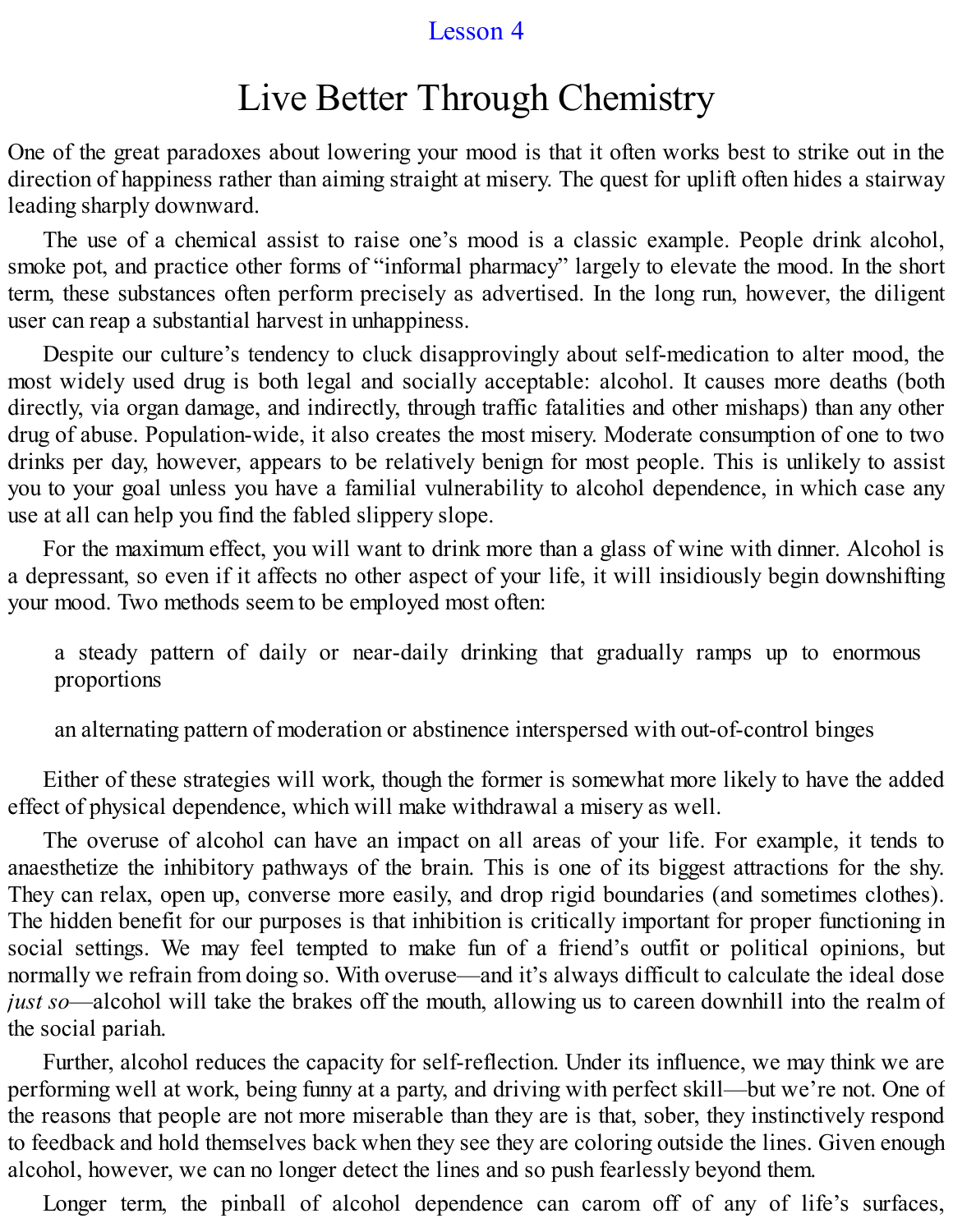intensifying and accelerating at every step. It can impair career success, friendships, marriages, child raising, the deeper stages of sleep, finances, and almost any other aspect of an otherwise-fulfilling life.

What about other drugs? This book is far too brief to describe the myriad downward possibilities offered by each substance on the prohibition list. Broadly speaking, however, the pattern is similar to that for alcohol—with the added bonus of illegality and all of the fun and consequences that can bring.

There is one more substance worth considering, however, and it is again a legal one: caffeine. Sharp observers in North America have noted the increase in urban coffee shop density over the past few decades, concluding that if the pace continues there will be no room for any other form of business within twenty years.

Caffeine can trigger a stress response with the attendant fight-or-flight flavors of unhappiness: anger and anxiety. Small doses, for most people, do not seem significant and may only serve to sharpen concentration and motivation. But once one graduates to a more heroic habit (as little as three cups of drip coffee per day), anxiety, anger, or both are likely to be accentuated. You may even be able to trigger panic attacks or outbursts of rage. More often, you will experience a grinding uneasiness and irritability.

Plus, if you drink enough—of either coffee or alcohol—you will always have to be within 150 yards of a bathroom.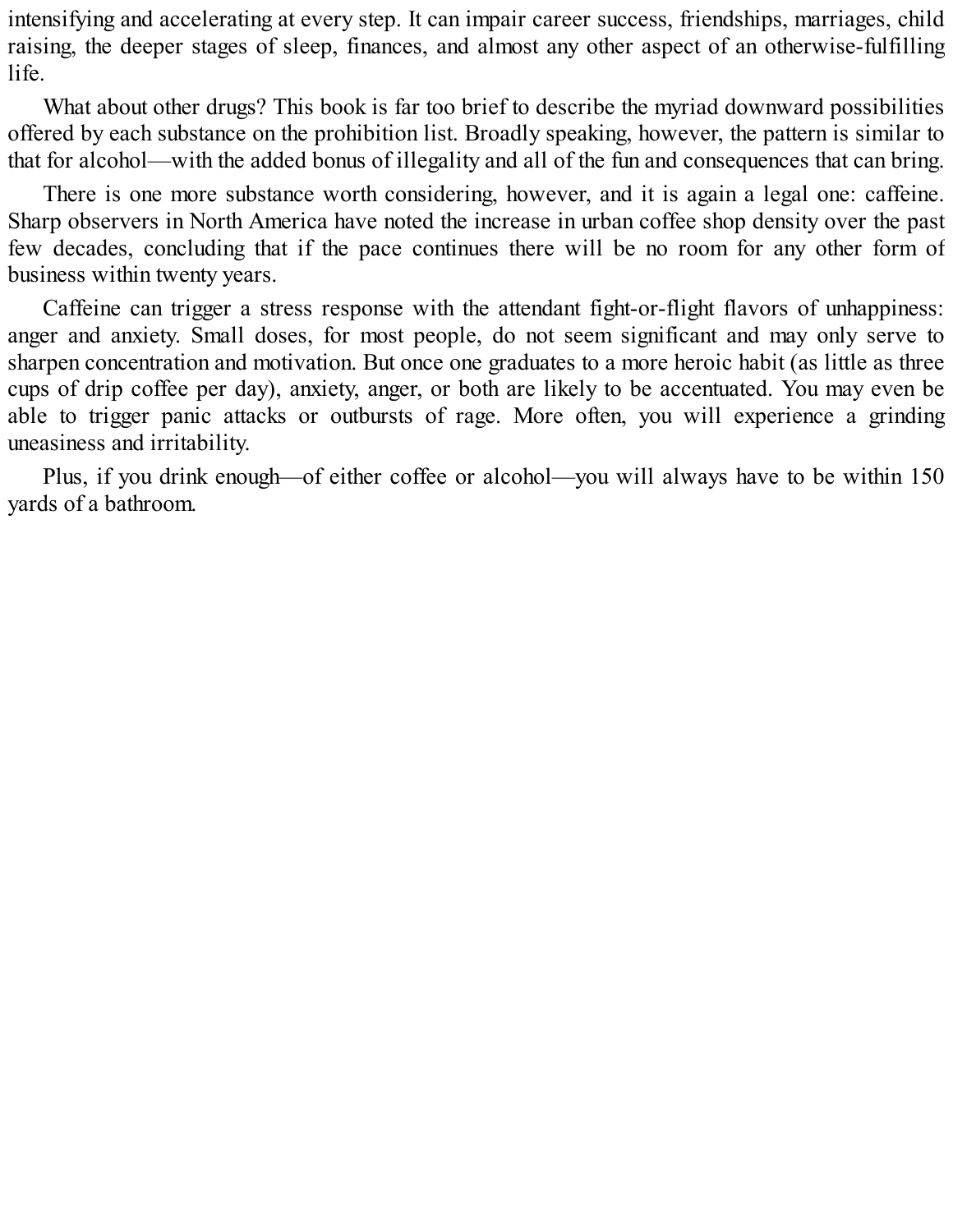# Maximize Your Screen Time

<span id="page-25-0"></span>Sometimes reducing one's mood is an active process. More often it is essentially passive: a matter of *not* doing things. The question, of course, is what to do instead. Simply sitting still is boring and hard to maintain. Mindfulness meditation may make you less miserable rather than more. You need an alternative. Fortunately, vast media industries have arisen to help occupy your mind while time slips away.

Consider television. The citizens of most Western countries spend significantly more time watching their screens than interacting with their partners, friends, or children. Smoking, it is said, shrinks the average person's life expectancy by ten years. But why stop there? Spending thirty-four hours per week watching television (the United States average) will occupy fully 30 percent of your waking hours—twenty-three years of the average person's conscious lifespan. This sounds intolerably dull, but viewing can become habitual, nibbling away at your life until you believe wholeheartedly that you do not have time for any of the things that might lift your mood: learning, reading, exercising, contributing to your community, seeing friends and family, cooking, or cultivating your interests and hobbies.

If you spend eight hours a night in bed, you have 112 waking hours a week. Spend thirty-four of them watching television, and you still have seventy-eight hours left that might inadvertently improve your life satisfaction. If you cannot bear another reality show, an alternative readily presents itself: the Internet. The average American usage is twenty-six hours per week or higher, depending on the study. Most surveys explicitly exclude Internet usage that is a part of paid employment, so the vast majority of those hours are voluntary.

How should you spend your time online? Surely you do not need advice on this front, but here are some options:

- Read the news in endless and irrelevant detail. Tell yourself you are enriching your life by learning about Belgian political sex scandals.
- Update social media with important information about your life—what you had for lunch, the flu symptoms you had yesterday—and share the adorable cat video someone posted earlier.
- Surf randomly from page to page, chasing forgotten tidbits of information, like the names of cast members from *Eight is Enough* or the date that Dynel was first patented.
- Watch video ephemera, like "Off-duty Marine unit demonstrates 'twerking' to Britney hit!" and "Out-of-work actor creates claymation comedy using spray cheese."
- Marvel at (and add to) the inane and misspelled commentary on all of the above.

And—come on—much, much more.

Now then: fifty-two hours a week remain. How about computer gaming? Now a bigger moneymaker than the film industry, gaming occupies an average of thirteen hours a week for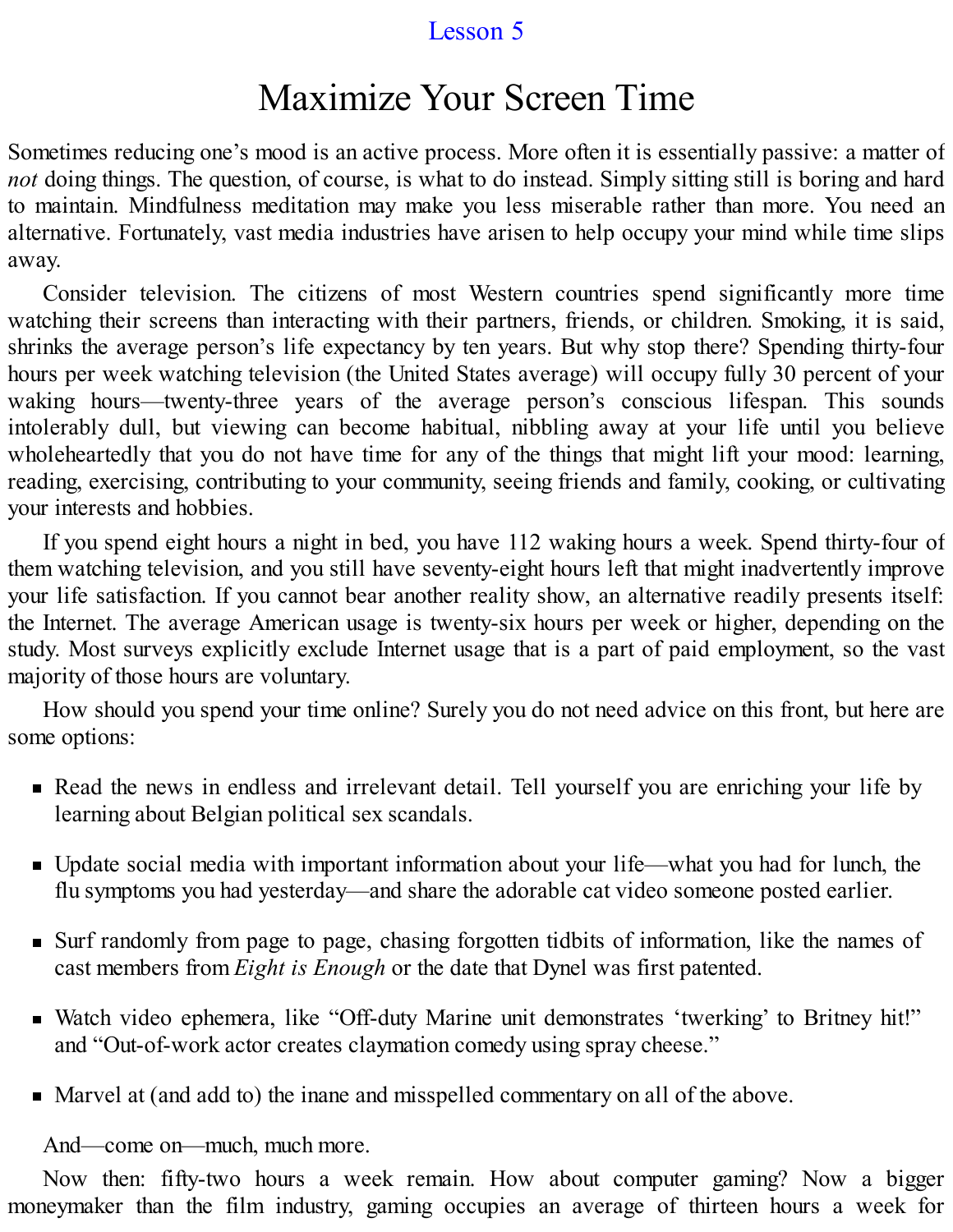Americans twelve to twenty-four years of age. "Extreme gamers," about 4 percent of the gaming population, spend forty-eight or more hours per week[.3](#page-118-3) Gaming is growing in popularity, and larger game-design firms employ experts whose primary role is to figure out how to get more women, young children, and older people to spend their lives shooting at other people's online avatars. Many people would not accept a job with such long hours as hard-core gamers are willing to put in.

At one point, it was believed that newer media would simply supplant older forms of electronic entertainment, taking over the time that people used to spend staring at *Bewitched*. But no. Television watching has remained relatively robust, particularly if one includes the viewing of the same programs online. Gaming and the Internet have not eaten television; they have instead consumed people's social lives, shared meals, and time spent out of doors. In Canada, spaces at limited-access wilderness areas are easier to get each year, perhaps because it is so difficult to play *World of Warcraft* in a canoe.

Total it up: fifty-two hours minus thirteen makes thirty-nine hours. Add a job, and we have successfully eliminated all unpaid conscious hours from your life. Is there a risk of fulfillment here? Apparently not. There are no studies indicating that gaming, Internet surfing, or television are, on balance, mood-improvers. To walk the path of misery, it turns out that walking isn't required at all. One must merely sit, spellbound, before a flickering screen that feels so important, so encompassing, that you simply do not have space in your life for anything else.

Take some time to calculate your weekly leisure screen-time ratio. It's easy to do. Simply add up your screen time (Television + Non-work Internet + Gaming), all divided by your hours of unpaid consciousness (168 hours in a week, minus the hours you spend in bed or at work). Let's say you watch television 3 hours a day, surf 2.5 hours a day, spend 2 hours a week playing computer solitaire, lie in bed 8 hours a day, and work 40 hours a week. This amounts to  $((3x7) + (2.5x7) + 2)/(168)$  $((8x7) + 40)$  = 40.5 hours of screen time / 72 non-work waking hours = 0.563, or 56.3 percent of leisure time spent on screens. Not bad, but this still leaves you with 31.5 hours a week of non-screen leisure. Bump up your television and Internet just to the US average, and this will get you to 62 hours, leaving virtually no time for anything at all that might inadvertently boost your mood.

What could be easier?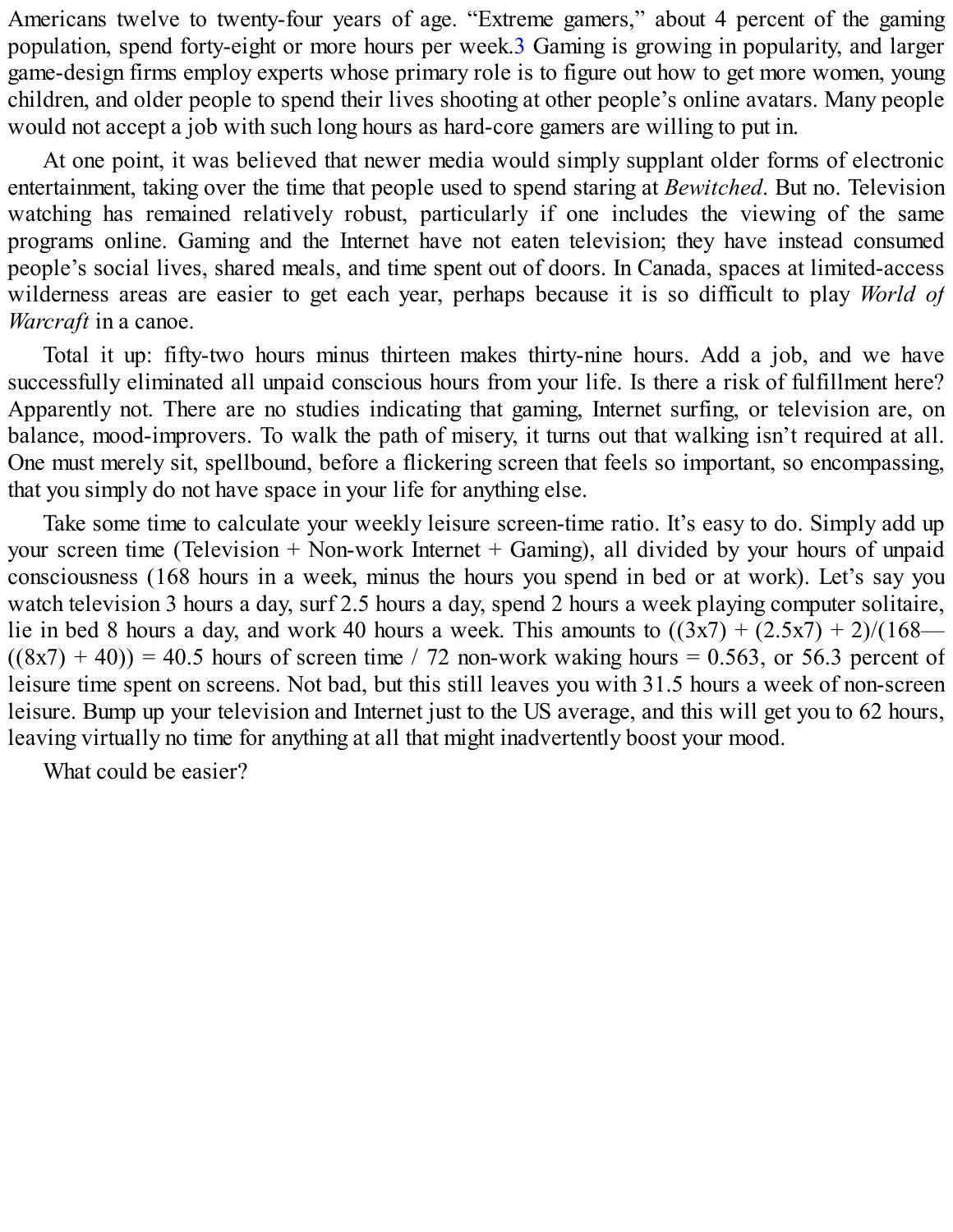### If You Want It, Buy It

<span id="page-27-0"></span>If you pay close attention to consumer advertising, it is easy to detect a theme: purchasing is the road to happiness. By this reasoning, it would be easy to conclude that a simpler, less object-heavy lifestyle is the correct path to misery.

This would be an error.

In fact, the key to misery is to avoid accidentally treading the path to fulfillment, and one of the best ways to accomplish this is to occupy one's time (and wallet) with the pursuit of objects. In this quest, your human mind will happily collude. Simply pay attention to the wonders paraded before you by the advertising industry and displayed beautifully in the shops that line your town's streets and malls. Your heart will learn to leap like a dog offered cheese. That sweater! That riding mower! That designer perfume! That barbecue with the six-foot rotisserie! You'll want it all.

The result of our society's consumer gluttony? If you thought, a decade ago, that investing in the personal storage industry would be a good bet, you were right. Storage units, once the curious domain of wealthy hoarders, have become mainstream. Having filled their homes with things they do not need, people in Western societies have increasingly turned to outside suppliers of square footage where they can put all of their unused treasures. There is over 2.3 billion square feet of self-storage area in the United States alone, equivalent to more than three times the total area of Manhattan.

Why do we buy so much? The act of obtaining possessions usually reveals a person's implicit map to happiness:

"If I buy this inflatable boat, I'll go to the lake more often,

and I'll take my daughter with me fishing,

and we will have a better relationship,

and then I'll be happy."

And, sure enough, most people can point to specific objects they own that give them pleasure—as well as many that do not. In my case, \$600 impulsively spent on a couch for my home office, where I imagined I would lie on summer afternoons reading Proust, was essentially flushed away, but the \$20 paid for used truck tubes on which to float down a nearby river was eminently well spent.

The problem is not so much the purchasing itself, but the predictions we make. It is unlikely that most of the objects finding their way into storage units are the source of great personal pleasure. And humans are poorly wired to guess correctly.

As discussed earlier, in *Stumbling on Happiness*, psychologist Daniel Gilbert points out that (apart from purchasers of the book you're reading) humans generally base decisions about their behavior on the likelihood that their actions will bring pleasure in the future. Unfortunately, we are startlingly poor at making these predictions. Most Mercedes sedans are purchased not for the glories of German engineering, but for the mood that the buyer imagines will ensue—and its longevity. "It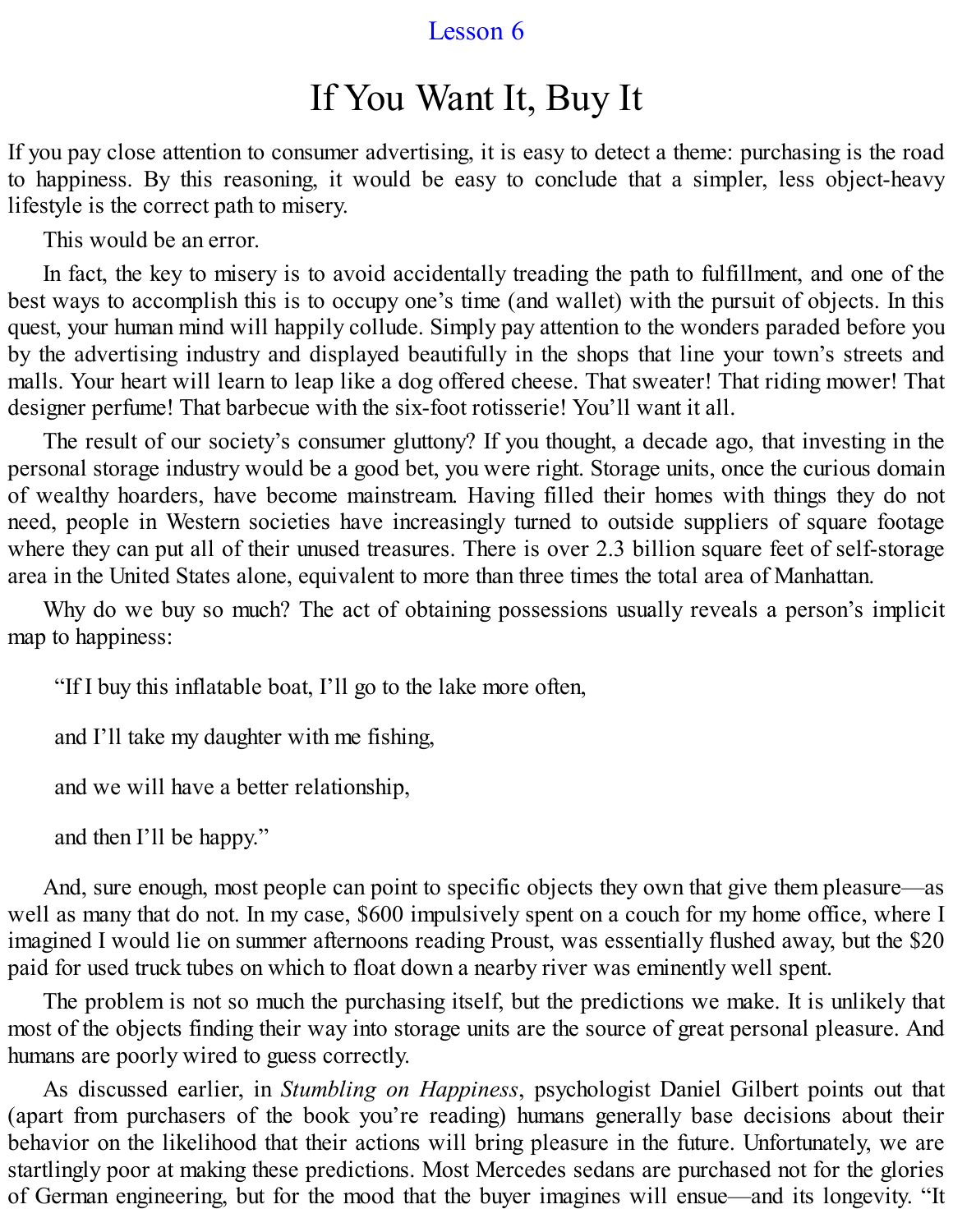costs \$80,000, but it will make me truly happy, and I'll probably have the car for eight years—so about \$10,000 a year for a happy life, which seems reasonable."

The lovely thing about predictions like this is that they are completely testable. "How happy do you think it will make you? Okay, now go on and buy it, and let's see what happens." In many of these studies, it turns out that people become about as happy as they imagined. In other words, they guessed correctly. But the elevated mood lasts only a short time—sometimes a week, sometimes much less, depending on the purchase. Suddenly, \$80,000 for a week's pride of ownership doesn't seem like such a bargain.

Swiss-British author Alain de Botton, in *Status Anxiety*, writes, "The best way to stop appreciating something is to buy it." (After I relayed this observation at a recent workshop, one of the female participants was heard to mutter, "or marry it.") De Botton seems to be right. A painting appreciated and admired out there in the world can be an object of pleasure and longing forever, but purchased and hung in one's front hall, it quickly becomes an ignored dust-collector.

The key point, for our purposes, is that the futile quest for emotional fulfillment via the purchase of objects is an excellent strategy for the longer-term cultivation of misery. What could be better than a constantly renewable pursuit that ends, again and again, in disappointment? Consumerism is even better than that might imply, however, because it also involves the outflow of money and resources. We strive to obtain the trappings of wealth and end up poorer than when we started. Perfect!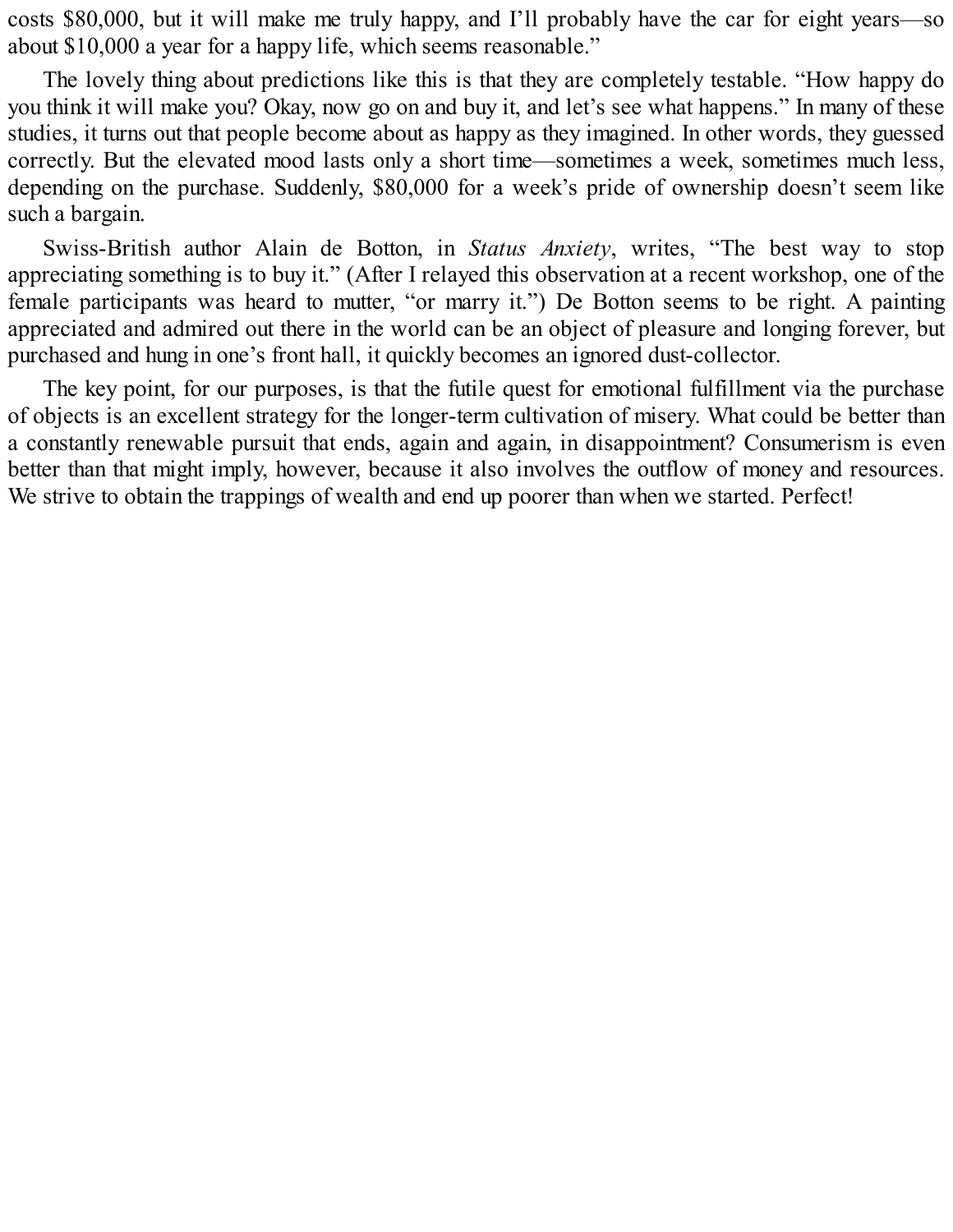### Can't Afford It? Get It Anyway!

<span id="page-29-0"></span>One path to misery was laid out over 150 years ago by the improvident Mr. Micawber in Charles Dickens's *David Copperfield*: simply spend more than you earn. "Annual income twenty pounds, annual expenditure nineteen nineteen six, result happiness. Annual income twenty pounds, annual expenditure twenty pounds ought and six, result misery."

Some years back, a client in significant financial difficulty told me of the indecision she was experiencing after seeing something she wanted at the local mall. "I've got \$500," she said, uncertain whether to make the purchase.

My instant thought was that spending money with only \$500 in life savings was perhaps unwise, but I had misunderstood things completely. It turned out that she had no money at all, but on one of her credit cards, she had \$500 remaining on her limit. Her personal balance sheet was not \$500 up, it was many thousands down—and she was contemplating the wisdom of lowering it further. As the son of a Scottish accountant (in this case, all relevant stereotypes apply), it took all I had to avoid crying out in alarm.

I should explain. It was not this client's goal to feel worse, and a great part of her anxiety was caused by her financial situation and a sense that, as a result, she lacked the freedom to maneuver in her life—change her job, move apartments, travel, respond to emergencies. Her credit cards were handcuffs. For the person striving to feel worse, credit is one of the primary freeways leading there.

It is widely believed that money cannot buy happiness, but lack of money can definitely purchase misery. This can be true even if a person lives in relative comfort, with a good home and assured access to food and other resources. As one gets closer and closer to the financial wire, miseryinducing stresses proliferate:

- difficulty paying the bills
- **phone calls from creditors**
- having to cut back on basics

Perhaps the greatest stressor is the sense of impending doom—that, no matter how pleasant one's current circumstances may be, at any moment they could be swept away.

Money may not be able to buy happiness, at least not directly. But it can certainly buy freedom from fears of financial ruin.

Imagine yourself perched on a branch dangling over a rushing river. A vision of fulfillment rests gently on the far tip of the limb, over the deepest part of the torrent. Hypnotized, you inch yourself further and further out, hearing creaks and small snaps as you go. You are perfectly dry, and it is a warm, sunny day. The misery that overtakes you is the awareness of what may shortly happen.

Another client sought out therapy during a long period of unemployment following an unceremonious firing. He soon worked wonders on himself and landed an executive position with a prominent firm. After several months at this job, he commented that he was now making so much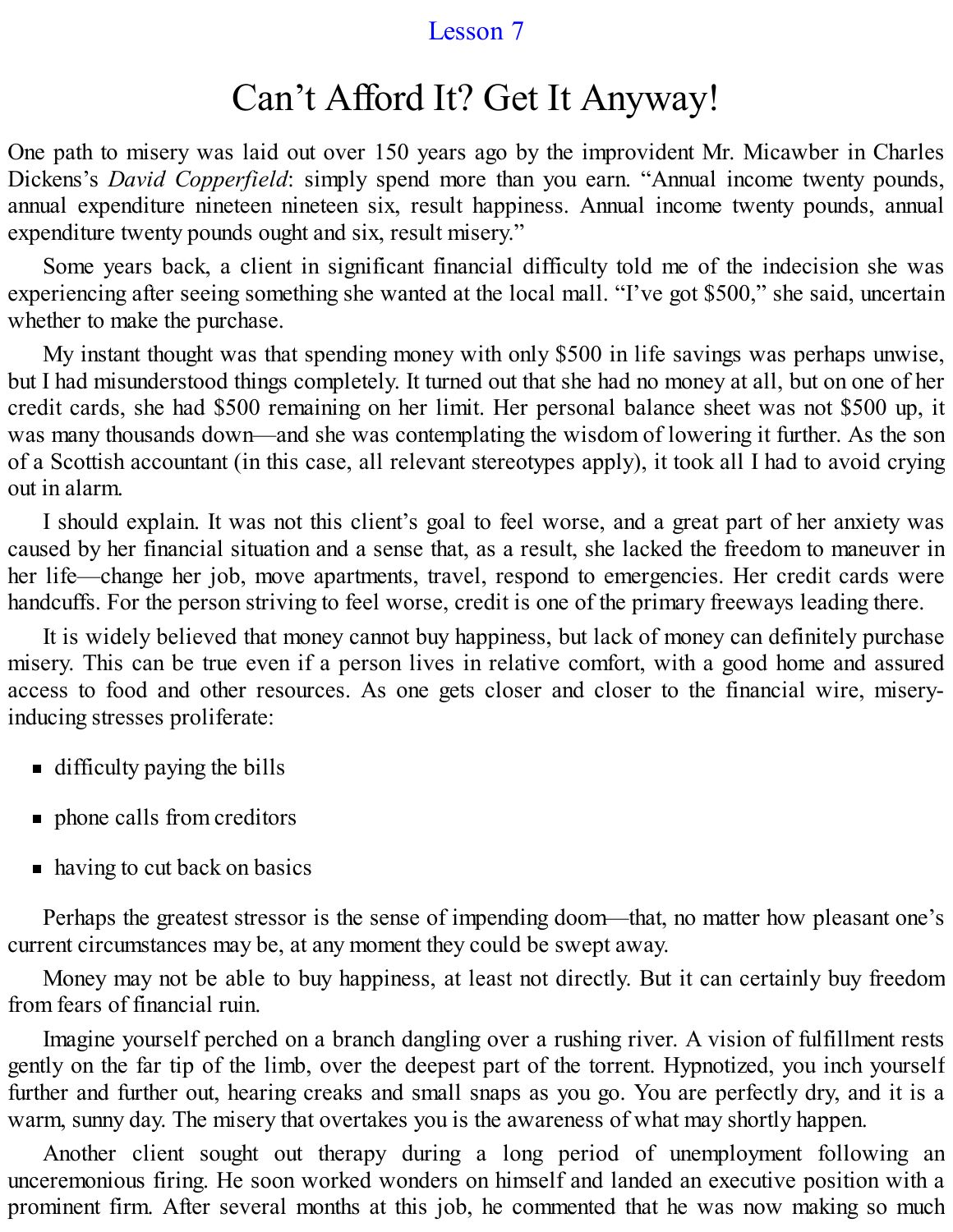money that he didn't know what to do with it.

The best advice depends, of course, on the direction a person wants to pursue. In his case, it was to be happier and more secure. "Don't feel rich," I told him. His unemployment had exhausted his savings, and he lacked one of life's great bulwarks against work-related anxiety: enough funds to last at least six months with zero income. Following the lyrics of a popular country song addressed to an unpleasant employer, this is commonly called "take this job and shove it" money.

Had my client been an aficionado of the course upon which you, dear reader, are embarked, the advice would have been very different. "Assume that your future income will match or exceed your present income and spend accordingly, or a little bit more. Assume debts, get your credit limit raised, and then use it—that's what it's for." Even with a high income and a good job, misery will likely ensue. Debt is an indispensible tool in the production of unhappiness.

"But wait," I hear you protesting. "I'm not just going to toss money from the rooftops, I'm going to buy things I really desire. Won't the pain of ongoing debt be assuaged by the joy of acquisition?" It certainly will—but only briefly. Debt, like diamonds, can be forever. It is the gift that keeps on taking.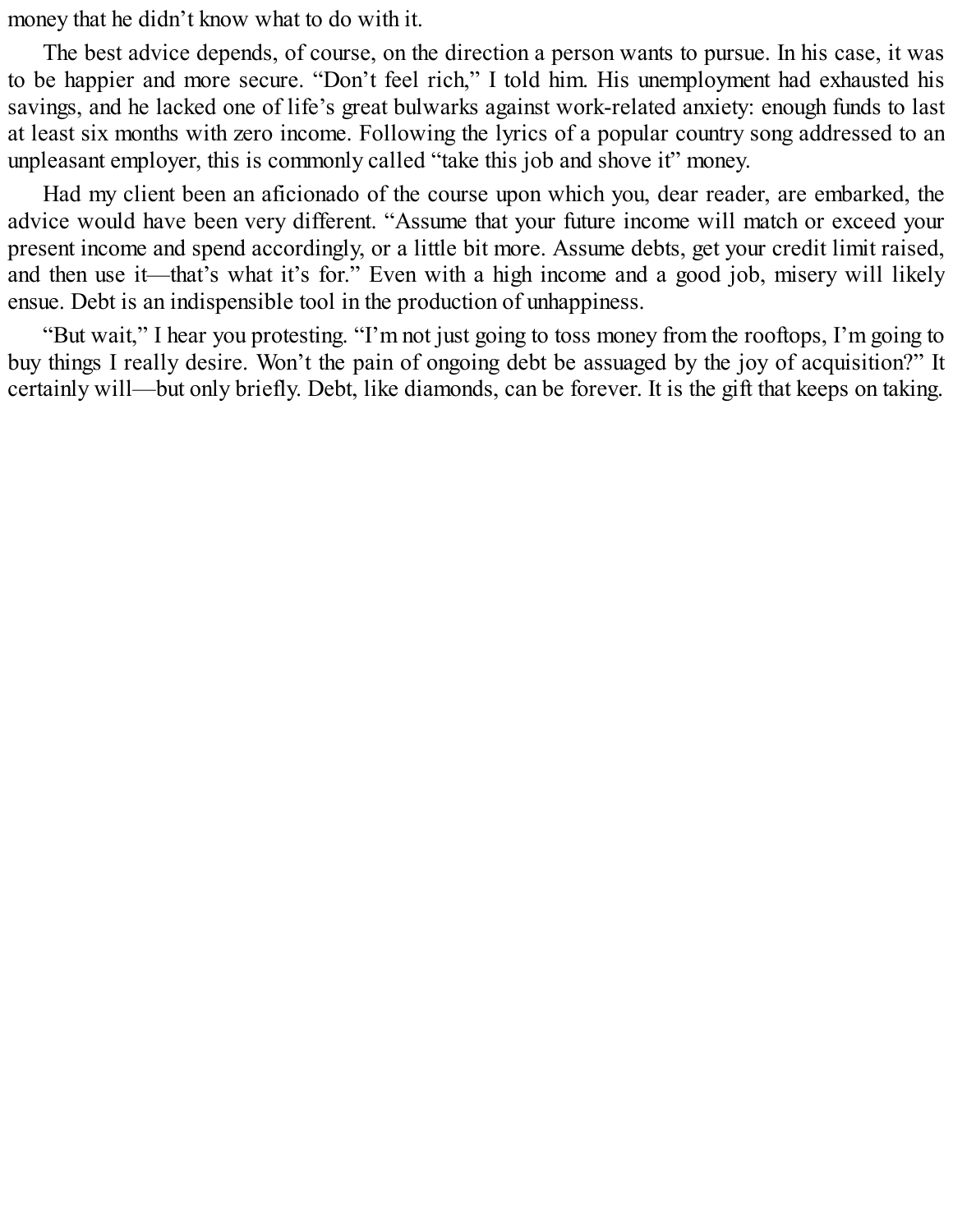### Give 100 Percent to Your Work

<span id="page-31-0"></span>Anthropologists estimate that nomadic cave people had a significant advantage over the civilizations that came after them: they worked perhaps four hours per day. Many people assume that agriculture developed because it was easier simply to sit still and watch plants grow than to traipse around looking for food that grew spontaneously. Not so. Agriculture increased the workload immensely.

Today, in developed societies, the workday is not quite so onerous as it was for early farmers or for workers during the Industrial Revolution. But it still vastly exceeds that for hunter-gatherer humans. The form of the work has also changed. If we put on our rose-tinted glasses, we can say that modern work is generally cleaner, safer, and easier than scavenging for meals. But donning our blue lenses, we can say that most work has lost its obvious connection to existence: we shuffle bits of paper, move objects around, type on keyboards, and create unnecessary products.

In *The Pleasures and Sorrows of Work*, Alain de Botton writes that the modern workplace subdivides tasks so much that each employee works on only a tiny bit of the process, rarely seeing a product or project from inception to completion[.4](#page-118-4) He suggests, echoing Karl Marx, that this fragmentation can create an alienation from the work itself. Few of us would prefer to return to feudal farm life or resurrect the occupational glories of the Eastern Bloc, but the point is, for many, a valid one. It is somewhat more difficult to bask in a glow of achievement gazing at a pile of completed paperwork than when hammering the final nail into a freshly built barn.

Despite concerns about modern work and workplaces that are too numerous to mention, there is a constantly repeated cultural imperative to work as hard as you possibly can. Hard work, even when it is for a distant and unknown corporate master, has the air of virtue. Further, once we achieve a personal best (the most e-mails sent in an hour, the greatest daily sales of pipe fittings, the most burgers flipped), we are to regard this as nothing more than a mark to be surpassed. In the almost meaningless lexicon of modern management, we are to give 100 percent to our work. Unsatisfied by even that mark, mathematically challenged supervisors sometimes request 110 percent.

Ask what "giving 110 percent" actually means, and you will quickly discover that the idea is not intended to be parsed, defined, or questioned. "It's just something we *say*, for goodness' sake. It doesn't really mean anything." But it keeps getting said.

You are to pour everything into your work: all of your time, your energy, your creativity. You are to leave nothing behind, so you leave at the end of the day an empty shell, like a plastic water bottle or a hot dog wrapper. You are to save nothing for the rest of your life—your spouse, family, friends, interests, health. By starving the sustaining elements of your life, they will drop away, leaving you with only your work to prop you up. But work will never do this, so misery will soon follow.

You should also calculate your capacity for work using an extremely short time horizon. Ask yourself, "How hard can I manage to work today?" Avoid the longer-term questions, like "How hard can I reasonably and sustainably work for a year—or for many years?" The answers to these two queries usually sit in opposition to one another. You can easily work fourteen hours today without burning out or irrevocably damaging your relationships or health, but you cannot work this way forever. For maximum misery, treat the marathon of your work life as though it was a sprint.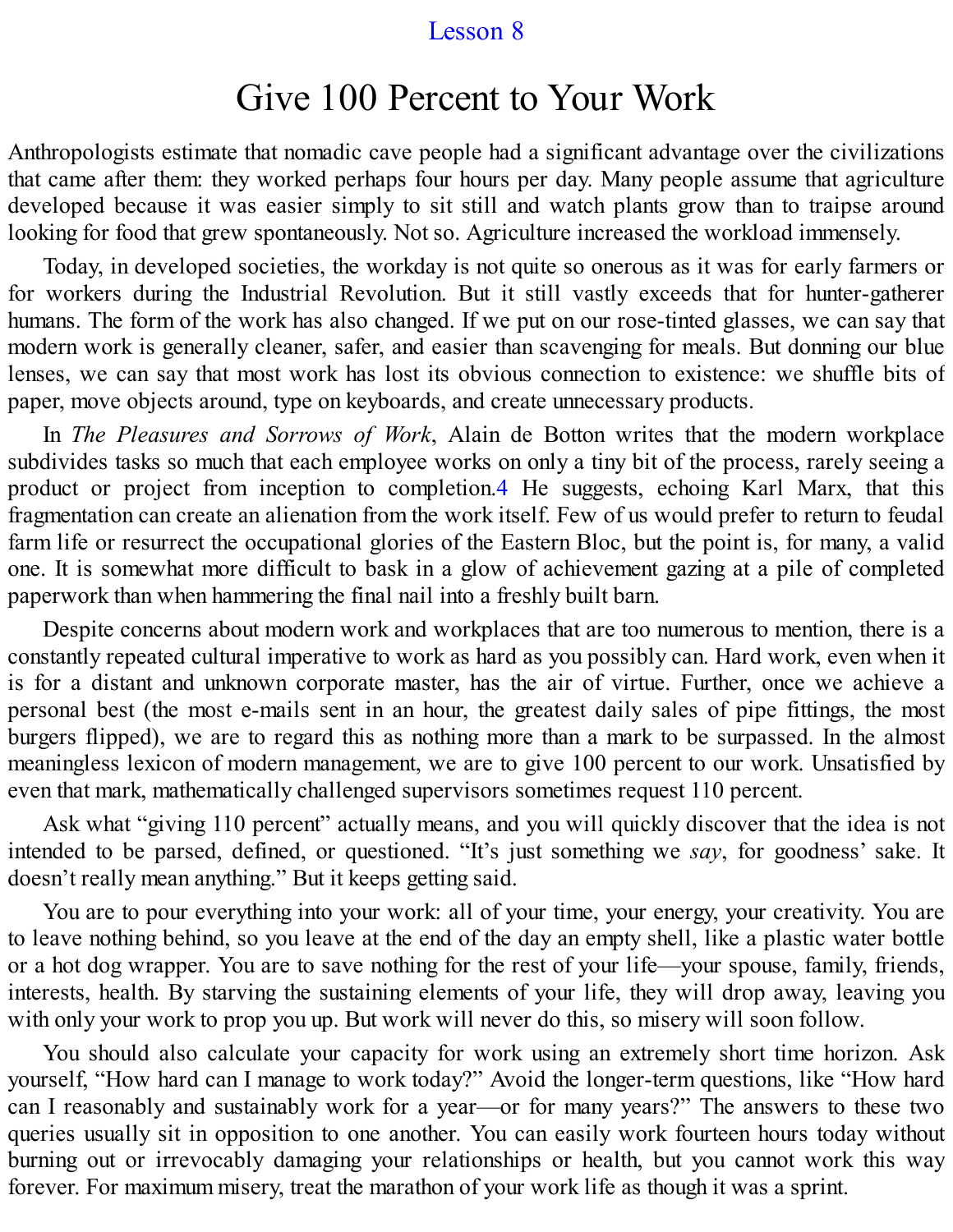The question you must avoid asking is "What is all this work *for*?" In the cave person's era, the answer was obvious. The function of the work was to feed the people doing it. Work was subservient to the demands of life. In the confusion of modern culture, we have succeeded in turning this idea on its head. It is now the function of the person to serve the work and to do so with as small an expectation of reward as possible. The economy is not an instrument for the enhancement of human welfare. Human welfare is an instrument for the enhancement of the economy.

None of this is intended to imply that work has no rewards or has no meaning in itself. Many find fulfillment by striving mightily to excel in their roles—seeing in the completion of a condominium project the creation of homes, in the sale of insurance policies the prevention of financial disaster, in the provision of health care the enhancement of lives. But in these cases, people view the work as their *own* goal, rather than seeing themselves merely as tools for completing the goals of others. To enhance misery, you should instead see yourself as a mere hammer in the hands of the real builder your boss, the business owner, or the faceless shareholders. Or as the nail being hammered.

Work life can, then, be an effective mechanism for the creation of unhappiness—particularly if one relies on it exclusively to sustain one's life. A one-legged coffee table is dangerously unstable. If dangerous instability is one's goal, then pouring all one's resources and spending all one's time on a single element of existence is an excellent strategy.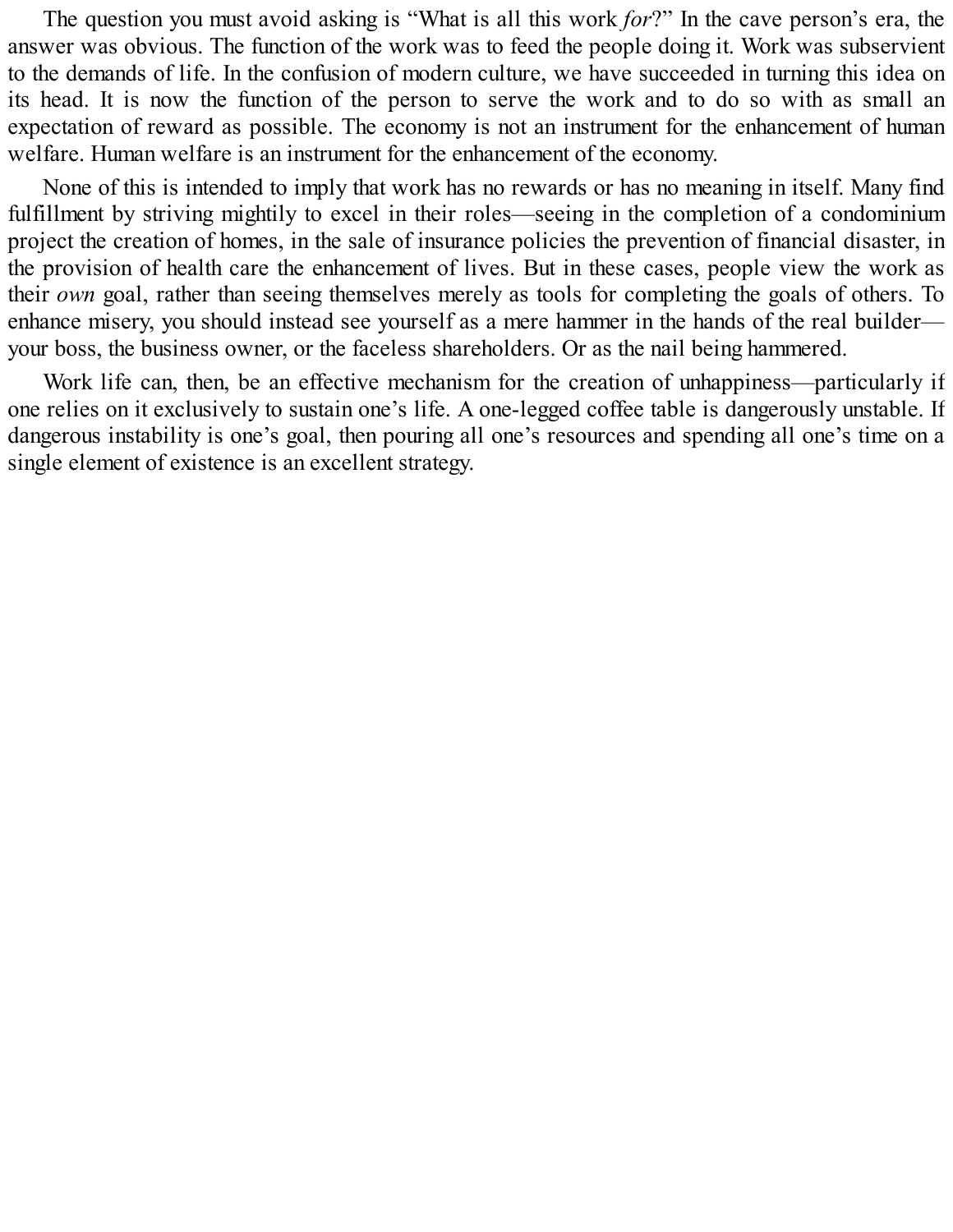# Be Well Informed

<span id="page-33-0"></span>It can be challenging to maintain a truly negative point of view in light of the intrusion of sunny days, welcoming friends, buses that occasionally run on time, and savory bagels. The task may prove to be more than you can manage.

What if you had help? What if you could recruit a staff of thousands to scour the globe searching for every negative, misery-inducing thing that happens? They could record these events, photograph them, and then replay them before your eyes.

Well, you're in luck. You *do* have such a staff. The news media will work tirelessly on your behalf to find and report on every disaster, every capsized refugee boat, every failed bridge, every detonated bomb. Television news will then play these accounts for you over and over again, often while you are attempting to eat dinner. You can see bodies, mangled cars, environmental devastation, victims of war, and the squirm-inducing spectacle of reporters rushing the bereaved to ask them how it feels to have terrible things happen to their loved ones.

This downward avenue has been paved and widened in recent decades with the establishment of twenty-four-hour news channels and Internet feeds. In the 1960s (an era of assassinations, the Vietnam war, the tensions between East and West, and massive cultural change) the viewing public had to make do with an hour of televised news once a day. Today we can view tragedy continuously and enjoy the excitement of watching catastrophe unfold in real time.

For this strategy to work, you must avoid certain thoughts (listed below). Fortunately, the media themselves will assist you in your efforts to suppress them.

First, you must not ask yourself why it is so important to learn about tragedies (coups, distant earthquakes, celebrity firings, election results) the moment they occur. The fact that such reports provide you no useful information will only undermine your commitment to viewing. Instead, retain a firm belief in the importance and relevance of "breaking news" and being up to the minute.

Second, you must not ask about the actual information content of the stories presented. They must be seen as worthy in their own right, not because they actually tell you anything. Repetition should be tolerated without complaint, and the lack of detail or balanced analysis must be ignored. You *should* know about the latest bombing in the Middle East, you *should* see the bloodied clothing of the victims, and you *should* attend the funerals by video proxy. Avoid questioning whether this helps any of the people affected.

Third, you should disregard the fact that the content is heavily filtered, seeing it instead as a dispassionate account of the present state of the world. Pay attention only to the coverage of the Pakistani bus that crashed into a gorge, killing twenty-two. Ignore the absence of any mention of the fifty thousand buses that reached their destinations without incident. Regard the scandal of a cabinet minister's expenditures on overpriced orange juice (a recent Canadian news sensation—a tempest in a tumbler) as a complete and sufficient commentary on the judgment and worth of the individual, thus justifying your outrage. Do not withhold your verdict pending additional insight into the person's record or actions.

Finally, the similarities between modern television news and reality television programming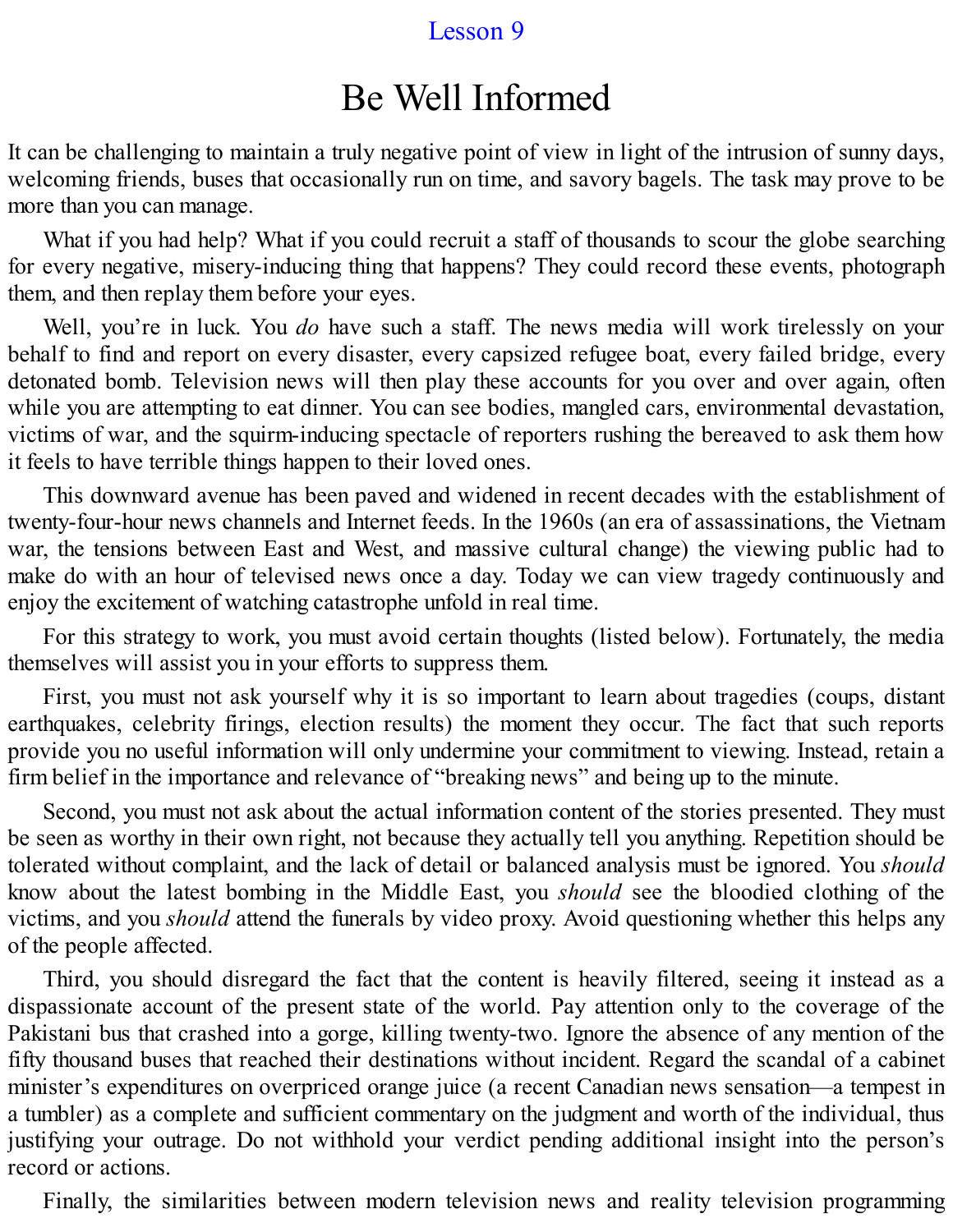should not occur to you, nor should the possibility that much of the news is simply tragedy as entertainment. Perhaps you do not gain anything from the forty-third viewing of the latest shooting, but maybe others will. Yes, it can be disconcerting that coverage of this afternoon's fatal tornado instantly has its own graphics and theme music, but please avoid referring to it as "The Twister Show."

Instead, focus on the value and importance of being well informed. In order to cast a wellconsidered ballot, in order to decide whether to take the interstate to work, in order to remember to restock the earthquake supplies, in order to decide where to donate money or invest, you need to know these things. The fact that you can learn about all of them more effectively by other means (a quick check of the highway updates, a weekly news magazine that provides more detail with less sensation) must be suppressed.

Cultivate your sympathy for the poor news anchors. For all the tragedy on the planet, they are often left grasping for new information, playing the same footage over and over, interviewing people who were barely affected by events, and scrambling desperately to fill the hours of empty airtime until the next exciting catastrophe.

So monitor your news consumption for a week. Make a note of all your regularly used sources: newsprint, Internet news, radio, late-night news summaries. Televised news at the gym, bank, elevator, subway, or at home. Total it all up. Then strive to increase your exposure next week.

If your attention threatens to wane, play a game. Take two stopwatches and record the number of minutes devoted to events that actually *have* happened versus the consideration of unpleasant events that *might* (or might not) happen at some point in the future. In the absence of real information, the media spend ever-greater proportions of on-air time speculating about potential future events:

- the likelihood of an Ebola outbreak in your country
- **possible legislation to be proposed in the current session**
- whether a prominent murder trial will invoke an insanity defense
- the possible consequences of another Argentinian debt default
- **Predicted local traffic patterns for the latter part of the century**

Remind yourself that you too will exist in the future, and so it is vital that you have the news even before it has happened—including the news that will never happen at all.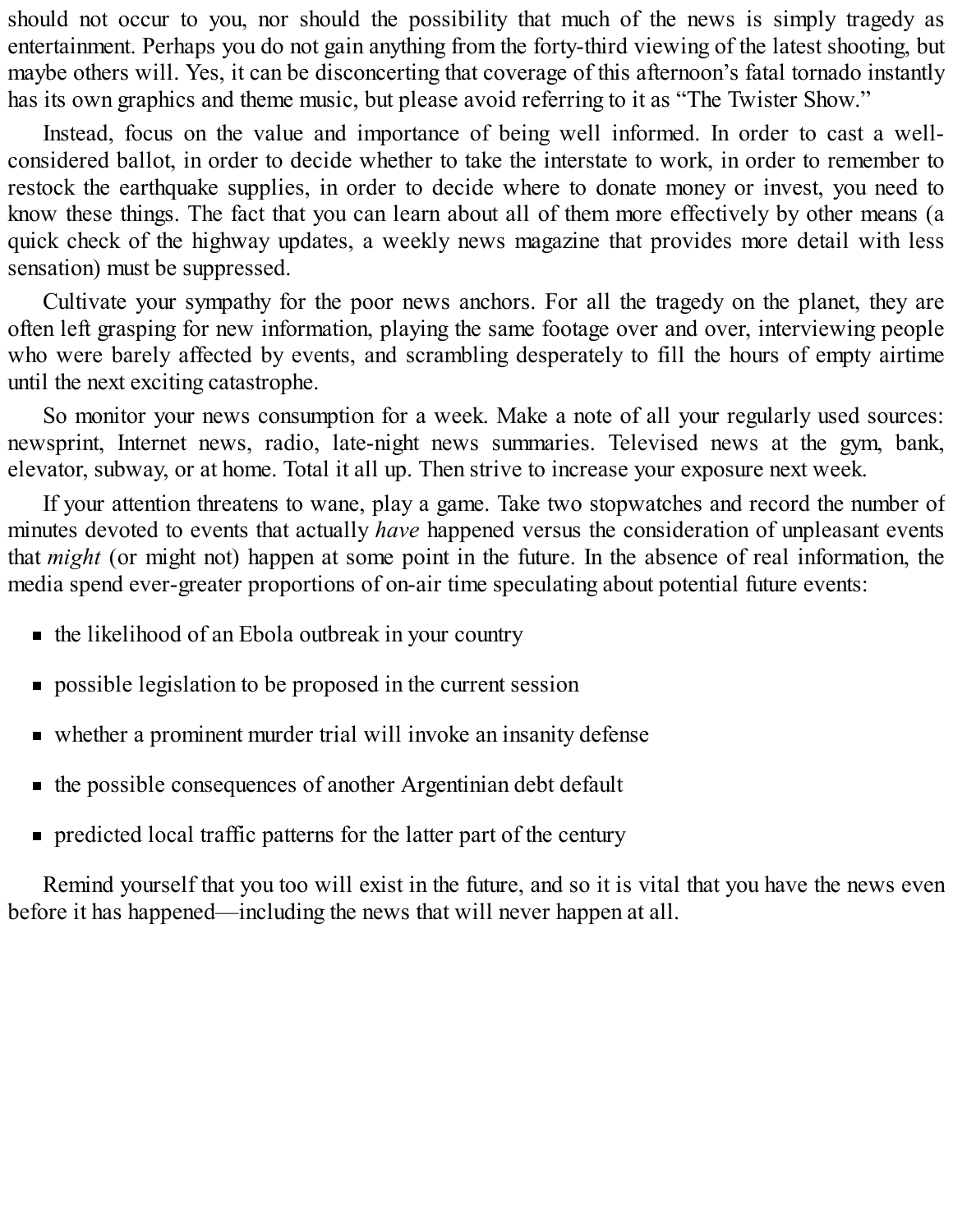# Set VAPID Goals

<span id="page-35-0"></span>One of the best ways to be miserable is to relinquish your goals altogether, thus becoming utterly directionless. But if, like many people, misery is not your *only* goal, then you can dissatisfy yourself with the way you approach your various missions.

Goal setting involves the creation of two categories of ambition. Ultimate goals are the end points of the process: learning Spanish, having a tidy garage, settling on a career, completing a school program, creating a social network, bench pressing two hundred pounds. Ask people about their own goals, and virtually everything they say will be an ultimate goal.

Immediate goals are the small steps in service to an ultimate goal. So if your ultimate goal is to complete your income tax form, then spending twenty minutes gathering the paperwork might be your first immediate goal. If the ultimate goal is to move to Scranton, an immediate goal might be to visit a real estate website for that city.

The cause of misery is well served by failure. So it's important to ignore the so-called SMART rules, which dictate that effective immediate goals should be:

- Specific. You know how you will accomplish the task. "Take the number 19 bus to the Aquatic Center."
- Measurable. You will know whether or not you have succeeded. "Get in pool and swim one lap."
- Action-oriented. Your goal is to do something, not to think or feel a particular way. "Swim the lap—even if I hate it and think my bathing cap looks stupid."
- Realistic. You already know you can do it, even if you don't feel particularly well. "I could swim twenty laps not long ago; I'm absolutely certain I can swim at least one."
- Time-defined. You have a clear time frame for completion of the goal within the coming week. "On Thursday evening."

These rules make success more likely, resulting in increased motivation and interest in the succeeding steps. This only means that you will be more likely to get up off that comfortable couch and continue working on your project. Instead, make all of your immediate goals VAPID:

- Vague. You should be unclear how you are going to complete the goal. If you want to crosscountry ski, you should forget all about looking into lessons, thinking about how to get there, or ensuring you have the right clothing.
- Amorphous. The finish line for your immediate goal should be indistinct, so your depressive self can disqualify any progress you have made. Setting a goal to "work on the back garden," for example, allows you to criticize yourself for not finishing everything, thus eliminating any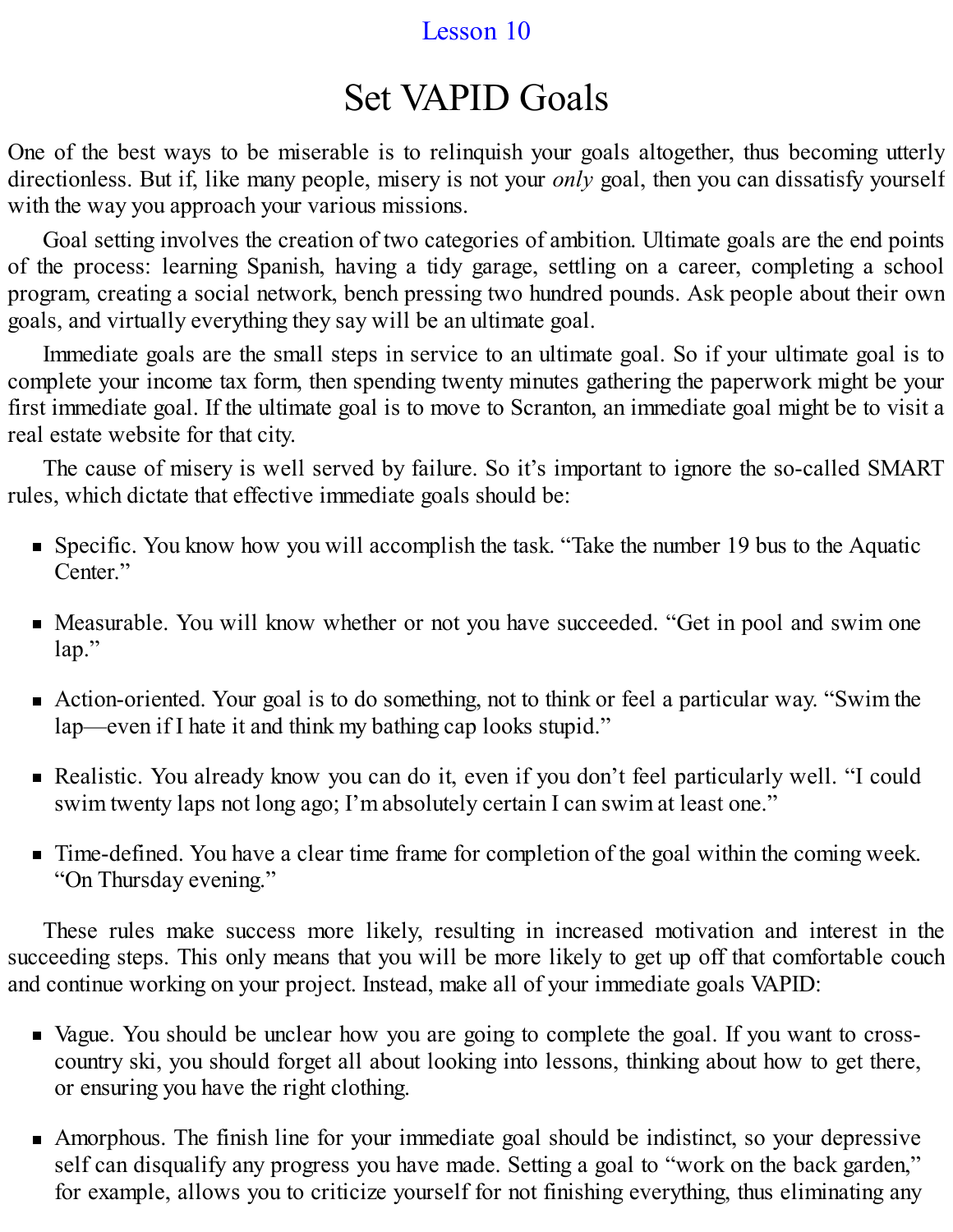of the satisfaction you might otherwise feel.

- Pie in the sky. Indulge your innate ability to overestimate what you can do. Say that today you will paint the entire house or revamp your company's finances. With the ensuing failure, you will be able to beat yourself up about your incompetence.
- Irrelevant. Tell yourself that if you achieve your ultimate goal of overcoming social anxiety, you will once again be able to visit your bank. You should therefore lock yourself at home studying investment strategy as a "necessary" prerequisite.
- Delayed. Avoid setting a specific time for the completion of your goal. Instead, resolve to get to work the moment you "feel like it." Because it is vanishingly unlikely that you will ever feel like re-caulking the bathroom tile, you can ensure that it will never be done.

Regardless of whether you set SMART or VAPID immediate goals, you can ensure disappointment by—as usual—the simple expedient of following the injunctions of the culture. In this case, keeping your eye on the ball.

Set your ultimate goal (say, to find a long-term relationship), break it down into smaller steps (join the rowing club, accept the invitation to the departmental party, purchase non-droopy underwear), and then, no matter what happens with those immediate goals, continue to hold your attention relentlessly on the ultimate goal. *Am I married yet?*

Most ultimate goals are a long way off—hence the need to break them down into smaller steps. You might achieve them only once, and only after a great deal of effort. If you allow yourself to focus on the immediate goals, you will frequently find that you have succeeded. *Hey, look—I actually smiled at the cute barista.* This runs the risk of increasing your enthusiasm for the path you have created for yourself.

Instead, by stubbornly attending to the ultimate goal (*Have I got a partner yet?*), the discouraging answer (*Well, no*) will recur again and again and again. If there are fifty steps in the process, you will get forty-nine identical answers of "not yet." You can maintain the aura of failure for almost the entire journey. And because this continual discouragement will degrade your interest and motivation, you are likely to give up long before you reach the success of your ultimate goal, thus making the sense of failure permanent.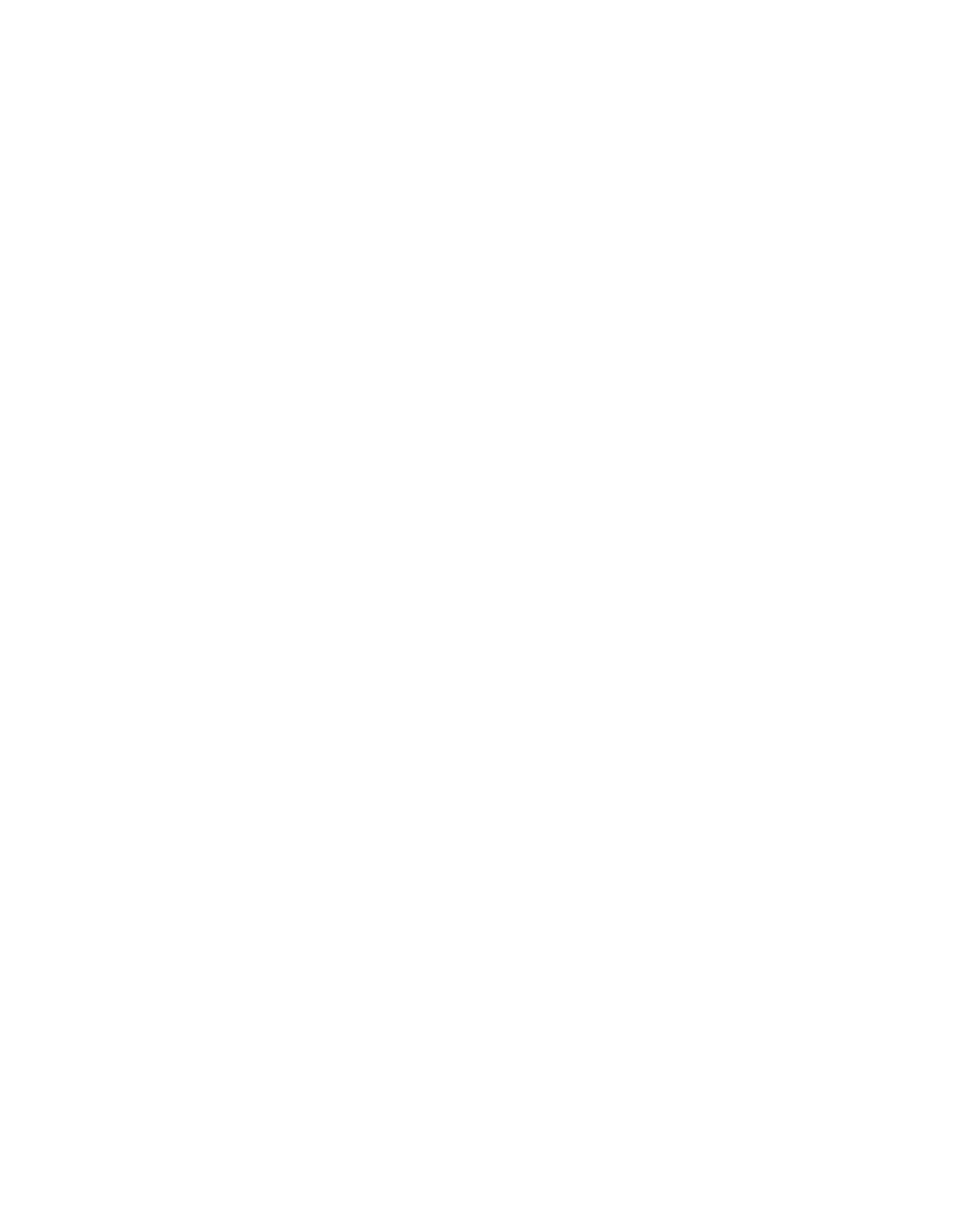#### P[ART](#page-5-0) TWO

### HOW TO THINK LIKE AN UNHAPPY PERSON

*I am more and more convinced that our happiness or our unhappiness depends far more on the way we meet the events of life than on the nature of those events themselves.*

—Wilhelm von Humboldt

*Men are disturbed not by things, but by the view which they take of them.* —Epictetus

It's easy to imagine that our emotions—including misery—are produced by the circumstances in which we find ourselves. The phone rings, and we feel anxious. The bills drop through the mail slot, and we feel discouraged.

If we failed to notice the phone or the mail, however, we would not have either of these reactions. Although we cultivate a convincing illusion of the real world, we really have only a passing familiarity with it. Our emotions and our behavior depend not on the events of our lives, but on our perception and evaluation of those events.

We do not stand on a hilltop with an unobstructed view of the real world. Instead, we spend our entire lives within an inner cinema—one with multiple screens lining the walls. One screen shows a series of historical dramas reminiscing about our own past. Another displays speculative fiction about our imagined future. A third shows a documentary of the present moment as it passes just beyond the confines of the theater—a feed of the input from our senses. A fourth sensationalizes and fictionalizes that feed, making wild interpretations of the events it portrays.

The straight documentary is usually the least exciting film on offer. It shows the contours of the furniture around us, the pattern of dust motes in a sunbeam, the sounds of traffic outside, the voices of others, the slow shift of leaves in a breeze, the movement of our hands as we complete a simple task. It is distinguished not by its drama, but by the fact that it portrays the only moment that actually exists: the present one. It is the only nonfiction feature in the cinema.

Because the documentary is less eventful than the other films, we constantly find ourselves distracted by the alternatives. We watch the heavily colorized interpretation screen (*That man walking past right now—he hates you!*), or a humiliating blooper reel from our past (*Remember the time you fell on your face at your sister's wedding?*), or a horror film about the future (*I'm sorry, but the tests reveal you have only a month to live—and by the way, you've been fired*). Our time spent in the pure present is measured in snippets and moments. At times, we find the other screens so distracting that the pure sensory feed seems not to exist at all.

Even when we pay attention to the present, we watch only a tiny portion of the screen. At every moment we receive a vast amount of sensory information, but we process only a fraction of it. For example, notice the sensations of your right foot. Really. Right now. These sensations were available to you before you read that suggestion, but in all probability, you were not focused on them. We react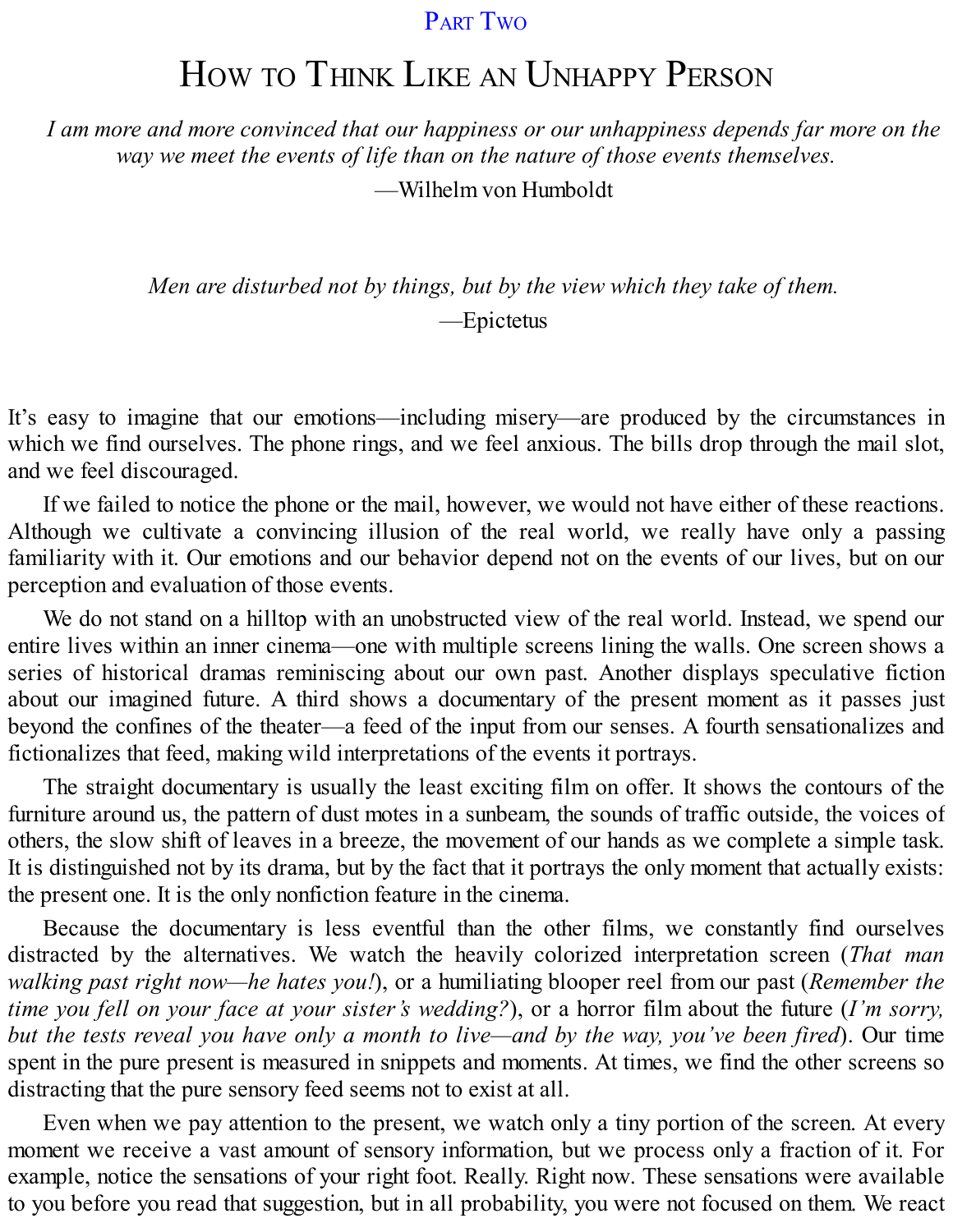only to the bits of perceptible reality to which we pay attention. Your spouse just thanked you for taking the car in for an oil change—but you don't experience the appreciation unless you pay attention and register that it has been offered.

Further, we slide automatically into interpretation. Ahead of you in the line at the bank, a disheveled man is reaching into his coat pocket. Is he going for his wallet or a gun? Your boss frowns; is she displeased with your monthly report, or did she overeat at lunchtime? The emotions you feel depend on the interpretations you make.

Misery often develops as a result of the screens we choose to watch in the cranial multiplex—and the films we load into the projectors. We are often such adept projectionists that we do not realize we have selected one storyline over the others, and we mistake the stories for objective reality.

In this section, we examine some of the ways we can deliberately manipulate the mind to produce unhappiness. By carefully choosing the targets of our attention and maximizing the negative evaluations we make, we can turn any summery day into a winter of discontent.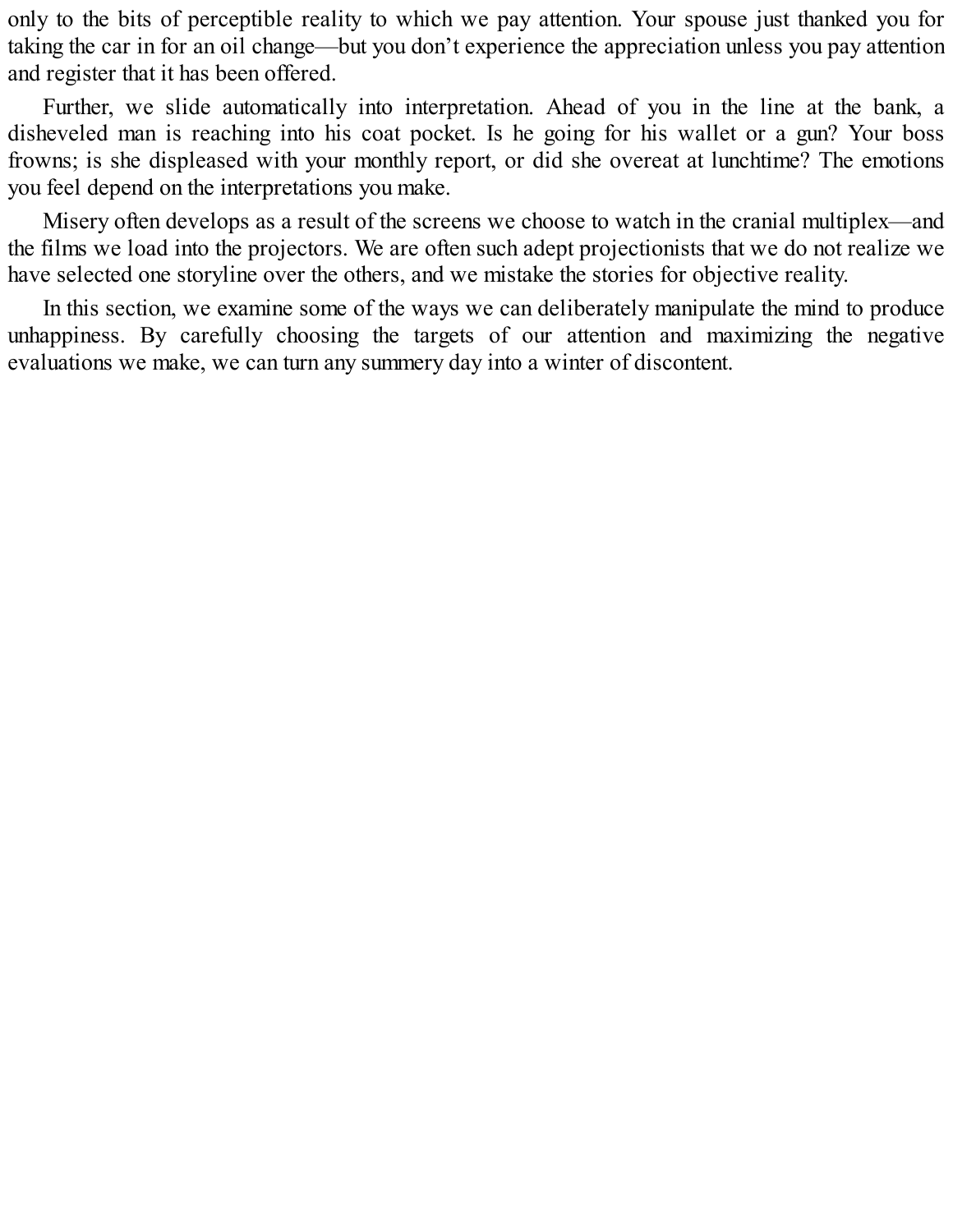## Rehearse the Regrettable Past

The very fact that you are reading these words suggests that you were not born yesterday. You have a vast storehouse of memories, good and bad, ranging back to early childhood. Whether we do so deliberately or not, a part of everyone's life is spent poking around in the archives and viewing old memories.

Let's begin the process of darkening the mind by sitting back with our popcorn and watching the movie screen of the past. The emotional brain won't know the difference—it reacts whether we are looking at the past, present, or future, and it has a hard time distinguishing between them.

The question, of course, is which reels we should load into the projector. Some elements of almost everyone's past are quite good, some are unpleasant, and many more are quite neutral in tone. In order to increase your misery, you must be selective about the bits of memory you play back to yourself.

The simplest strategy is to focus on the negative, replaying your distressing clips over and over again. Inventory your losses. Remember past injuries. Recall the times you have felt bereft, alone, alienated, terrified, and despondent. Include examples of random, uncontrollable fate knocking you about like a helpless pinball.

Often the most potent clips are those involving personal humiliation:

- $\blacksquare$  the time you wet yourself at elementary school
- $\blacksquare$  the person you thought was a friend who ridiculed you in front of others
- the moment you lost all track of what you were saying while giving a presentation
- your dogged love for a person who clearly had no interest in you
- the job interview you hopelessly failed
- $\blacksquare$  the joke you told at dinner that offended everyone
- the partner who laughed at you in bed

The more you play these, the brighter and more vivid they get and the stronger their link to your gut becomes.

Don't leave them as simple, unconnected memories. Create a narrative of your life to make sense of them. Group them into themes and write a story. Most people easily have enough material for a full-length feature along the lines of: "I am incompetent; my biography is a history of mistakes." Or "No matter how hard I try, eventually everyone abandons me." Or "Catastrophe comes without warning, and I lie helpless in its path."

None of these stories is entirely fictional. Let's face it: you really are incompetent at many things.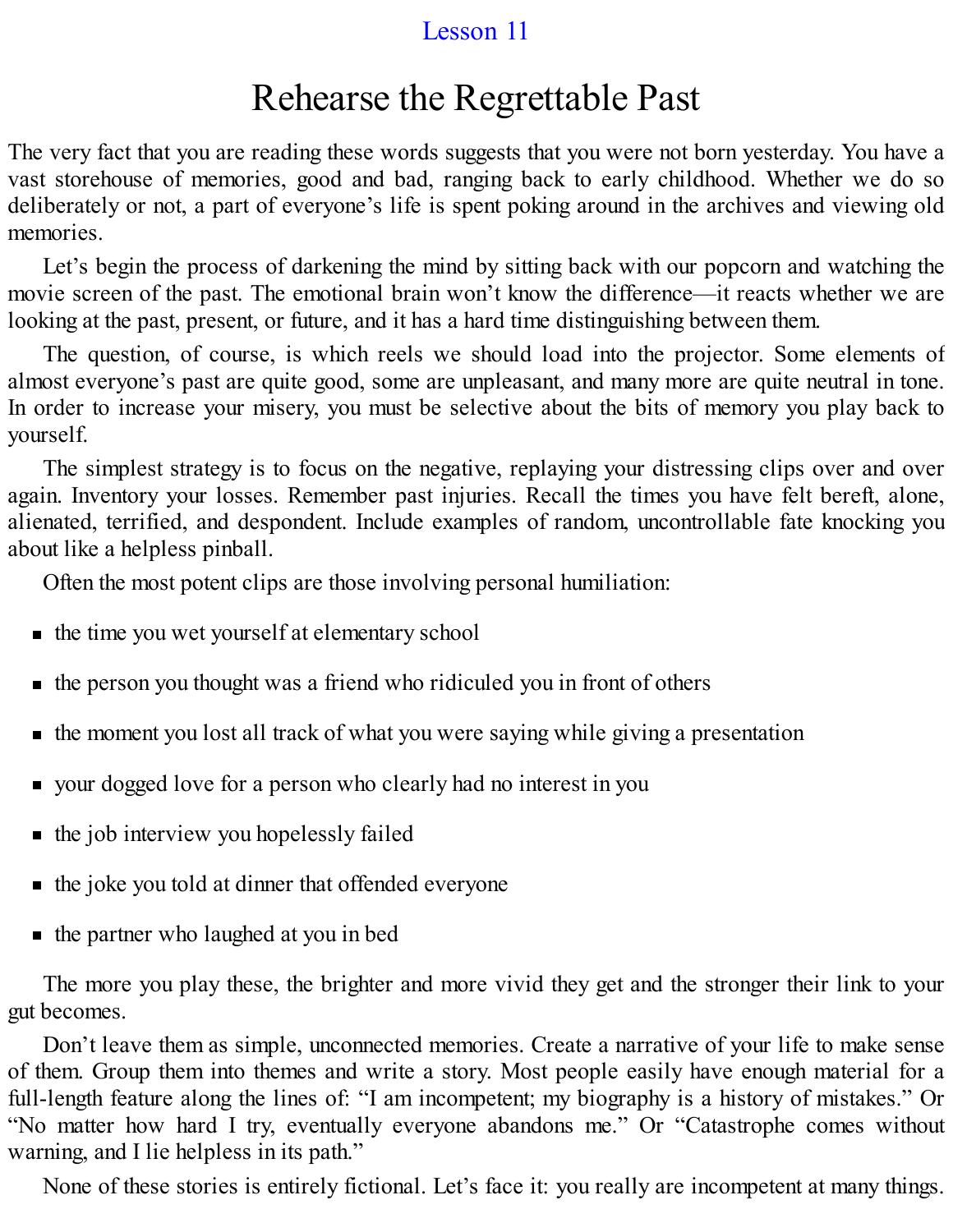People really have abandoned you. Uncontrollable things really have happened. Reassure yourself that you are not making these stories up. You have the receipts, photo albums, and scars to prove them.

The fact that you remain standing despite all of these unwelcome events must be ignored. You must not take your history of adversity as a tale of survival or resilience, but as one of defeat. Snuff any hint of pride at what you have lived through. Dwell instead on the damage—the *irreparable* damage—that these events have wrought upon your person and your psyche.

To strengthen the narrative, ensure that you focus on events that prove your thesis. Neglect the fact that, despite failing calculus, you are good at car repair. Forget that, despite the distracted absence of your father, you had an aunt who doted upon you. Highlight the car accident that injured you, and leave unrehearsed the memory of the birth of your child.

You need not flush away all of your positive memories, however. Dante suggested, "There is no greater sorrow than recalling your happy days in a time of misery.["5](#page-118-0) You can use positive memories to contrast the golden past with the drab present. Dwell on how wonderful that old bohemian apartment of yours was—or that relationship, that job, that city, that sparkling, halcyon time in your life—and remind yourself that it is now over. You have lost it forever. Ignore any positive aspects of your current life—your nicer home, your improved bank balance, the knowledge that you did, in fact, survive past thirty—that were absent in the romanticized past.

You can also disqualify and thereby erase your good memories:

- You have fond recollections of your first love, but with the darkness of hindsight, you can see that it was always doomed and that what you thought was love was really a delusion on your part.
- You truly enjoyed rock climbing in your twenties, but now you realize what idiots you and your friends were and how close you came to disaster.
- You got that award at work a few years ago, but it's now clear they were just setting you up to take on a futile project that has since made your life hell.

What you thought was happiness was a mistake. Your misery has, all along, been the truth.

Ensure that you do not engage in this reinterpretation process with negative memories. We often discover that events that seemed awful at the time were necessary in order for positive developments that followed. The breakup of that relationship tore your heart out, but you now know that it would never have worked anyway and that you needed to be single to meet, the following year, the person you have been with ever since. Your cycling injury was severe and painful, but without it, you would never have found your calling in the field of traffic safety. Realizing that the disappointments and disasters of the past were necessary for you to be the person you are today serves only to lessen their sting. You want the venom to be as potent as possible.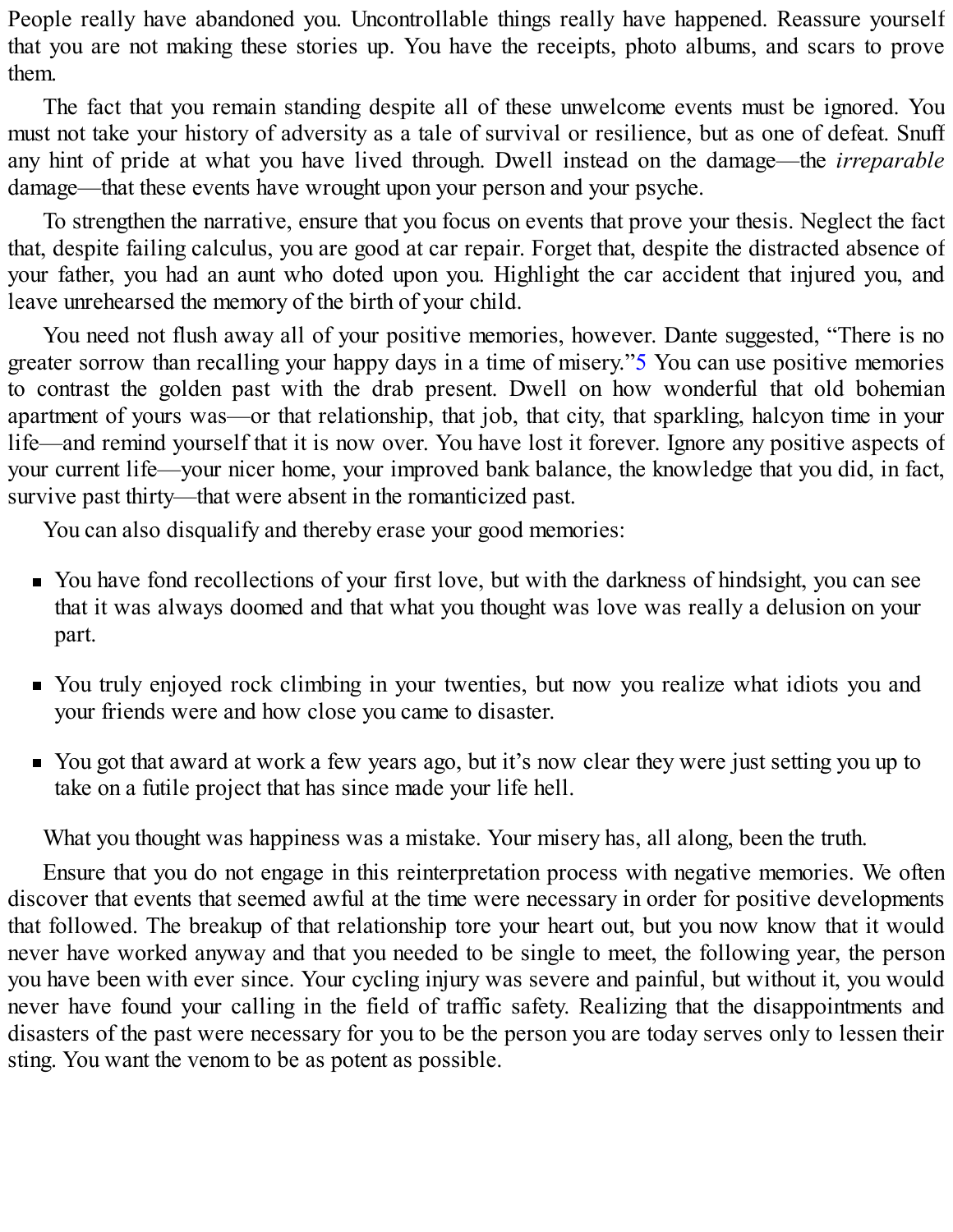## Blame Inward, Give Credit Outward

Dan Savage, the brutally direct sex advice columnist, is fond of skewering correspondents who describe a long and predictably disastrous series of events and then disavow all personal responsibility for the outcome. "So you put that object where it was never meant to go," he might observe, "and you lost it and had to go to the emergency room." Then he follows it up with one of his signature phrases. "HTH?" he asks. "How'd that happen?"

We might ask the same thing about the events of our own lives. We get a letter from the government informing us that our tax return was incorrect and that we owe them another \$1,252. This isn't a random event; something brought it about. So, HTH? How'd that happen?

Renowned psychologist Martin Seligman focused for much of his career on the sources of lowered mood. He and his colleagues studied people's ideas about the causes of different types of events and categorized their attributions:

- *Internal or external.* An internal attribution attributes the primary cause to oneself: *I was the one who made the mistake on the tax form.* An external attribution emphasizes other factors: *The government deliberately makes these forms hard to understand*.
- *Global or specific.* The attribution might generalize beyond the situation at hand (*The government never cares about the people who have to fill in its forms*) or could stay with the individual event (*Whoever wrote that line of the tax guide wasn't thinking clearly*).
- *Stable or unstable.* A stable cause is unlikely to change over time: *I'm an idiot at filling in these forms—always have been*. An unstable one is more situational and so less likely to recur: *I was stressed out when I did my taxes because the parakeet was sick*.

Happy people tend to show a degree of balance in their attributional style. For example, an employee might receive the annual review of her work. Good or bad, she will likely attribute the details to a mix of her own performance (*They're right. I did work hard this year, and I did make that mistake on the Smith account*) and externally to the job or the evaluator (*Joan helped me a lot* on the Chan file, so I can't take all the credit, and the lease foul-up was partly the property *manager's fault*). Some evidence suggests that particularly happy people tend to look a bit more on the bright side than might really be merited, blaming circumstance for bad outcomes and magnifying their own role in positive ones.

The bias seems to be stronger (and flipped to the negative), however, in the depressed. The attributions made by people in deepest misery tend to depend very much on whether the event is positive or negative. Positive events, like getting a promotion, scoring well on a test, or learning to water-ski, most often receive external attributions. The miserable will say that the task was just easy or that they were lucky. "Anyone could have passed that test," they say. "Water-skiing is stupidly simple."

In other words, the positive outcome has nothing to do with them. Although they might get a mild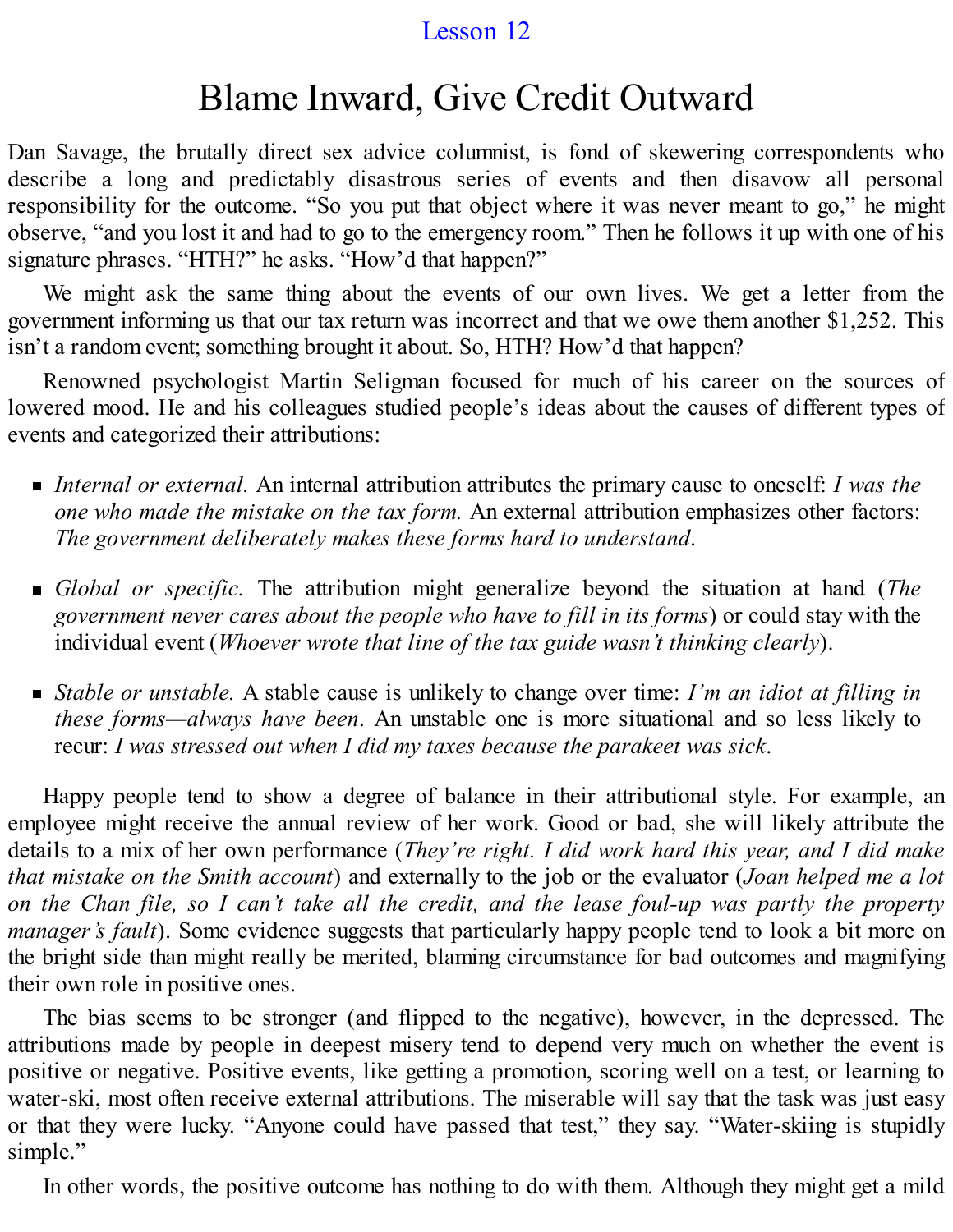lift from the event, they do not interpret any deeper meaning from it in terms of their abilities or talents. The attributions for welcome events tend to be external (*This says nothing about me*), specific (*Water-skiing is the only thing I do right*), and unstable over time (*Next time I'll probably break a leg*).

Negative events, on the other hand, tend to be given attributions that are internal, global, and stable. A fender bender in the supermarket parking lot, for example: *I'm a bad driver. Always have been.* Getting dumped by a partner: *When people get to know me, they don't want me. I'm unlovable.* Rain during a beach picnic: *I have never been able to plan things properly; everything I do gets ruined.* These unwelcome events are viewed as being all about the person.

Needless to say, this is a game anyone can play. First, check out your existing style:

- Think of three positive and three negative events that have happened in the past month. Write them down.
- For each, ask the Dan Savage question: HTH? How'd that happen? Write down the first explanation that comes to mind.

Then take a look at your attributions. Internal or external? Global or specific? Stable or unstable? You're looking for a pattern that separates the positives from the negatives. Misery is best induced with external-specific-unstable for positives and internal-global-stable for negatives.

If you show the expected pattern, congratulations! You have already mastered this technique. Keep up the good work. You may skip merrily ahead to the next lesson.

If you don't show this pattern, congratulations again! You have just discovered a new and unexplored avenue into the valley of unhappiness. Go back over your situations and rework your attributions. If something good (like passing your driver's exam) happened, notice how it might be the product of luck, the undeserved generosity of others, or the ease of the task involved. Downplay your own role. *That examiner was napping. He didn't notice that I hit the curb when I parallel parked.*

For your unwelcome situations (like a car breakdown), make it all about you—your stupidity, incompetence, or unlovability. *I didn't get the oil changed even though I knew it was due. Careless, clueless, and doomed—that's me.*

Once you've reworked your situations on paper, look out for new events—positive and negative. Work at practicing a slanted attributional style with them as they occur. When you have mastered this strategy, you should be able to drain the uplift of any positive event and maximize the impact of any negative one.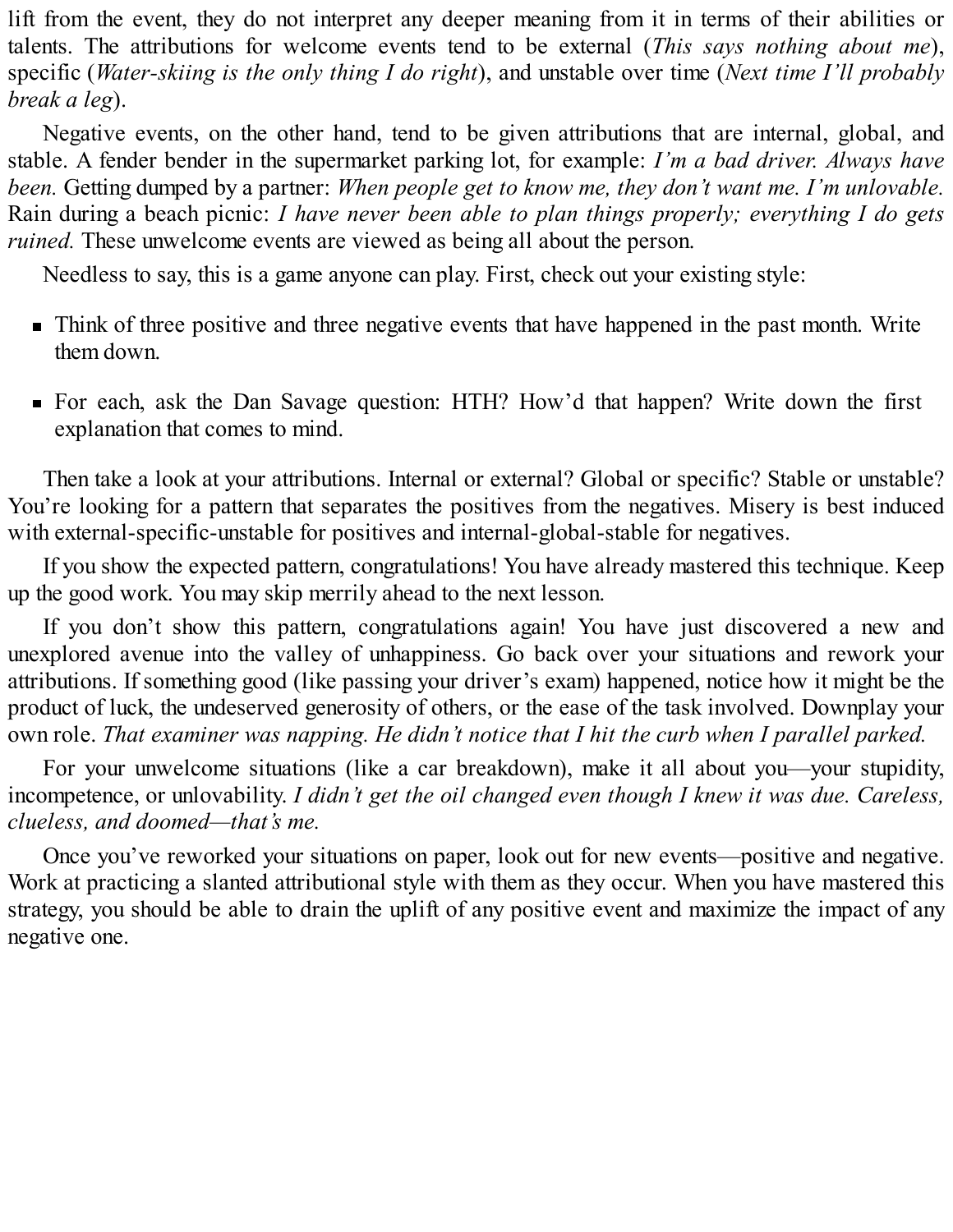## Practice the "Three Bad Things" Exercise

Martin Seligman, mentioned in the preceding lesson, is a traitor to our cause. Unsatisfied with working exclusively on what we might call "negative psychology," he abandoned ship in the 1990s and began to study the determinants of better-than-average well-being. Happy people inhabit a state that has been, at least until lately, psychology's "undiscovered country."

Rather than simply enumerating the correlates of high life satisfaction, Seligman and his colleagues have devised exercises to boost it. This new field of positive psychology might seem to have little to teach us about misery. But just as risk factors for depression can point the way toward happiness, satisfaction-enhancing techniques can inform us of what might bring despair.

One of the most potent strategies thus far studied is also an arrestingly simple one. Lying in bed, before going to sleep, you would call to mind three things about the day that you enjoyed or appreciated. These events can be worldly—perhaps, for example, a peace treaty appeared in the news or a friend received a promotion. But most of the events should be personal: a tasty bagel eaten at breakfast, a compliment received from a friend, a bookshelf newly dusted, a drive through morning rush hour that was easier than usual. Even on an otherwise terrible day, there are usually at least some positive elements: *The admitting clerk at the root canal clinic smiled nicely at me.*

To get people to remain focused a bit longer on the exercise, Seligman advises them to write the events down in a bedside notebook and to contemplate how they came about—in effect, to make attributions for the events. They might credit the bagel to the skill of the baker, the compliment to a friend's kindness, the clean bookshelf to their own efforts, the light traffic to people taking a long weekend. Some of these attributions might be internal, others external. The point is to occupy the mind with these positive events for at least a few minutes.

The challenge that clinicians have in recommending this exercise is that it seems far too simple. People want to believe that changing how they feel is a complex, obstacle-strewn path filled with thorns and leg-hold traps. It turns out, however, that altering the mood is often a somewhat simpler task, both for those seeking happiness and for those of us with darker aspirations.

How does the exercise work in the quest for increased misery? As we have been discussing, the key to negativity is to set our cognitive filter so it weeds out positive events and emphasizes the unpleasant ones. The Three Things exercise pushes the filter the other way, forcing one to pay attention, however briefly, to the more welcome elements of life. Once people are accustomed to the nighttime exercise, they can, without prompting, begin doing the same thing throughout the day, in effect noticing and storing up material for their bedtime ritual. *I should remember getting this check in the mail; I can use it as one of my three things tonight.*

All right, but we're driving in the wrong direction, aren't we? The corresponding exercise for our purposes is obvious. Each evening, as you settle into bed, cast your mind back over the day. Think of three things that brought your mood lower. Even seemingly pleasant days will have a few:

- I tripped getting onto the bus and made a fool of myself.
- My tea spilled on my computer keyboard and probably ruined it.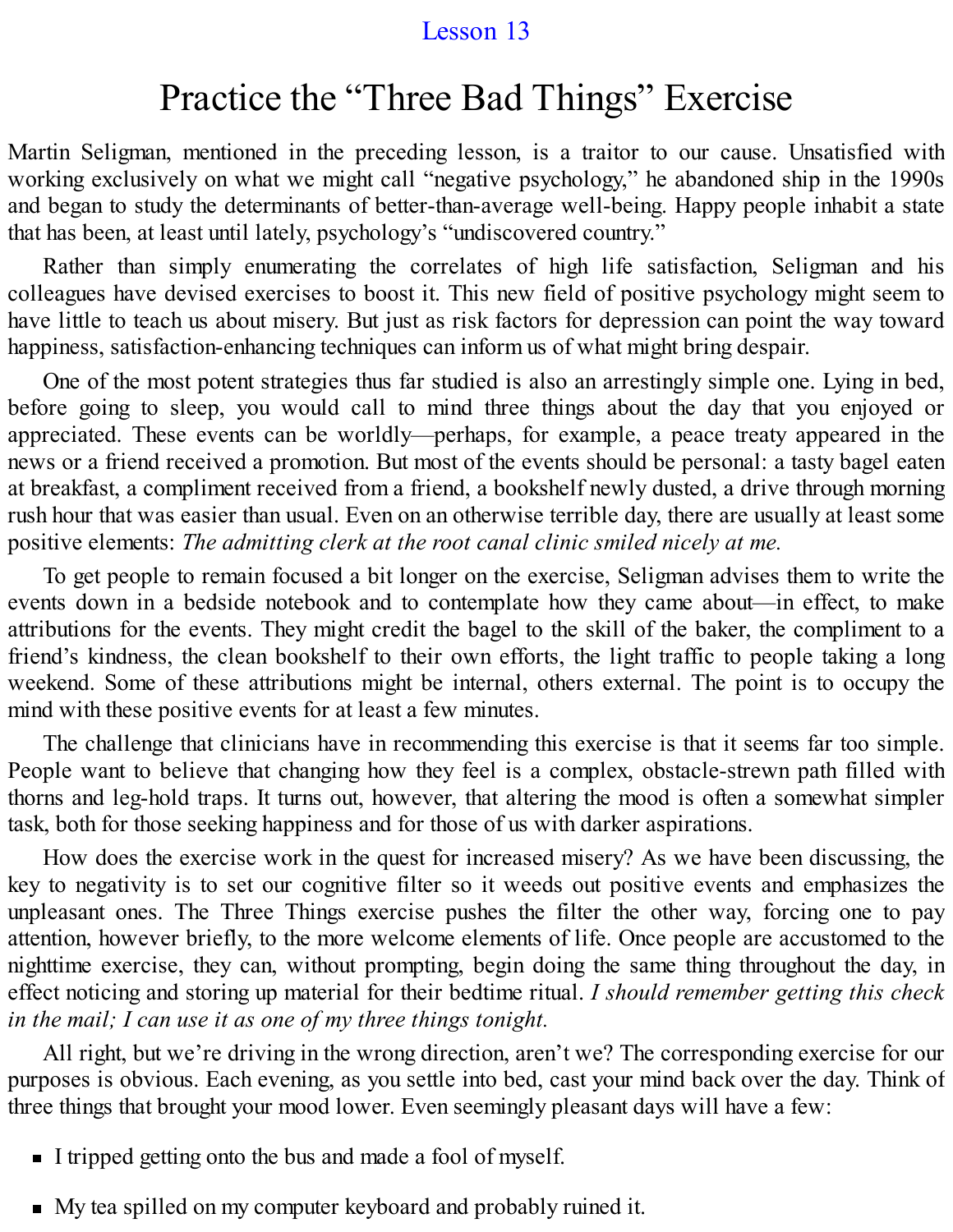I stepped in the dog poop I was trying to scoop up—while wearing my open-toes.

Anything will do—no need to find the worst. Hold each in your mind for a few seconds. Dwell on why they occurred. Extra points if you can blame yourself. Write them down. Then let them go. Pledge to carry out the exercise for at least a week.

Of course, doing this will likely trigger rumination and keep you awake, thus achieving a spinoff effect that positive psychologists can only dream about. And, like the happiness collectors, you will automatically accentuate your daytime habit of looking for bedtime candidates (in your case, negative ones) as they occur.

For extra impact, install a turbocharger on the technique. Once you have listed your daily three disappointments, cast your mind forward to the day to come. List three unpleasant things that *might* happen:

- My boss will probably demand that report I haven't yet completed.
- I have to return the phone call from the city's zoning department, which won't be good.
- In the evening we have dinner scheduled with my alcoholic father-in-law.

Think about each in turn, then roll over and slide gently off to sleep.

Good luck with that.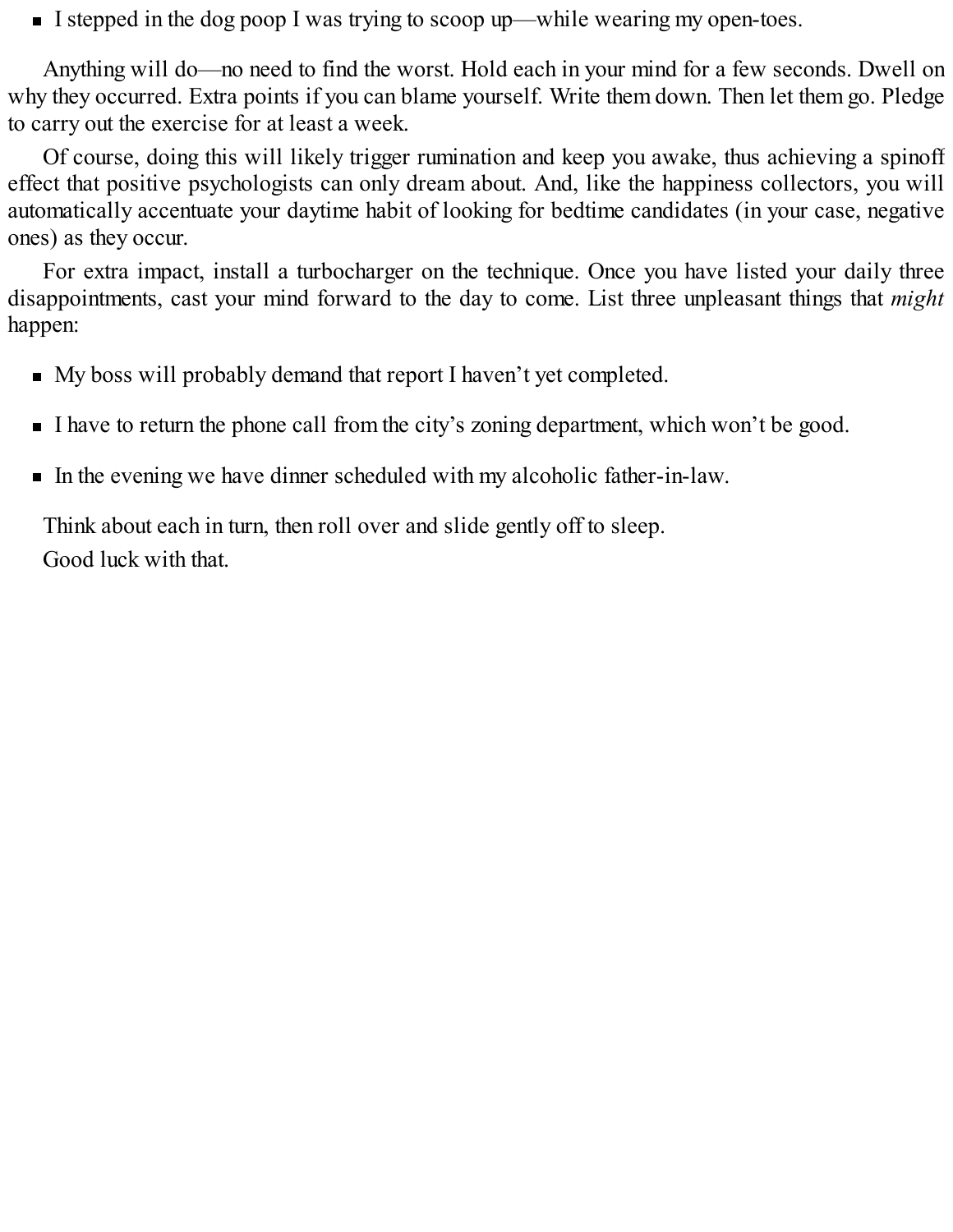# Construct Future Hells

In an episode of the old program *The Twilight Zone*, a man awakens in his home and cannot open his dresser drawer. It emerges that he has accidentally voyaged too far forward in time. He learns that every minute of every day is constructed separately by a team of carpenters and that the particular minute he finds himself in is not yet ready for occupancy.

This sounds far-fetched, but it is precisely what we do with the imaginary land in which we spend much of every waking day: the future. We make it up. We cannot be certain that an undetected asteroid won't strike in the night, obliterating our—or everyone's—future entirely. Every vision of the future we have is just a fantasy.

You do not own a crystal ball. The future is always uncertain. It will probably be a mixed bag of good and bad, but most of your feared catastrophes will never happen. Many of us are uncomfortably aware that we spend an inordinate amount of mental effort imagining disasters that are extremely unlikely (the firing, the terminal diagnosis, the bankruptcy), and almost no time contemplating the more probable outcomes (going to work next week having not been fired, being told the blood tests are fine, getting through the financial squeeze). This is a perfect path to misery. To get there, you should believe wholeheartedly the anxiety-ridden horror films you play on the screen of your future.

There's an added treat to the fact that the future is uncertain. Whereas each of us has only a single past, the future has the advantage of multiplicity: we can create endless variations. Consider the possible outcomes of an upcoming business trip, the likelihood of each outcome, and the amount of time you might spend thinking of them:

- The plane to Chicago crashes (vanishingly unlikely; two hours of thought).
- You discover you haven't packed something essential, like pants (unlikely, and anyway, Chicago has stores; thirty minutes of thought).
- You blank out in the middle of the presentation, panic, and begin to cry (never happened yet; seven hours of thought).
- Everything goes fine (the most likely outcome; zero minutes of thought).

We can do this for everything in our lives. We can worry both about not getting the job we just interviewed for and about getting it and failing in the role. We can create situations with ten different resolutions, all bad, and we can feel the pain of all of them. We can be rejected by potential partners a thousand times without ever making an approach.

Try it. Think of something negative that could conceivably happen in coming weeks (or perhaps an item from your "Three Bad Things" exercise) and about which you have been worrying. Turn that thought into a miniature drama, a made-for-me movie, with color and surround sound:

Your idea for a guidebook to misery is declined. See the rejection letter come through the slot and envision the expression on the face of the scornful and overworked submissions editor.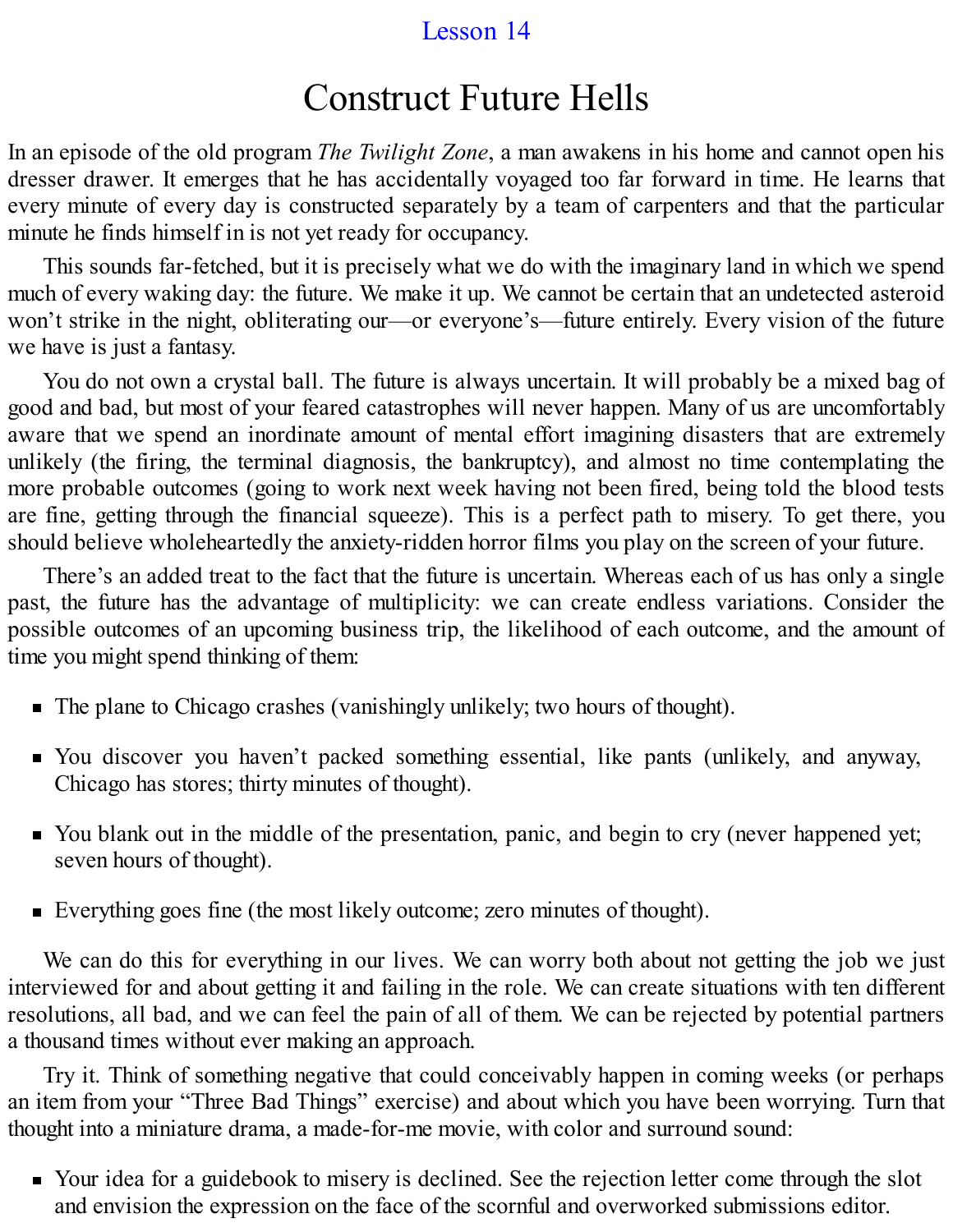Now here's the tricky part. You know that this image is a possibility, not a fact. It has a certain likelihood of occurring, which means it has a corresponding likelihood that it won't. See if you can shift it from something that *might* happen to something that surely *will*. Then plug in the emotions and react to the knowledge that this is your path. The track has been laid, and this is where it goes. Then construct a chain of events, turning your brief scenario into the first act of a movie:

Discouraged, you give up on writing and resolve, henceforth, to take up drinking instead.

This moment, too, is a choice point of multiple possibilities. Select the worst and create a new film of that outcome:

You become dependent on alcohol, ruining all of your relationships, and are abandoned by everyone.

Continue on, laying each piece of track downhill, section by section:

- Too dysfunctional and hostile to work at paid employment, you lose your home and are cast out onto the street.
- The local newspaper selects you as an example of self-induced destruction and presses for the elimination of all societal safety nets nationwide.
- Angered by the loss of their supports and treatment programs, a torch-bearing army of your fellows descends upon the alley in which you live, and sets your cardboard box alight—the one on which you have written the potential bestseller documenting your decline.
- Feel the impact as you watch your words go up in flames.

You may find that at some point your catastrophizing begins to lose its grip on your emotions, just as stamping on an accelerator pedal while stuck in snow may cause the wheels to spin. It becomes difficult to make yourself feel the magnitude of the disaster. No problem. Simply wind it back a few steps to the point just before plausibility was lost. Play and replay the movie to that moment:

- the gasps as you enter the conference room pantsless
- $\blacksquare$  the flickering lights of the ambulance
- $\blacksquare$  the disappointment in your children's eyes as you are led away by police

People often wonder how the very fortunate can ever be miserable. They have wealth, health, partners, family, and friends. What's not to like? As often as not, this strategy is key to their feelings. The higher the rollercoaster goes, the longer the coming drop can be. The better your life is, the more miserable you can make yourself by the contemplation of losing it all.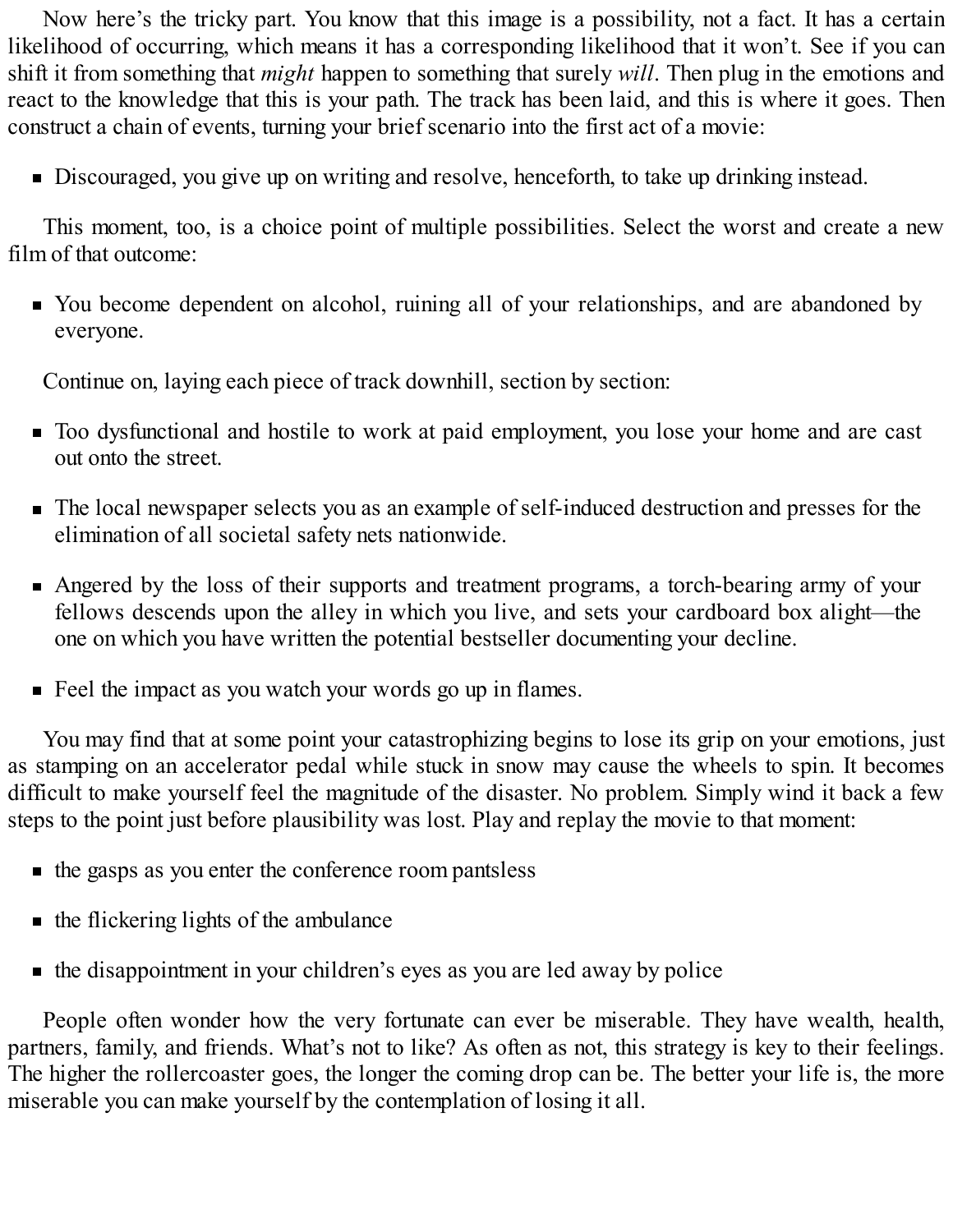### Value Hope Over Action

We have discussed how the future extends before us along a diverging set of pathways, a peacock's tail of possibility. Every moment brings us to another fork in the road. On most days, we don't have earth-shattering decisions to make, such as "Shall I emigrate?" or "Should I call off the wedding?" But every decision we make, big or small, selects a branch to a different future. We stand before a dizzying array of nameless doors, and every time we open one, we find ourselves with another set of choices to make.

Given that our emotions are based largely on our thoughts, one way to feel worse is to use the strategy described in the preceding lesson: focus on the potential disasters. Another is more subtle: seize upon and hope for one of the rosier options.

This might seem odd. Won't hope for a shining future backfire and produce happiness instead? This, after all, is why most people are so drawn to hope. Yes, the contemplation of tomorrow's wonders may well make us cheerful—for a time. Our old friend misery, however, lurks just around the corner.

The challenge is that although we can imagine various futures, we cannot guarantee they will come about. No matter how hard we hope for Future A, we cannot eliminate the chance that Futures X, Y, or Z will transpire instead. We might guess that our odds of scoring tickets to the Iron Maiden concert are 65 percent, but this only prompts our brain to remind us of the 35 percent chance of disappointment.

Hope, then, is always a two-sided coin. You might get the outcome you wanted, but then again, you might not. This is why Buddhists often speak of hope as a combination package: hope-and-fear. Hope summons fear as a natural accompaniment, like Batman and Robin, ham and cheese, or smoke and fire. You seldom get one without the other. Pinning your present happiness on a bright but conditional future automatically sows the seeds of misery-inducing anxiety:

- It would be so wonderful if...
- $\blacksquare$  Oh, but what if...

When you attempt to brighten your mood with visions of the job you just applied for, you become uncomfortably aware that you may not get it. The joy of hope, then, is as brittle as the skin on a crème brûlée. You can feel yourself sliding out over thin ice, conscious of the depths beneath.

Further, both hope and fear come from a focus on the imaginary future rather than the singular moment of present reality. It is in the present that we actually live, in the present that we have a degree of real influence, and in the present that our misery can be most easily interrupted by contentment, satisfaction, and calm. The present is almost always manageable, though it is typically less exciting than the melodramas playing out on the other screens of the mental cinema—hence the difficulty that aficionados of mindfulness report in keeping their minds there. Misery is easier.

Ah, but what if hope is used to guide our behavior? What if we create a vision of the future, then lay out the steps to get there and set out on the journey? This is perhaps the only way that a focus on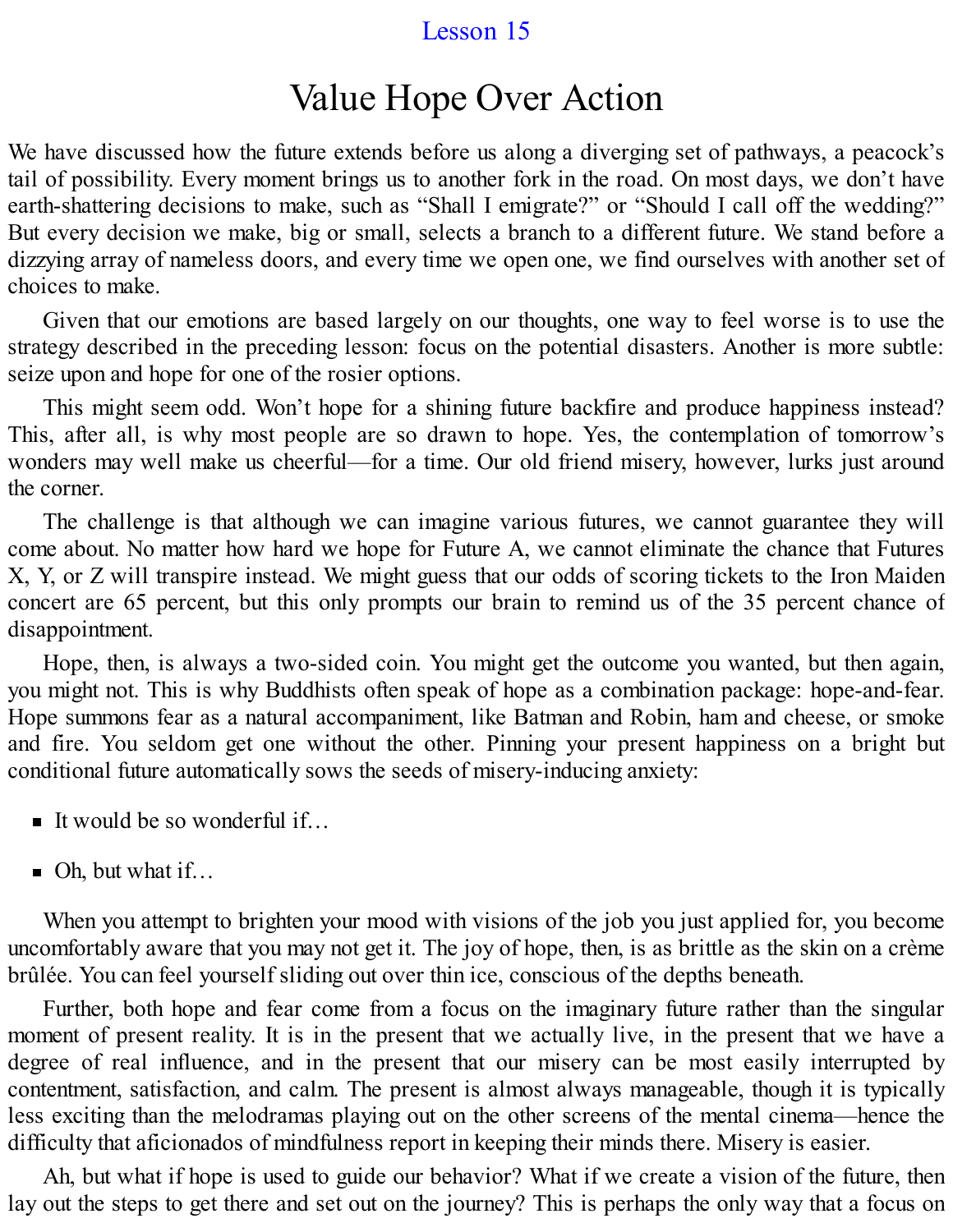hope may defeat our quest for discontent. Even here, however, hope brings along its anxious twin. We might do all we can to secure the job we have envisioned, but still we cannot stamp out the possibility that they will find someone who is better qualified.

It is more useful, however, simply to use hope as a substitute for action, which is what we usually do anyway. We entertain ourselves with lovely visions but do nothing to make them materialize. Nowhere is this phenomenon more evident than in the assertions of *The Secret*, a book and film created by an Australian reality-television producer. Advocates of the "Law of Attraction" believe that carefully envisioning specific outcomes actually causes the lines of the future to shift, bringing objectives closer. Imagine a future spouse, for example, and one may come knocking at the door.

It's easy to see how this principle might actually work, if it causes subtle shifts in our behavior. By envisioning a partner, perhaps we will get out more, take better care of ourselves, and smile more frequently in the direction of members of our preferred gender. All of these changes could work to increase the odds of partnership. The "Secret" is not supposed to operate via our own efforts, however, but through mysterious forces in the universe.

A belief that "hoping will make it so" is an ideal example of the usefulness of hope in the promotion of misery—particularly given that it is so demonstrably false. Witness the millions who purchase lottery tickets, entertaining clear visions of winning but failing to do so; the candidates anticipating election and being defeated at the polls; the entrepreneurs whose businesses fail—and the rancorous lawsuits over the profits of *The Secret* itself. A belief in the power of pure hope over action pulls us from contact with our actual present-day lives, promotes anxiety, and encourages a passive and ineffective approach to the realization of our goals.

So go ahead. Hope. Try to boost your mood by fixating on an imagined future. Long for your fantasy to come true. Your anxiety will build, your efforts will cease, and your present will pass unnoticed. Perfect for creating unhappiness.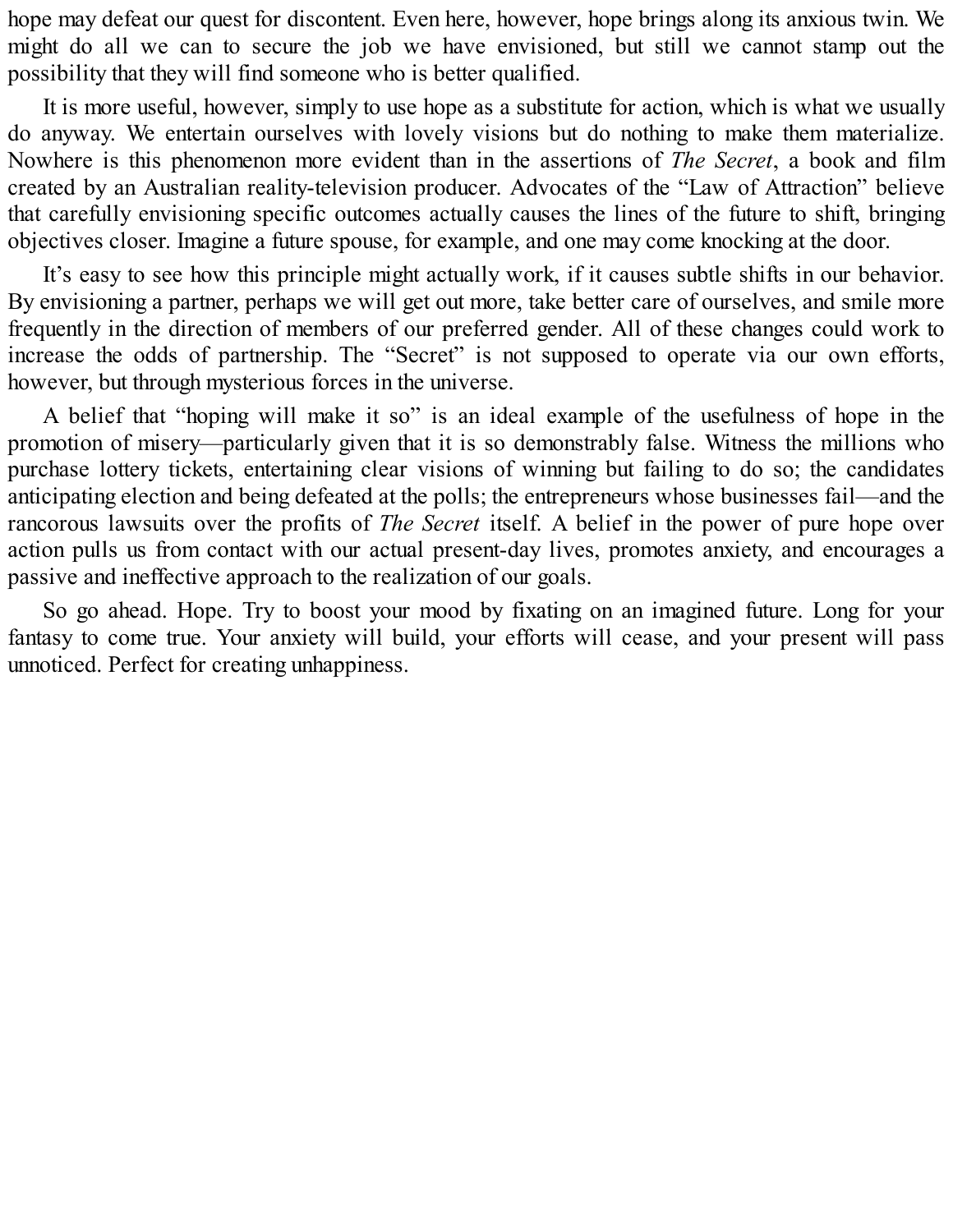# Become a Toxic Optimist

What's this, a rerun? How is optimism separate from hope? They both involve an emphasis on positive futures, but whereas hope involves pining for a positive outcome, toxic optimism counts on it. It seduces us into stepping, like the protagonist of Voltaire's *Candide*, toward a rosy future that exists only in our own minds.

Optimism seems like such a positive idea, and indeed, many optimists seem far from miserable particularly when they describe the glowing future that awaits them. But by neglecting the potential pitfalls, they set out on the road to misery.

Consider an example. A distant acquaintance developed a business idea that made him extremely excited. It was brilliant, it was simple, and it was obvious to him that it would work. Wanting to safeguard the plan and surround himself only with positive energy, he kept the product secret while expounding on the plans he was making. He invested all he had in the enterprise. When he finally revealed the concept—a personalized ball-cap business—those closest to him looked at one another in surprise. This was the big idea? Few thought it would fly, but he would hear none of it—besides, the investment had already been made. Sure enough, within two years he lost everything. Optimism in toxic excess is bad for business.

There are three critical features of toxic optimism that you will want to harness.

*Probability Inflation.* Manipulate the odds, inflating the likelihood that the desired outcome will come to pass. You want it, so assume it's going to happen:

- You want the job, so you believe you'll get it.
- You want to get across town in thirty minutes, so you're confident traffic will be light.
- You want the citizens of the country we bomb to welcome us, so it seems inevitable that they will.

Hide from yourself the fact that you have stacked the deck. Make sure that it seems that you are looking at the situation clearly and without bias. Actually, of course, your desires have colored the lens. As you look ahead, you want to see only a wide, straight, yellow-brick road leading directly to the Emerald City; no disgruntled sister-witches or winged monkeys lining the route. When you tell dispassionate observers about your projections, they may shake their heads, unswayed by your enthusiasm. But since you are certain that they just don't have your level of insight, you can ignore their cautions and overcommit to an unwise course of action.

*Selective Attention.* Focus all of your attention on the course you desire and ignore the courses you don't. Toss contingency planning out the window:

- Why come up with other products? Your \$50 ball caps are a guaranteed hit.
- Why take a lifejacket? The boat isn't going to tip over.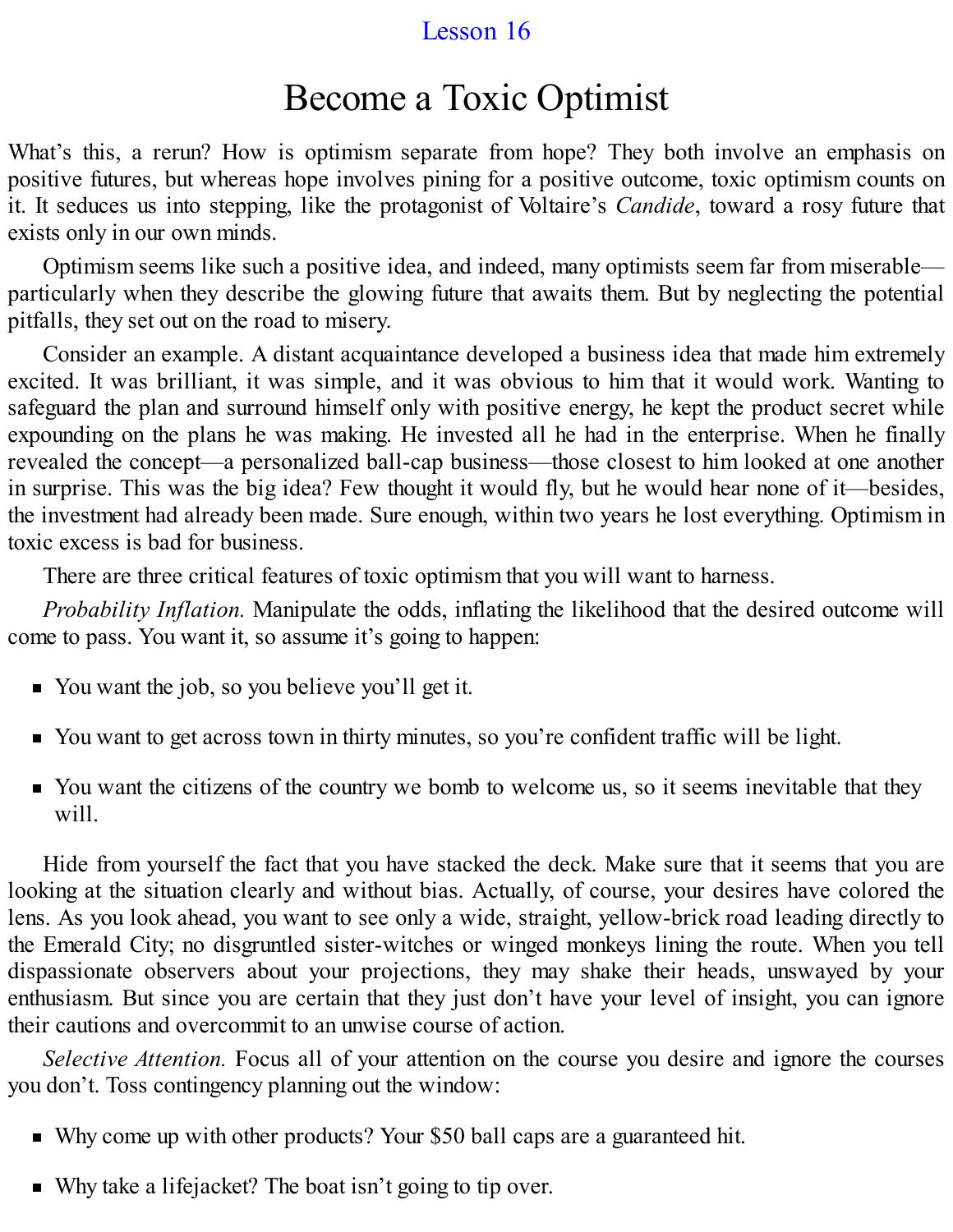- Why pack a coat? It's sure to be sunny in the mountains.
- Why use a condom? This person looks perfectly healthy.

Once you have mastered this skill, unpleasant possibilities may not occur to you at all. Insurance? Why would you need that?

*Elevated Expectations.* A third aspect of toxic optimism is that, having assumed the future will work out as anticipated, your vision can become the baseline for your emotions. Knowing that you will get the promotion, you incorporate this into the plan of your life. Should the promotion actually come your way, you will get no great lift, because you were counting on it anyway. Should the position be handed to someone else, however, then the great yawning maw of an unforgiving and incomprehensible universe will stare you in the face. Because you have already spent the anticipated raise, you will face poverty.

Most of our dreams do not come to pass. Consequently, toxic optimism will encase you in a nearconstant state of disappointment—a world in which the shining future is never quite matched by the drab present. Eventually it will become more and more difficult to sustain yourself with visions of tomorrow's sugarplums when all you seem to receive are dry and tasteless prunes.

Full disclosure: although I am quite good at many of the strategies in this book, this one is beyond my skill level. I was raised by pessimists. "You just wait" was the motto of my childhood. Every plane will crash. Every train will derail. Every automobile will run out of gas. This way of thinking became so wedged in my unconscious that I am incapable of doing without Plans B, C, and D. Left to my own devices, I would wear a lifejacket in a desert rainshower.

You too will find that some of these strategies simply do not fit with your nature. If you have chosen this book, however, perhaps it is because misery does not seem to be among your native talents. If your outlook is distressingly, perpetually sunny, then this technique, which involves indulging your natural optimism, may well prove one of your most powerful methods of summoning the storm clouds.

Is optimism always a reliable path to misery? Alas, no. There is an alternative form of optimism —perhaps better called *realism*—that instead tends to produce greater contentment and so must be avoided. Like so many paths to happiness, it leads along the middle path, the Goldilocks route.

Realistic optimists acknowledge the full range of potential futures, good and bad, and attempt to get a truly dispassionate sense of the likelihood of each without reference to personal desire. Knowing that their guesses are never perfect, they may consult with others who do not share their attachment to one outcome over the others. "What do you think of this new boyfriend of mine, really?"

Thus informed, they take steps to increase the likelihood of their desired outcomes while cautiously planning contingencies should the negative ones transpire instead. "Plan for the best, prepare for the worst" is their motto. Yours, by contrast, should be "Assume the best, ignore the worst."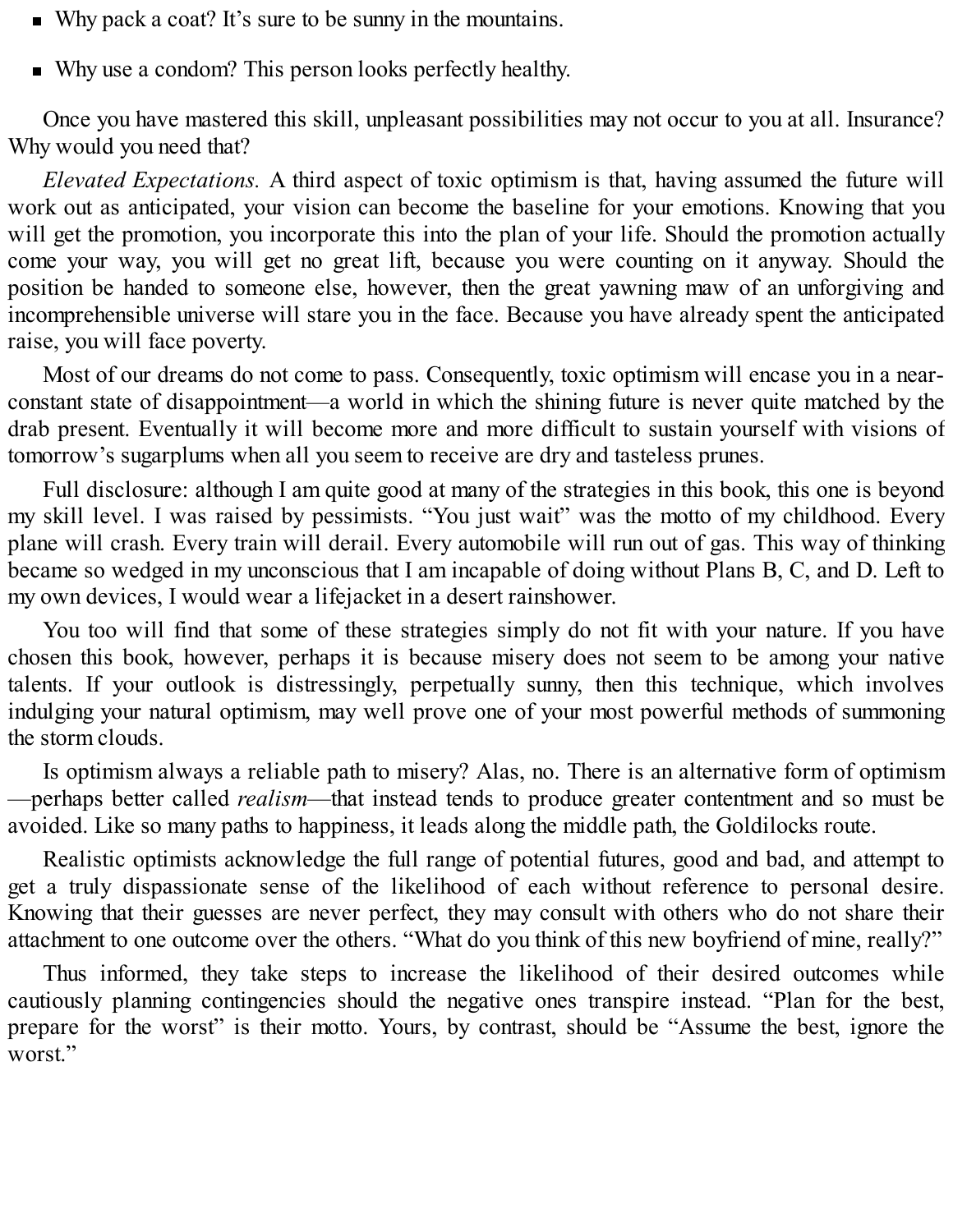# Filter for the Negative

We've been looking for misery in the internal cinema, and so far, we have found it by focusing our attention on the past and future screens. The movie screen of the present also offers strategies for lowering our mood. The first of these involves carefully selecting which parts of the screen to watch and ignoring the rest.

Let's try it out. In your home at this moment, many things are true:

- The carpet in the front hall has a pleasing pattern.
- There is an electricity bill, as yet unpaid, on the sideboard.
- The laundry has mostly been done and put away.
- The bookcase was dusted recently.
- The yogurt you purchased yesterday has already got mold on it.
- The warm sun is coming in through the window.
- The cat has thrown up on your bed.
- You own a microwave oven that can heat food in minutes.

#### How do you feel?

The human mind is simply not capable of paying attention to everything at once. At best, you can shift your focus from one to another. Even then, you don't give them all equal time. There are some facts that attract your attention frequently (*There's a scary stack of papers on the counter!*) and others that never cross your mind (*The furnace is completely reliable*). If there are good things about your home that you never consider, they will have no real impact on your mood. If, on the other hand, you focus your mind entirely on the unpaid bill, the spotty yogurt, and the cat vomit, they alone will determine your emotional tone.

The human brain developed, in large part, as a problem-solving organ. It has a bias to look for the things that are wrong rather than those that are right. Evolution, then, is clearly on the side of the miserable.

Your emotions are governed not by the circumstances of your life, but by the circumstances to which you pay attention. In order to become more miserable, give in to your natural tendencies, and direct your attention exclusively to the problem areas of your life:

- Think only of the colleague who is annoyed with you, not the others who are impressed.
- Dwell on the part of your job that you still don't understand; ignore the areas you have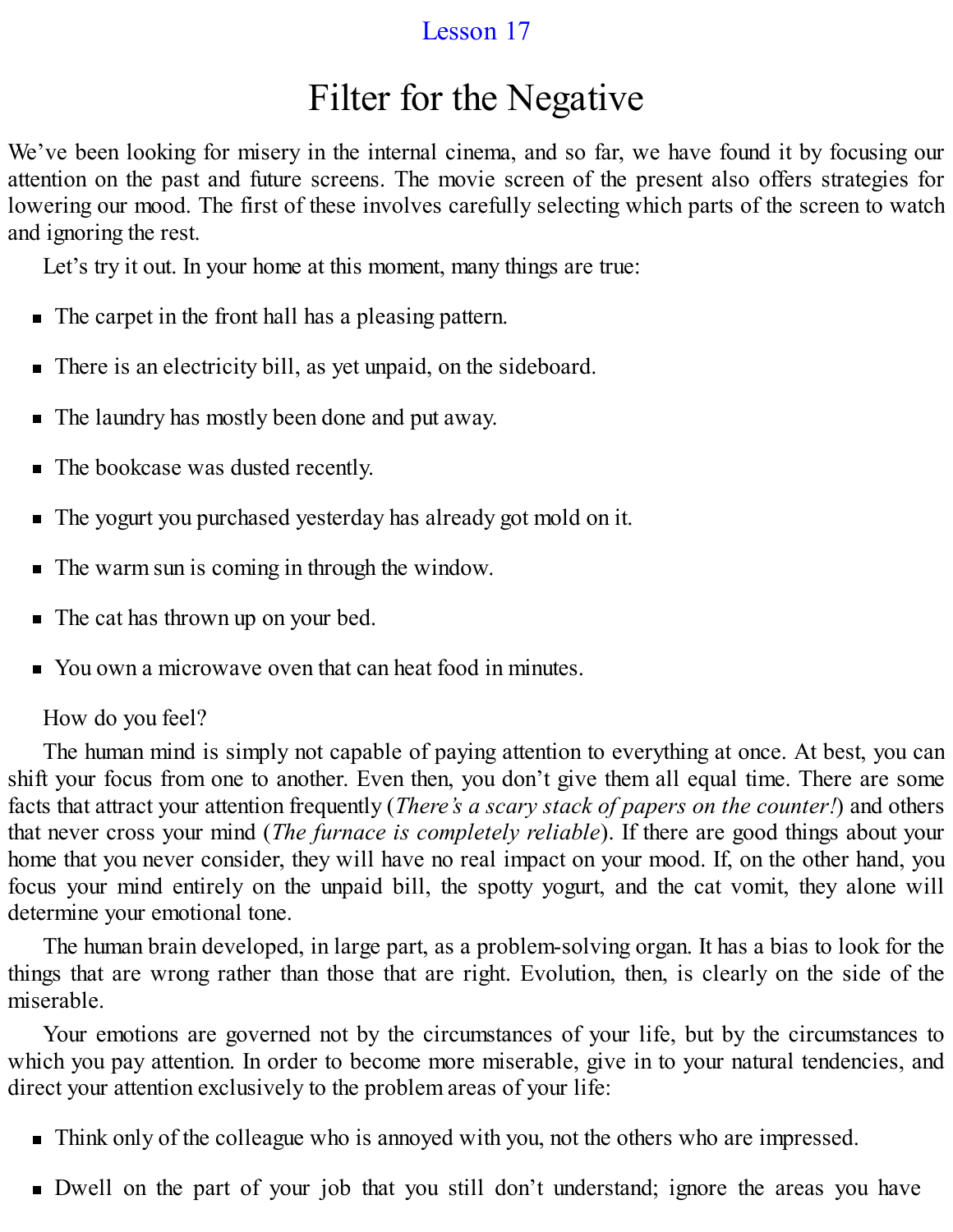mastered.

**Preoccupy yourself with your spouse's failings; never list his or her good points.** 

Friends may occasionally tell you not to worry, saying that there's nothing wrong. You can safely ignore them. You have a multifaceted life. There is *always* something wrong, and there always will be.

It is enough to emphasize the negatives. Don't bother trying to blot out the positives. To do that, you'd have to inventory and acknowledge them, then push them aside. This brings them to mind, if only briefly, which runs the risk that they might momentarily lodge there and lift your spirits. If you find it difficult to focus exclusively on the negative, you can give yourself the odd break by examining the neutral, the ho-hum minutiae of daily existence. *Oh, look, the light is of in the kitchen. It's Tuesday today. The cat's name is Snuggles.*

You can do more. Certain negatives, like cat vomit on your sheets, effortlessly push you in an unhappy direction. Your interpretation practically writes itself. But you can focus on the meaning and significance of the event to maximize the effect.

In cognitive therapy, we often conduct an exercise called the "Downward Arrow" to detect the form of a person's negative thinking. This involves starting with the event and the emotion it evokes, then digging about for the interpretation the person has imposed on it. Once we have the interpretation, we invite the person to assume it is correct. "And what would happen next?" we ask. "And what would the worst thing about that be? And what would that mean?"

You can do this yourself—in fact, to at least some extent, you probably already do. Write down one of your negatives. Then run away with it and marry it in Vegas:

- I'm going to have to launder those sheets again.
- And I don't have time before I leave for work.
- And it'll be late when I get home.
- So I won't get enough sleep.
- And I'll look like an idiot at that department meeting tomorrow.
- And pretty soon they'll fire me.
- I'll never get another job without a reference.
- And I'll have to move back in with my aging parents.
- They have an incontinent dog.

On no account should you strive for balance. *At least the cat got the sheets this time and not my* toothbrush. He's done this before; he'll do it again. He's probably fine. And I have a spare set of *sheets, so I can clean these later. I'm okay. Now let's get to work.* Instead, you must stick to the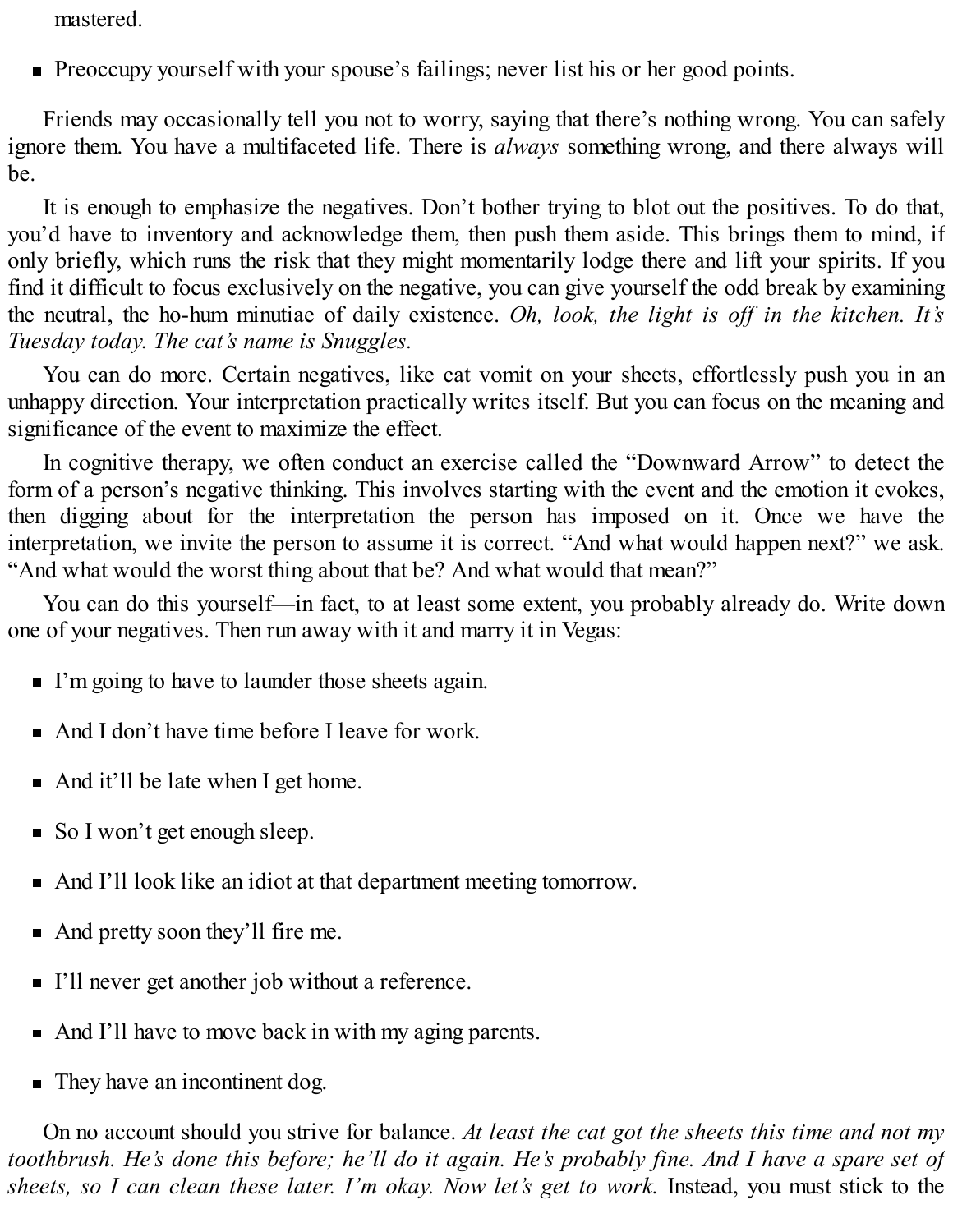negative.

By indulging in your innate tendency to catastrophize, your emotions can be governed not by the already discouraging sight of cat vomit, but by the prospect of slinking back to Mom and Dad. And probably coming home to a dead cat.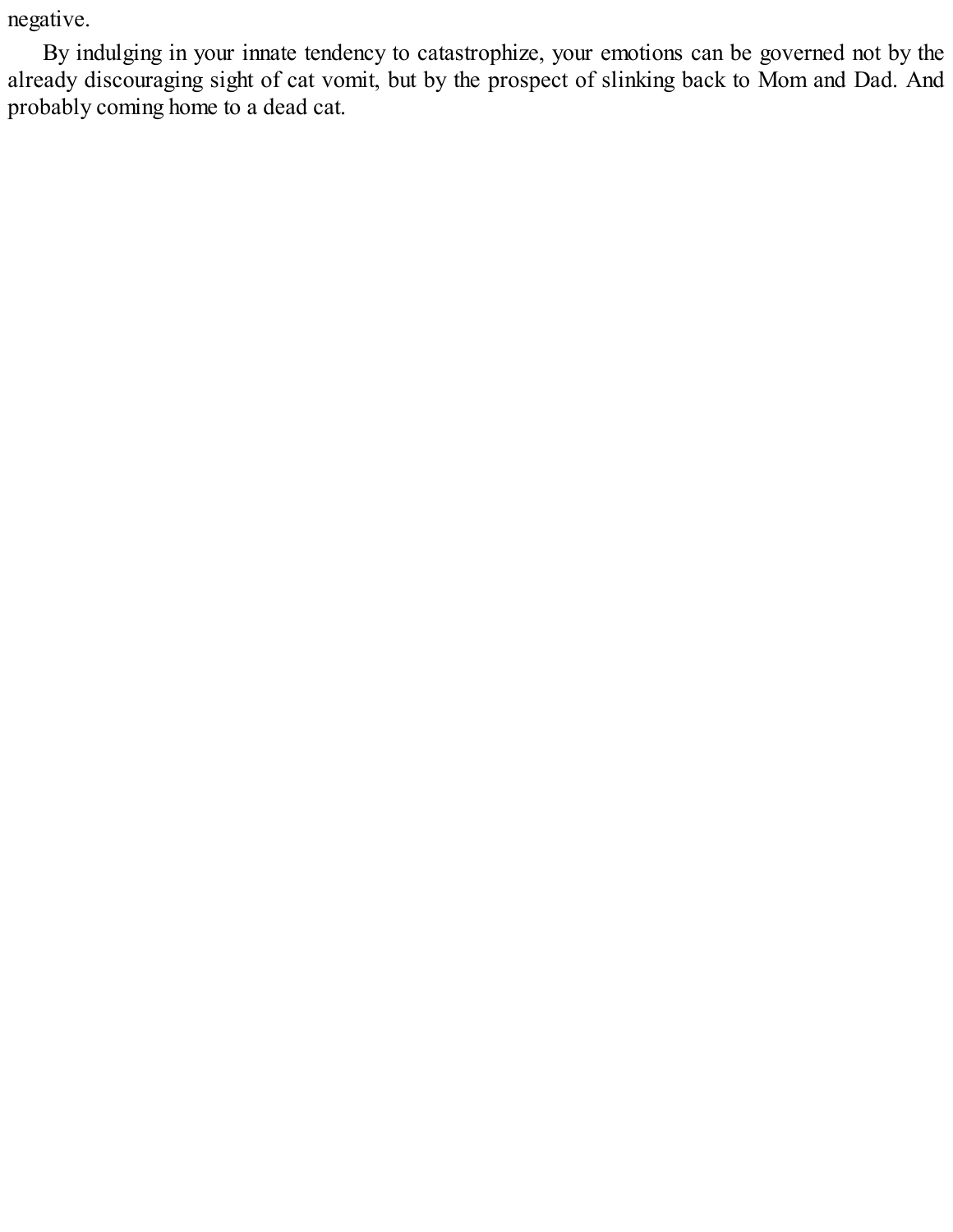# Cultivate Your Presence—Elsewhere

Are you reading this in a coffee shop? There are dozens of other coffee shops you might have chosen, other beverages you might have ordered, and other books you might have taken along. If you're not in a coffee shop—well, you might have been.

The situation in which you find yourself is singular. Just as the present moment is the only one that truly exists, given that the past is gone and the future is a fantasy, your current situation is the only real one open to you. The option you chose is the one you have.

The alternatives, however, are always multiple. You could be in the park, at the beach, home in bed, hanging upside-down at the climbing wall. The odds that you made the best selection from the hundreds or thousands of options that were open to you are pretty minimal. The best home, partner, job, city, friends, belt, education, menu item? The best book to be reading right now? Surely one of those other choices would have been at least a little bit better.

You can almost always envision an alternative that might have been preferable to the one you chose. Here's the strategy:

Think back to the options that seemed available to you at some earlier time—that smile from the letter carrier, that other book at the shop, the red pants you might have put on this morning, the moment in high school when you chose history over physics.

Like a locomotive in a switching yard, back yourself up to the decision point, then take the other path in your mind.

Though you don't really know what that option would have been like (perhaps the letter carrier was a pickup artist), imagine your limitless satisfaction on that other path. You would have been so happy, so wealthy, so successful, so loved.

Contrast this with the somewhat drab and no-big-deal quality of your actual existence—the mediocre coffee served in this shop, the mediocre love served in your bed. Feel the pain of regret as you play and replay the lost footage of the path not taken.

Attack yourself for eschewing a path that was so obviously superior. You are a fool, a dupe, a fashion victim, stupidly impulsive, pathetically cautious, lacking insight, immature, attracted to bright and shiny objects, stuck in a rut.

Switch mentally from your role as ruthlessly judgmental critic to penitent recipient and slather a thick layer of shame atop your regret like cream cheese frosting on a carrot cake.

Spread the misery by loudly proclaiming your dissatisfaction to anyone nearby. "If I hadn't been so stupid as to marry *you*…"

You can use this strategy wherever you are, no matter how big or small the situation. In a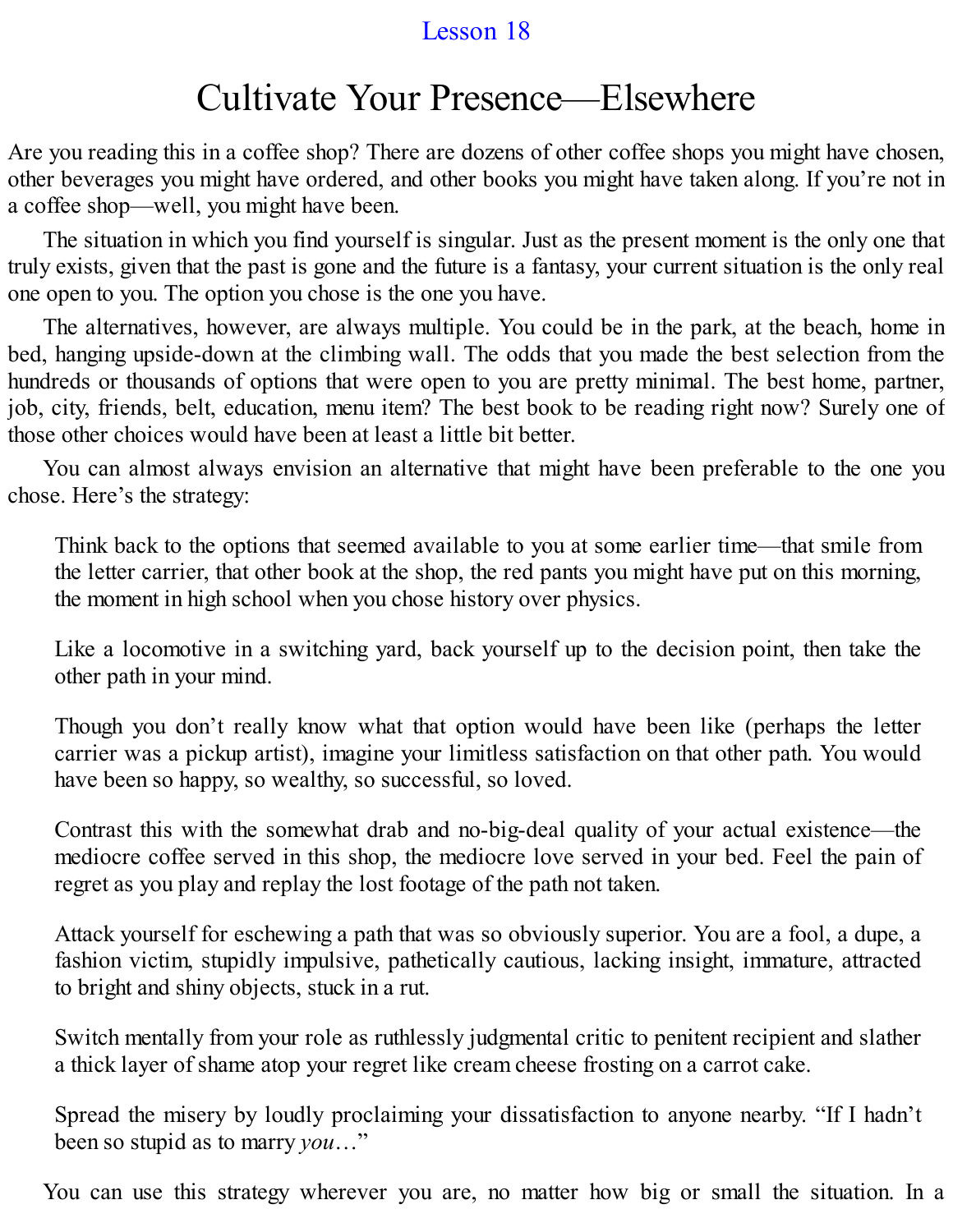restaurant, you can dwell on the really great meals you had in other establishments. In the multiplex, you can imagine the terrific films playing out on the other screens. While traveling, you can contemplate the charms of the destinations you bypassed for this one. On the road, you can think about the better traffic patterns on other routes. At your desk, you can long for the fun of other jobs you might have taken. At home, you can compare your daughter's love of the drums to the blissful silence from the childless couple's home next door.

Although this prescription may seem simple, there are tricky elements. First, you must disregard any features of your present situation that are superior to the alternatives. Dwell on the better location of the camping area you might have chosen over the one you did. Ignore the fact that the alternative site is presently being pelted with rain.

Second, you must avoid any awareness of alternatives that might have been even worse than the one you chose. True, you turned down a date with the nerdy programmer who subsequently made billions, but you also filtered out several who presently reside in federal custody. Thinking about the roads best not taken, you will only risk feeling pleased with the one you are on.

Third, you must ignore the fact that you really haven't taken those alternatives and that, as a result, your comparison is based entirely on a fantasy. Perhaps, having accepted that job offer in Cincinnati, you would have stepped out of the airport and been hit by a bus. You don't really know. Instead, assume that your vision about how things might have been is flawlessly accurate.

If, for some reason, you are unable or unwilling to blame yourself for the path you are on, all is not lost. Lay the responsibility at someone else's doorstep instead. "Sarojni was the one who told me to buy this lemon of a car." This will fan the flames of angry resentment and damage a friendship, adding to the regret of a disappointing purchase. If no other perpetrators suggest themselves, you can blame the fates (*Everything happens to me!*) and rehearse the sense of being an insignificant leaf tossed about by a hostile and anonymous storm.

Concerned that perhaps you are being unfair to your present experience? Nonsense. There is validity to this grass-is-greener strategy. If you have succeeded in making yourself miserable, those other places really *are* more fun to be—if only because right now you are not there to spoil them.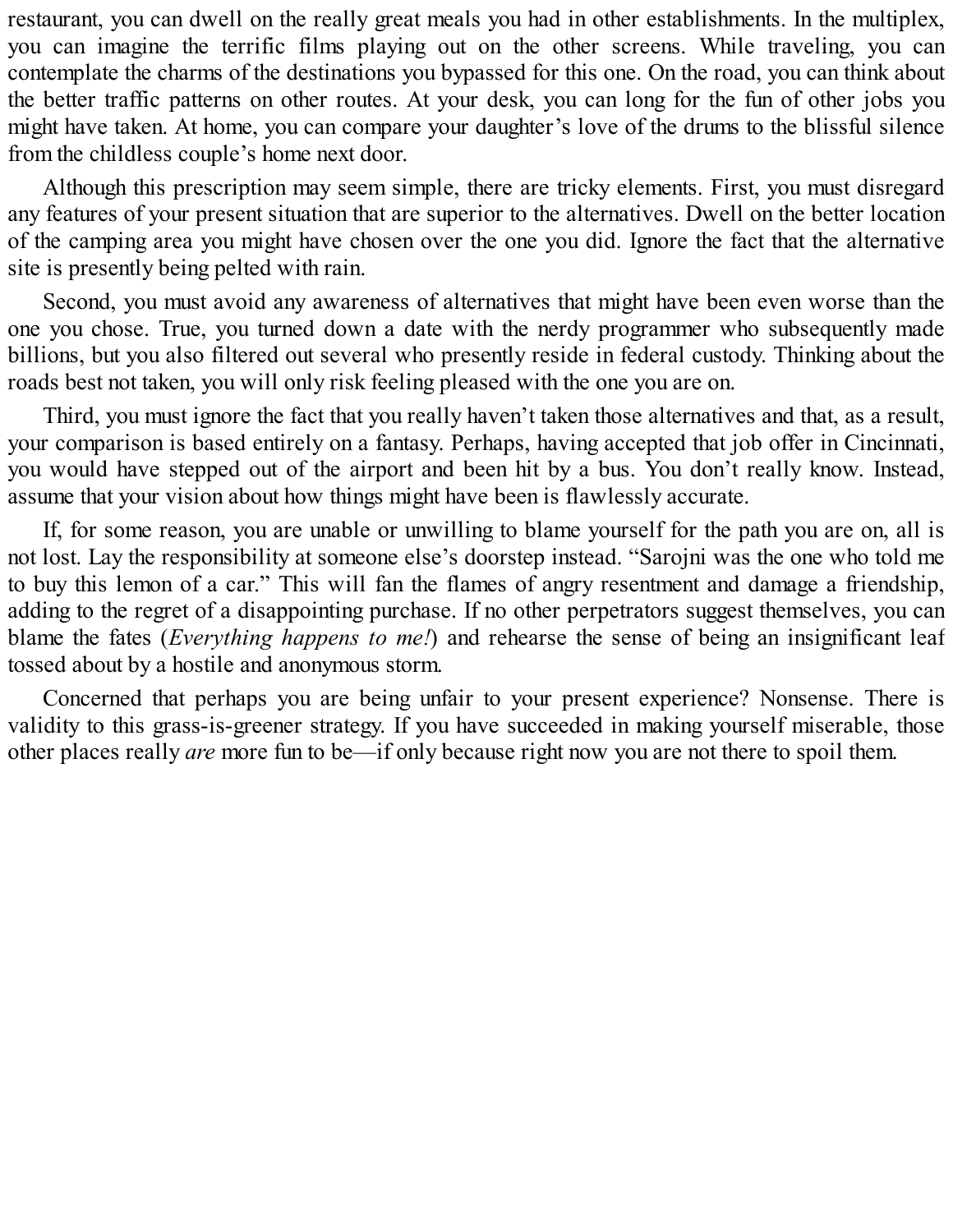### Insist on Perfection

So far we have been concerned with our appraisals of the outside world—past, present, or future. But hidden off to one side in the theater of the mind is yet another screen which, upon closer examination, proves to be a mirror. Much of our misery results from the way we view ourselves—particularly in the way we compare our performance against unattainable standards.

Whenever you attempt a task, you automatically create expectations about the outcome:

- Build a doghouse, and you have an image in your mind of how it should look.
- Bake a flan, and you imagine how it will taste.
- Step into a kayak for the first time, and you fantasize about remaining dry.

The degree of attachment to your envisioned outcome can vary. You might think, *Well, who knows? Let's just try it. Que sera, sera. Whatever will be, will be.* Or you might be firmly determined. *Damn it, I need this presentation to go without a hitch.*

If you are dedicated to the pursuit of misery, strive for perfection. If today you hit a new highwater mark, strive for more tomorrow. Believe that there is no such thing as "good enough" in any area of your life.

This way of thinking defines satisfaction—the emotional state associated with "enough" and "fine as it is"—as unattainable or, if attained, as the result of a delusion. The only way to relax when adopting this frame of mind is to be utterly flawless. Any deficiencies, any sloppiness, any errors are unacceptable.

Cheerful, unworried people (those whose mental state resembles that of a golden retriever) tend to split their expectations in two:

- a minimum level of performance about which they would feel content
- an aspirational level, which they may not seriously expect to reach and to which they do not feel extremely attached

They reveal these twin achievement lines when they talk about their expectations. "I'm just hoping not to fall out of the boat and drown. But it would be fun to find out I'm great at this." "It would be nice to ace this exam, but I'll be happy just to pass it." "I'd love to have *Better Dogs and Hydrants* feature my doghouse on the cover, but it will be enough if it just keeps rain off the dog." Pitching their minimum expectations low, they are almost always relaxed and sanguine about their outcomes.

But this, clearly, is how to feel happier about one's performance. To become more miserable, bring the two lines closer together. If possible, combine them into a single, all-but-impossible high bar over which you will seldom be able to jump. Regard anything less than perfection as humiliating and disastrous, reflecting badly on your worth as a human being. Scorn the idea of an easier bar over which you could certainly hop. Tell yourself that people who hold those kinds of standards are lazy,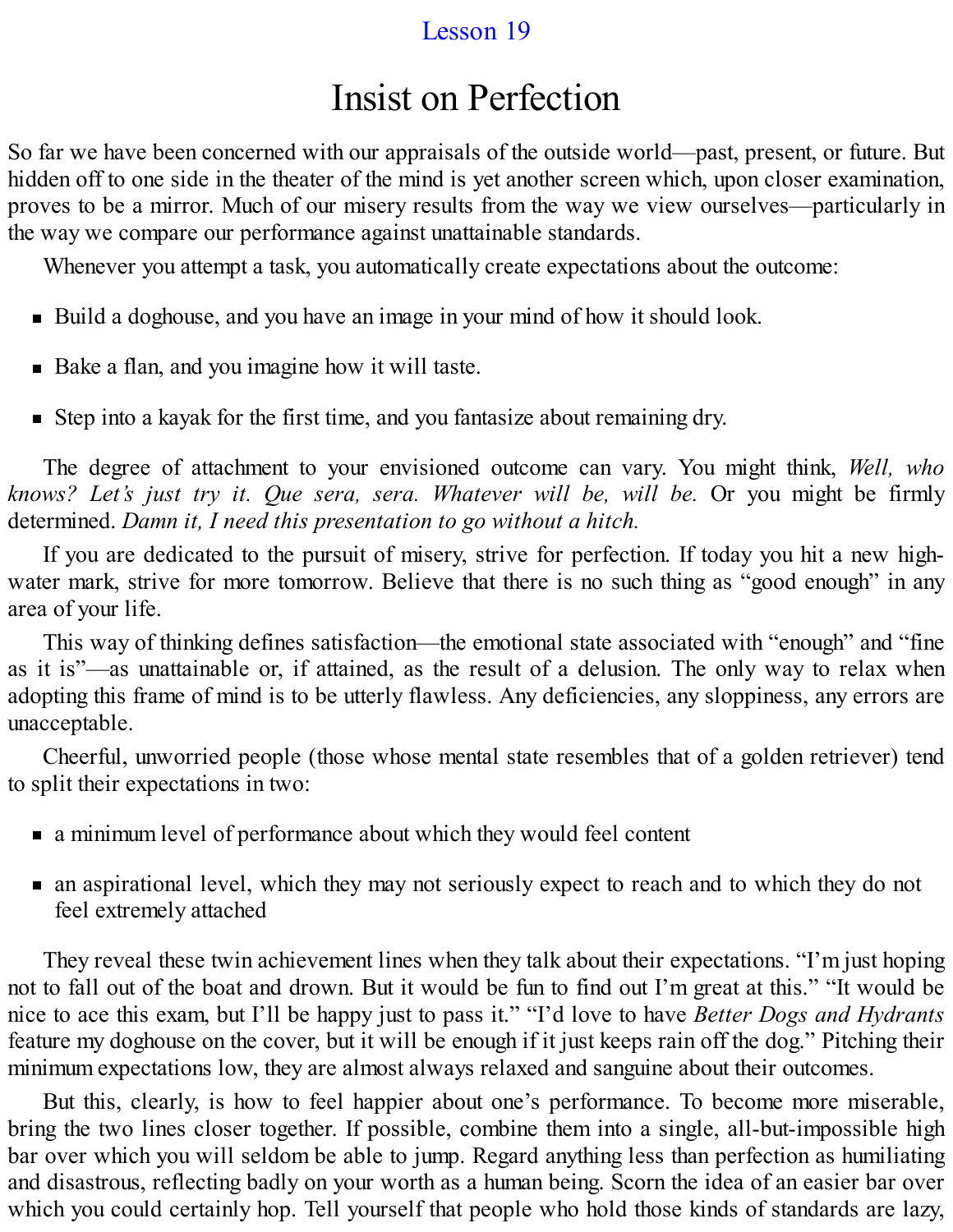unambitious slobs who never get anywhere in life. Surely only those for whom nothing is good enough actually achieve anything.

This strategy enables you to feel badly about yourself regardless of your level of actual achievement. If you get 99 percent on the exam, you can torture yourself with the idiocy of the one mistake you made. You may prove stronger and faster than your kayaking instructor, but you can still feel humiliated by her superior form. No matter how good a weight lifter you are, there will always be a tonnage that is beyond you.

As usual, you have to ignore a few inconvenient facts to make this work:

- **People** who adopt reasonable standards generally achieve as much or more than perfectionists, because they get a motivational boost from success, enabling them to devote more energy to their efforts.
- Perfectionism imposes a fear of trying out new things out of a knowledge that you will not excel on your first try. This results in a restricted life.
- Perfectionism can cause you to spend a lot of time erasing minor flaws that no one else can see, inadvertently annoying people with your slowness and preventing you from shifting to other challenges.

You don't have to be satisfied with disappointing yourself. The highest level of perfectionistic excellence is to imagine that everyone around you expects you to be perfect as well. This way of thinking is called "socially prescribed perfectionism,"[6](#page-118-1) and research shows that it is especially effective at leading to misery.

To engage in socially prescribed perfectionism, you could surround yourself with a cohort of the most exacting, judgmental people on the planet. This really isn't necessary, however. Remember that your emotions are based on your *beliefs* about reality, not reality itself. So it's enough just to assume that your friends and family hold these unreasonable standards, whatever their real opinions might be.

In this way, you can feel acutely self-conscious about everything you do and constantly see disgust and scorn in the eyes of others. Whenever you are out in public, you can feel that you are a humiliation and an embarrassment—not only to yourself, but also to your family, friends, and coworkers. When you are alone, you can avoid experiencing relief by telling yourself that it is only a matter of time before you have to sally forth into the outside world again. And then people will find out what you have been doing—and judge you for the unproductive, incompetent failure that you believe yourself to be.

Rely upon your ability to mind-read others. Don't check out their opinions. *No need for them to tell me, I know they wish I were better.*

- Do they really expect your lawn to look like a golf green?
- Do they honestly believe that your every e-mail should win the Pulitzer Prize?
- Do they imagine that you know everything about ancient Greece?

Of course they do. Be suspicious of any statements they make to the contrary. When they reassure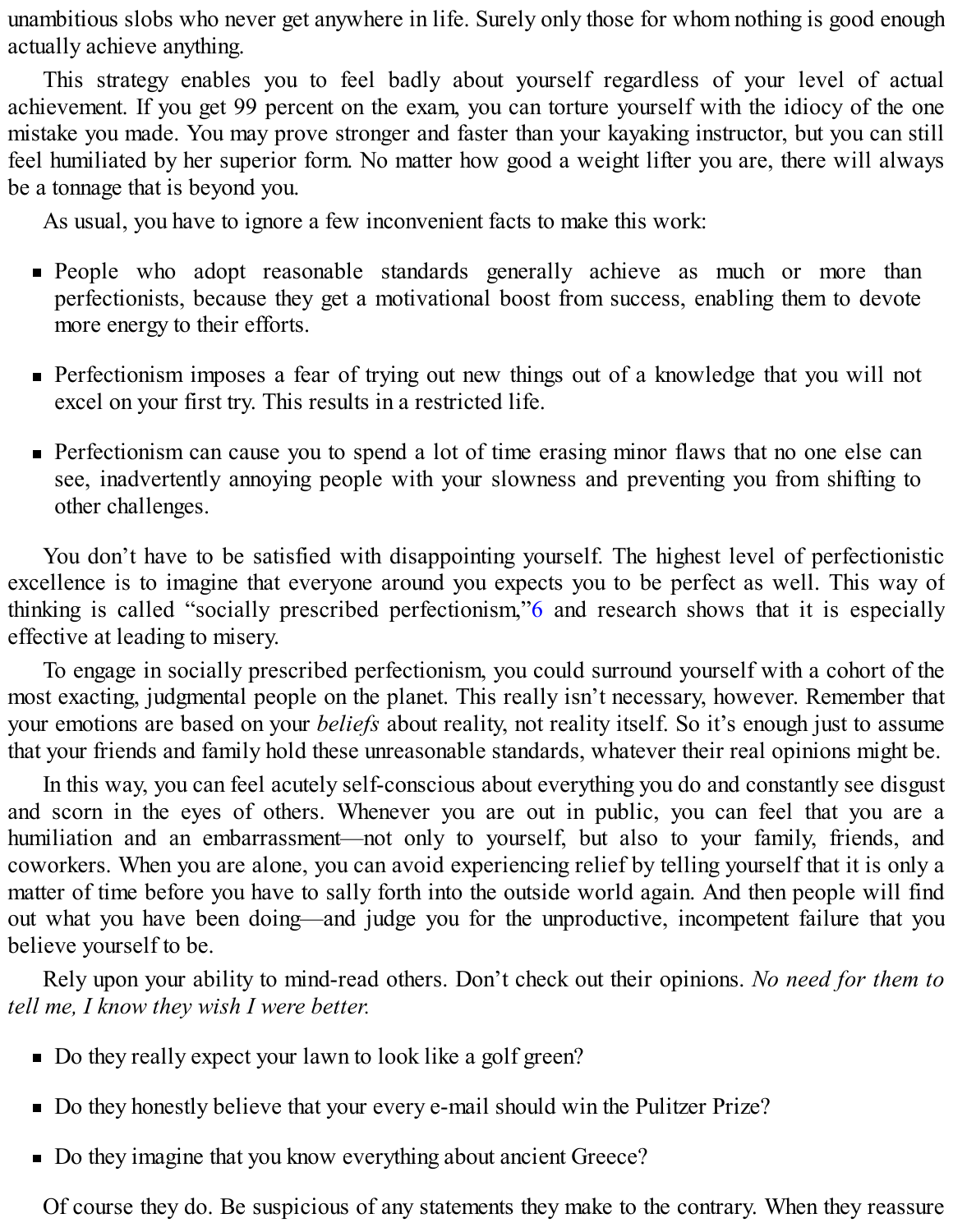you or look happy with your accomplishments, they are simply being polite.

Do not ask yourself whether your perceptions are coming, perhaps, from your own fears or insecurities, rather than from your flawless ability to tell what people are thinking. Suppress considerations of what you expect (or demand) of your peers and why you believe that everyone else expects so much more from you. Avoid wondering whether, if they did hold such unreasonable expectations, it might be best to ignore them anyway. This might weaken your resolve to keep attempting the unattainable.

You don't want to be one of those cheerful golden retrievers, after all. You're trying to build the doghouse, not live in it.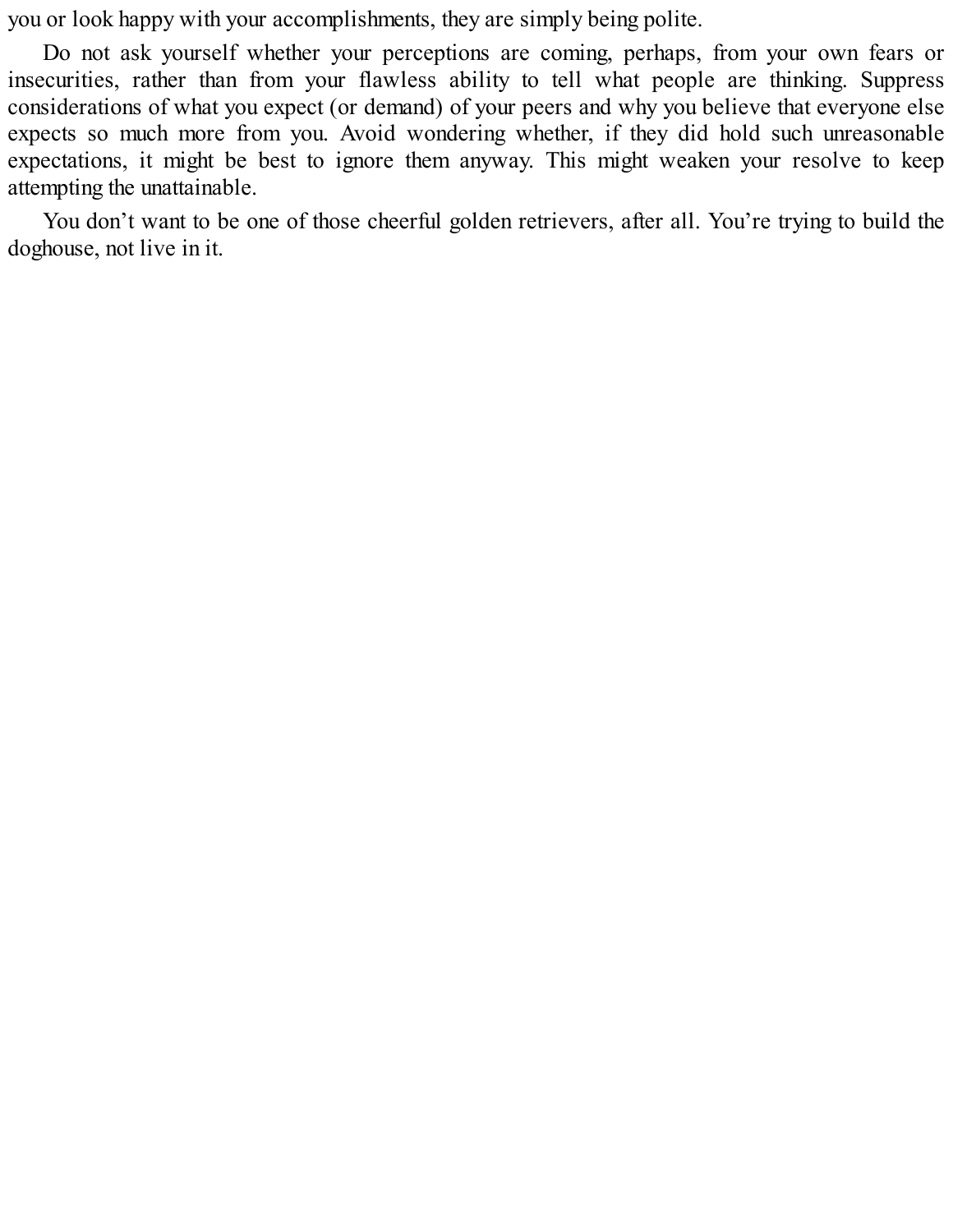# Work Endlessly on Your Self-Esteem

Do you have a cat? If so, does it seem to think well of itself, or does it appear to slink around in deep shame at being an inferior sort of feline?

Most people sense that the cats they know have perfectly high self-esteem—despite never having had psychotherapy, attending no esteem-building workshops, and reading very few self-help books. How do they do it?

We live in a culture with a deep and abiding faith in the concept of self-esteem. To follow this particular path downward, all you have to do is go along with the crowd. Like them, view self-esteem as something that you are born without and must build up, brick by brick, into a tall and sturdy structure. Assume that self-esteem is something separate from confidence in your ability to perform any particular task, like juggling or changing the oil in your car. This makes it vague and amorphous enough that constructing it becomes a futile—and thus misery-inducing—effort.

But wait. Isn't self-esteem real? You've been taught about it since birth. It can't possibly be just another Easter Bunny, can it?

Let's find out. Imagine a person with terrible self-esteem visiting the bank and then walking to a café for lunch. What's he thinking about?

I probably looked like an idiot when I dropped my pen back there, and the teller could see my bank balance—she probably thought I'm a complete failure. Even now, these people on the sidewalk can see what a loser I am, and my hair is sticking up everywhere. When I get lunch, I'll probably spill it on myself and look even worse.

Sound plausible?

Now imagine a person with great self-esteem doing the same thing. What's he thinking about?

Wow, I really impressed them all at the bank back there—when I bent over to pick up my pen they could see how toned my rear end is, after all that work at the gym, and my balance probably made the teller drool. Look at all these lucky people sharing the sidewalk with me, envying me for my great hair. And when I get to the café, they'll put me at the table in the front window to attract other customers. Hey, I know: let me recite positive affirmations to myself on the way.

### You think?

Or is he more likely to be wondering, *Do I want the soup or just a chicken sandwich?*

The truth is, people with good self-esteem are not constantly evaluating themselves. It's the ones without it who do this. Our culture teaches us that having self-esteem is an active process of building ourselves up. It isn't. Cats, three-year-olds, and adults with good self-esteem aren't doing much of anything—they're just focused on the task at hand.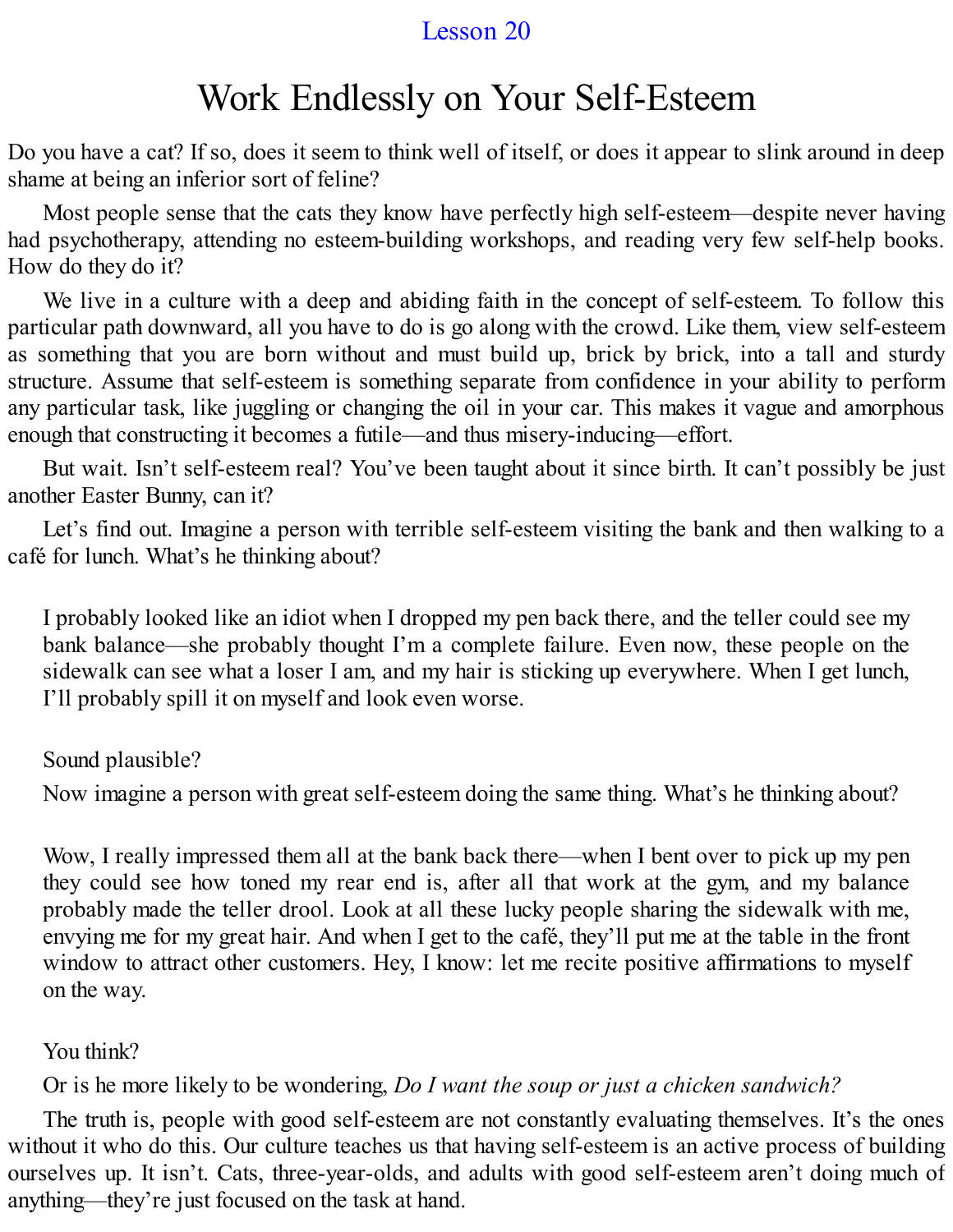The active process is to have *low* self-esteem, to be constantly tearing ourselves down. When we wake up in the morning, before our mind starts going, our self-esteem is fine. We only begin feeling inadequate when we start rehearsing the negative story that we tell ourselves. By focusing on selfesteem, we cleverly divert attention from the real issue.

Self-esteem, in other words, *does not exist*. Self-loathing, however, is very real.

In the classic French film *Jean de Florette*, townspeople in Provence conspire to trick a man out of the property he has just inherited by capping the farm's only source of water, thus starving his crops and ensuring his downfall. Jean strives mightily to haul water to the farm, unaware that it already has an inexhaustible supply just underground.

Similarly, believers in self-esteem strive to import a sense of self-worth, neglecting the fact that no such efforts are really necessary: all they need to do is remove the plug that prevents self-worth from flowing. That plug is the relentless self-criticism in which they engage.

Your mission, then, is to affirm your faith in the concept of self-esteem. Strive to build it up within yourself. Attend workshop after workshop, recite affirmations, invite friends and therapists to exalt your achievements. In doing so, you will reinforce both the hidden conviction that there is much to make up for and the corresponding belief in your inherent faultiness.

Sisyphus found an ideal path to misery: endlessly rolling a stone up a hill, only to have it repeatedly escape his grasp and tumble to the bottom. Trying to create self-esteem is like trying to construct a ladder out of water. Futility leads to unhappiness, and seeing yourself as lacking something that does not actually exist is a perfect example.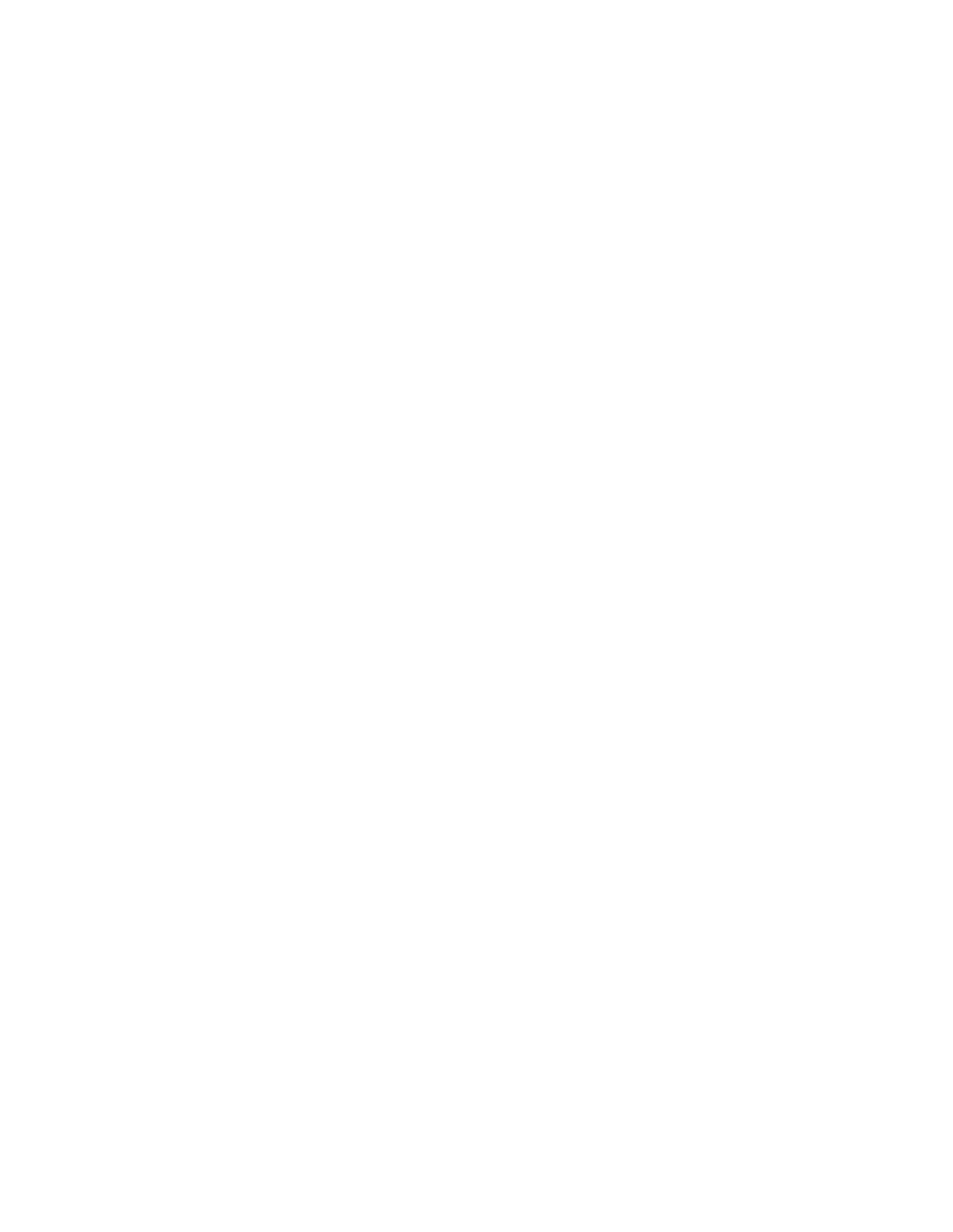#### PART T[HREE](#page-5-0)

### HELL IS OTHER PEOPLE

*If misery loves company, misery has company enough.* —Henry David Thoreau

*'Tis the only comfort of the miserable to have partners in their woes.* —Miguel de Cervantes

**I**<sup>n</sup> Jean-Paul Sartre's play *No Exit*, <sup>a</sup> man is shown into <sup>a</sup> nicely appointed hotel room, where he is eventually joined by two others. He understands that he has died and that this is Hell, but there are no obvious means to torment him. Increasingly irritated by interactions with his companions, he comes to realize that the punishment in this place is simple human interaction. No flames, no boiling oil—just the constant presence of other people. This is torment enough. Sartre, it appears, was not much of an extrovert.

Time for a thought experiment. Mentally list five standout occasions when you were particularly unhappy. Go on. I'll wait.

Now, how many of those situations involved the behavior, presence, absence, or loss of other people?

If you are like the majority, the answer is either "most of them" or "all of them." Social relations are complex, shifting, and impermanent. This makes them potential wellsprings of both happiness and misery. Want to change how you feel? Change how you relate to others.

In this section, then, let's list some of the more potent strategies for creating unhappiness via our relationships. One proviso: I have chosen to bypass a particularly rich vein of possibility—romantic and marital relationships (some see the two as mutually exclusive)—simply because they are so rife with ways to feel worse. No point in shooting fish in a barrel. Besides, some readers are not in such relationships, and it is preferable for all of the strategies in the book to be universally applicable, or as close to that lofty goal as can be achieved. For those wishing to manufacture relationship hell, however, do not despair. Most or all of the techniques listed in this section are easily utilized in the service of turning a perfectly good relationship into misery, abandonment, or both.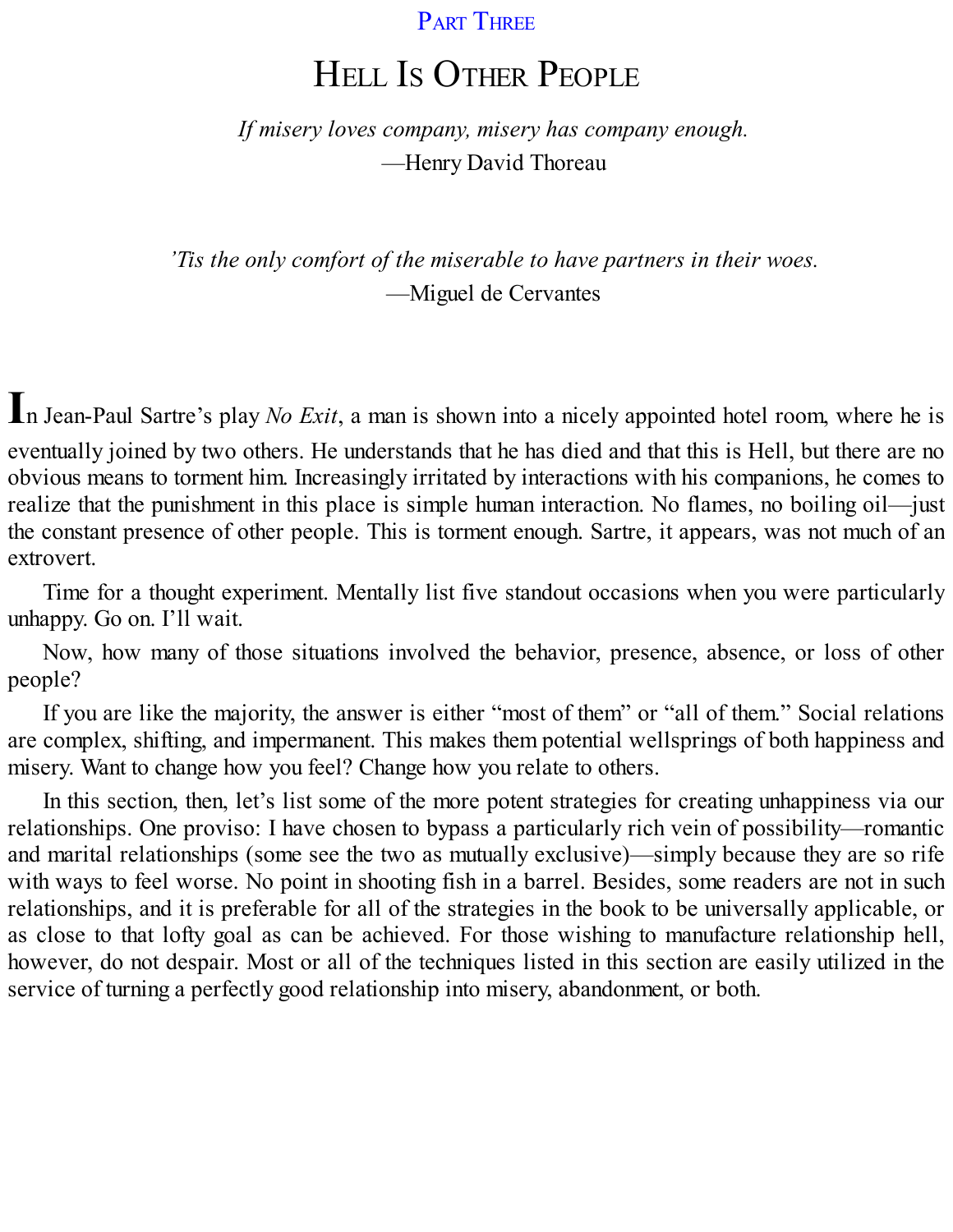### Become an Island unto Yourself

We are a social species. Unlike bears or cougars, we are built to spend our time in groups. Alone on the savannah, we would never have lasted long. For most of human history, we appear to have lived in tribes of seventy-five to 150 people. Those who could not handle the complexity of the relationships would go off on their own. Lions need to eat, after all.

Today we have created a world in which more than half of the population lives in urban areas (over 75 percent in the more developed countries[7](#page-118-2)). One would think this would eradicate the unhappiness associated with isolation, but no. It turns out that we were not built to function best in groups of *at least* seventy-five to 150, but in groups *between* seventy-five and 150. There is a cost associated with being in bigger crowds.

For one thing, the complexity of the relationships becomes astronomical as numbers rise. In a group of three people, there are three relationships: A with B, A with C, and B with C. A group of four has six relationships: AB, AC, AD, BC, BD, CD. By the time we get to one hundred there are 4,950 relationships—probably too many to keep track of completely, but still within the firing range of humanity's remarkable social abilities. When we get to a city of just fifty thousand people, however, the total number of relationships is 1,249,975,000—over a billion—incomprehensible to any of us, no matter what our social skills might be. We have to start walling them off.

Not surprisingly, the urban environment is constructed precisely for this purpose. Modern housing developments often present a row of garages to the street, the houses hiding behind them as though sheltering from gunfire. Neighbors cannot see one another, let alone chat from their nonexistent front porches. Residential developments such as these are described with the modern marketing term for isolation: privacy. And indeed, they are private. The first hint that there may be problems next door is likely to be a fence-jumping odor of decaying flesh and some well-fed housecats.

So once again, we have a path to misery that has been cleared, paved, and widened by our culture. You need only choose the on-ramp and accelerate down the road. In his book *Bowling Alone*, Robert Putnam has documented the decline of social groups such as the Rotary Club, churches, and, yes, bowling leagues in Western societies—this at a time of coincident rises in the rates of depression. The temptation to draw a link is overwhelming.

In the years before satellite imagery, the government of British Columbia frequently employed college students to staff mountaintop forest-fire watchtowers through the summers. Much of their time would be spent alone. Now abandoned and crumbling, these towers still sit at the summit of many hiking trails. To many job-hunting students, this seemed like an ideal and somewhat undemanding task. Every year, however, many of them would have to be removed from their posts, desperately unhappy, having discovered that they simply were not cut out to be isolated from the tribe for such an extended period.

It may seem impractical to pursue a strategy of isolation, given that it might appear to require a lonely cabin in the woods or on a mountaintop. Nothing could be further from the truth. As we have discussed, the modern urban environment is built specifically to facilitate isolation. You don't have to do anything at all in order to achieve your goal.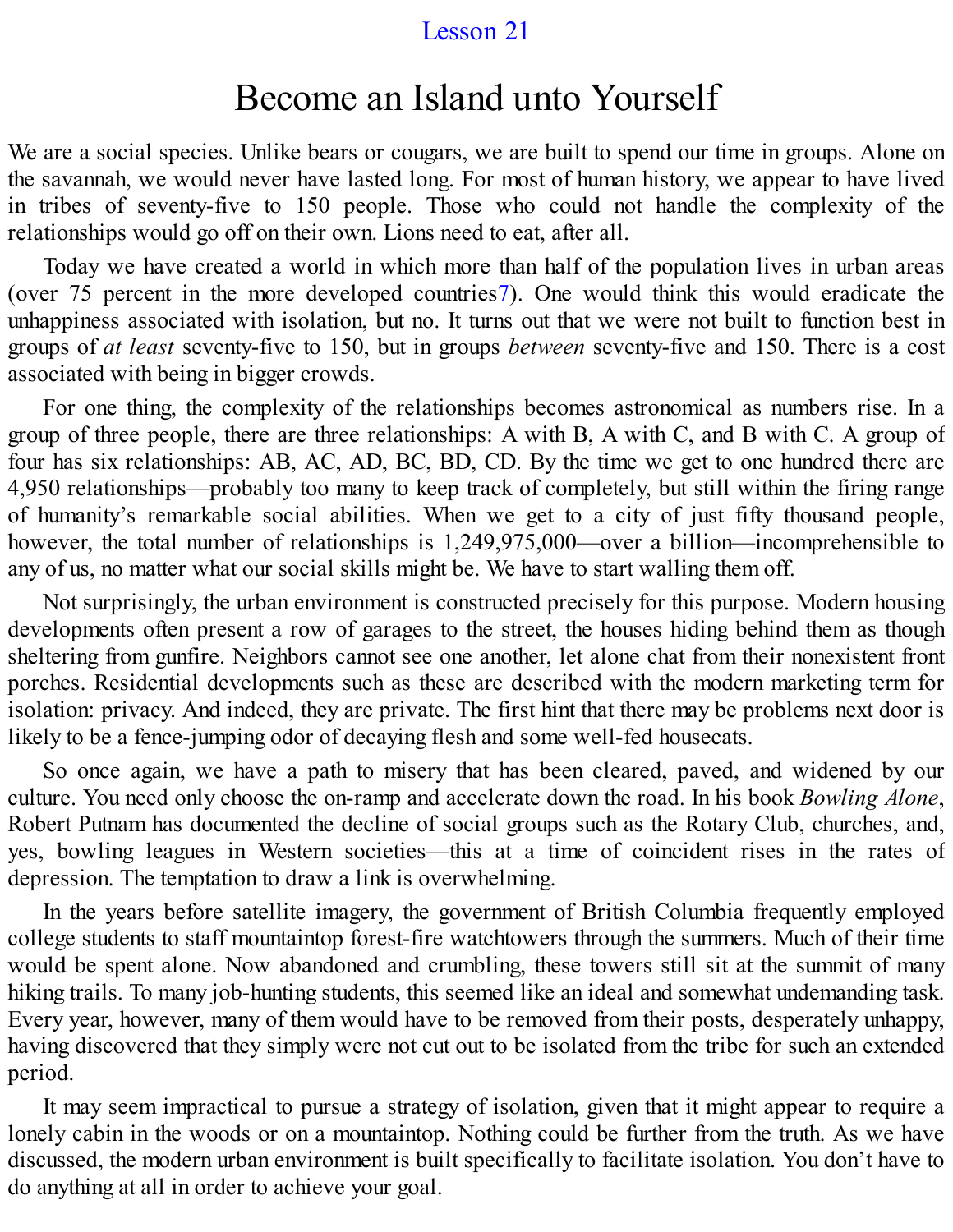We have managed to create privacy to such an extent that it takes considerable effort for citydwellers *not* to be isolated. Further, if they remain fixated directly on the goal of meeting people, they can accidentally join us on the path to misery. After all, how do you meet people? They can waltz down the street shaking hands with strangers, but this will only get them startled looks, not admiring friends. The direct approach fails more often than not.

Those wanting to build a larger social network must put the goal of meeting people on a shelf and ask themselves, "What *else* do I want in my life?" Then they must pursue those other interests in such a way that they have human contact as a side effect. They have to join clubs, take night-school classes, schedule outings, do volunteer work, play sports, and generally occupy a significant portion of their time plotting how to find, cultivate, and spend time with small subtribes within the urban crush. If they do not, many find that they can wander the streets of their neighborhoods for days and never run into anyone they know.

The world of the Internet, at first blush, seems designed to overcome isolation. The various social media platforms allow us to connect instantly with innumerable people all over the world. We can build an online tribe based on arcane interests shared by no one in our hometowns. And indeed, some of our yens for contact can be met in this way.

But if you think of the social diet as being composed of various vitamins, some of the most essential ones are missed in online connection—genuineness, nonverbal communication, face-to-face contact, and more. Sit alone in your basement discussing Russian prehistory or, perhaps more likely, killing other people's war-game avatars or watching cat videos, and you will develop a miseryinducing deficiency quite quickly.

So build an island. Put up the fence, close the garage door, switch on the computer, and kid yourself that you have substituted in-the-flesh social contact with the pixelated kind. It is one of the most effective routes to unhappiness that exists.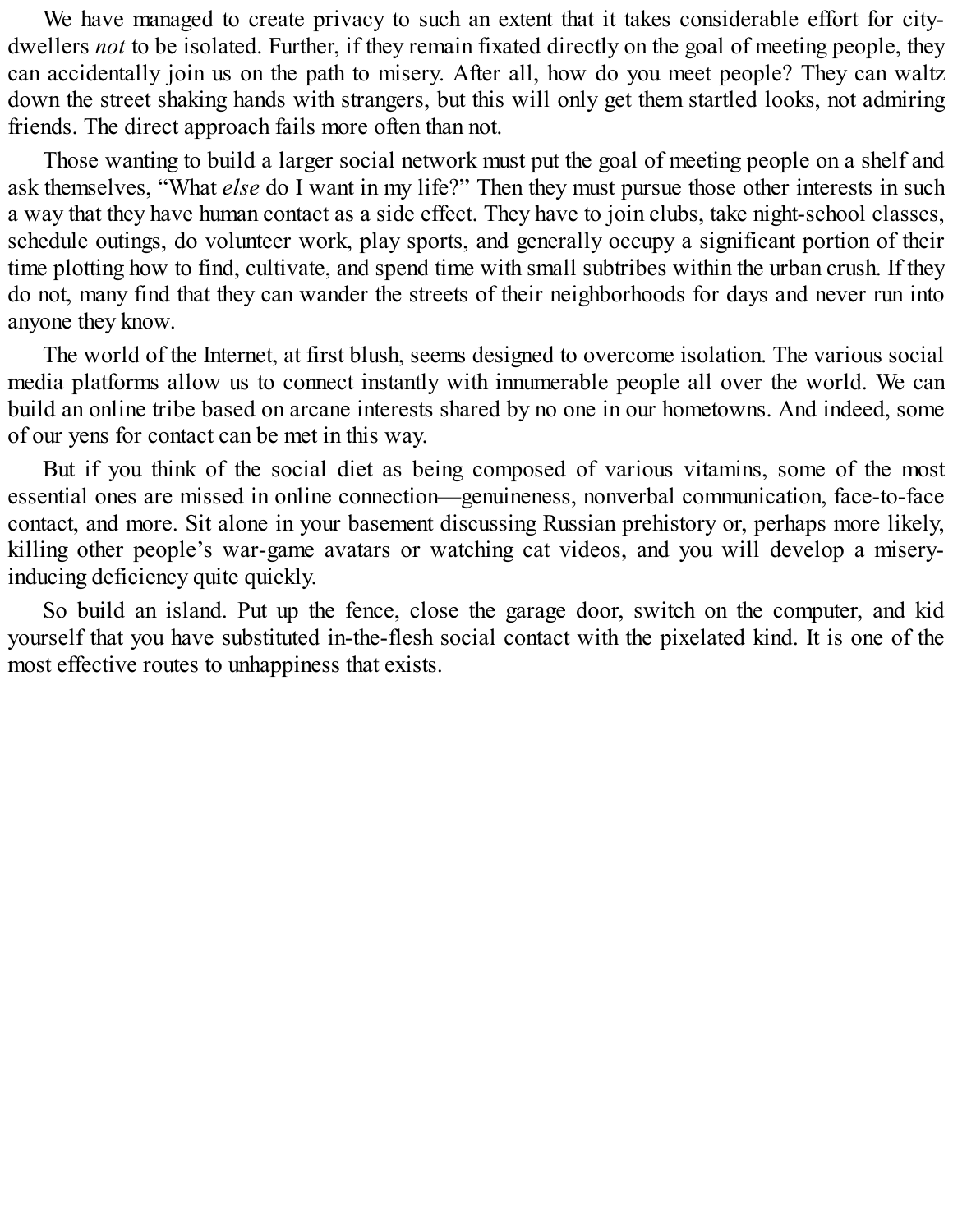## Give Them What They Want

Imagine that you choose to join humanity rather than isolating yourself. How can you maintain your position within the tribe? People differ. Your combination of wishes, passions, opinions, preferences, and desires is unique, and it will be easy for others to view it as deranged, depraved, or simply inadequate. Even if you were entirely like the others with whom you socialize, some resources are finite. If everyone wants to be the center of attention, someone has to be the audience.

In every relationship between two people, there are two sets of expectations: yours and your friend's. Which should govern your behavior?

One option is to forget all about their priorities and pursue your own without care for what your friend might prefer. Getting little nourishment from interacting with you, however, he will soon leave you solitary once more—and before departing, he will probably dispense a litany of painful criticism. This is one path to misery.

The other option is to set your opinions, wishes, and priorities aside as irrelevant and adopt your friend's instead:

- If she liked the movie, enthuse wildly about it yourself.
- If she wants to visit Baffin Island, then refrain from suggesting Paris.
- If she votes for the Mars First party, claim that you do as well.

Become adept at delaying your reply when (or if) he asks your opinion—at least until you have divined his. Then simply express his preferences as though they were your own. Become what objectrelations theorists call a *mirror object*, reflecting back to your partner what he most hopes to see: himself.

This sounds generous and winning—not at all a path to unhappiness—but it is quite effective. For one thing, no matter how much people enjoy looking in mirrors, eventually they get bored and look away. Your friend, colleague, or spouse will realize that she doesn't need to ask your point of view for some reason, it always mimics hers. Talking to you is like talking to herself, and sooner or later she will need more stimulation than you seem able to provide. Having sacrificed yourself on the altar of her regard, you will find that she has simply lost interest.

In addition, the part of you that requires the nourishment of having your needs met will wither away, leaving you resentful and unhappy. You can relinquish your interests, suppress your point of view, and neglect your needs for an evening, perhaps even for a week. But you cannot do so forever and have your mood sustain itself. Invisible behind the mirror you hold up to the world, you will get no real benefit from the social approval you achieve. It will be like attempting to get a suntan behind a lead shield.

An example often seen in therapy is the young gay or lesbian individuals who go out, socialize, and become involved in the world but stay carefully in the closet, displaying a falsely heterosexual self to others. They may get warm approval for much of what they do, but the heat never quite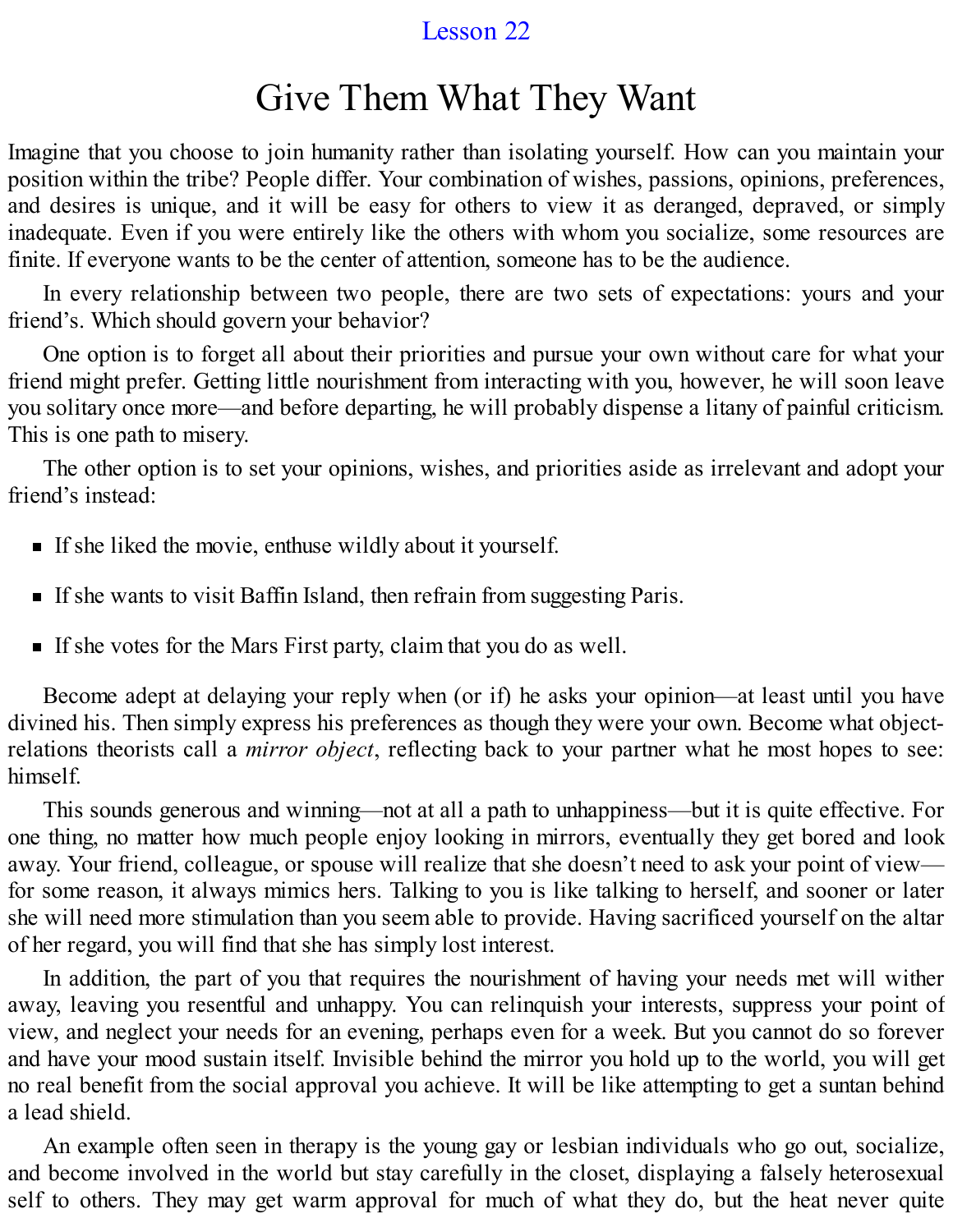penetrates to the heart. They sense the affection they would receive if they really were the person they pretend to be, but knowing they are not, they cannot feel the benefit. Hence the value of coming out: as gay, as opinionated, as political, as religious, as atheist, as flawed, as whatever and whoever you happen to be.

We all play roles in the world, and none of us reveals everything. But the more you adopt a disguise, the more you deny yourself; and the more you pretend to be something other than what you are, the more unhappy you are likely to become. In some ways, this can be more painful than simple isolation. Rather than sitting alone at home with a bare cupboard, you find yourself hungrily eyeing a heavily laden smorgasbord locked behind glass.

So think. What are all the aspects of yourself that you could practice hiding away when company comes?

- Vour religion (Wicca is so outré).
- Your profession (tell them you're a lawyer, and you'll just hear tired jokes).
- Your politics (heaven forbid they call you a liberal).
- Your sexuality (heterosexuality just seems so restrictive).
- Your hobbies (no one understands stamp collecting any more).
- Your history (a childhood in poverty will surely attract their disdain).
- Your psychopathology (if they know you have OCD, they'll ask you to do the dishes).  $\blacksquare$
- Your family (the performance-artist sister will have them questioning your genetics).

Lock them all away and reveal them to no one, even when you suspect they would not give offense.

Make it your mission to melt into the wallpaper, showing the people in your life only what they see in themselves. Reinforce their points of view. Go along with them like a puppy on a leash. Tell yourself that by stingily withholding your reality, you are being generous, providing them with the space and room to be themselves.

You may sense that you cannot do this forever. You're right about that—you can't. But it doesn't matter. They won't stick around anyway.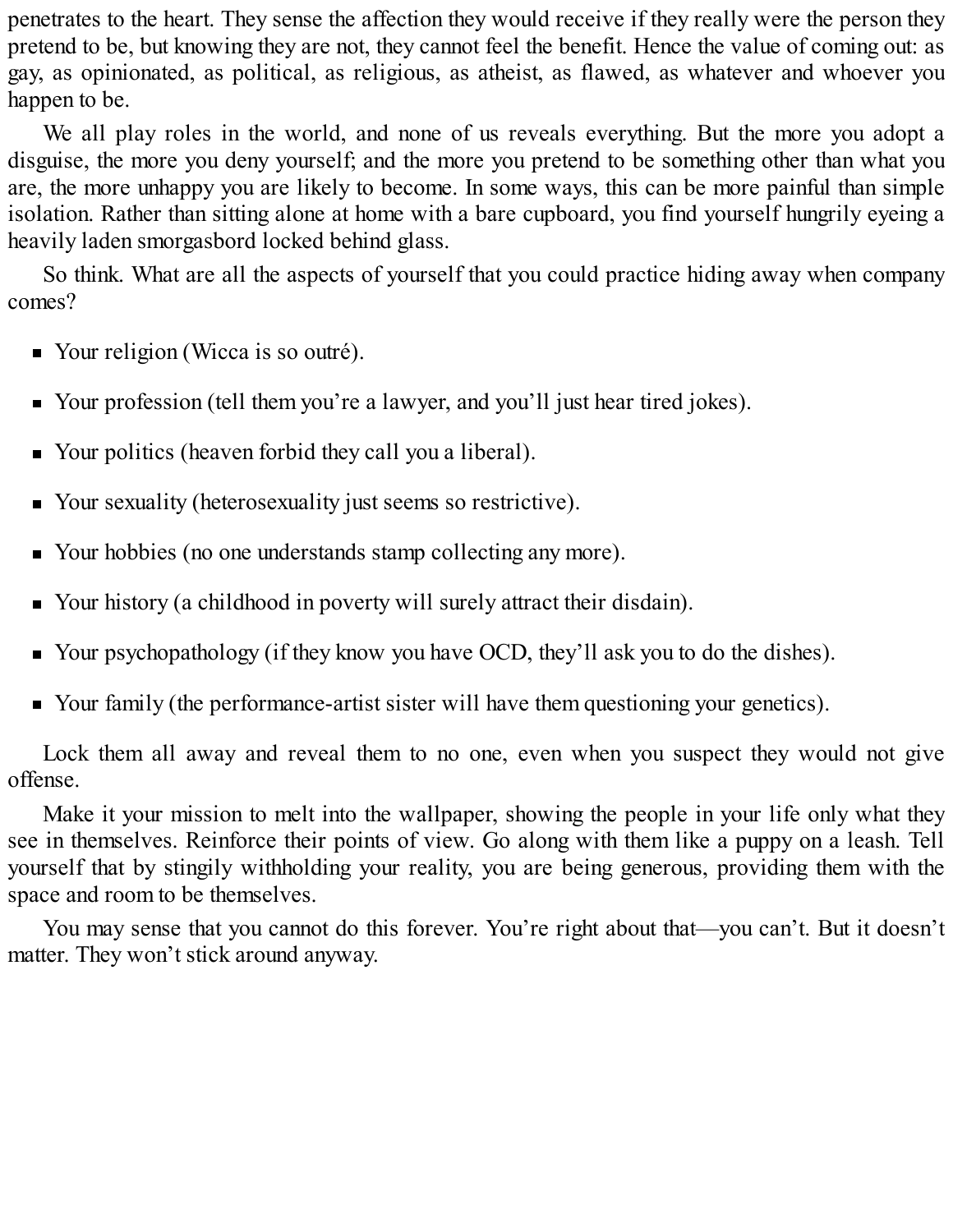# Measure Up and Measure Down

How are you doing, relative to others? Do you measure up? Are you at the top of the heap, in the thick of the pack, or lagging behind?

You know where to place yourself if you want to be miserable. You need to look bad. One solution is genuinely to lag, but this is hard to do on every possible measure. Just when you succeed at berating yourself for your uselessness at volleyball, some cheerful spark within will remind you of your shining knowledge of astrophysics.

Instead, compare yourself to others in such a way that you almost always look worse. There is a fiendishly clever way of doing so that those with an innate talent for self-deprecation learn without knowing they are learning it. Unfortunately, these kinds of machinations tend to work best if you don't know that you are doing them. So if you read the strategy here, you must make its practice as automatic as possible and then forget that you ever heard it.

Imagine that you walk into a party. You have been casually following the recent election campaign, you are moderately competent on the guitar, and you are childishly pleased with the new jacket you are wearing. You look around. In one corner is a group of people chatting about the election, surrounding a party insider who knows intimate details of the polling, the issues, and the candidates. Out on the front porch, Eric Clapton, wearing a stained t-shirt, is strumming a guitar. In the inevitable kitchen crush, one couple is sporting immaculate tailored outfits that radiate cool without appearing obnoxiously flashy.

What do you do?

For maximum misery, spend the evening comparing yourself to others. But—and here's the key not to everyone. Choose carefully.

Remind yourself that you had made a point of brushing up on the latest political news so you might have something to talk about tonight. Compare your meager knowledge about the election to the obvious expertise of the insider in the corner. You have nothing to add that he doesn't know already. Dwell on the idea that your self-congratulation for being so well informed now looks foolish.

In the back of your mind, you had thought that someone might break out a guitar, and you could impress with your country twelve-string rendition of Lady Gaga's "Poker Face." Compare this to what Clapton is doing and feel somewhat pathetic by contrast.

Compare your new off-the-rack jacket to the designer clothes of the power couple in the kitchen you aren't nearly as well dressed.

Keep going. Compare your hair, teeth, age, physical condition, social skills, job, income, travel experience, skill set, spouse, relationship history, friendship network, sense of humor, number of languages spoken, ability to dance, vehicle, choice of beverage, upbringing, education, address, and anything else you can think of with the other people present. It doesn't really matter whether you know all of these details for the people around you. Make assumptions.

But do not compare your clean and new jacket to Clapton's ratty t-shirt, your guitar skills to the tone-deaf political operative, or your election knowledge to the clueless power couple in the kitchen.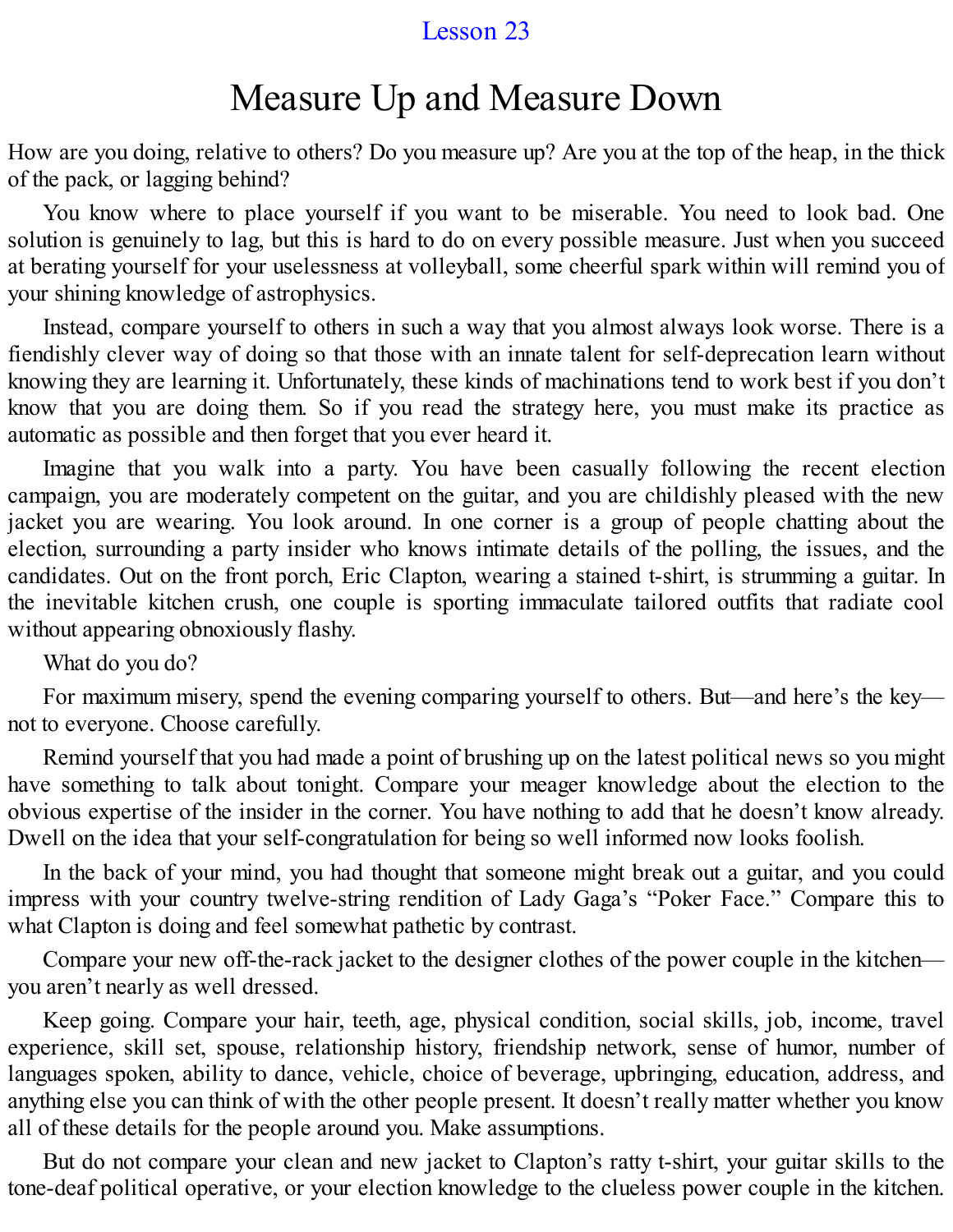Every comparison you make must be downward, with you on the bottom end.

Similarly, avoid comparing yourself to the group at large. If you do so, you may come across as better dressed, more musically talented, and better informed than average. You don't know particle physics as well as Stephen Hawking over by the piano, but you seem to grasp the basics about as well as the person next to him. Your slacks are no match for Donatella's leopard prints, but they're fine by the standards of the group. This will not aid you in your quest.

Instead, choose the person representing the high end of the continuum on every variable, and compare yourself to them:

- Select the person with the single best haircut and feel like a slob.
- Find the owner of the Lamborghini and feel humiliated by your old beater.
- Listen to the amateur sommelier exclaim over the mushroom notes in the wine and tell yourself that you are hopelessly unsophisticated by comparison.

You don't have to wait for a party invitation. You can do this anytime: at work, in meetings, walking down the street, in restaurants, meeting up with friends, watching people on television, or even just sitting alone at home. If you find it difficult, you might try specializing in a few categories: your weight, your thinning hair, your income, your inability to cook sambal green beans.

Practice downward comparisons with those few characteristics until you have perfected the art. Then you can branch out, generalize, and make yourself feel globally inadequate.

Sometimes you'll realize that you are indeed at the bottom of the pack. All of these people are marathoners, and you haven't jogged in decades. Carefully avoid reminding yourself of your other qualities. While they were out running, you were raising children and learning bookkeeping. These observations will only lessen the sting. You must also avoid replacing envy with admiration. Feel crushed by their achievements, not inspired by them.

Should these downward comparisons prove beyond your talents at self-abasement, the opposite strategy may be easier. Find the person with the worst example of each characteristic instead. The poorest diction. The silliest look. The lamest jokes. Cultivate a feeling of smug superiority over them. You might think that this would make you feel happy, but no. Your attitude will seep into your interactions with others, and they will gently drift away, leaving you alone once more.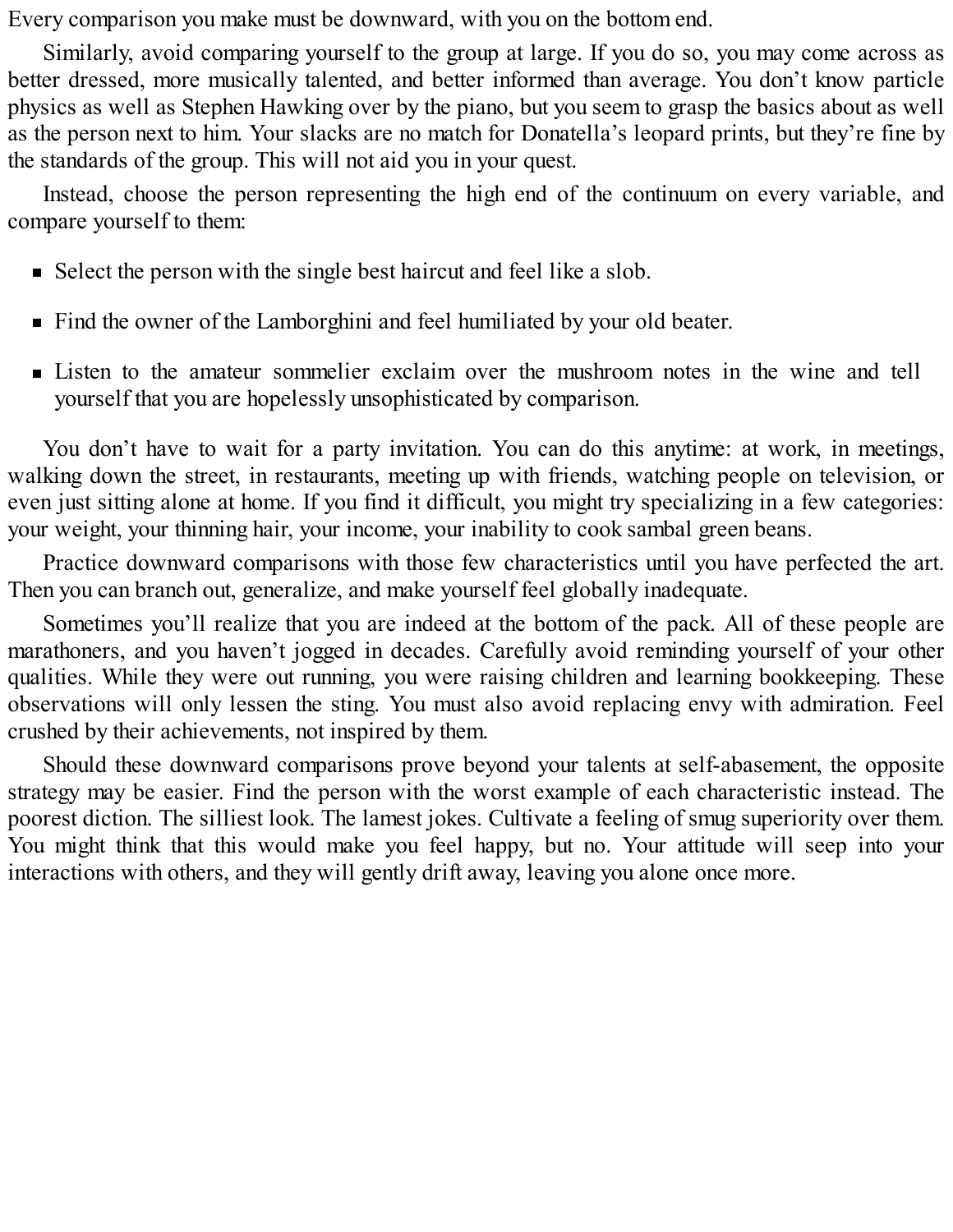# Play to Win

At the Atlanta Olympics in 1996, controversy erupted over a running-shoe advertisement on local transit. Its tagline read, "You don't win silver—you lose gold." This implied a remarkable point of view. You might master your sport, rise to excellence, become one of the best in your country, be accepted to the Olympics, and perform to within a centimeter of the most accomplished athletes there. And that would make you a loser. A failure.

That copywriter should be your hero.

A competitive stance toward social interaction is a stunningly effective strategy for the production of misery. You and a hundred of your relatives, friends, or coworkers might work at a project or attend an event—but only one of you will rise to the top. The others will head home as failures. Most of the time, of course, you will be among them.

Sometimes it's especially easy to turn an activity into a competition. You are on the squash ladder at your fitness center. You run a footrace. You strive for the "Employee of the Month" award. You fight to get the corner office. In all of these instances, it's obvious who wins, and if there were more than two in the battle, it usually won't be you.

In many social situations, however, the winner is less clear. Who comes away with the gold medal from a dinner party, a camping trip, a drive to the beach, a discussion about oil-development policy?

Here the best strategy is to take events in which there is no obvious rivalry and create one. Who can prepare the best dish, start a campfire with the fewest matches, get to the beach fastest, prove their point about oil? Compare your efforts to theirs, insist that you are right and they are wrong, and challenge them to a race or test.

This can be hard work. Most people aren't wired to see everything as a win-or-lose game. After all, does knowing more about Ecuador really make you superior? Does humiliating your nephews at checkers gain their affection? If someone has a more discerning nose for wine, does this make her more sophisticated or does it just mean she drinks too much?

Getting people who raise questions like this to compete is like tossing a ball to a dog that just wants to go back to sleep. You may have to goad them to the starting line. One option is to imply that they fear competing with you or lack the requisite killer instinct ("C'mon, ya chicken!"). Another is to imply that they would lose anyway and that their reluctance to compete constitutes a loss before the race has begun ("You know I'm fastest").

If they still won't bite, compete anyway. Prove your point until they drift away. Run whether she follows or not. Argue until he stops phoning. The transitory sense of superiority that you achieve will ferment with the yeast of loneliness into a potent sense of unhappy futility. And if you do manage to entice them to compete and then lose to them, you can add your own humiliation to the mix.

Ensure that your compatriots do not view the competition as trivial, good natured, or fun:

If you are swimming and race them to the dock, examine their faces. Did they enjoy the effort regardless of how they fared?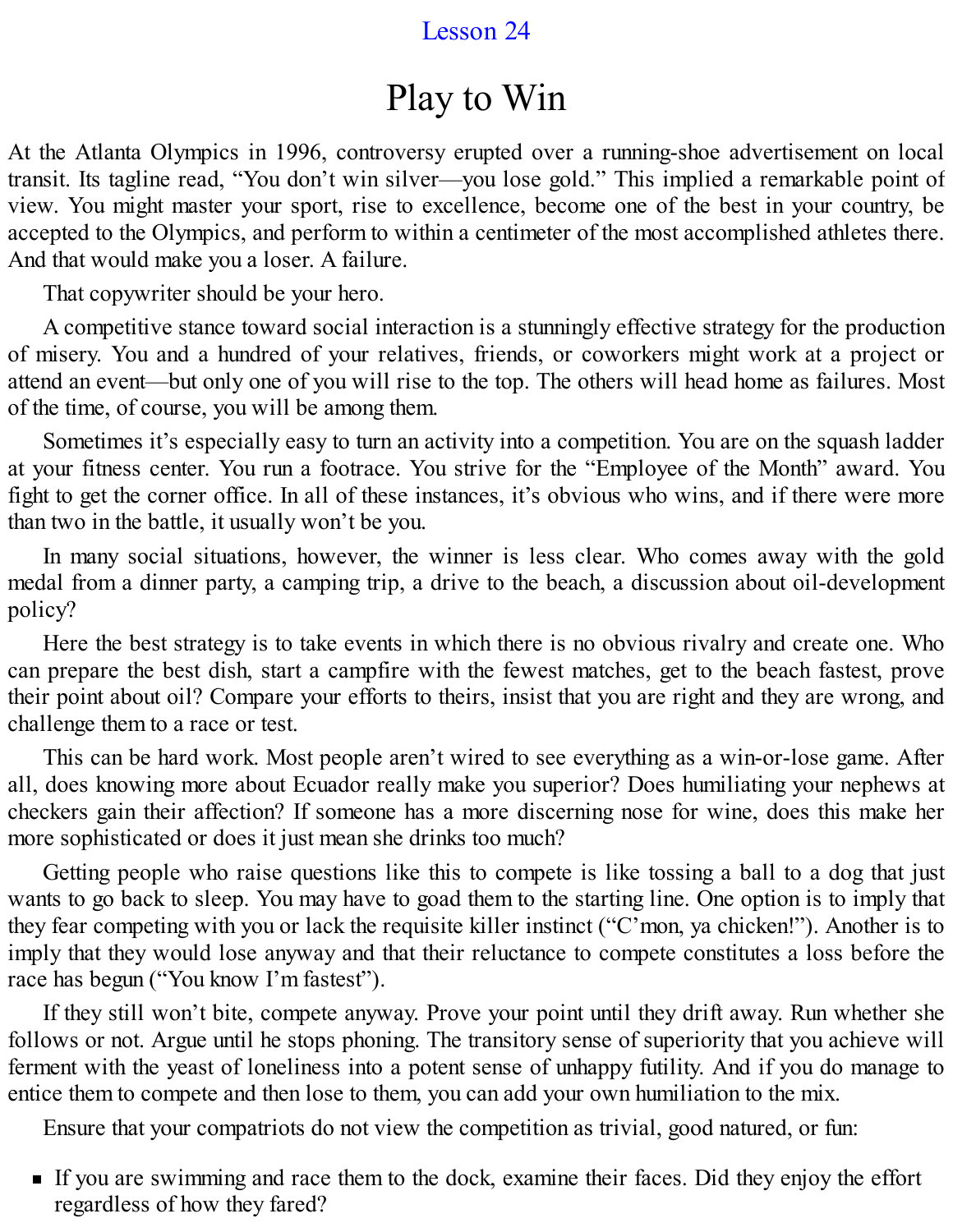- When you point out the blackberry notes in the wine, do they appreciate the insight or look embarrassed to have missed them?
- When you humorlessly prevent them from winning a single hand of cards, do they still enjoy your company?

True victory means they should see its significance—that you are the superior creature—and they should want to abandon the field to you.

Doesn't this run the risk of happiness? In a field of lackadaisical contestants who would rather enjoy each other's company than get in a test of one-upmanship, mightn't you win and be triumphant? Only briefly. In 279 BCE, King Pyrrhus remarked after winning a costly skirmish, "If we are victorious in one more battle with the Romans, we shall be utterly ruined."[8](#page-118-3) Similarly, any victory you achieve will be Pyrrhic—you will win the race but lose their respect, prove your point but be proven foolish.

Competition may nevertheless seem to be the path to triumphant happiness, so my casting it as a route to misery may seem suspect. Look carefully at the reflexively competitive individuals around you, however, and you will see a deeply driven nail of shame—partly the source of their competitive style, partly the result of it.

The real happiness-inducing prize is having a group of people who feel positively toward you, who include you on the invitation list, and who feel better because you were there. None of these goals are served by proving your imaginary superiority. You may be able to win the war, but the troops you conquer will be your own.

I once attempted to treat a man with a distinctly competitive approach to the world. To him, every encounter produced a winner and a loser. Even therapy. All of my attempts to put him in the driver's seat, to support him in making changes he wanted to make, and to get on his side failed miserably. He saw our encounters as a battle between us and could not be persuaded otherwise. Knowing that my secret goal was for him to be contented in his life, he pulled the other way. And, given that his life was in his own hands all along, of course he won. And so can you.

Nature is red in tooth and claw. So should you be.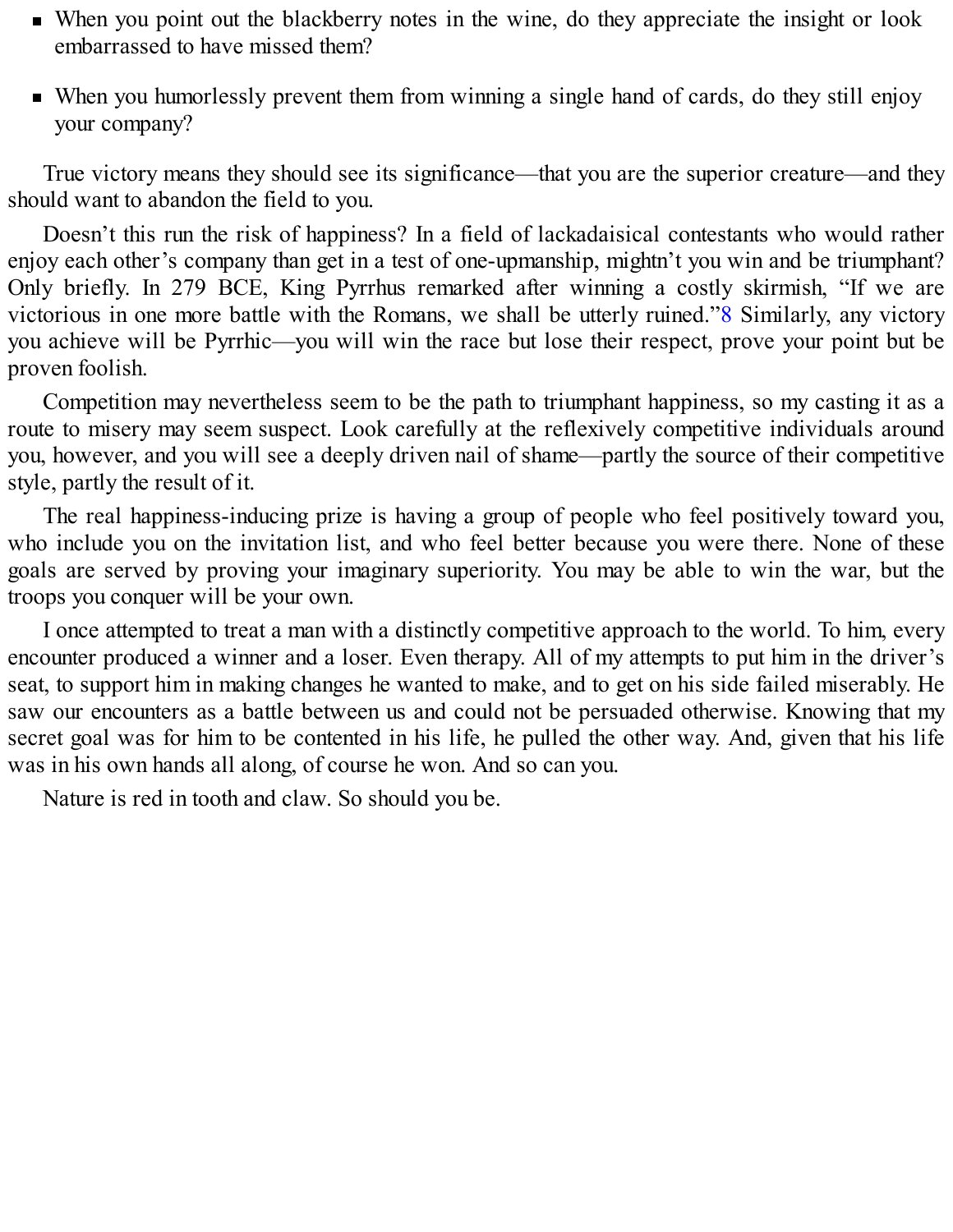# Hold High Expectations of Others

Your chances of achieving a truly saddening isolation are much enhanced if the pool of potential friendship candidates is exceedingly small. To accomplish this, all you need do is set the inclusion threshold high. Create a mental or, better still, a written list of your criteria for your friends, acquaintances, and partners. Narrow the highway of your acceptance to a knife's edge.

Perhaps to be worthy of your regard, people must

- hold your political views and vote for the same party;
- $\blacksquare$  use the same social media you do;
- $\blacksquare$  be within *x* years of your own age;
- share your religion, ethnicity, sexual orientation, and national origin;
- approximate your level of education and occupational attainment;
- live on a convenient transit line;
- occupy the upper quartile of the population in terms of physical attractiveness or income;
- be related to you (or be unrelated to you);
- have the same recreational interests, taste in music, fashion sense, and percentage of adipose tissue; and
- **part their hair on the left.**

This all but ensures that your social circle will be small. Do the math. Of a thousand randomly selected people from your community, how many share all of the above, and more (your opinion of cruise ships, your feelings about retirement, your love of birdwatching)? Watch how quickly your winnowing reduces the numbers. A thousand people are not enough; you are down to fractions within moments.

Become a truly discerning connoisseur of humanity, and you will eliminate virtually everyone from candidacy. If a tiny number remains, you can face a troubling prospect. Relationships are twoway. How likely is it that you measure up to their standards as well? If one in a thousand meets your exacting standards, and if he or she is as choosy as you, then approval will be mutual with only one in a million people.

Even if you do manage to find a social network this way, misery is likely. By marking out an insurmountable division between acceptable and unacceptable individuals, you can create the cozily claustrophobic sensation of being "we few, we lucky few" against the marauding inhuman hordes outside your social network—a feeling mimicked by films about the housebound survivors of zombie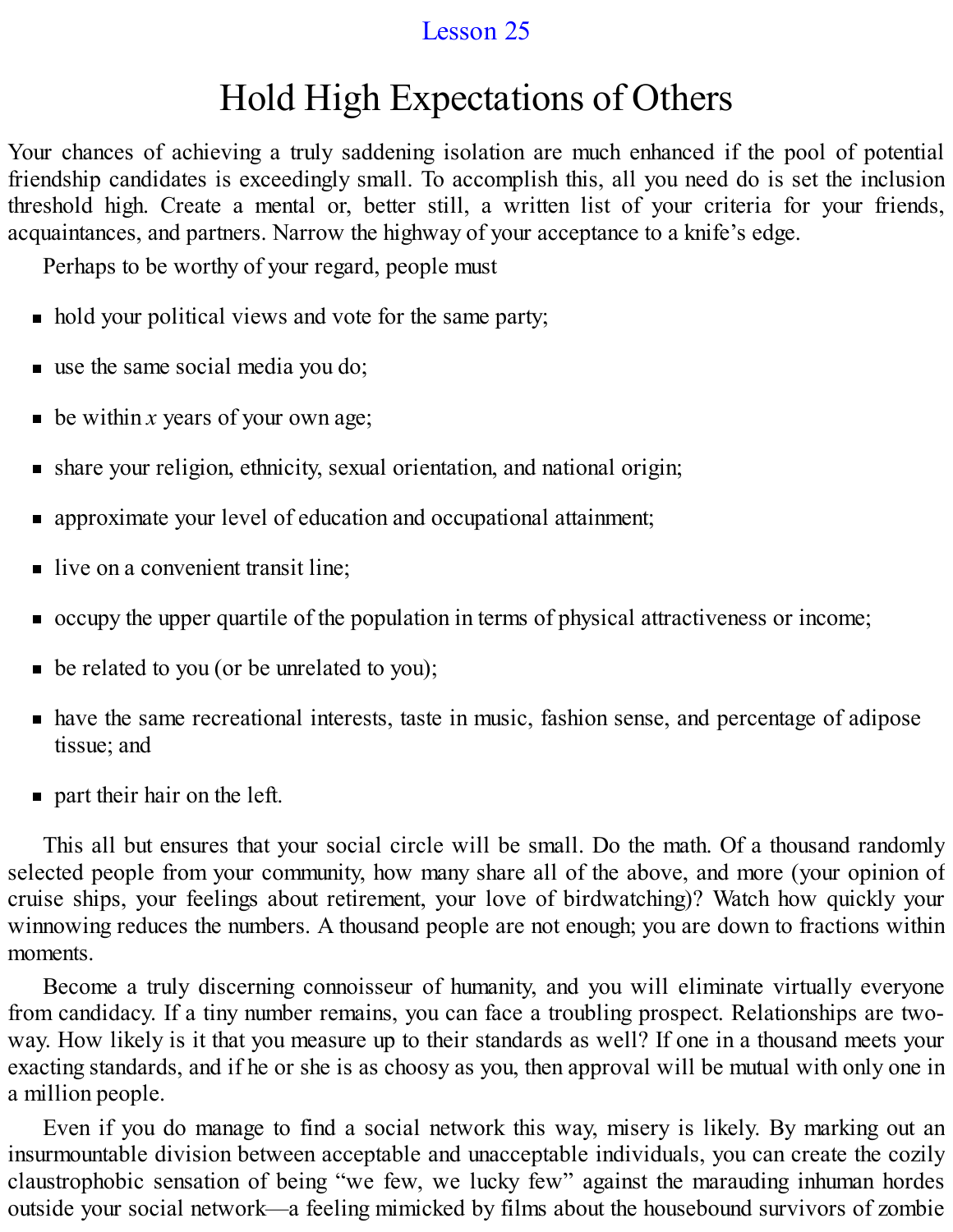plagues.

It is seldom possible to sit one's social candidates down for a truly extensive screening interview. Consequently, as you learn more about people, you will discover that most of them cross the line in one way or another, thus falling into the "unacceptable" camp. When this occurs, get rid of them. The discomfort of watching your circle shrink further (and the acrimony of their social ejection) may further darken your disposition. You can then spend solitary months gnawing on your resentment like a shih tzu with a twist of rawhide. *They weren't the people I thought they were.*

Even if your friends and family do manage to pass your tests (a fact that alone should tell you that your standards are regrettably lax), you can demand top performance in their day-to-day interactions with you. Set high expectations for such imponderables as their generosity, the speed with which they respond to your e-mail, the timing of birthday acknowledgments, their ability to divine your good intentions without outward cues, and so on.

Above all, expect your associates to tolerate in you what you would never tolerate in them. Do not just hold them to the same standards you set for yourself. Set their bar much higher than your own. Whereas you are free to forget lunch dates, ignore their pleas for support, neglect birthdays, and turn conversations into lengthy monologues, insist that for them to do so would be a cardinal sin.

To help out, psychologists have invented the brilliantly destructive concept of *unconditional positive regard*. This is the belief that one's feelings of affection should be constant and unwavering regardless of the behavior of the other person. Demand this of everyone you meet. To quote a recent "motivational" Internet meme, "Do not stay where you are tolerated; go only where you are celebrated."

The genius of unconditional positive regard is that it is entirely mythological—something that even parents cannot wholeheartedly sustain for their children. Your friends will be unable to muster it on your behalf, and you will find yourself unable to produce it in return—thus enabling you to feel simultaneously aggrieved and inadequate.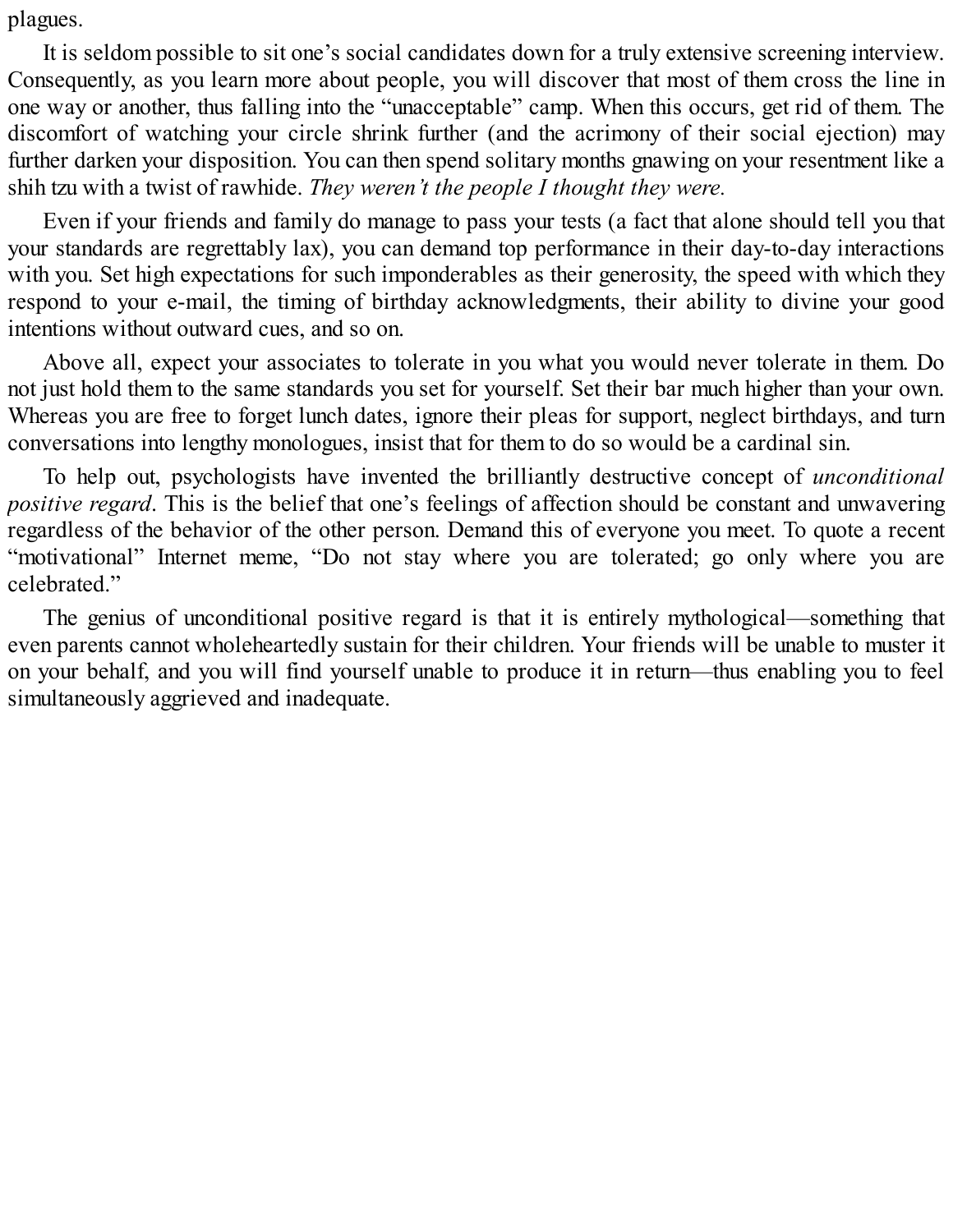# Drop Your Boundaries

Perhaps you are unsuited to the narcissistic role of demanding that others live up to your standards. No problem. You can try to live up to theirs instead. Whatever the relationship—familial, friendship, romantic, work related—you can make it your goal to satisfy the demands of the people around you. If they tell you to jump, you can say, "Pardon me for asking, and I know I should have paid closer attention to instructions previously, but how high?"

For this to have the maximum effect, the best people to have in your social group should be those for whom the previous strategy ("Hold High Expectations of Others") comes naturally. You want to collect people who adopt exacting and inflexible standards—the demanding, hard-to-satisfy types who are unaware that few could measure up to their expectations and who are therefore scornful of all those who fail.

The core element of the strategy is to eliminate the word *no* from your vocabulary:

- If your friend wants you to skip work to drive her to the airport, do it.
- If your spouse expects you to make the meals, clean the house, take care of the children, work a full-time job, and then praise him for working as hard as he does, do so.
- If your son expects you not only to make his meals, but also to deliver them, warm, to the side table by his computer, start cooking.
- If, on Christmas Eve, your boss drops a load of work on your desk as she sails out the door to her ski chalet, stay late and get it done.

Whatever they desire—favors, money, work, a blind eye to their indiscretions—give it.

The nice thing about this strategy is that it does not require the learning of any new skills. In fact, the people who are the best at it are those who have never mastered the art of setting interpersonal boundaries. The inability to say no is one of the primary hallmarks of the passive mode of communication, which places other people firmly in charge of your own life.

How does this produce misery? Let me count the ways.

First, it cultivates in others the expectation that you will fulfill their every demand—making you a cross between a scullery maid and a genie. This causes them to increase their expectations over time. Soon they will expect more than you can possibly deliver and will be just as enraged as they would be if, at the outset, you had flatly refused their simple request to pass the butter.

Second, by practicing this role with many people at once, you can create steadily increasing circles of personal responsibility that eventually intersect. Next Tuesday, for example, your mother wants a ride to her dental appointment, your son wants to borrow the car, and your best friend demands an afternoon confab about her impending divorce. The rules you have chosen for yourself dictate that you cannot say no to any of them. It's possible to stickhandle a few of these situations, but eventually you will be entirely overcommitted. The balls you have volunteered to juggle will plop to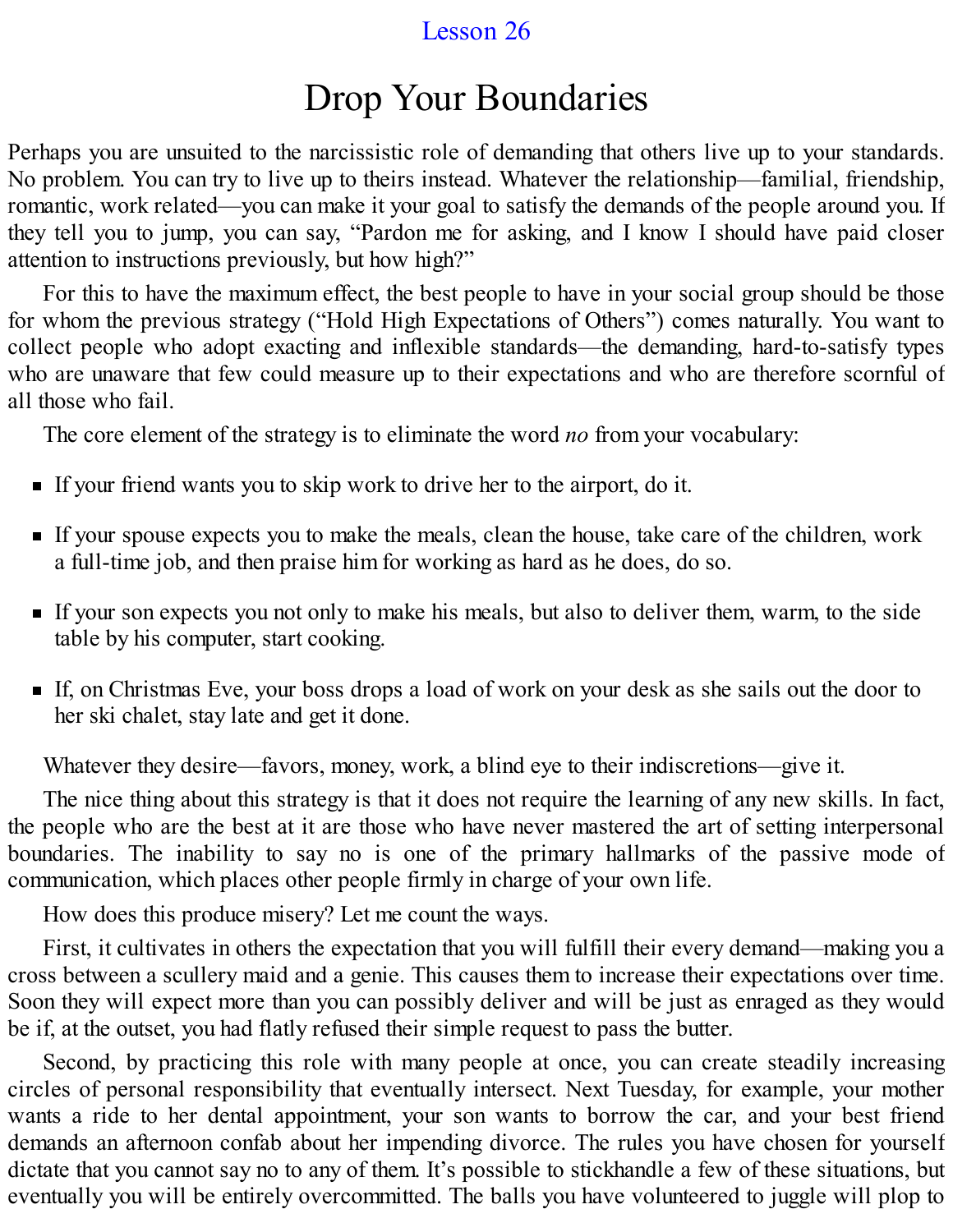the ground, and your audience will pounce on your failure.

Third, any remaining time you have for your own needs will be steadily whittled down to nothing. The activities that sustain you (exercising, eating, sleeping) will have to be relinquished.

Fourth, you will reinforce a perception of yourself as being deserving of this treatment. A part of your mind always watches your own behavior, like a hidden observer trying to understand your role. Seeing you routinely subvert your own interests to pander to others' whims, that portion of your brain will conclude that you are worth less than others, and you will develop (or intensify) a corresponding feeling of inferiority.

The easiest way to maintain this strategy until it bites especially deeply is simply to avoid learning any principles for the setting and maintaining of interpersonal boundaries. Another route is to tell yourself that you shouldn't *have* to have any of these skills. Others should be more considerate. No matter how hard you try to hide it, no matter how many times you say, "No, really, it's just fine. I'd be glad to," they should read your exhaustion and limit their requests.

They, of course, will rely on your agreement rather than on their nonexistent telepathic powers and take you at your word—or at your behavior. If you hand them money, then it will seem obvious that you are willing to offer the loan; asking was not the wrong thing to do.

You need never worry that they will stop asking or stepping across the lines that you have spent a lifetime erasing from their view. The requests will go on escalating—and their spurs will dig ever deeper—unless you make the mistake of stepping forward and taking the reins from their hands.

This strategy is easy to adopt in part because resentment is seductive. A part of us *likes* to feel aggrieved at the unreasonable demands of other people. We enjoy the comforting self-pity of being nailed to the cross and don't like to see that we are the ones holding the hammer.

After all, what's the alternative? In order to adopt the assertive posture, we would have to remove our blinders and gaze into the glare of uncomfortable truth. Our life isn't really under anyone else's control. We are in the saddle.

We tell ourselves that others are the problem, so they are the ones who have to change. But we can't change them (despite our efforts), so we're stuck. Real control would mean relinquishing attempts to change them and changing our own behavior instead. We could say no. We need not stamp our feet, get red in the face, or scream in frustration. We could simply smile calmly and state our position:

- "I'd love to take you to the airport, but I'm at work until six that day."
- $\blacksquare$  "No, I'm using the car tomorrow."
- "I'll be glad to serve dinner the moment the garbage is out."
- "I can't stop you from having another affair, but if you do, I'll be leaving."

This frightening prospect is the road, ultimately, to greater happiness with one's life, though in the short term the people around us would object, and probably wouldn't take us seriously. You've said things like this before, after all, and then you backed down. When confronted with a newly installed boundary, people always test its strength. If you were to stand your ground and do what you told them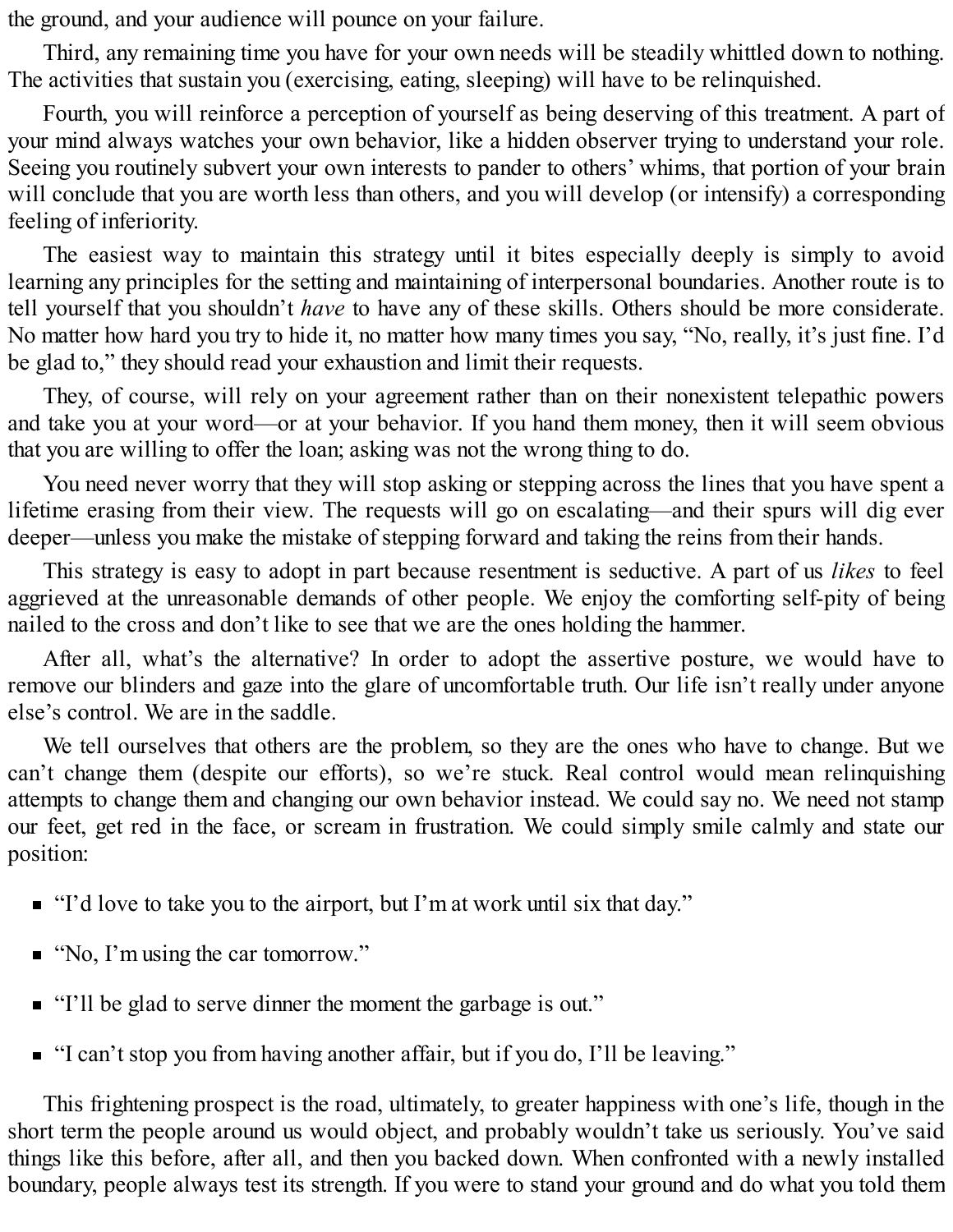you would do, they would eventually get the message that your life is your own, and that you were taking charge of it.

Best not risk that, however. It's easier just to follow instructions.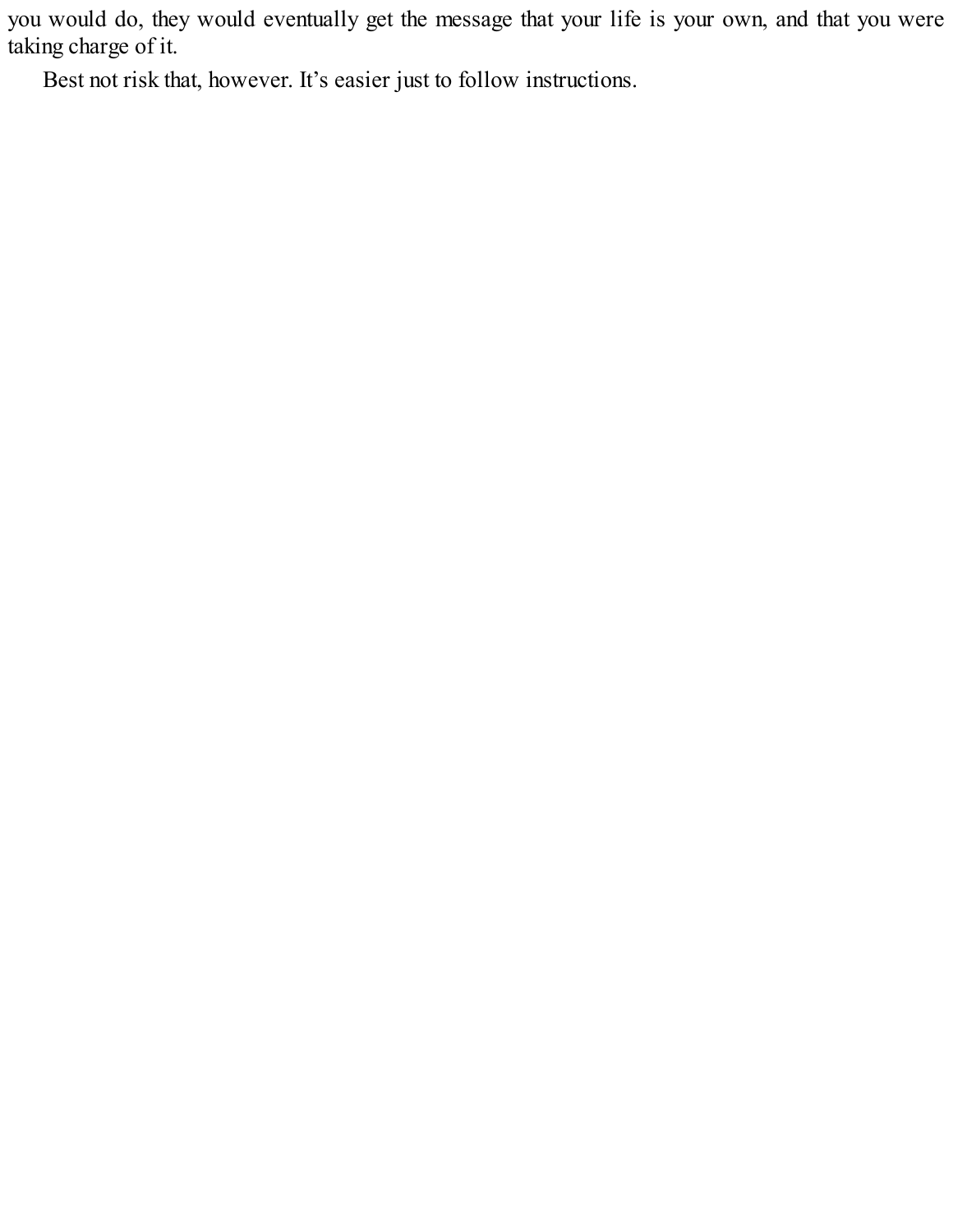# Bond with People's Potential, Not Their Reality

One way to ensure your own unhappiness is to form relationships with purely hypothetical people. This is not as difficult as it sounds, because you don't have to hallucinate the flesh and blood. The raw materials are all around you, in the shapes of the people in your life.

People are inherently flawed, however. Look closely enough at your friends, your family members, your coworkers, or your partner, and you will see ample room for improvement. Almost anyone could be a bit better with a nip here, a tuck there, a change in personality, a nicer job, a spiffier haircut, an altered habit or two. It is this idealized image that you should bond with, not the person's current manifestation.

Here's the strategy:

- Find a person (male or female, but a flip of the coin makes him male for our example) whom you don't really like all that much—at least not as he is.
- Believe that within him you can see the raw materials of a truly wonderful person.
- Begin a friendship or romance.
- Fool him into believing that you are attracted to his present incarnation, not a fantasy of the future.
- Once he's hooked, take out your carpentry kit and get started on the renovation.

Put yourself to work caring for the person, tending to his needs, and subverting your own. Spend so much time and effort that you create a debt he can only repay by changing. Keep this accounting in your own mind, without letting him know about it. Tell yourself that the vacuum of his own contributions will eventually seep into his consciousness and, inspired by your selfless example, he will (select one): (a) give up drinking, (b) get a job, (c) go back to school, (d) learn some manners, (e) end his criminality, (f) treat you properly, (g) stop sleeping around, or (h) learn to take care of himself.

Needless to say, this will not happen. You are working from a contract he has not seen and would not sign, and you have never made the terms of the relationship clear. He will interpret your loving care as acceptance of him as he is. If anything, his motivation to change will fade, not grow. This will permit you to become resentful: here you are, slaving away for him, and he does nothing in return.

Eventually you should let the resentment boil over and, like a mayor unveiling a new statue, pull the sheet aside and reveal your true motivations in an angry rant. "I did all this only because I thought you were going to change!" He will be surprised and appalled and will react with anger. "What do you mean—I should quit drinking? You've been the one running to the liquor store ever since I lost my driver's license!"

Even if you have been clear all along that you think a bit of monogamy might be fun or that drug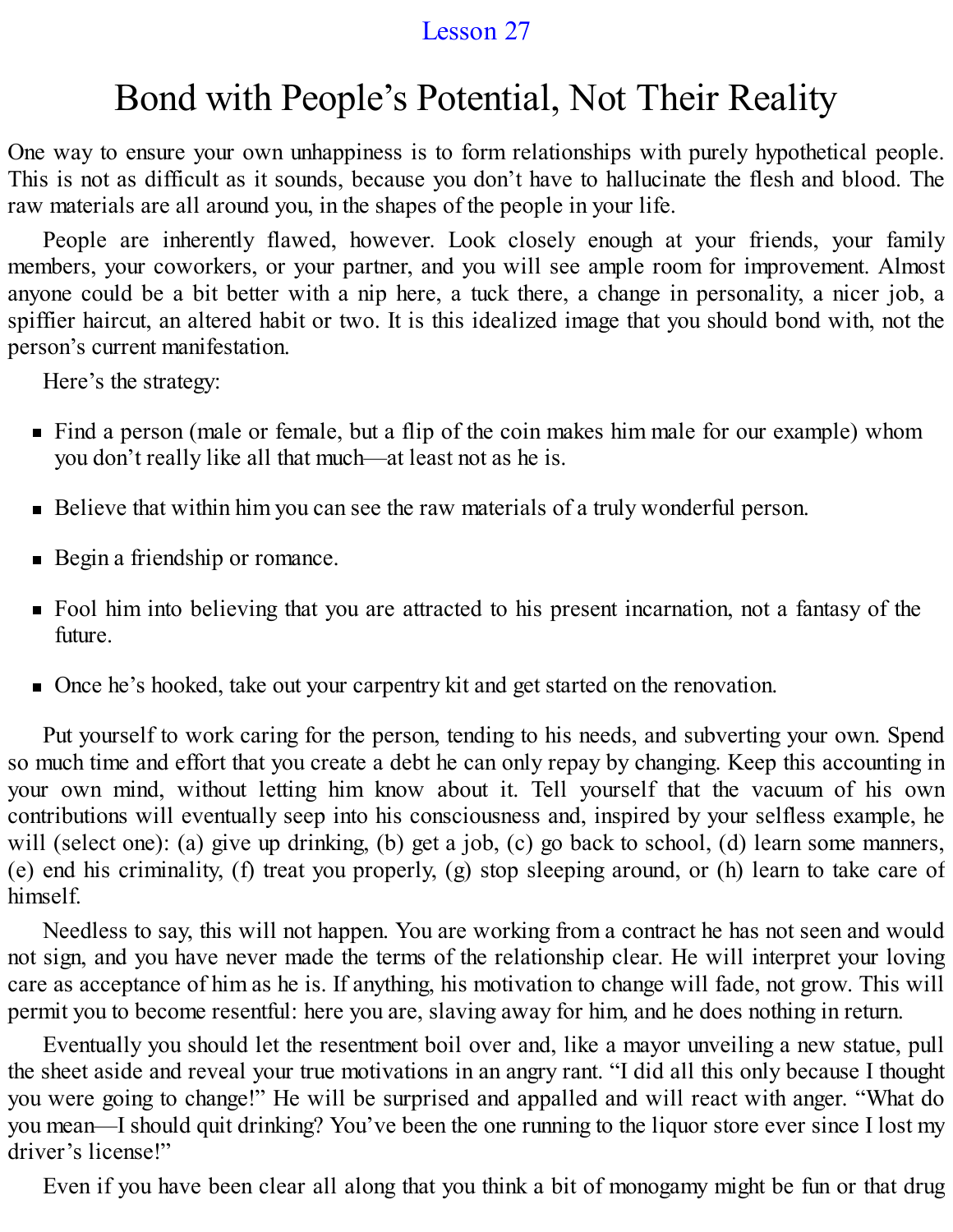dealing is not an ideal long-term career choice, your actions will have spoken louder than your words. You stayed. Obviously—at least in the mind of the other person—you did not really want the change all that much or you did not really expect it.

Furthermore, the time you have spent on your involuntary rehabilitation project will have enabled you to distract yourself from the issues percolating in your own life. Starved for attention, your problems will have become more pressing and intractable. This will make them more difficult to resolve and will, coincidentally, provide your friend or partner with ammunition for their defensive position. "Look at you! You're hardly an example of perfect mental health yourself!" The person's benign tolerance for your self-neglect will give him—or her—a rationale for not changing to suit you, and the problem can continue.

Does all this seem too taxing? You can always try out a much watered-down version in any close relationship. Try to make your spouse, child, parent, roommate, or best friend change on just a few small variables. Anything will do. The worldwide favorites are lateness versus promptness and messiness versus order.

Harangue your organizationally challenged husband to get to places on time or your overly busy wife to use the laundry hamper. Firmly refuse to change your expectations or behavior. Surely it is your spouse's issue, not yours, so it is up to him or her to change. The fact that your spouse feels tyrannized by your enslavement to the clock or your overly fussy sense of sterility ("Oh, is *Architectural Digest* coming for a photo shoot?") is only defensiveness on their part.

You could, if your standards were lower, accept your friends' or family members' flaws. Rather than urging them to be different, you could accommodate them:

- Your "late" husband? You could try to make him as time conscious as you are—and fume every time you stand, drenched, waiting for him at a rainy street corner. Alternatively, you could give up and change yourself instead—perhaps by telling him that you will meet him inside the restaurant rather than out on the street.
- Laundry is your chore, and your wife refuses to use the hamper? You could go on haranguing her to change. Or you could wash whatever you find in the hamper and ignore the bras on the floor nearby.
- Your friend is notoriously bad with money? You could lecture him about how simple it is, or you could just refrain from making him the club treasurer.

If you were to end the power struggle, change might actually happen. Slowly. Over time. But it would not happen because of your fantasy or to suit you. Indeed, by demanding that grown adults conform to your vision, you may be placing a roadblock in the way of their change, thus ensuring your misery. In order to remain autonomous, they must resist all of your efforts to reform them.

These battles will never be won, so you need not concern yourself that the brick wall, with repeated forehead strikes, will one day give way. It will go on providing you with the joys of futile effort forever. Sisyphus would be so pleased.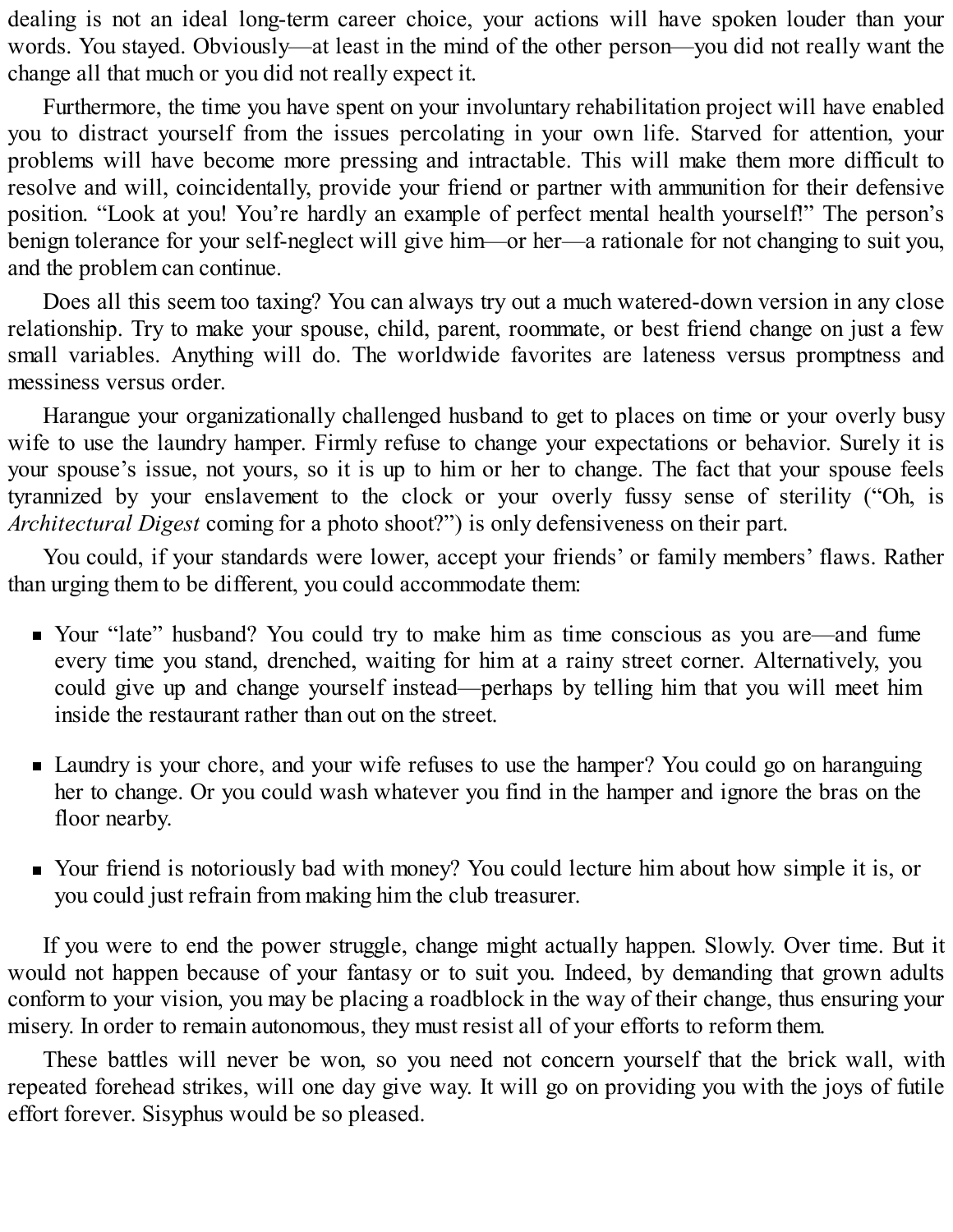# Demand Loyalty

Quick—think of the last three social events you attended. Anything at all: a wedding, a night at the pub, dinner at someone's home, a walk in the park with a friend, a chat by the water cooler. Why did you participate? Select one:

- because you wanted and chose to do it—it was tempting, or you believed that it would prove enjoyable, that it would expand your range of experiences, or that it fit with your personal values
- because of a sense of duty, guilt, and indebtedness to the people you would be seeing

The first option accounts for the majority of most people's social encounters. Even if we include events such as funerals, we often go because we want to attend, pay our respects, and comfort the family—rather than out of a sense of resentful, foot-dragging obligation.

Sometimes there are a few events in the second category as well—times when we put in an appearance mainly to avoid disapproval for not attending, or as part of a social trade-off. Your spouse attended your company's Christmas party, so you go to his or her departmental summer barbecue. Fine. Of course, etiquette in these situations often demands that the motives be disguised. "I didn't want to come, because your dinners are so boring, but I felt I must" is seldom the kickoff to a sparkling evening.

Using the principle that others are, in many respects, like us, we can conclude that most people socialize with us because they *want* to do so, not because they *should*—and that if they came out of obligation, they might not really be fully present in any case. A hidden, inward part of them would be at home watching the hockey game.

When we find ourselves tempted to ask, "Why don't you ever visit (or call or write or invite me to dinner)?" we could use this as a cue to turn the situation around and answer our own question. Why don't they? We could put ourselves in the role of our companion and replay the last few encounters. What would those evenings have been like? How enjoyable would they have been?

Doing this, we can sometimes become uncomfortably aware that we are relying far more on the other person's loyalty than on our own role in the exchange. We were drunk or critical or late or inconsiderate or monopolizing or silent or selfish or manipulative—and it would be difficult for anyone to have said that the time spent with us was enjoyable.

This route to unhappiness involves assuming the opposite: that people seek you out due to a feeling of obligation—out of a belief that they *should* do so, not because they anticipate a pleasant exchange or a positive outcome. No matter who it is—friends, siblings, a spouse—you should believe and assert that they should invite you out, drop by, or engage you in conversation simply because you have a relationship with them, not because they anticipate the exchange to produce any of the myriad forms of human enjoyment.

Demand this from them. In fact, demand more. Expect them to share your political views, tolerate your narcissistic self-focus, and defend you without question to anyone who voices their displeasure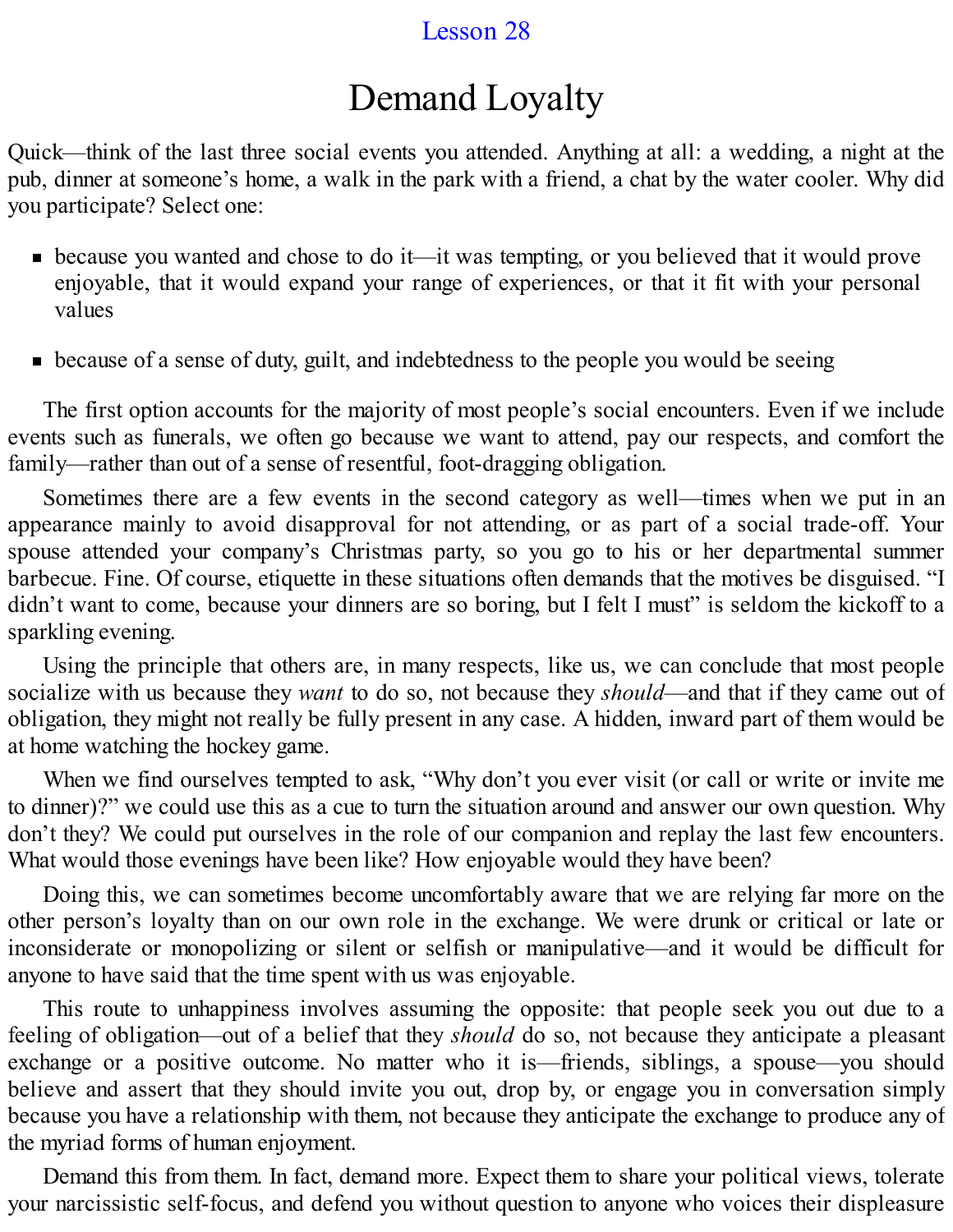with you. Expect them to behave with you the way you would like to believe you do with them. Award yourself extra points if you can come up with a good rationale dictating why they should be even *more* loyal to you than you are to them.

The great thing about this strategy is that it absolves us from examining our own role in the relationship. When there is no knock at the door, we are free to rehearse our resentment at their inconsideration without having to look in an unflattering mirror.

Surely, you are tempted to say, *surely* we can find misery both ways. By putting the responsibility squarely on their shoulders, we can savor our embitterment. And by examining ourselves we can feel inadequate and offensive, and we can embark upon a session of self-criticism and self-loathing. But take the next step in the chess game. Understanding our own role in the problem, we might choose to become better companions. No such risk awaits us if we blame others entirely. We will confront them for their fickleness, make our next encounter with them even less pleasant, and magnify the problem potentially until they abandon us altogether.

If you can master this strategy, you will be in good company: thousands of friendships—and families—are dissolved in precisely this fashion.

Parents of adult children often use this technique. They seek to increase the frequency of visits with their offspring through the generous use of guilt:

- "I haven't heard from you in sooooo long."
- "I thought you were dead!"
- "Why don't you ever call? Don't you love me?"

Aware of long-ago nights changing their child's diapers and tending them when they were ill, they dwell on the accumulated debt that they perceive their son or daughter has built up, and they wonder when it will all be repaid.

The answer, of course, is never. Grown children are all too aware of the mountain of debt they owe their parents—and the futility of attempting to pay it off. When have any of their parents' friends ever said to their own children: "Consider us even—you no longer have to do anything for me"? Never. Parental sacrifice is a thousand-year mortgage. It can never be paid off, so many offspring feel it's pointless to try.

If these frustrated parents were to shift their gaze onto their own behavior, it might suddenly become no great mystery why their child never calls, writes, or visits. The interactions are so suffused with guilt, anxiety, and manipulation that positive feelings are snuffed out completely. Some empty nesters could give lessons in how to ensure that a child moves away as far as possible and loses the ability to telecommunicate.

"But wait," comes the objection. "I don't have to entertain them. They're my family and friends. If I can't be myself with them, who can I relax with?" Sadly, if being oneself means becoming a fountain of guilt, unsolicited advice, ill-disguised criticism, or outright hostility, the answer is clear. No one.

Of course, sooner or later we will be bed-bound with a cracked jaw, unable to speak, make canapés, or perhaps even listen to their problems. Fine. By that time, we may have enough money in the relationship bank that we can make the occasional withdrawal. It is only if we make withdrawals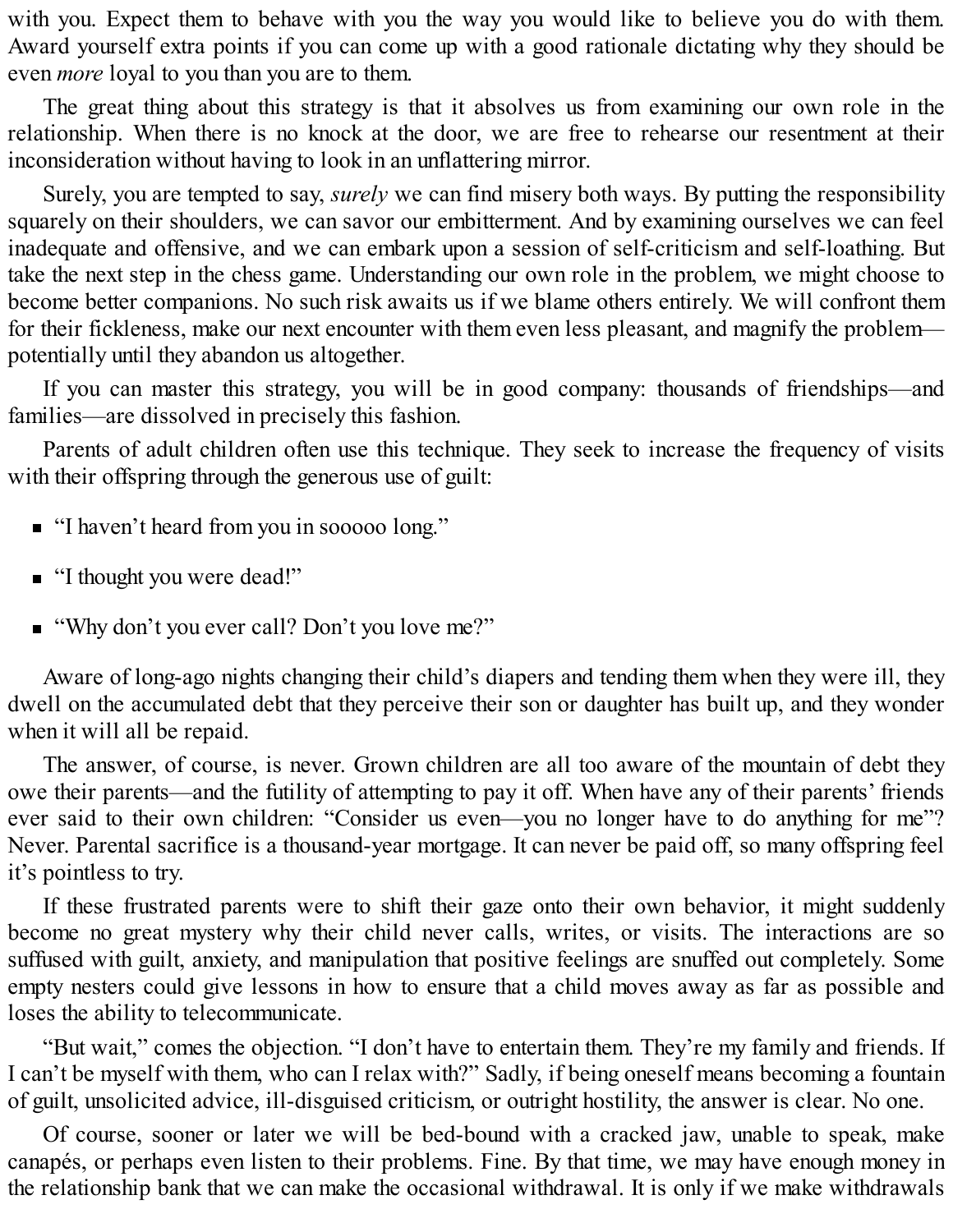continually without ever making a deposit that we can claim to have mastered the misery-inducing art of alienation.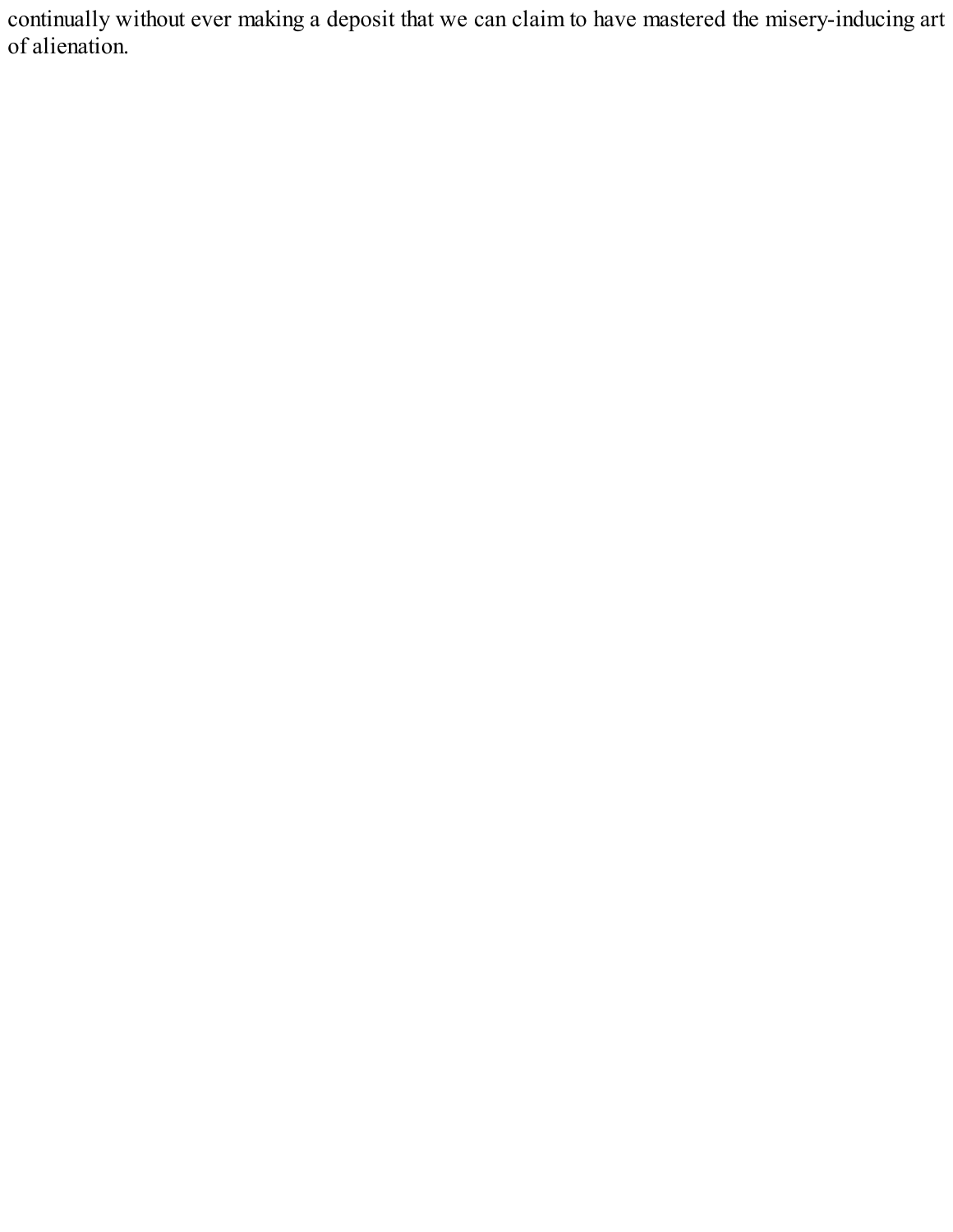# React to Their Motives, Not Their Messages

In *The Imitation Game*, a biopic about Alan Turing, the father of modern computing, a school friend proffers the young Alan a book about codes and cyphers. He explains that codes are "messages that anyone can see, but no one knows what they mean unless you have the key." Confused, the socially challenged genius says, "How is that different from talking? When people talk to each other, they never say what they mean. They say something else. And you're supposed to just know what they mean. Only I never do."

Communication is inherently difficult for all of us, not just Turing. Just look at what's involved:

- Person A experiences an internal state—a thought, an idea, a mood—that is invisible to Person B.
- Desiring to express this state, Person A imagines what might be required for Person B to get the message accurately—based largely on Person A's own unique history, cultural background, and ideas about "what most people understand."
- Person A encodes the resulting message into language, choosing vocabulary, sentence structure, and the amount of detail to include.
- The message must then be expressed audibly and coherently. At the same time, Person A gives off a complex second set of messages via nonverbal behavior—messages that may agree with or contradict the verbal message.
- **Person B must hear the words and see the nonverbals—not always an easy task.**
- Person B imposes meaning on the series of sounds using B's own unique history, cultural background, and experiences—many of which do not match those of Person A.
- Nonverbals are interpreted with reference to Person B's own cultural norms and the behavior of people Person B has known before.
- **Person B compares and attempts to integrate the verbal and nonverbal messages but does so** without the benefit of conscious oversight, resulting in a whole that is often ambiguous. *Hmm, he says he loves me, but he's turning away and looking over my shoulder.*
- The actual message is then decoded into a guess about Person A's actual internal state.

The fact that every discussion doesn't quickly devolve into confusion is a miracle. The messages we receive are seldom exact replicas of the messages that were sent. They are a blend of the intended meaning and the distortions produced by our own hopes and fears about what the person really meant. Our interpretations slide in so readily and automatically that it's easy to miss them. This affords us a perfect opportunity for the creation of unhappiness.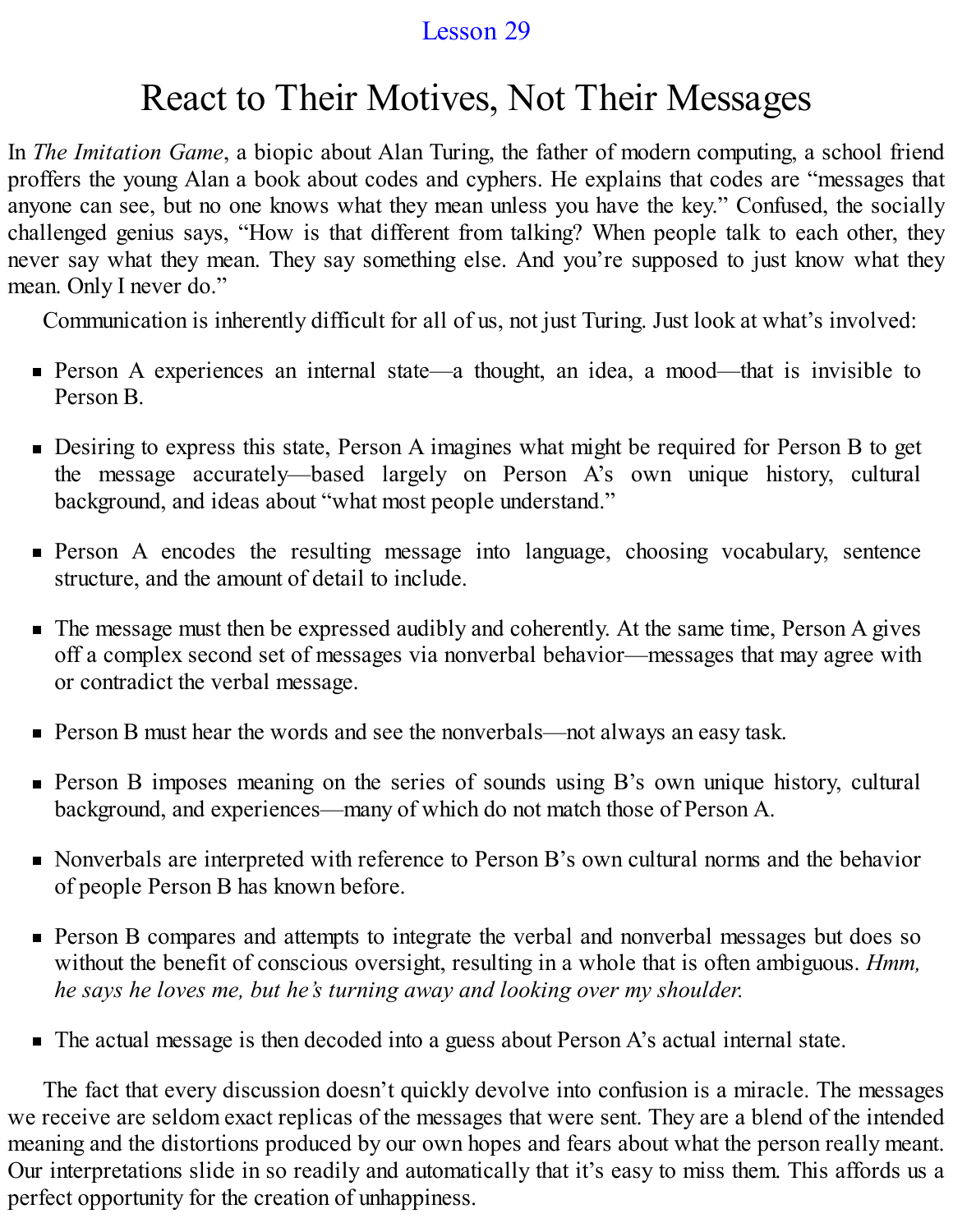One strategy is to presume that what we heard is what the other person intended to say. This alone is sufficient to create reams of confusion and discord.

No need to stop there, however. Rather than sticking with the words spoken, we can put on our Sherlock Holmes hat and use the message as a starting point for a deep interpretation of the other person's meaning, motives, and overall personality. With every interpretive step away from the actual words of the message, we create more room for distortion. Error after error will creep in, until the meaning we think we are responding to is entirely of our own making.

When a friend asks for the salt in that particularly quiet way, for example, you can convince yourself that she has revealed her intense dislike of you—as well as her general snobbishness—when in reality she is just shy. And you're off and running:

- Having altered and inflated her message, you can react—not to what was said, but to your guesses about her motives or nature. "I can't believe that you have so little respect for me."
- The other person will then react with confusion, failing to understand the relation between what she said and how you responded. "Umm, what?"
- Then you can interpret her incomprehension as passive-aggressive denial. "Don't play dumb. I know what you really think."
- She can become angry at being found guilty of an unknown and unintended crime. "You're accusing me of something, but I don't know what."
- Then her anger will justify your own. "You're upset because I can see through you."

The lovely forest of your friendship will have been set aflame, and you can warm your hands as it burns to ashes.

The closer the relationship, the greater the opportunity for misunderstandings and unhappiness. You can tell yourself with assurance that you truly know the other person, so you can believe in your interpretations even more than you ordinarily would.

Married couples, for example, frequently come to know one another so well that they stop checking their understanding with each other. Two sailboats on virtually the same course—only a single degree's difference on the compass—will be thousands of miles apart after a few years. The result is that long-term couples often have tremendous faith in their understanding of the other person, when in reality they understand their spouse less than they do the plumber.

One of the maxims used by relationship therapists is, "Whatever the argument is about is not really what it's about." A dispute over emptying the cat litter has nothing to do with the cat litter—it's about whether one feels valued or important. Half of marital therapy is getting each partner in turn to listen while the other has a chance to fully express his or her thoughts and feelings. The revelations about what's *really* going on inside one another can often produce the greatest progress.

So if it is your goal to be less happy, consider this your license to over-interpret. Don't check out people's meaning or intent. Assume you know it already, and react accordingly. Here are some signs that you are doing well: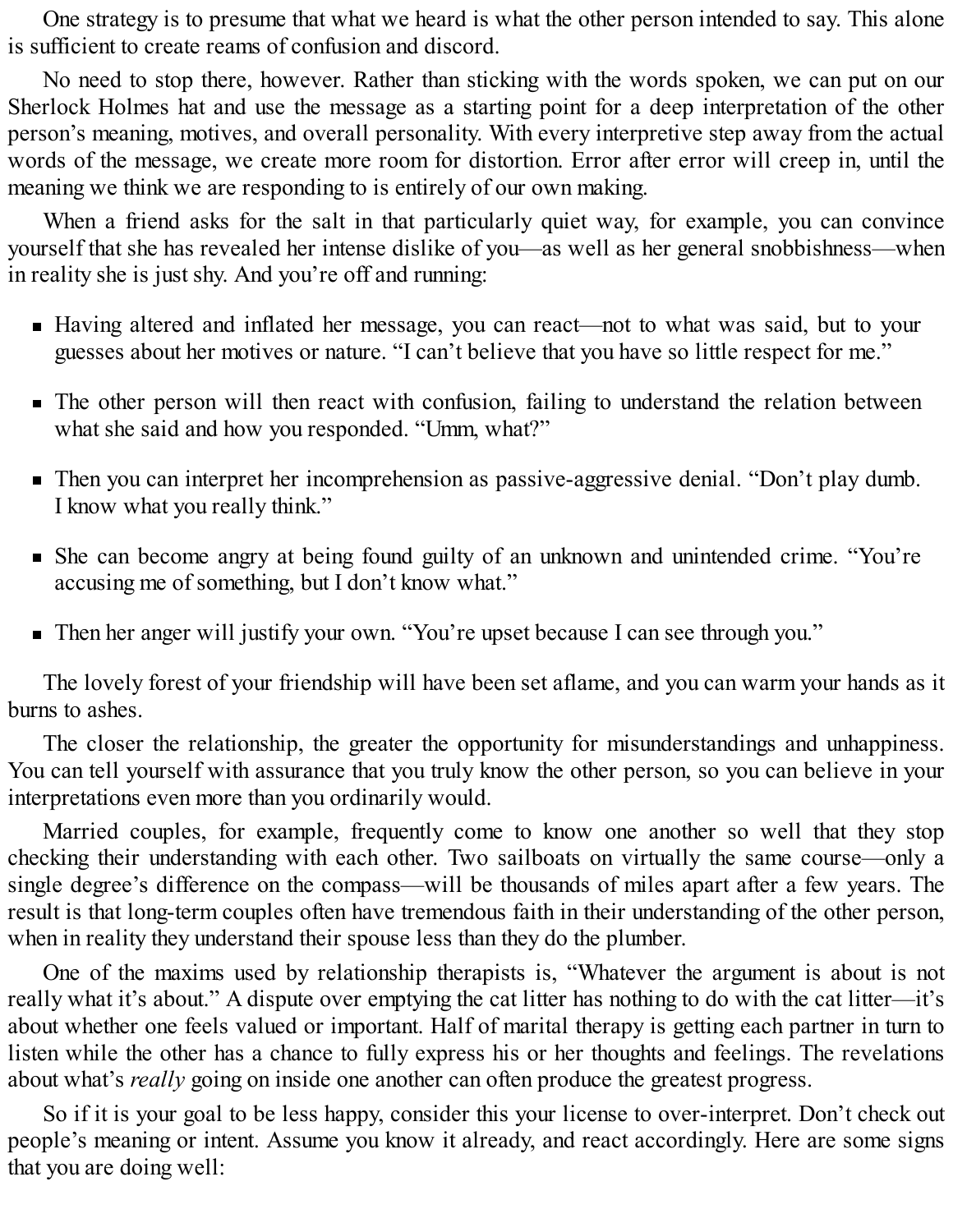- You frequently discover that people you once liked turn out to seem inconsiderate, disrespectful, or manipulative "users."
- People often say to you, "I don't understand what you're angry about" or "I didn't mean it that way."
- You realize (or are told) that people are tiptoeing around you out of a concern about the opinion you might develop of them.

You can't really read minds. But if you want misery, don't stay in your own head. Guess what they meant, and then act on it. It's like setting a match to gasoline.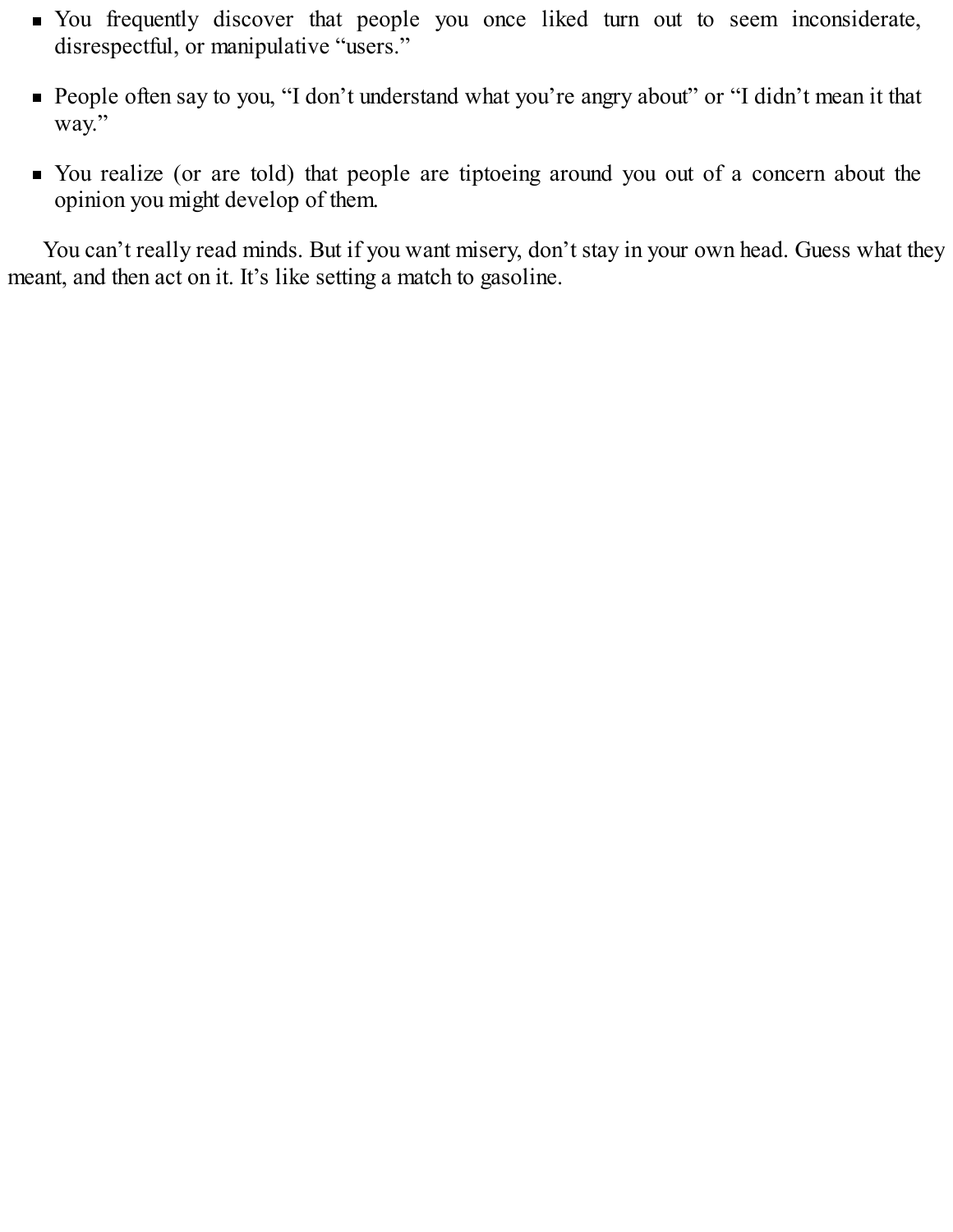## Cultivate and Treasure Toxic Relationships

It can be exhausting to polish your negative filter day in and day out, constantly snipping away unwelcome intrusions of joy and self-worth only to see them grow back like fingernails.

One solution is to subcontract the work. Collect people around you who, one way or another, serve to lower your mood. Here are some candidates:

*Insulters*. People who are utterly unimpressed by you and make their displeasure clear and constant. The best are those who focus on immutable characteristics of your nature: you are stupid, worthless, ugly, awkward, incompetent, and selfish. If they emphasized your actual behavior, then you could evaluate their implicit recommendations for any worth they might have (*Hmm, maybe I* could *take over the driving more often*), but they don't. You want people whose criticism is

- phrased in the negative (about what you aren't, not about what you could become), and
- about traits that cannot be changed ("short people are a pain").

Bigots are a wonderful resource for this ("white people are so pasty"; "Christians are fools"; "deaf people never listen"), but there are plenty of equal-opportunity critics on the market as well.

*Complainers*. Whether directing their dissatisfaction toward you or not, these individuals can suck the air out of a stadium. They can find the inadequacies in any situation, so if you stick by their side, you will be treated to their point of view on any experiences you share. The traffic was a nightmare, the restaurant was poorly lit, the movie afterward was spoiled when the microphone appeared in the frame, and the popcorn (which neither of you really needed) was criminally salty.

Nothing is good enough, and nothing can be celebrated. If you viewed the Taj Mahal together, they would point out the cracks in the marble while complaining of the heat.

*Underminers*. These are individuals who dig away at your pet projects and enthusiasms, showing the ennui and pointlessness lying not too far beneath the surface. "You'll never really finish that novel, and anyway, publishing is a dying business." "Smoking is impossible to give up—here, have one with me." "You're my only friend who still uses crack cocaine, so don't desert me now; I'll buy." "If he doesn't get you a card for every month's anniversary, you should dump him." "You can diet tomorrow." "At our age, you'll never get in shape anyway."

*Saboteurs*. In workplaces, these individuals operate behind the scenes to deflate enthusiasm, slow projects down, and point out injustices—real or imagined. Seeing themselves as independent thinkers (as opposed to robotic yes-men, of whom you, they imply, appear to be one), they relentlessly emphasize the negative in every endeavor, sowing dissatisfaction and pointless rebellion. The world needs people to point out the downside of things, of course ("Perhaps cutting back on aircraft maintenance is a bit short-sighted"), but true saboteurs go far beyond this and act out their personal resentments rather than providing needed balance.

*Narcissists*. These are folks who don't need relationships, they need an audience—and you're it. Everything is about their life, their interests, and their needs. Better at monologue than conversation,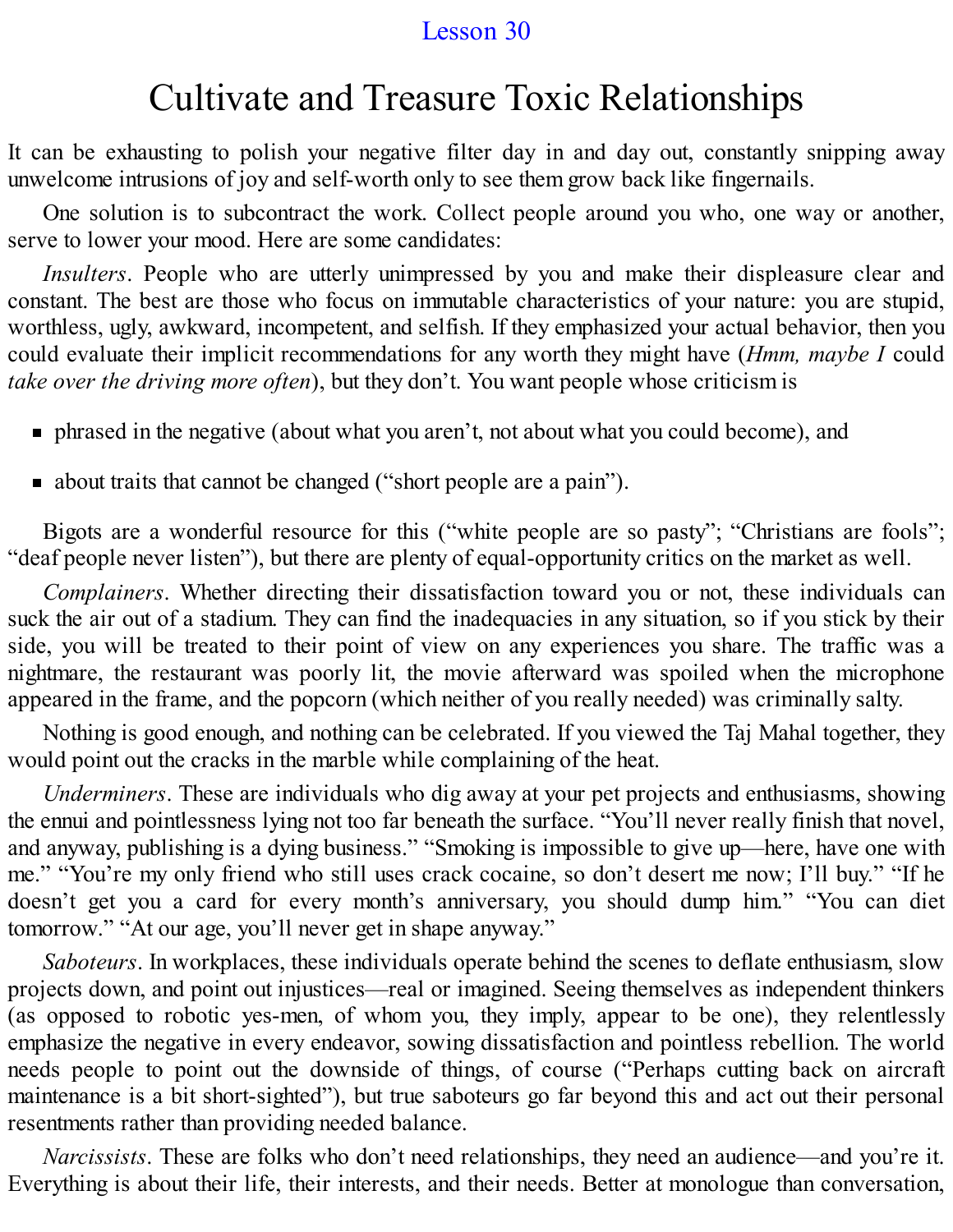they show little sign of interest in anything about you—or even that you exist. Your job is to bask in their sunlight, reassuring them that the heat they give off is genuine.

No one can escape having at least a few of these individuals around, but the true seeker of the depths should populate his or her social network with as many of them as possible. Like a hot-air balloon threatening always to break free and soar upward, you want a multitude holding your ropes, anchoring you to the dirt.

But how do we prevent ourselves from activating the ejector seat? With kindness and a reluctance to rock the boat. Hope, like crabgrass, springs eternal. When faced with these toxic people, we can urge ourselves to be patient. Maybe they're having a bad day—or decade. We ourselves are not uniformly good company when life seems to be against us.

Resist the urge to try to help toxic people. It is often tempting to offer a meta-comment: an observation about the person's style of interaction. "Sara, when we're together, you talk a lot about the people you dislike and seldom about people you appreciate." "Rod, you point out a lot you don't like about me. Is there anything you *do* like?" "There are things about this company that I have a hard time with, Margot, but others I support. What keeps you here?"

We're often prevented from making confrontations like this by the fear that we will damage the relationship. Doug, having been confronted by his relentless focus on himself, might not want us around any more. If we think carefully about it, however, we can realize that this isn't much of a price to pay.

We also fear being rude. Other people haven't told Mordecai that they find his negativity stifling; why should we be the first? Sometimes, though, good manners can be damaging—leaving Mordecai to wonder why it is that people head for the exits when he appears. The kinder thing can be to gently point out the reasons for his ever-shrinking network. He may respond with hurt or anger, but he can choose what to do with the information.

Gambits such as these may prove helpful or not, depending on your willingness to follow them up with a clear and patient discussion and on your friends' openness to your feedback. Often, however, their style will prove intractable, and ejection will become tempting. This is an option for those seeking a better life.

If, instead, your quest for ennui is a serious one, talk yourself into keeping them around. Use guilt on yourself to stay attentive: *I owe them gratitude.* Or pity: *They're so unhappy; they need me.* Or pride: *No one else is strong enough to stand them.*

All of your friends and family will fit one or more of the descriptions above for at least part of their lives, as will we. In recognition of this fact, we will want to stand with them out of honor, kindness, and an awareness of the more positive aspects of their nature. But for true misery, you should collect the unremitting, unapologetic, and determined negative influences around you. Exclude the passengers who want to join you in soaring to higher latitudes.

Stick with the ones who hammer you to the ground.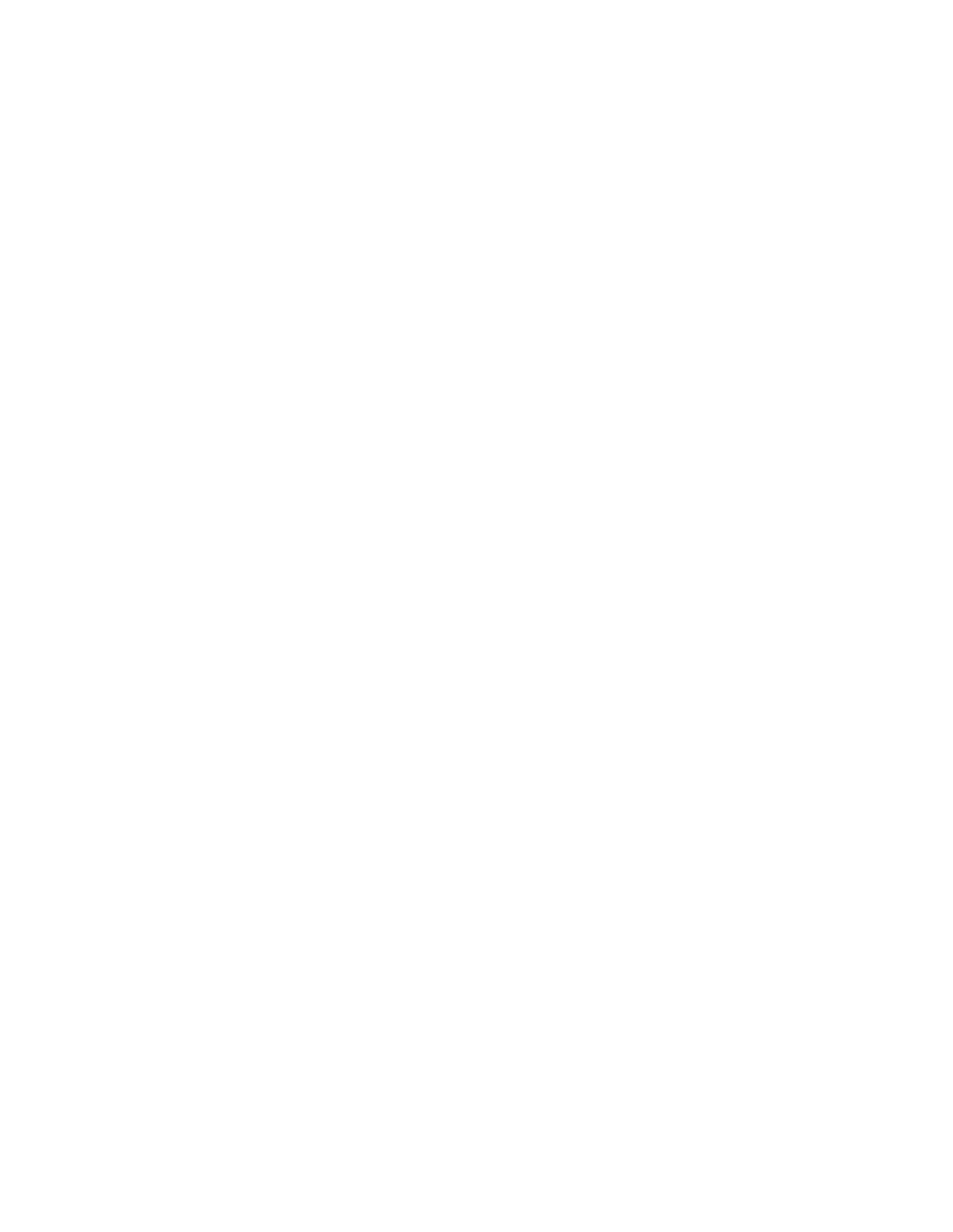#### PART F[OUR](#page-5-0)

### LIVING A LIFE WITHOUT MEANING

*I think we're miserable partly because we have only one god, and that's economics.* —James Hillman

**F**or thousands of years, the world's greatest thinkers have addressed the question of the meaning of life. No clear consensus has emerged.

If they can't resolve this issue, what are *your* chances? It's probably best to give up.

People who have a sense of meaning and purpose in their existence are generally found to have greater life satisfaction than those who don't. Troll the shelves of your local bookstore, and you will find dozens of guides to the purpose-driven life.

So if it is your goal to score in the single digits of any life-satisfaction measure, a sense of purpose should be avoided at all costs. That can sound easy, as if all you have to do is not read any of those books. But just as misery can sneak up on you, so too can a sense of deeper meaning. You will need to be more vigilant—and adopt the meaning-free life deliberately rather than accidentally.

In this section, then, let's take the road less traveled, and look at a subject that few have examined carefully: how to reduce or eliminate a sense of meaning from your life. The journey to misery can be a long one, and we want to free ourselves from any buoyant baggage that might prevent a full exploration of life's murky depths.

For us, the dark night of the soul will not be sufficient. We want to eradicate the dawn forever.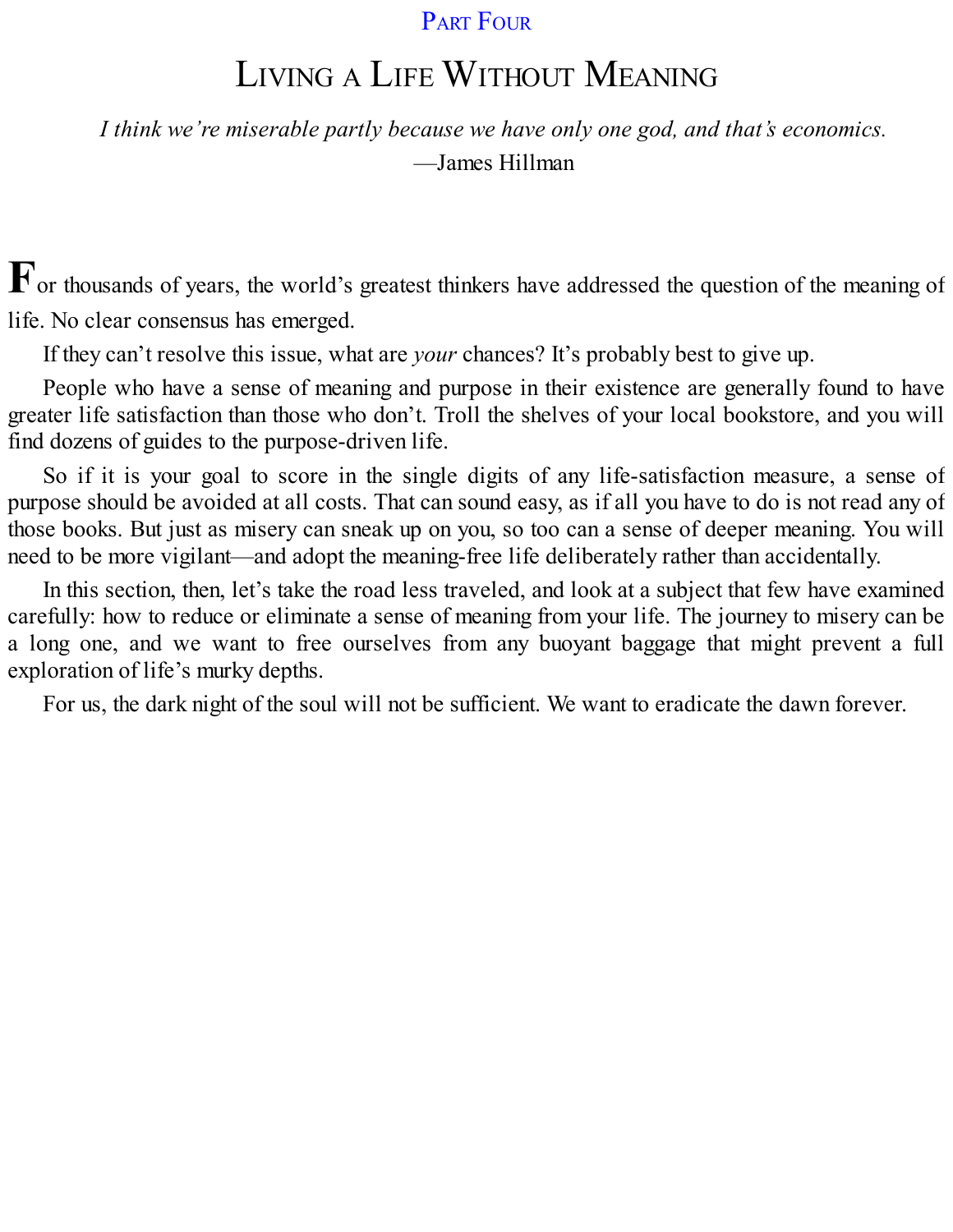# Keep Your Eye on the Small Picture

Unless you are in a race, sailing is a fairly leisurely affair. You sit, you chat, you eat, and you fiddle with ropes. It's easy to allow the boat to become your reference point and your world.

Typically, though, you have a destination in mind. In order to get there, you have to figure out where it is, your present location relative to that one, and the heading you need to be on to get there. The course you take may zigzag so that you can take advantage of the vagaries of the wind. Sometimes the bow will point straight at your goal. More often, you will head to the left or the right, port or starboard, where there is an opportunity for speed, then tack back the other way, always moving (though often tangentially) toward your goal.

Misery in sailing is easy. Don't look where you're going. Soon you'll be on the rocks.

The same principle can be applied to life. Most people don't have an instinctive, automatic sense of their ultimate priorities, any more than a sailor knows where the harbor is without glancing at the horizon. We are unlikely to reach or embody our life's goals or values unless we have some inkling what they are.

For those wishing to homestead at the very bottom of the emotional valley, it is possible to know one's core values and simply neglect to put them into practice. It is better still, however, if the values themselves remain obscure.

In order to prevent the appearance of a tiresome sense of meaning in your life, it is best to avoid contemplating the bigger questions of life—such as these:

- What would you be doing if your life were important?
- If you were living your real life, what would that look like?
- What would you do if you took your life seriously?
- What would you do if you had only one more year to live?

Those wanting a heading for their lives quickly discover that it is difficult to answer any of these questions while scrubbing the toilet, sitting in a meeting, or waiting for a traffic light to change. Replies appear only when the mind slows and pulls itself away from the distractions of the moment. It is necessary to set aside time, sit back, and give one's undivided attention to the task—without intermittently checking for new e-mail, indulging idle fantasies, or listening for the washing machine to click off.

This makes it easy to remain in the dark about any bigger vision for your life: simply stay busy. Involve yourself as much as you can in the activities of the moment, slotting in task after task to follow the one you happen to be working on, so there is never time for wide-ranging contemplation. Rather than stepping back to examine the shape of your life's forest as a whole, remain fixated on the bark of the individual tree before you.

Should questions like those listed above enter your mind, feel free to entertain them—but only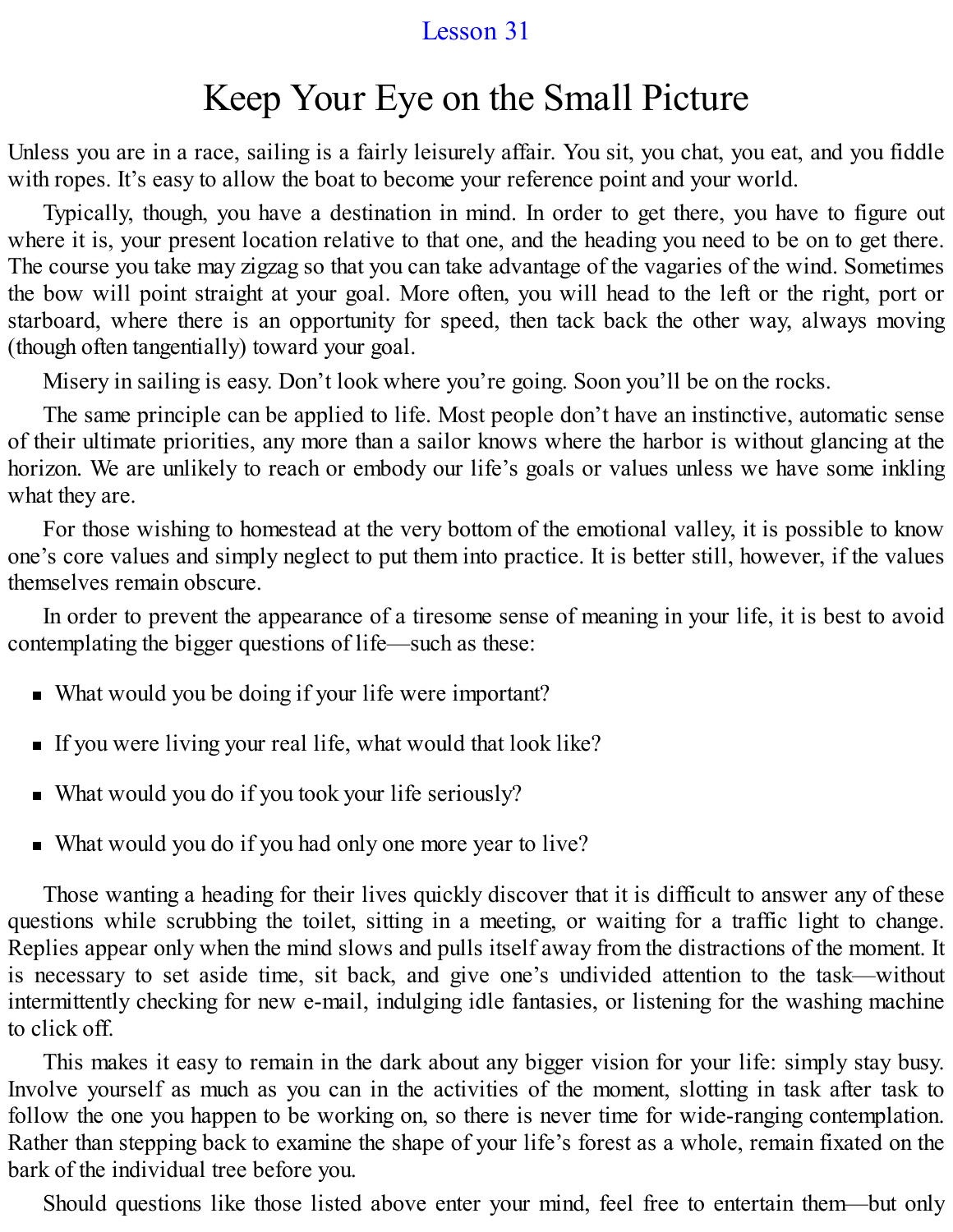when your attention is split between introspection and some other chore. Without the full wattage of your brain, you need not worry that you will arrive at a life-enhancing realization.

If, despite your best efforts—or as a result of prior self-examination—you *do* know what your life could be about, all is not lost. Mind your own busy-ness. Lose yourself once more in the endless detail of life and do not act on any aspect of your goals or values.

If, for example, care of the environment is important to you, ensure that you use this only to fuel your resentment and despair. Do nothing to contribute in a positive way. Donate neither time nor money, and live in a way that repudiates your goal (perhaps seeing just how big an environmental footprint your lifestyle can create).

Your top priority should be to prevent the shining sword of realization from rising out of the lake into your awareness. But if it does, ignore it and behave as though it weren't there. Given a bit of time, Excalibur will once again sink beneath the waves, perhaps forever.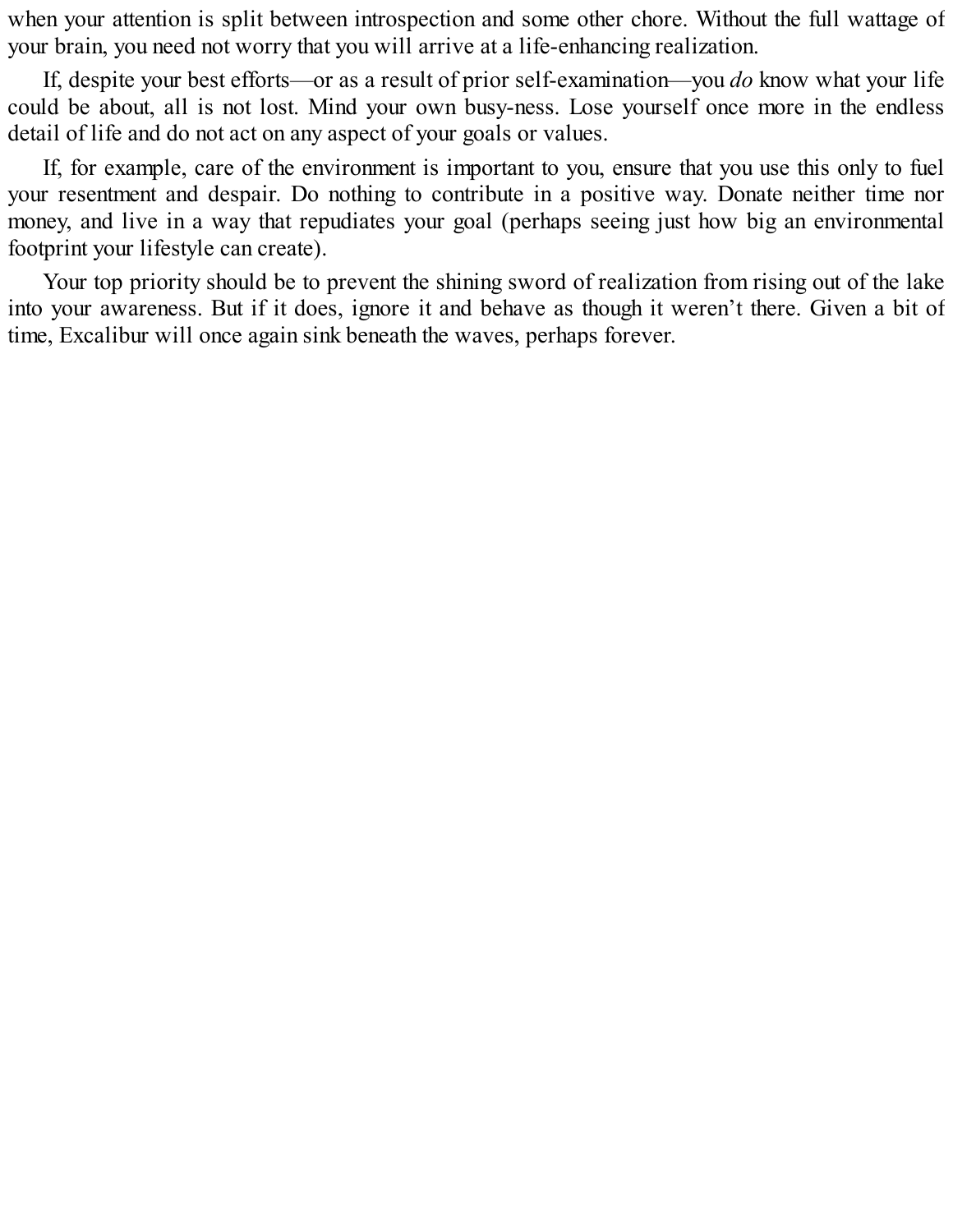# Let Your Impulses Be Your Guide

How should you decide what to do this evening? You could open the mail, call a friend, clean up the hall closet, turn on the television, open a beer—or any of a hundred other activities.

Think of what your emotional state would be at three separate times during the course of any action—let's say, heading to the gym:

- You might feel something ahead of time, contemplating the thought of going to the gym tonight.
- You would feel something while you were there.
- Then you would feel something else as you returned home.

For any event you can feel something beforehand, during, and afterward.

These feelings often don't match up. If you're like most people, the anticipation of exercise is not particularly appealing. *Ugh, I'd rather do anything else.* While you're there perhaps it isn't great, but it's not horrible. Afterward, most people find that they are glad they exercised. If we boil down the complexity of emotion into positives and negatives, the before-during-after sequence is negativeneutral-positive.

What about giving up on the gym and flicking channels on the television instead? It's powerfully tempting; the television is right there, and it's so much easier than getting organized to get some exercise. While you're watching, there's usually a grinding sense of dissatisfaction. *How can there be nothing on?* Afterward, there may be the regret of yet another wasted evening. Positive-negativenegative.

What you decide to do depends mainly on which emotion you use as your guide: temptation beforehand, enjoyment during, or satisfaction afterward. If misery is your goal, the answer is simple. Follow your gut. Base your decision on the temptation that you feel ahead of time.

Most things that will elevate your mood bring relatively little anticipatory desire: exercise, eating healthy food, getting to bed on time, returning friends' messages, saving for retirement, doing your taxes. They feel either a bit flat or outright aversive. If you guide your behavior by this anticipatory feeling, you will put off almost anything that might improve your outlook.

The things that we feel tempted to do are often those that make us feel worse in the long run: turn on the television, drink more, sit at home, spend impulsively, head to the casino, surf the Internet aimlessly, play computer solitaire, get into relationships or sexual encounters that you and everyone else can see are bad ideas. All you need to do is give in to temptation, and misery will knock at the door like a thirty-minute pizza delivery.

Perhaps you disagree. You can think of a few activities that you look forward to, enjoy doing, and are glad to have done: positive-positive-positive. You can also think of a few things, like compulsively hitting your thumb with a hammer, that you would dread, dislike, and regret: negativenegative-negative.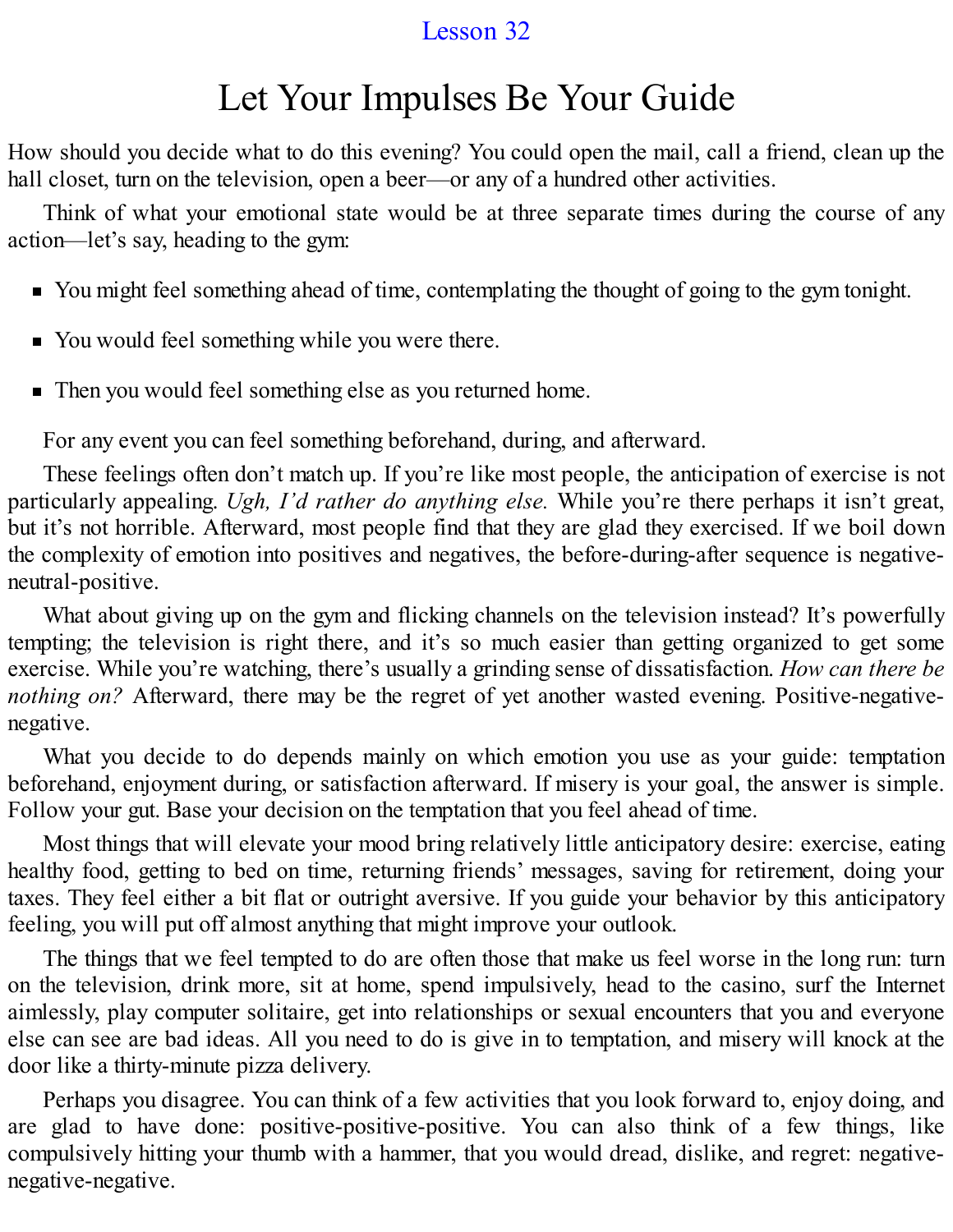Of course. In those circumstances, it doesn't really matter whether you decide what to do based on your anticipation, enjoyment, or satisfaction—you'll make the same decision regardless. But let's be honest. There are many more things in your life that switch from positive to negative or negative to positive.

Live your life by your anticipatory feelings—your temptations—and you will often find yourself doing things that you regret and that drag you lower. You will never again pay your taxes, exercise, eat unfamiliar food, get out of bed early to go hiking, organize birthday parties for friends, or get to work on time. You will stay in your ever-shrinking comfort zone, you will indulge your worst tendencies, and you will seldom try anything new. As you place a collar around your neck and hand the leash to your temptations, they will grow in power. They will become your master, and you their slave.

After all, what's the alternative? Doing things you will be glad to have done. But that future emotion is entirely imaginary, isn't it? You'll never be certain that you are right. Maybe you'll agree to make that wedding speech and then vomit in the middle of it. Maybe you'll sign up for that 5k run and have a heart attack. Maybe you'll change the oil in the car and find an even worse problem.

Tell yourself that those who follow their future emotions are cold, passionless, overly responsible drones. Tell yourself that if you did the same, you'd have a life of mindless conformity to the standards and expectations of your culture. Ignore the fact that you would be basing your life on your *own* satisfaction, not someone else's, and that satisfaction strikes a deeper and more lasting note of enjoyment than temptation does. Tell yourself that you prefer to live by impulse, the life of a hedonist. Don't think about the fact that those others are more effective hedonists than you are.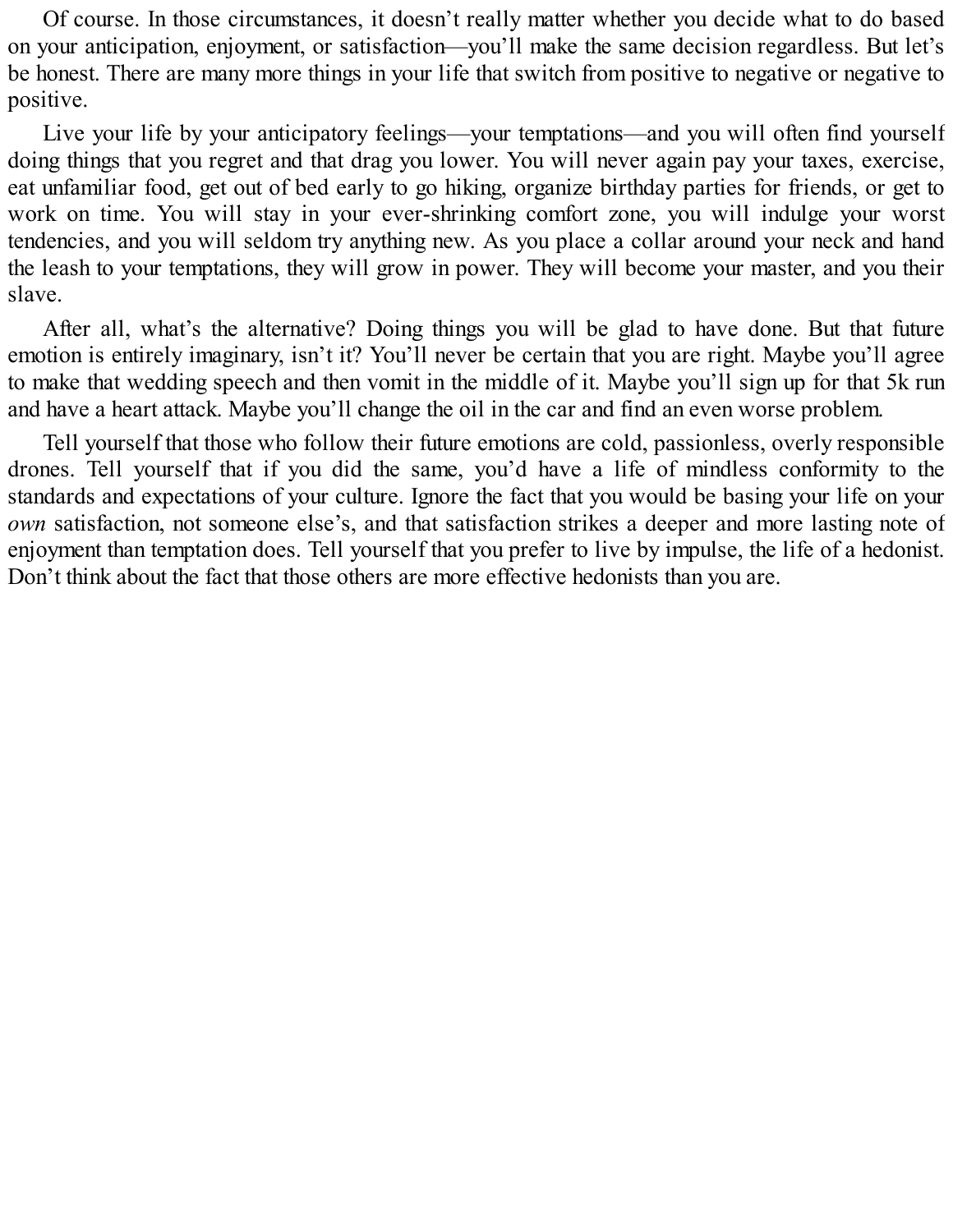### Look Out for Number One

If you ever stumble upon a poker game, it's easy to tell who is winning: it's the person sitting behind the biggest pile of chips. You should view life the same way. The winner is the one with the most elaborate house, the biggest bank account, the most expensive car, the best yacht, and the storage unit for all of the toys and treats that don't fit anywhere else.

Your objective should be to accumulate as many resources as possible. Given that accolades, money, and fame are available in finite quantities, ensure that others do not get them first. You don't hand good cards to your opponents at the poker table, so why would you do so in real life?

There are now over seven billion people on Earth, and the most important of these must be you. Be hesitant about donating your time, money, or energy to any person, group, or cause outside yourself. Remind yourself that you are not sufficiently wealthy to scatter money hither and yon, nor so idle that you can afford to stand around ladling soup to the homeless or sandbagging someone else's riverside home. To do so would imply that your own interests are not important—that *you* are not important.

At some level, deep inside, a part of you knows that you are enough and that you have enough. But if you truly believed that, what would you do? Perhaps you would begin giving it away. Money, time, energy, compassion. You might think that expending yourself for the welfare of others would ultimately help you feel impoverished again, but this tends not to work. Instead, such ill-advised generosity cultivates the part of yourself that believes in your abundance. We tend to feel wealthier by acting as though we already have more than we need.

Instead, you should jealously collect all victories, praise, and wealth to yourself. This feeds the part of us that feels impoverished and (ta dah!) makes us feel miserable.

If you live in the developed economies of the West, this cast of mind should be relatively easy to conjure and sustain. Your entire culture prepares you for it. The messages you receive help you, no matter your circumstances, to feel bereft and inferior, thus needing to focus on your own welfare before you can possibly consider anyone else's. Although this perspective may spring from the misery we seek, it also serves to perpetuate it.

The Dalai Lama has said, "If you want others to be happy, practice compassion. If you want to be happy, practice compassion." He appears to be right. One strategy for alleviating misery is to spend at least some of one's time doing things for other people. Similarly, nothing creates a sense of greater wealth and abundance than giving money away.

We might view the Dalai Lama as our rightful enemy, but flip him on his head and he becomes our ally: "If you want others to be miserable, practice indifference. If you want to be miserable, practice indifference." If you resolutely practice a lack of compassion, not only will you create unhappiness in yourself, but you will also enable others to experience it. This is the flip side of the wealth paradox: to create a sense of poverty, grasp what you have ever more tightly to your breast.

How can you stamp out compassion? One strategy is to view the misfortunes and unmet needs of others as being deserved. The poor are poor because they did not study and attend good universities, and they're simply lazy anyway. The ill clearly did not take proper care of themselves. The addicted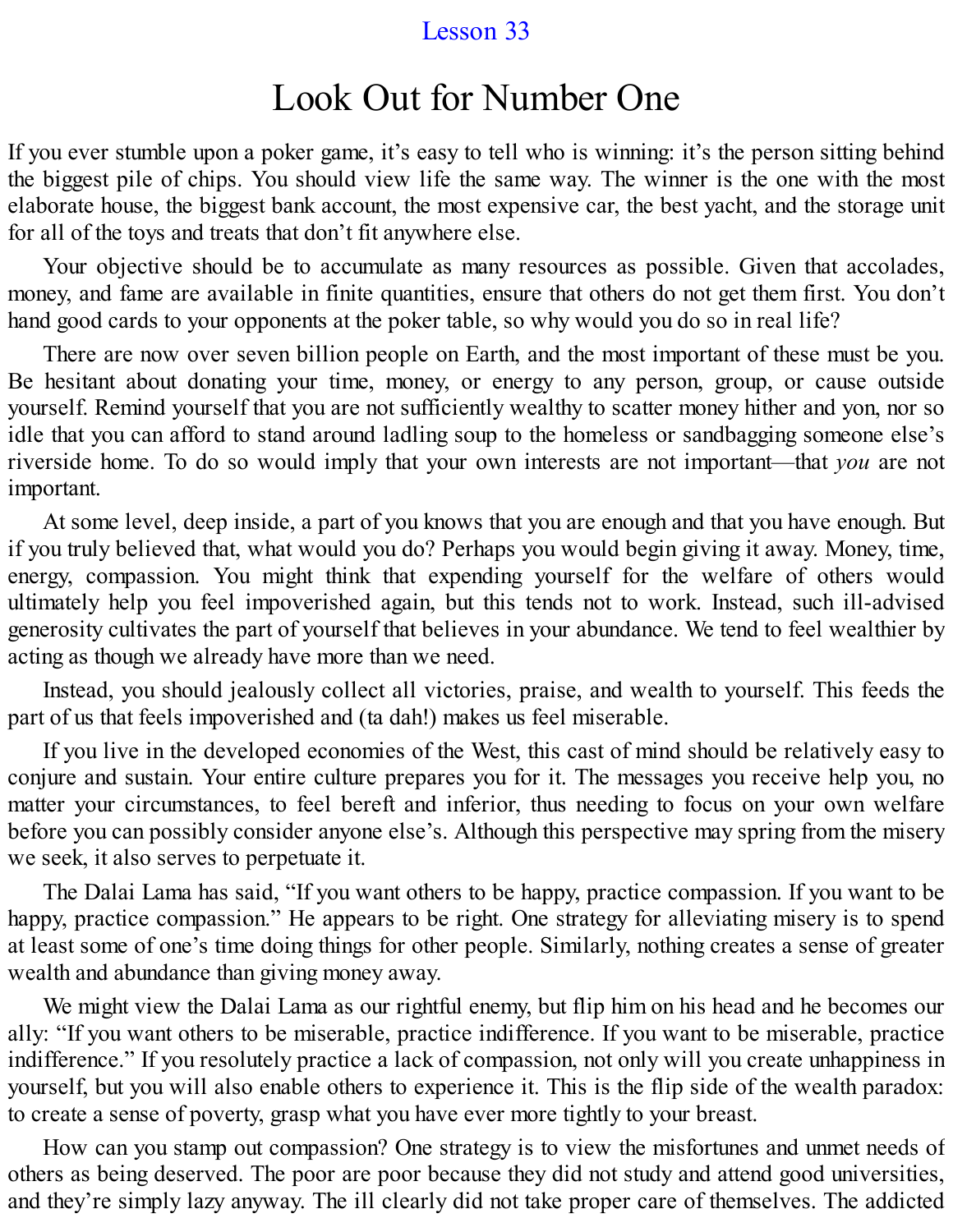chose to do precisely what we were all warned not to do when we were children. Victims of crime should have invested in better locks. Victims of disasters should have paid attention to the warning signs.

These people are simply experiencing the consequences of their own actions. If you act to remediate the situation, they will never learn, and others will see that they need not care for themselves because do-gooders like you will jump in and help out. If this stance seems familiar, it should: it is the prime justification for a society that demands loyalty from its citizens while doing little to improve their lives in return.

A second way to overcome any natural compassion you may harbor is to view the needs of others as a bottomless pit. No matter what you do, you can't really help anyone. Rather than taking the edge off their problems, you will only create dependence—increasing, rather than decreasing, their helplessness. Having fed the needy, their appetites will only become greater.

Finally, you can cultivate a sense of the futility of altruism by aiming high. All your life, you have watched movies in which the protagonist manages to save the world by brief and heroic action (clipping the red wire on the bomb, discovering the viral antidote, diverting the threatening asteroid). Decide that if you are going to invest your precious lifeblood in a cause, you must have the same gargantuan return. Only donate money to cancer research if it is clear that your \$200 will produce the cure. Because this is manifestly unlikely, it will be easy to hold on to your time and money.

If you do get talked into helping in some way, cultivate rapid disillusionment. Point out that you spent an entire week on a housing project, and homelessness remains an issue. You sent a check for famine relief, and people are still starving. You funded your brother's rehab, and he relapsed a year later. You spoke up at the town hall meeting, but they made the wrong decision anyway.

Tell yourself that anything you can do is only a drop in the ocean. It will not change the world, and it will not be missed if you do nothing.

Ignore the impact of collective effort—how the mutual contributions of thousands combine to create great forces of change. Devalue the beneficiaries of your own contributions. So what if you funded the education of one Nepalese child—who really cares? She and her family are insignificant to you. The ego boost of a James Bond–like impact is what you were after.

To keep water in a bucket you must plug the holes. Similarly, to retain everything for yourself you must seal off your compassion. View generosity of spirit as a weakness, and stamp it out. With it will go your humanity and any happiness that would otherwise taint your misery.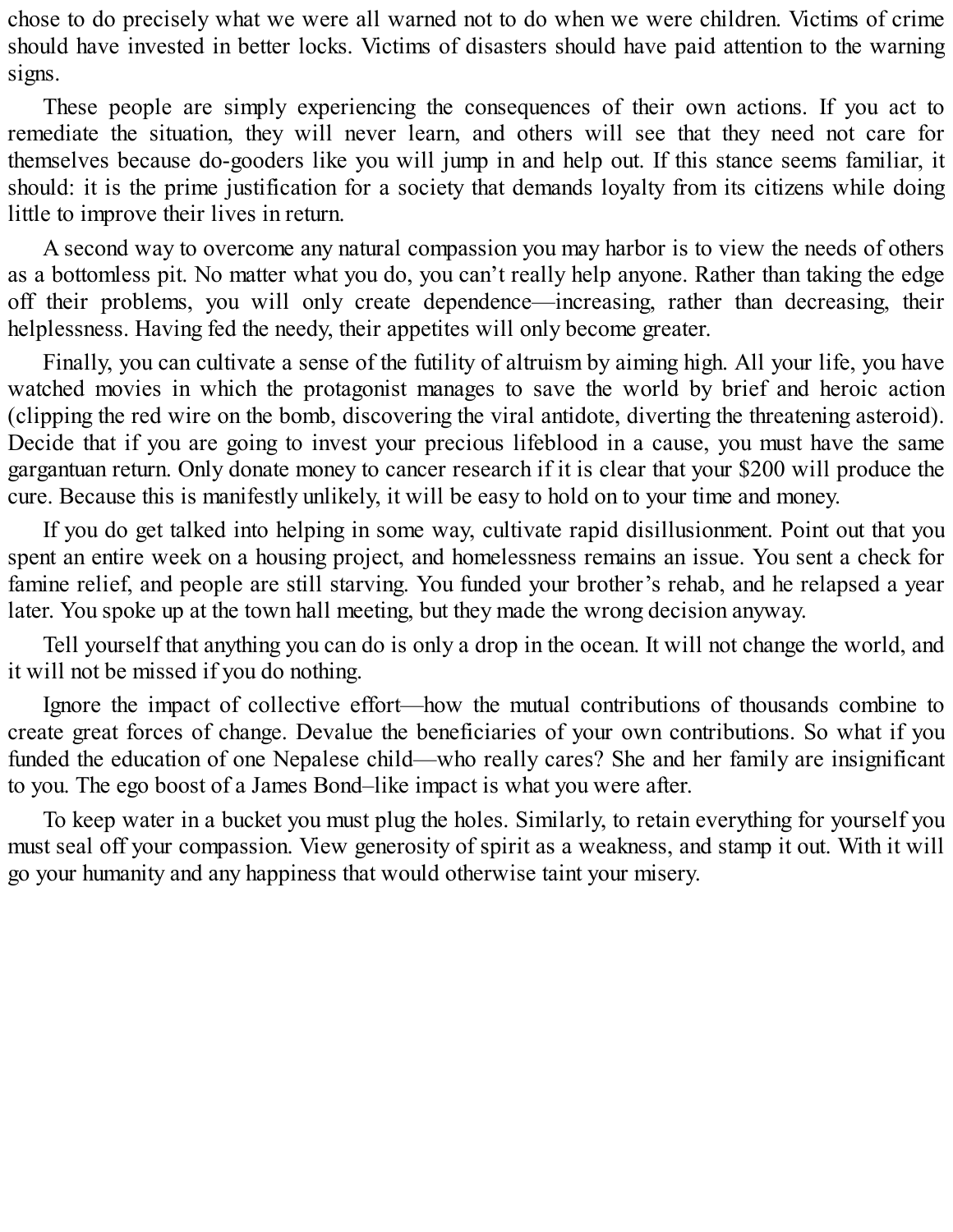## Duty First, Life Later

"I haven't seen a movie or read a novel since I got here."

A group of us were chatting in the hall of the psychology department, preparing for our weekly departure to the student pub. Sharon (as I'll call her) had stopped by briefly. She wouldn't be going, of course. Too busy. She was always too busy. No one was skeptical of her claim. She had never been seen at a social event in the year since our cohort started the program. She said she'd be able to relax once her master's thesis was defended.

Once that goal was accomplished, leisure continued to recede. She would relax once she had finished collecting her PhD data, once her comprehensive examinations were over, once she defended her dissertation, once she'd completed her year of postdoctoral supervision.

I haven't seen her in many years, but she's always been there in the back of my mind. I've wondered if she's still at it. *Once I've published some articles. Once I've gotten a promotion. Once* my private practice is running. Once the mortgage is paid off. Once I retire. Then my life will *start. Unless something else gets in the way.*

The Marshmallow Test is an assessment of a child's ability to delay gratification. The experimenter presents the child with a marshmallow and announces that she will be back in fifteen minutes. If the marshmallow hasn't been eaten at that point, the child can have a second one.

Children vary in their ability to sit in front of the marshmallow and not eat it. Some give in immediately, while others squirm in agonies of temptation. It turns out that the simple binary outcome (eaten or not) is nicely predictive of later academic success. Delayers generally do better. It's easy to see why. Success depends to a great extent on a person's ability to study when they could be watching television and to work their way through the boring bits of otherwise interesting projects.

Adults sometimes respond to a description of the test with a sigh of ennui. "I don't like marshmallows anyway, so I don't see the relevance." Swap out the marshmallow with the grown-up equivalent, however, and watch the fun. Lift the cover and reveal a plate of chocolate. A line of cocaine. A bottle of scotch. A pornographic video. A television remote. A couch. Suddenly the test isn't quite so hypothetical. Leave them for fifteen minutes, and only the crumbs remain.

The ability to delay gratification is a double-edged sword, with misery lying seductively on both sides. Too little self-discipline, and we accomplish nothing, wallowing in our consumption. Too much, and we can choke the joy out of our lives. It is only along the narrow flat of the blade that happiness-inducing moderation can be found. This tightrope is easily avoided. If you become especially adept at passing the Marshmallow Test, you may suppress even your better aspirations in favor of conformity to the expectations or wishes of others. You may also become so focused on a single, genuinely held goal (like becoming a respected professional) that your life becomes imbalanced. You may spend no time socializing with friends, enjoying life, or doing any of the things that sustain you for the long haul. Even if you can keep the flame of your passion burning, you may find that you have realized one life goal (such as career success) but missed out on all the others.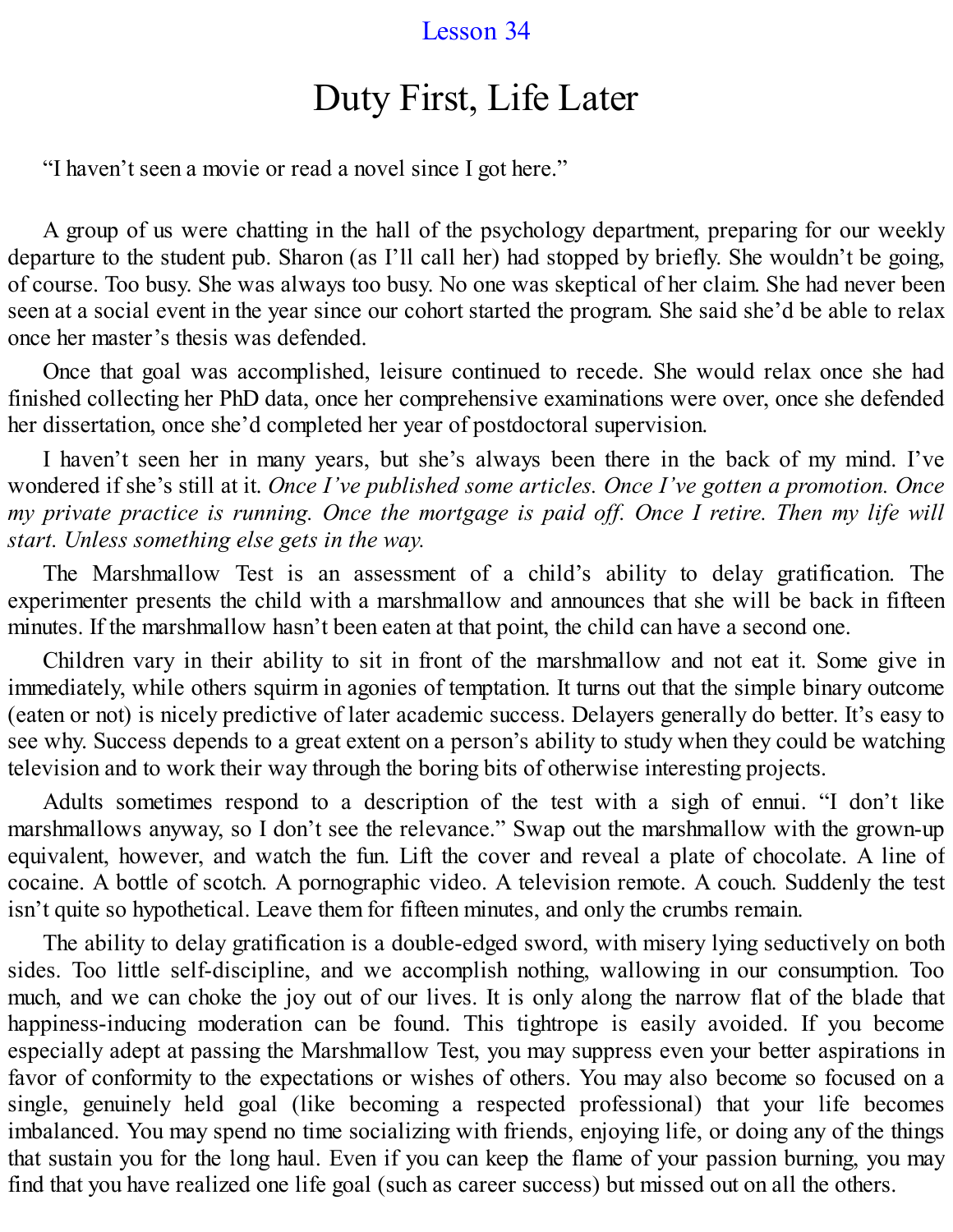You can choose to push most of your goals or pleasures into the future, telling yourself that there will always be time for them later. Relationships, novels, travel, experiences, contributions to the world. Dinner with friends. Playing with the cat. Walking in the forest. Even a night at the pub. It may turn out that the future is shorter than you thought it would be. And when "later" appears, if it ever does, you may have forgotten what your plans were, or what your life was meant to be about. You will no longer know how to have fun, how to lie in a hammock, how to be a friend, how to raise your children. You will only remember how to be working, working, working.

Sharon would have passed the Marshmallow Test with no difficulty. I think I would have too—as a child, I still had uneaten Halloween candy in January. But I had the example of a father who delayed gratification constantly, apparently believing that he would start living his life when he retired something he died before doing. So in graduate school I went to the pub, I saw movies, I read books, and I had relationships. I lived my life, knowing that the future was an imaginary construct that might not exist.

Don't use me as your model: I wasn't trying to be unhappy. That, when it happened, was accidental. Instead, use Sharon. If you have a sense of what you would like your life to be about, set that insight aside. Tell yourself that you have more important things to think about right now—like completing your degree or getting your career established or paying off the mortgage. Right now you have to work hard. You are sacrificing for a distant future. If the present does not seem very enjoyable, that's all right. The future will be all the rosier for it.

Tell yourself that when you just reach that next hurdle, you'll be able to sit back, relax, and work on your life's purpose. There's plenty of time. You can get to it when your to-do list runs out. Become a supreme delayer of gratification. Push your life endlessly into the future. Forget balance. Hang on to the marshmallow long enough, and it will become inedible.

It's important to suppress any awareness of the tendency to fix your eyes on a new hurdle when you pass the previous one. Just keep going, task after task, until the sand in the hourglass runs out—or until it has been so long since you considered what you really wanted that you can no longer remember what it was.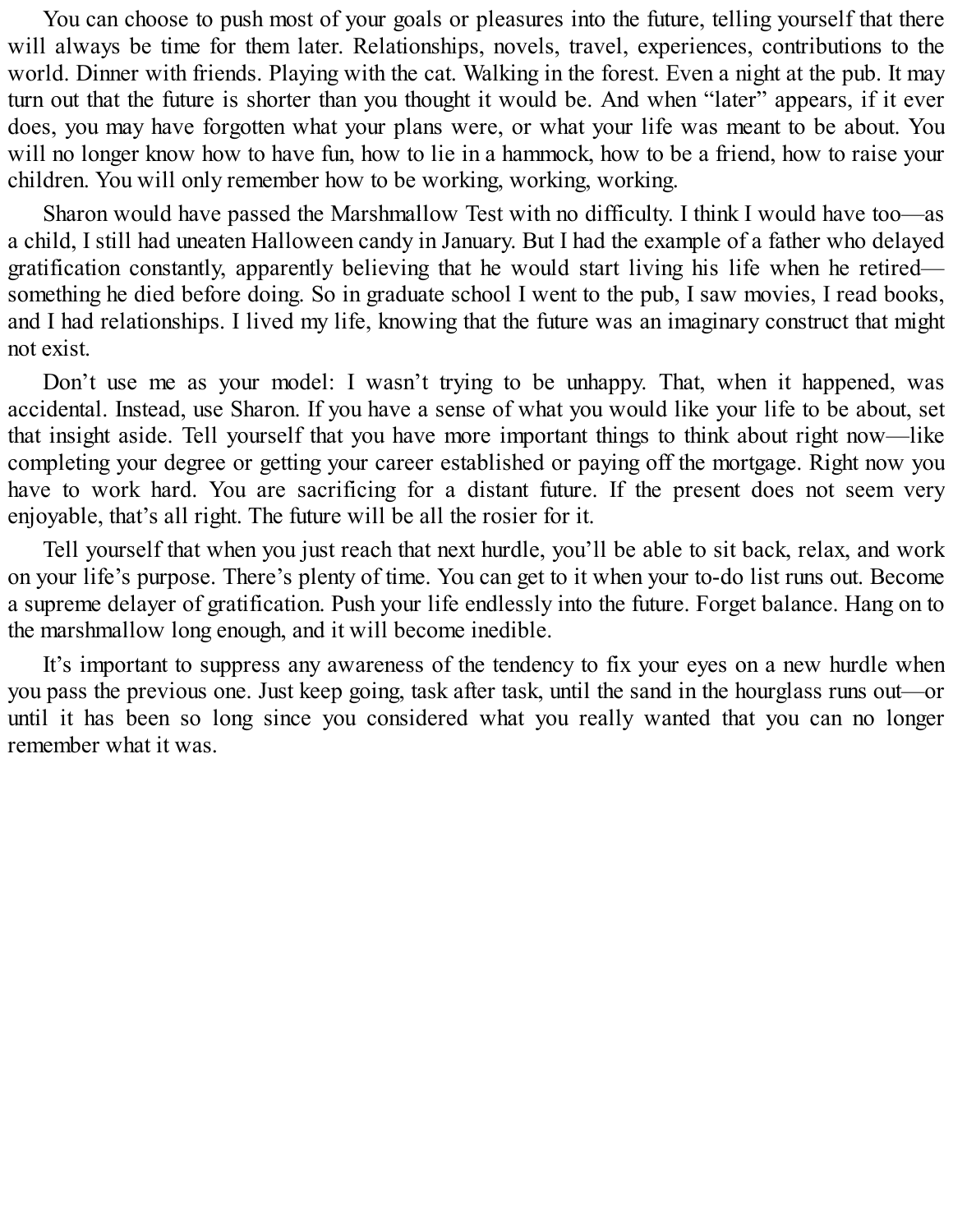# Live the Unlived Lives of Others

"I don't think I ever wanted to be a lawyer."

This sentence, and others much like it, is uttered in psychologists' consulting rooms with surprising regularity. One of the prime motivators for people entering psychotherapy is a sense of diminishing enthusiasm about their lives—a feeling that, though they have continued to consume the same diet, its ability to nourish and energize them has withered away.

This fading of energy and enthusiasm is often seen in people at midlife. They spend their early adulthoods beavering away, getting little emotional return from their lives, in the belief that they are building for a bright and shiny future. In early middle age they realize that they can no longer convince themselves that they are sacrificing for an eventual prize. They have arrived at the future, and it is not nearly as fulfilling as they anticipated. If the payoff has not yet come, perhaps it never will.

How did they manage to take what appears to have been a blind alley? This book, after all, is about the pursuit of dead ends and the real estate to be found there.

Fritz Perls, famed developer of Gestalt therapy, believed that many people find themselves in a life created from a mixture of adolescent interests and the expectations of others (parents, teachers, mentors). Initially somewhat fluid, their lives harden into concrete, and they find themselves trapped in an existence that does not suit them.

Jungian analyst James Hollis seems to agree. In *The Middle Passage*, his excellent book on midlife, Hollis suggests that we start our lives learning how to be children and, just as we get accomplished at it, the rules change and we are expected to behave like adults. Not knowing how to do this, we look around and build our adult selves from the examples and pressures around us rather than from our inherent interests and talents. At first this seems to work: we achieve some successes and create a passable facsimile of maturity. Eventually, though, our true nature comes back to haunt us, demanding to be heard.

Hollis and others suggest that the source of much misery is the unconscious impulse to fulfill the incomplete life mission of one's parents. Dad always wanted to be a lawyer, so we became one. Mom never achieved her dream of stardom, so we tap-danced our way onto the stage with her pushing us forward.

Whether incomplete or not, there can be a powerful desire to fill the shoes your parents made for you. They had a child, after all, because they had an image of the adult you would become. Become it.

Whether your mission is to climb upward or rappel downward in your life, it can be useful to examine the core motivations of your parents and other significant figures from your formative years. What were their goals—and which of these were thwarted or left incomplete? Out of your caring for them, or your wish to please, or your outright guilt at the opportunities you have been given, you may experience an impulse to take up their torch and live out their lives rather than your own.

If you would like to live your own life instead, treat with suspicion the concordances between your present life and the unlived lives of your predecessors. Is it simply a welcome coincidence that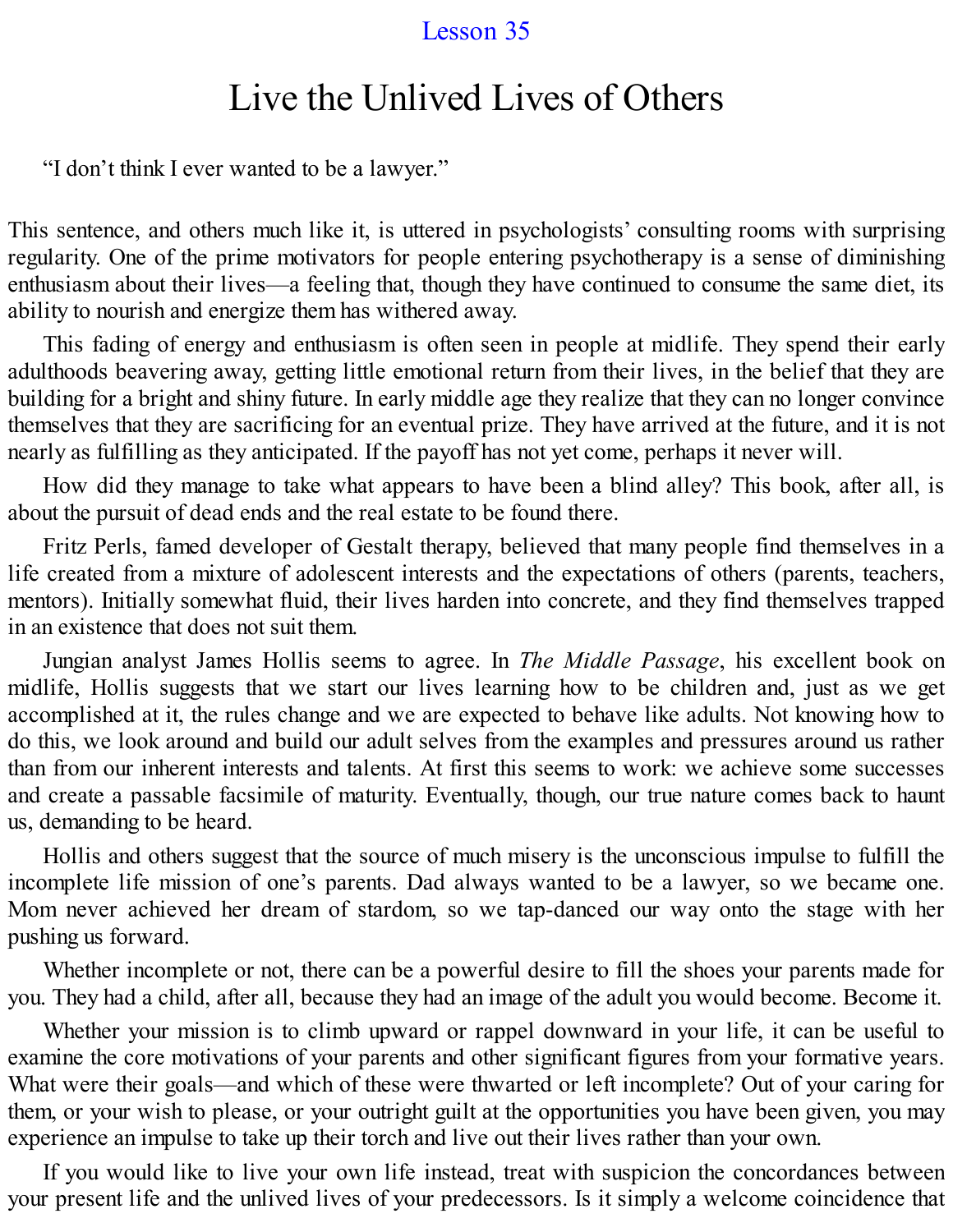your true desires match up so nicely with theirs, or have you subjugated your own interests to live someone else's life?

If you are on board with the aims of this book, however, you can use these indicators as beacons to the unsatisfying life. Tell yourself how pleased your mother would be if you married a wealthy man, which she always wished she had done. Remind yourself of the plans of your deceased brother, and set aside your own life to fulfill his. Know that your parents always expected to have a heterosexual son and grandchildren, so devote your life to creating that illusion for them.

To be unhappy, set out on someone else's life path. It will prove difficult at first, but it will become easier with time. Eventually your own impulses and aspirations will begin to fade. You will have been on that road long enough that your own existence will have dropped beneath the horizon behind you. With it will have gone your vitality, your enthusiasm, and your motivation. Your misery will remain, like the flecks of precious gold in a miner's pan.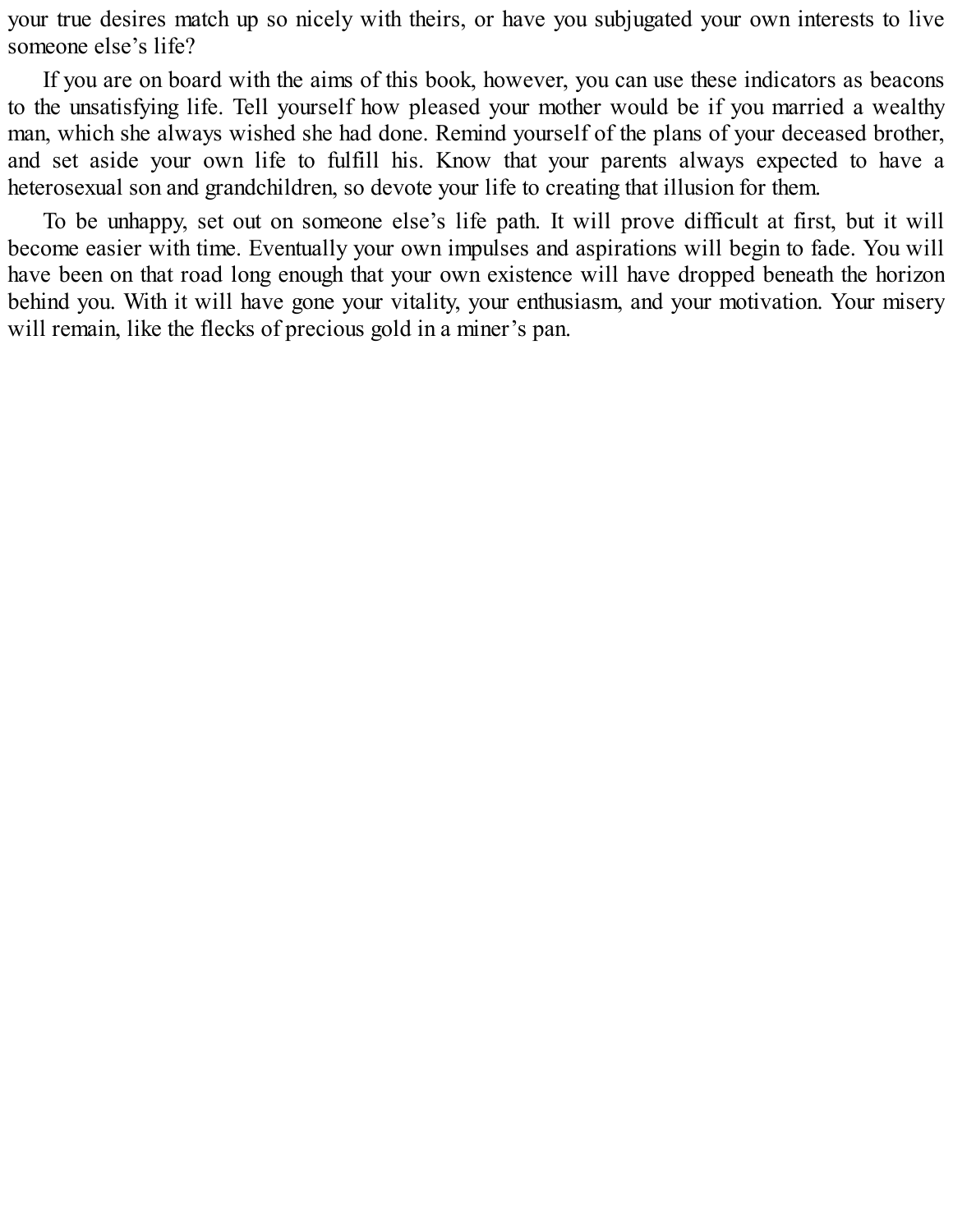## Stay in Your Zone of Comfort

"If it hurts to do that, then don't do it." The logic is unassailable. If you are afraid of dogs, stay away from dogs. *Et voila!* The problem is solved. The only question is: does this strategy point the way toward happiness or misery?

Answer: both. Short-term happiness and long-term misery. In this book we are not striving for the cheap, momentary mood dip. We want full, resilient, lasting darkness, so an initial flicker of relief is nothing to worry about.

Divide your life into two realms. First, the Zone of Comfort. This consists of places, roles, situations, and activities that feel familiar and relatively stress-free. Staying at home watching your favorite game show on television. Taking the same route to the same mall to shop at the same stores. Working at the same, comfortable job, doing the same tasks the same way you have always done them. Visiting the same restaurant and ordering the same thing. Returning to the same vacation spot you've visited a dozen times before. Helping out in the background at your nephew's wedding.

The second realm is the Zone of Discomfort. This is different for everyone. Turning off the television and going to the concert in the park by the band you're not sure you like. Taking an unfamiliar route (or public transit) to a part of the city you've never visited. At work, trying out new ways of doing old tasks and volunteering for projects you haven't done before. Finding a new restaurant and ordering something you've never had. Vacationing somewhere you've never been and doing things differently (like cycling, camping, or staying in hostels). Volunteering to give a toast at your nephew's wedding.

Residing within your Zone of Comfort is warm, reassuring, and very tempting. But when you wake up one day from a nap, you will notice that your bookcase has shifted. This familiar room is shrinking, millimeter by millimeter. Once, you felt fine visiting all but the busiest malls. Today you can detect a flutter of anxiety in a convenience store. Once, your avoidance of crowds was a subtle preference; now it is an overwhelming need. Once, the thought of speaking up in a meeting was mildly concerning; now it provokes outright panic. The Zone of Comfort hides a secret: the longer you spend in it, the smaller it gets.

Venture into the Zone of Discomfort, and it too changes. Drive the unfamiliar route three times, and it ceases to seem strange. The boundaries redraw themselves, and what was once threatening becomes easier. The Zone of Discomfort shrinks when you enter it. The Zone of Comfort grows only by leaving it.

To become less happy, then, simply obey your impulses. They will almost always point to the activity you've tried before, to the easier option, to staying home rather than leaving familiar walls behind. A part of your brain, monitoring your behavior, will conclude that the paths you have not taken must truly be unwise and threatening, and your inward impulse will become steadily stronger. What seemed like a momentary preference will become an urgent need for safety and familiarity.

So listen to your fears and take them seriously. Avoid dogs, heights, crowds, enclosed spaces, travel, public speaking, romantic entanglements, airplanes, tests of your ability, medical appointments, job interviews, and all potential humiliations. Announce that you will be perfectly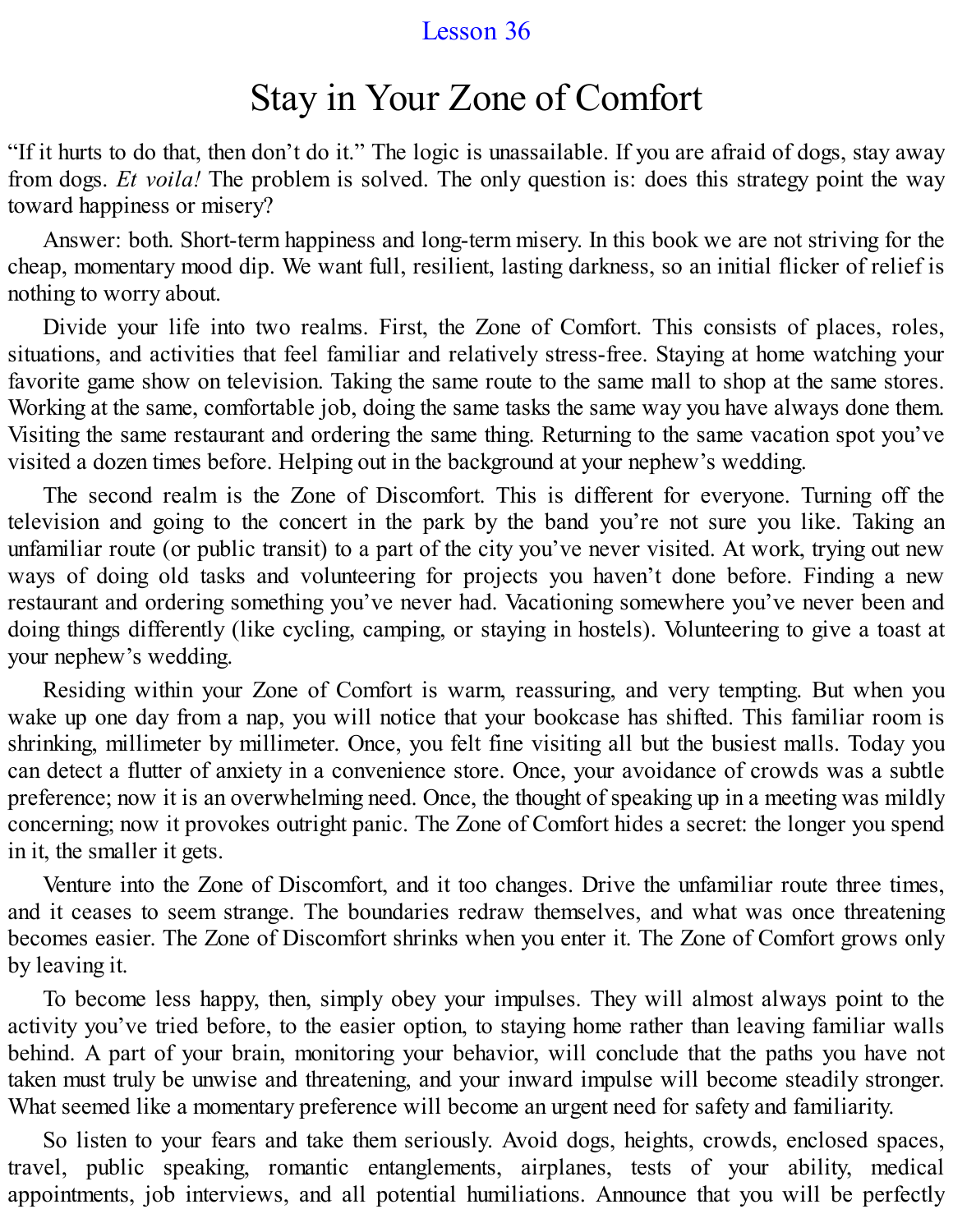happy to dive into the pool as soon as you feel comfortable with the water. Then settle back in your easy chair and wait for the necessary confidence to arrive. It never will. And you will maintain a smaller life forever.

It is better still, of course, if your Zone of Comfort is small to begin with. Therapists around the world have noticed the emergence of a cohort of young people (mostly males, for reasons that remain obscure) who, socially anxious and unwilling to challenge their fears, never take flight and leave their parents' homes. We have created a world where such a life is possible and, at least for them, tolerable. They have the Internet, they have video games, and often they have parents willing to serve as household staff and fund the retreat.

These "lost boys" (as they are sometimes called) spend their lives in basement rooms, waiting for their self-assurance to arrive. They have been told—often by the educational system—that without unshakeable confidence and flawless self-esteem, they can no more leave home than they would without clothes. So they sit listening for the doorbell, waiting in vain for their delivery.

No one has told them, it seems, that confidence does not precede action; it follows. We feel comfortable in the water only once we have been paddling awhile. The ungrounded, uncertain feeling is what we get when we leave the Zone of Comfort to do something new. It is not a signal to retreat; it is the sensation of one's life expanding.

It is not too late to emulate the lost boys, no matter what your position in life might be. Simply turn down all challenges. Use your discomfort as your guide. Ignore all exhortations to *make your fears your agenda.* This is for people wishing a larger life, not a smaller one.

The meaning of your shrinking life should be to create comfort and calm and to avoid stress, preferably twenty-four hours a day. The term for this strategy is *lining one's coffin*. Rather than engaging in real life, with all of its messy emotions, conflicts, and disappointments, retreat into comfort. When your life knocks at the door, turn off the lights and hide behind the fridge as though you're avoiding an unwelcome religious representative.

You'll feel better. For a while, anyway.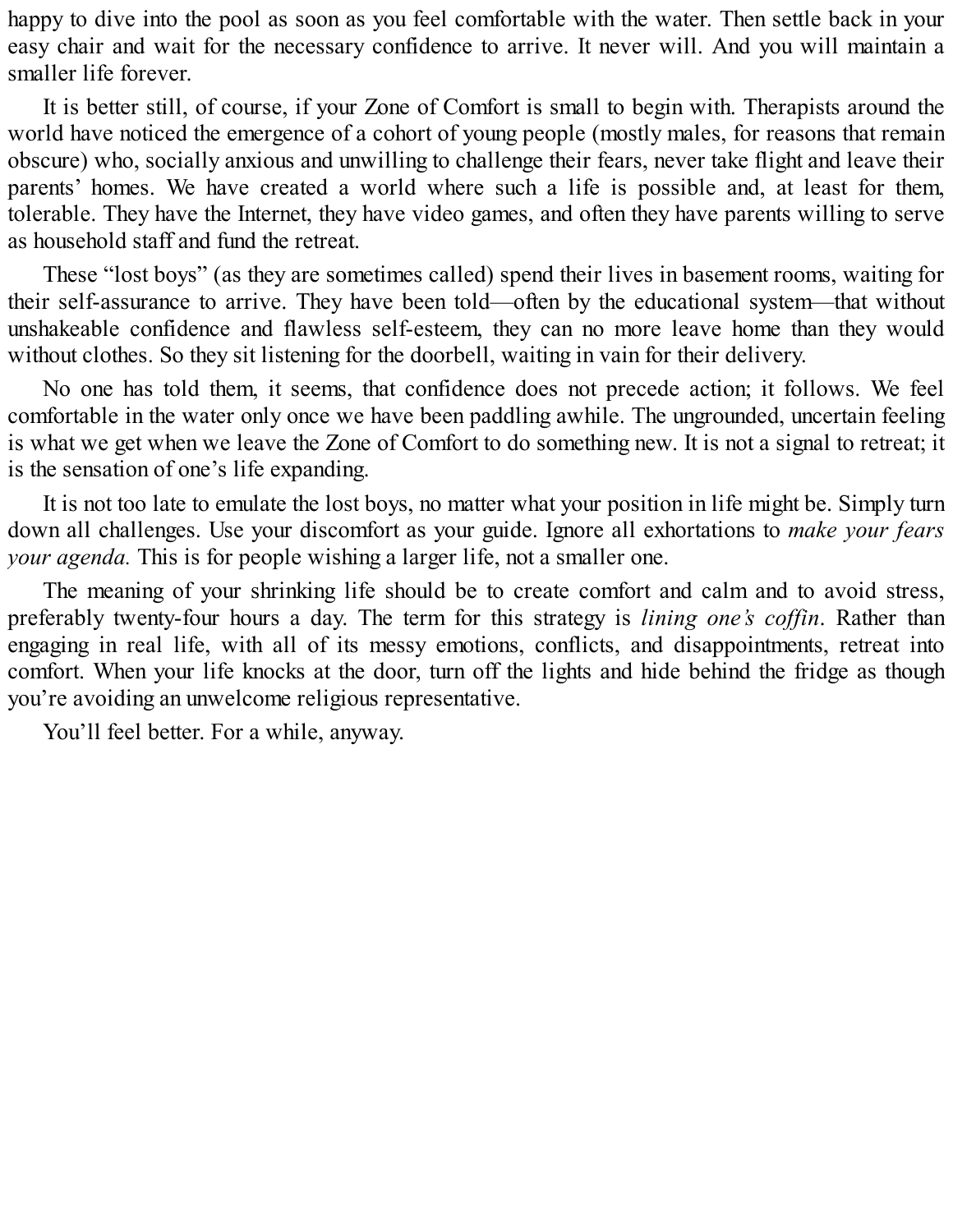## Avoid Solitude

"I know, let's split up." It's the groaner moment in almost every horror film. The zombies, the vampires, the aliens are everywhere, and for the moment our heroes are reasonably safe. But they have to find the book, the exit, the crucifix, the spell, the silver bullets, the light switch. The obvious thing to do? Go off by themselves so they can be picked off one by one. You would never do this. Never.

Time for another in a series of Catch-22s. In the preceding chapter, we discussed isolation as a misery-inducing strategy. Here's another route downward: avoid solitude at all costs.

Treat your entire life as though you were in one of those horror films, but refuse to make the classic mistake. Instead, obsessively surround yourself with people every moment. Create plans for every day, every evening, every weekend. Then create backup plans in case people cancel out. Then create backups for the backups.

Do this not because you love and enjoy these people so much. In fact, this strategy works best if you feel no strong attachment to the people with whom you spend time. Instead, do it to avoid the horrifying prospect of being alone. Treat solitude as a threat, a vulnerable time in which the villain can attack.

Who is this dire enemy, you might well wonder. Why, it's you, of course. Your own mind. If you spend an evening alone, your mind will start whispering to you. *You are alone. You are unloved. You* have no friends. You never did. You never will. You are worthless. You do not even exist, really. A *room with only you in it is an empty space.*

Sitting alone and listening to this chilling voice sounds like an excellent misery-inducing strategy, so how might avoiding it lead downhill?

Easy. No matter how many social engagements you arrange, you will never entirely convince yourself that you are worthwhile or loved. Think how much effort it takes to book up your schedule. Others, surely, don't have to dig so deep. Your friends invite you less often than you invite them. Maybe they only agree to your suggestions because they just don't know how to say no.

Also, the urgent effort to avoid solitude will only convince your unconscious mind of the hazards of being alone. Like a person who runs screaming from a spider, your avoidance only serves to reinforce the fear. Rather than social contact being a preference, it will become a life-or-death need. You may sigh with relief that this week you have escaped being left alone, but will you manage it next week or the week after?

If you self-impose occasional solitary evenings or weekends, eventually you will rob them of their fearfulness. Having survived again and again, you will begin to see solitude as survivable—and perhaps even attractive. You will learn that you can read alone, do chores alone, exercise alone, see movies alone, eat in restaurants alone, pursue your interests alone, and nothing terrible happens. You may also discover that creativity, personal exploration, and learning are often best accomplished solo —that certain steps forward are only possible when you are not distracted by social contact.

Could there be an opportunity for unhappiness here? Perhaps, having learned that you do not need people every minute, you will become a hermit and spiral into misery that way. Alas, this is unlikely.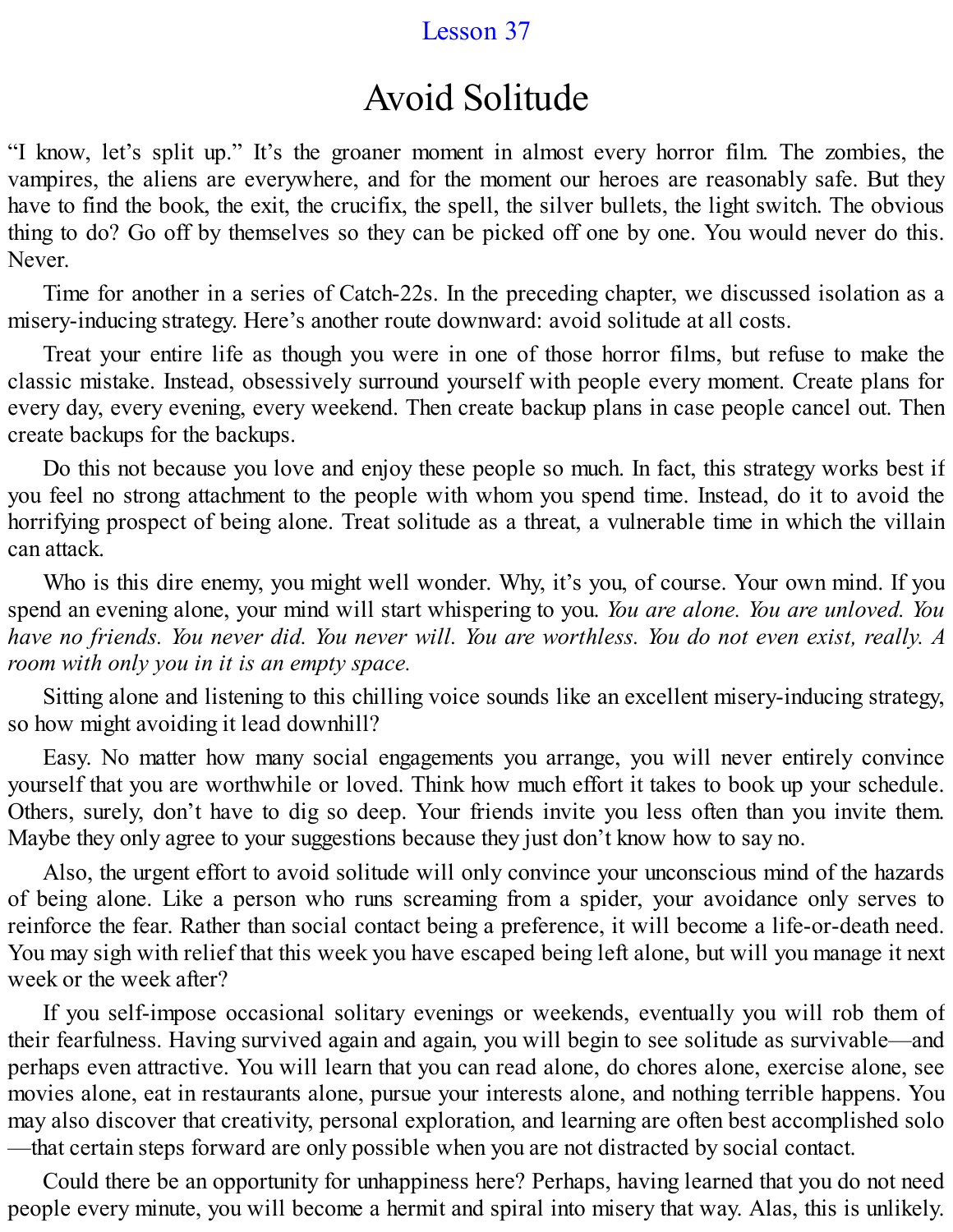By cherishing solitary time, a thirst for social contact will usually develop, making companionship even more welcome and enjoyable. The frantic avoidance of solitude is a more certain path downward.

So get out your calendar and book it up. Leave yourself no time for reflection or recharging. Should you accidentally find yourself with nothing to do, turn on the computer. When social life is lacking, social media can pick up the slack. Skate from site to site, using Facebook and Skype and Twitter as putty to fill the gaps. And if that becomes too tedious? Hey: avoiding solitude is what television is for.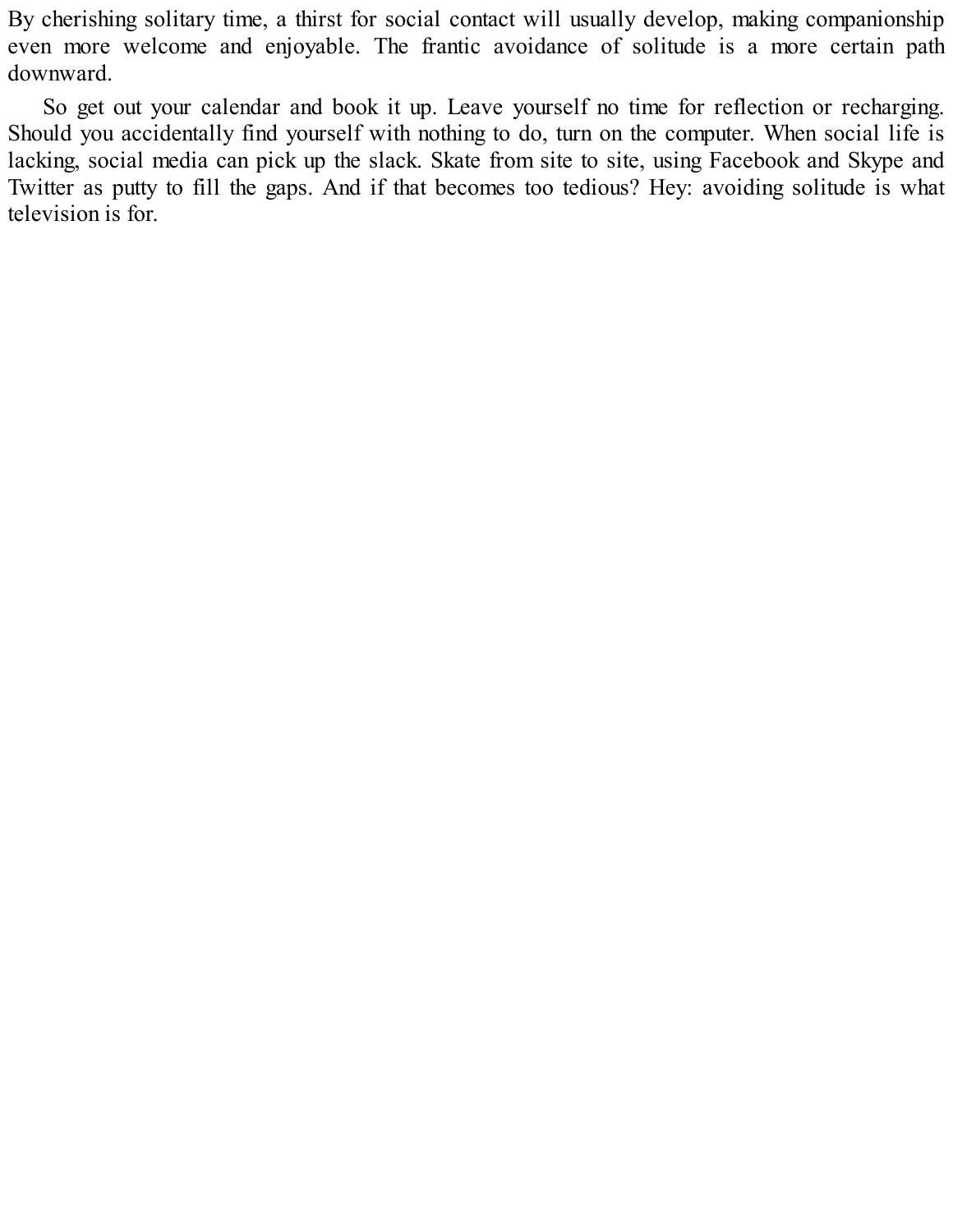## Choose Fashion over Style

Quentin Crisp was a flamboyantly gay Englishman employed for much of his life as a model for government art schools in Britain—a profession that provided the title of his autobiography and the subsequent John Hurt film, *The Naked Civil Servant*. He survived the Blitz and the distinctly disapproving social environment of midcentury London, and at seventy-two he abruptly moved to New York City, where he knew next to no one.

Over the next eighteen years he became a fixture of the city, appearing repeatedly on *Late Night with David Letterman*, performing on stage (especially in his one-man show, *An Evening with Quentin Crisp*) and in films (appearing, for example, as Elizabeth I in *Orlando*), and writing a dozen books about his life and philosophy. He is the subject of a well-known song by Sting ("An Englishman in New York"). He died in 1999 at the age of ninety, about to open a run of his show in his native England.

Beneath the henna, ascots, and makeup was a remarkably incisive intellect and a powerfully independent man. In books such as *How to Have a Lifestyle*, Crisp outlined his philosophy of selfdetermination. One of his pet concerns was the nature of style.

Most people view the words *fashion* and *style* as near-synonyms. Crisp insisted that they were opposites. He felt that one of the driving motivations of most humans is the desire to eliminate their own uniqueness—a kind of psychological suicide that Freud might have likened to Thanatos, the death instinct.

Fashion, in Crisp's view, is the art of denying one's individuality in order to adopt the uniforms and dictates of culture, as determined by people who

have never met you, and

do not care whether you exist.

The implicit goal is to cover your imperfections and become something you are not: a person who is acceptable in the eyes of others. A pleasing shell with no discernible interior. In Crisp's words, "Fashion is what you adopt when you don't know who you are."

Style, on the other hand, is the art of bringing your defining individual features to the fore, regardless of what others might expect or find acceptable:

- If you are tall, he felt you should let yourself be tall. Do not stoop, do not shrink yourself, do not try to fit in with a smaller world.
- If you are short, be short—never wear heels.
- If you have an opinion, express it; an interest, follow it.

In brief, be who you are. Make no attempt to fit in.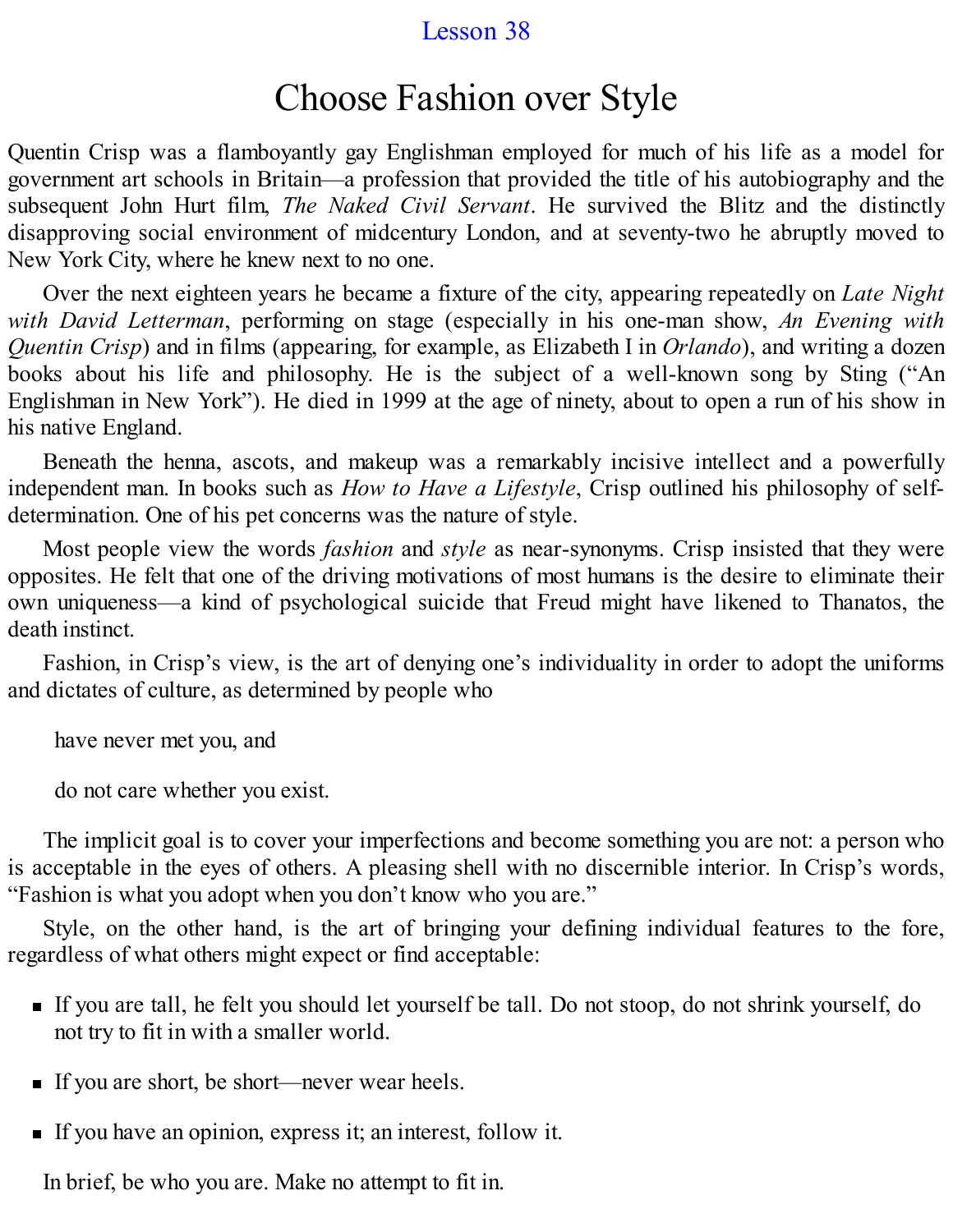Crisp saw this as a purposeful and conscious act of personal development. Unlike many, he did not believe that being yourself is simply a matter of self-expression—a loosening of your own leash or a random pushing outward of everything inside. When we appeared on this planet, our only means of self-expression was to look around, cry, and create puddles. Everything else came later.

In his view, becoming who you are is a lifelong and very deliberate act of personal self-creation. It is an art form. If you want to be a multilingual conversationalist, this won't happen on its own. You have to enroll in some language courses and cultivate your knowledge base. In a sense, the life we choose to lead creates us. He points out, "It's no good running a pig farm for thirty years while saying, 'Really, I was meant to be a ballet dancer.' By then, pigs will be your style."

The trick, of course, is figuring out the elements of one's personal style. In psychotherapy, we often employ questions as sharp paring knives to get to the core of life's issues. Crisp proposed a particularly potent question best avoided by seekers of the dark side of emotional life: "If there were no applause and no criticism, who would you be?"

If, in other words, nothing you do can impress anyone, and nothing could attract their disapproval, what would you do? In this imaginary world of social equanimity, what might govern your behavior? Your motivation would have to come from within and be directed by your own interests.

Once you've figured out what you would do on his imaginary planet, Crisp doesn't order you to act automatically on your insight as though you really lived there. His question is designed to clarify your options, not narrow them. The truth is, we do live in a world of applause and criticism, and at least some of our behavior will always be governed by the hope and fear they create.

For our purposes, Crisp's flashlight illuminates the reverse path as effectively as the route to selfhood. If the road northward involves choosing style over fashion, then those of us who want our lives to go south should choose fashion over style.

So listen to the recommendations of cultural gurus and follow instructions. Base your life on the pursuit of the admiration and approval of others. Take out a nail file and scrape away any of your troubling uniqueness. Regard your personal talents, quirks, and interests as impediments to the real goal, which is to camouflage yourself, like a chameleon, in your surroundings.

Even more importantly, determine which aspects of your nature might attract the disapproval of others. Hide these away. This will enable you to starve those parts of yourself and to feel shame for their very existence. Remind yourself that if people saw the real you, they would reject you. This will disqualify any approval you receive as having been obtained under false pretenses.

In sum, ask yourself the question of the Anti-Crisp. "If the applause and criticism of others was your only guide, who would you be?"

Look for the herd. They must be galloping off in that chosen direction for a reason. Follow them and attempt to vanish in their midst.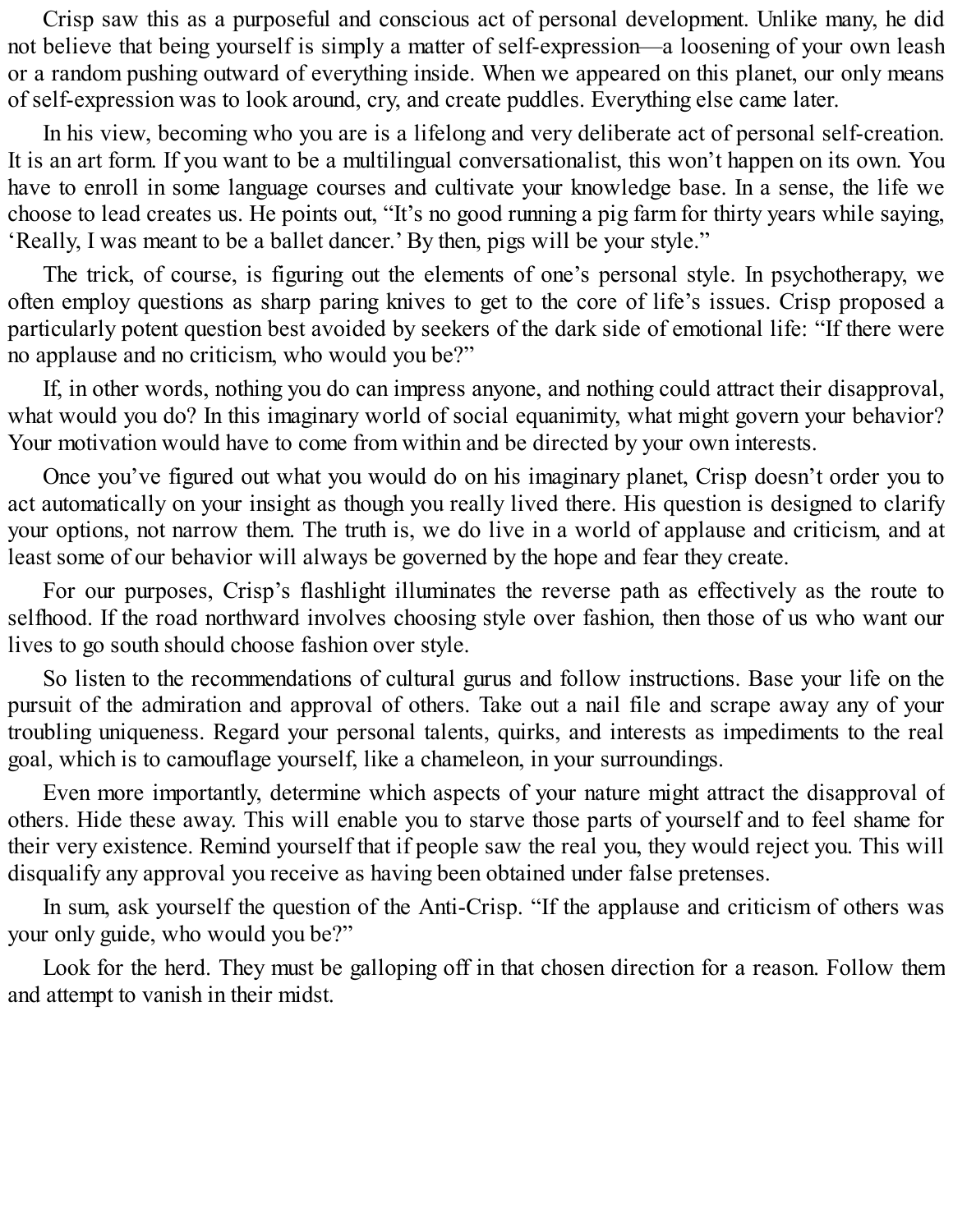# Pursue Happiness Relentlessly

Happiness is suddenly all the rage. Workshops, online courses, scientific research. Books on the subject climb the bestseller lists. Even the volume you presently hold can be (mis)construed as a backhanded stab at happiness. The successful pursuer, it is implied, will be happy twenty-four hours a day.

What has this got to do with misery? It turns out that the relentless pursuit of happiness is actually a fairly good way of producing its opposite. There are three primary reasons for this: Utility, expectancy, and interpretation. Let's consider these in order.

First, utility. Imagine an airplane cockpit. There are multiple dials and indicators: the altimeter, compass, fuel gauge, airspeed indicator, and so on. Each has a purpose. Now imagine a pilot who offers to take you for a spin. You look at the controls and see that most of them have been taped over. "I don't really like the compass, it makes me feel restricted," he explains. "Or the fuel gauge, it just makes me anxious. I only like the airspeed indicator. I like to go fast."

Do you fly with him?

You would probably be tempted to point out that all of the gauges have important information to provide, whether the news is good or not.

Like the controls of a plane, the emotions operate as a kind of behavioral guidance system, letting us know about the environment, dangers ahead, and the impacts of our actions:

- Anger informs us that someone may be impinging on our boundaries.
- **Fear alerts us to threats.**
- Guilt lets us know that we have violated our own standards.
- Happiness says, "Whatever you just did was great, do it again."

Most of us need all the advice we can get. A guidance system that can only say, "Go left, go left, go left" is limited in its usefulness. We will ignore threats, miss cues, never defend ourselves, and behave badly—smiling in the short term but bringing disaster down on our heads. In the same way that eliminating most cockpit gauges leads to unhappy flights, then, ignoring negative emotions will tend to magnify our misery.

What about expectancy? Let's do another thought experiment. Imagine that a friend sees a discarded lottery ticket on your table and says, "I follow this lottery—I think you've won \$10." You go to the local shop, and the attendant informs you that you have actually won \$10,000. How do you feel?

Try it again. Your friend sees the lottery ticket and says, "I think you've won \$10 million." The shopkeeper confirms the win, but it is actually \$10,000. How do you feel?

If you are like most people, your reactions in the two situations are quite different: pleasure in the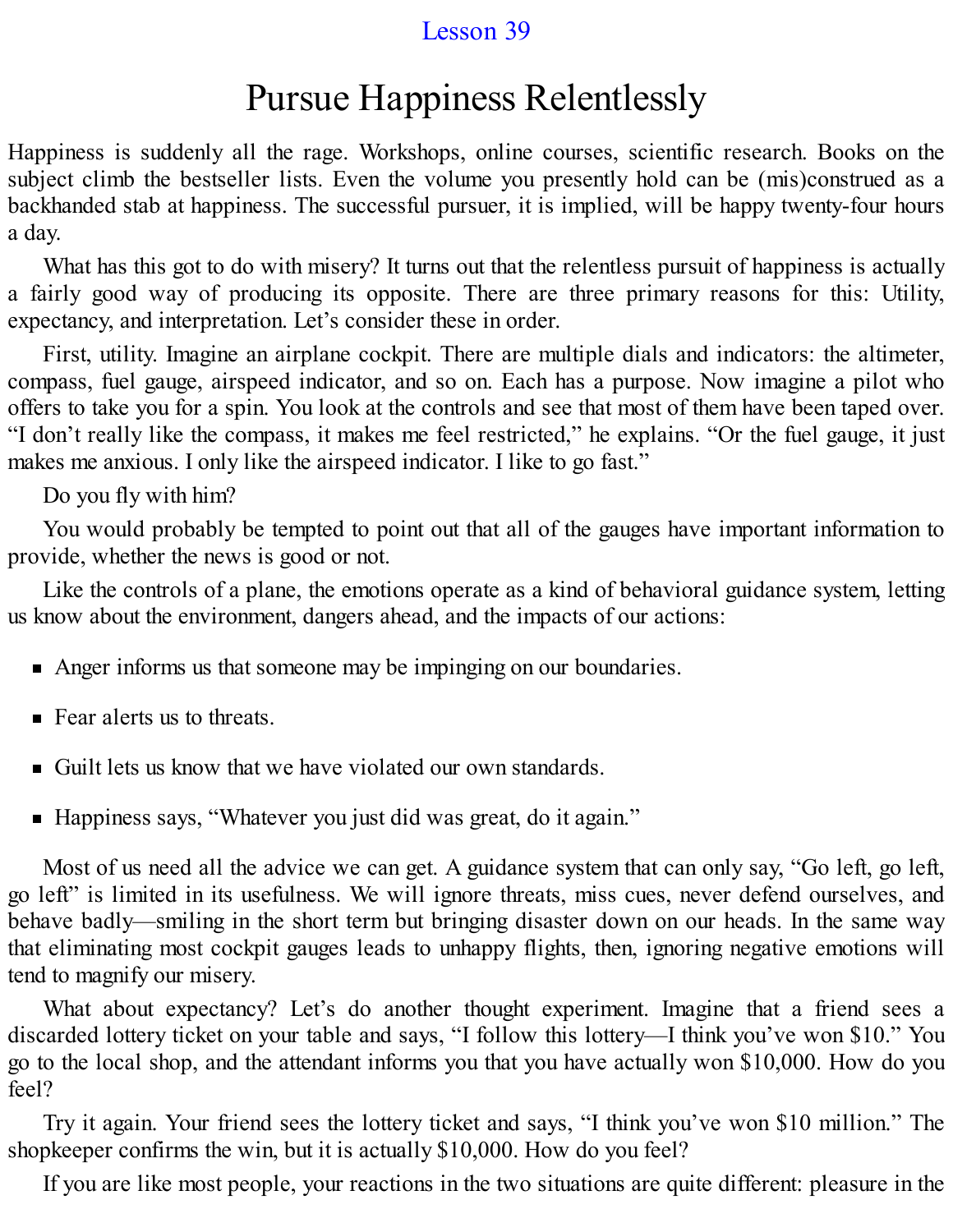first and disappointment in the second. But the actual situation—winning \$10,000—is the same. The difference is accounted for by your expectations as you run to the shop. The higher you set your expectations, the more disappointment you feel.

So it is with the quest for happiness. If you believe that you can be unfailingly, unremittingly happy all of the time, reality will smack you in the face with the fact that you are simply not wired for constant good cheer. The disappointment will, instead, propel your mood in the opposite direction. As Edward de Bono once said, "Unhappiness is best defined as the difference between our talents and our expectations." For maximum misery, then, set your expectations high.

The third misery-inducing aspect of the quest for happiness involves interpretation. Cognitive therapists argue that most of our emotions arise from our appraisals of events, not from the events themselves. The frown on our partner's face is not so alarming; it is what we think the frown means that bothers us.

Traditional cognitive therapy emphasizes our evaluations of external events (such as receiving an ominous envelope from the tax department or noticing that our youngest child is late coming home from her first date). But we also appraise our own reactions, emotions, and behavior. If we see uncomfortable emotions as normal parts of life, as indeed they are, we will experience sadness or anxiety and accept them and the guidance they may give us.

If we strive for constant happiness, however, we will inevitably change the interpretations that we make when another selection emerges from the emotional vending machine. We have failed. This is not a normal part of life; it is a sign of our own faultiness. Many of our most intense miseries arise from the exaggerated meanings we assign to our own internal experiences:

- "My jealousy is childish."
- "That panic attack means that I am weak."
- "My sadness is a sign of the futility of all my efforts."

In order to increase misery, then, view happiness as the only normal state, and your uncomfortable emotions as reflections upon you. Make them deeply meaningful. They prove that you are, as you have long suspected, flawed and inferior.

Does all of this mean that the whole happiness industry is really just a sham? Not entirely. Those wishing to become at least somewhat happier can do so, paradoxically, by giving up their laser-focus on the quest. Happiness is incidental—a result of doing something else, pursuing some other goal, or being involved in some other activity. Pursuing happiness is like chasing squirrels: you will never overtake your quarry. To get close to a squirrel, you must arrange yourself so the squirrel will come to you. To increase happiness, you must arrange your mind or your life so happiness appears as a natural consequence.

One strategy for bringing about life dissatisfaction, then, is to ignore the role of meaning in your life. Another is to elevate the pursuit of happiness to the throne and make it your sole aim. Happiness is the outcome, not the path; it is the result of producing meaning in one's life, not the meaning itself.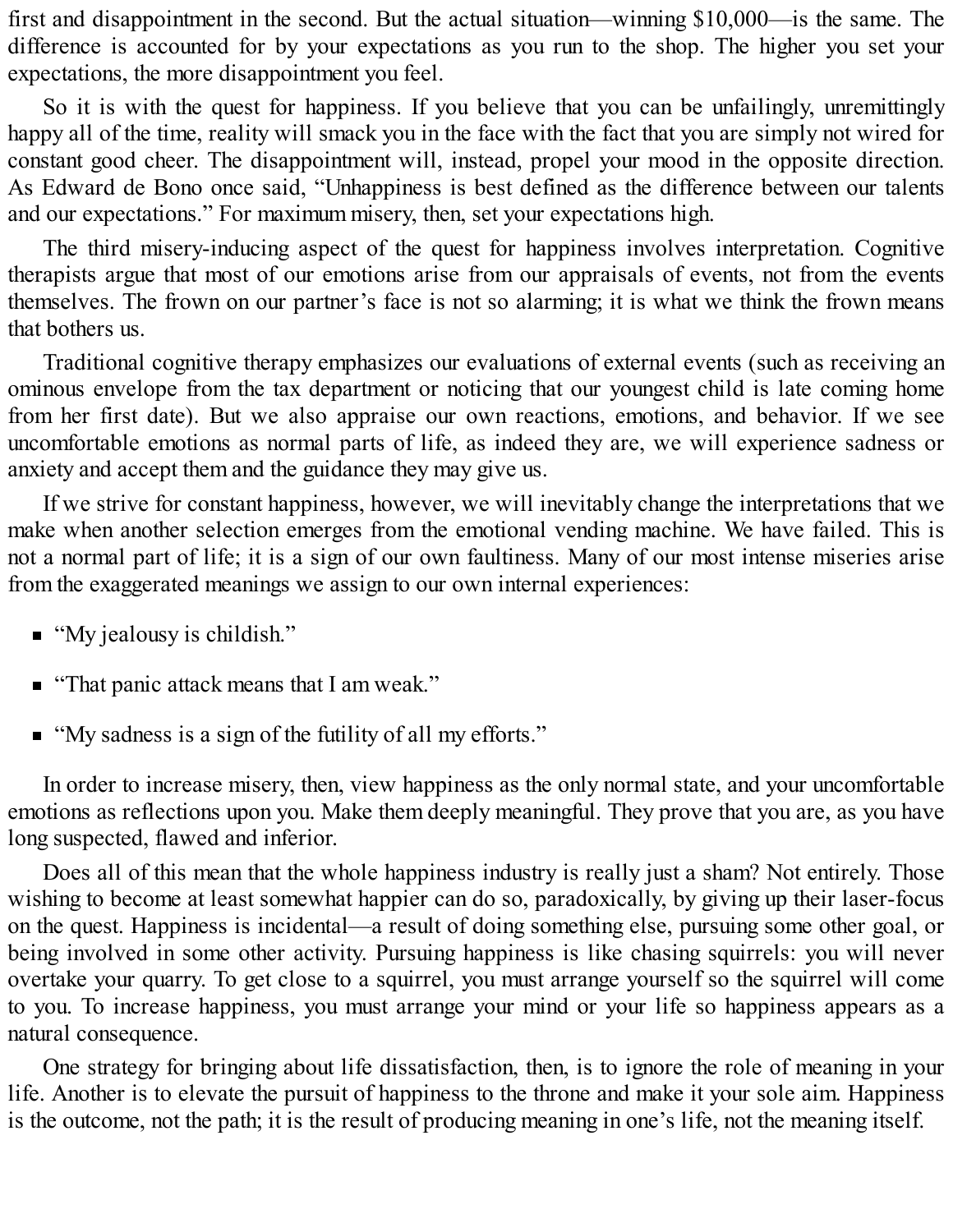### Improve Yourself

Perhaps you found this book in the self-help section of your local bookstore. If so, there were thousands of other books there too. Go back and buy them. Tell yourself that your real agenda, whether or not you go along with the downward trajectory described by this book, is to become a better person.

Occupy yourself entirely with the arduous task of erasing your flaws. Read only self-help literature, never anything else. When you take a course, make it one about personal development. When you watch television, switch to the shows about overcoming addiction, losing weight, getting in shape, or finding your true self.

Make the overcoming of your imperfections the overriding goal of your life. Tell yourself that you will stop once you are eighty pounds lighter. Once you have fully processed your childhood traumas. Once you have six-pack abs. Once you sit in the corner office. Once your marriage is seamlessly joyful. Once you can say that every day, and in every way, you are getting better and better.

Stop, in other words, only when you are finally *good enough*: when you have crossed that shining threshold and have become acceptable—in your own eyes and in the eyes of everyone else. The ads, the book covers, the workshop posters—they all have pictures of these people. The flawless ones. The smiling ones with the white teeth and perfect hair. You could be one of them. Tell yourself that.

A friend of a friend once commented to me that he was en route to the chiropractor and that later that day, he had his therapy appointment. I said that I didn't know that he was having trouble. He wasn't; he told me: "Maintenance." His maintenance consisted of a dozen separate appointments through the week. They kept him aloft. And in misery-inducing debt.

You have almost certainly wondered for most of your life if you were ever going to become one of those radiant, successful people on the book covers. Here's where you find out, because I'm going to tell you.

No. You're not.

Sorry.

The problem is that your culture doesn't just demand tangle-free hair. It has a whole list of criteria. You have to be smart enough, informed enough, fit enough, thin enough, rich enough, wise enough, happy enough, sexy enough, popular enough, and stable enough. You must not have panic attacks, bad breath, sad mornings, hangovers, loneliness, crow's feet, high cholesterol, debt, clutter, a straying spouse, spiritual uncertainty, shyness, a sweet tooth, thinning hair, a thickening waist, wrinkles, depression, disability, career angst, bad spelling, or body odor.

Even if you manage to meet some of these criteria, you will never—*never*—reach all of them, no matter how long you live. You will never be a success by the full standards of your culture. If you must be good enough by those standards in order to relax and enjoy your life, then that dream will never come to pass. Sell the hammock; you will never be able to relax in it.

In part, this troubling reality exists because it is not in the best interests of our culture for you to feel good about yourself. The economy needs to sell you products, so it needs you to see yourself as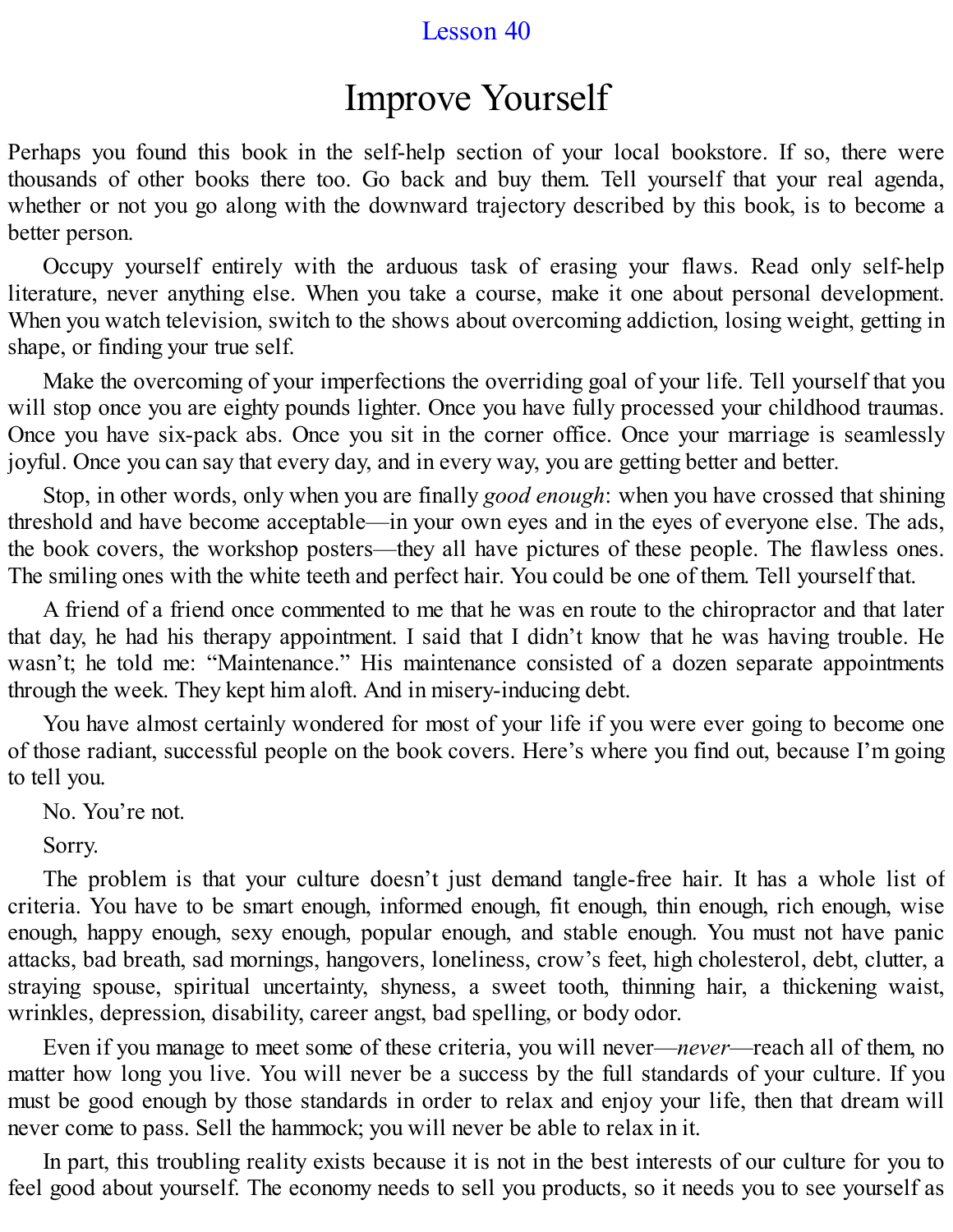lacking. But in part, the futility of the task arises from the unbounded optimism of personal development. We can all be highly effective persons; we can all find success in ten days or less; we can all be the best we can be; we can all discover the creative genius within; we can all be president.

So keep trying. Tell yourself that you are not good enough. Find ever more areas where you are faulty and shameful. Spend your life trying to manifest excellence in your life. The hidden observer at the back of your mind will watch you. It will see the intensity of your efforts and conclude that to work so hard you must truly be as deficient as you imagine. Maybe worse.

There is one question you must never ask yourself. "If I were already good enough, what would I do then?"

If, that is, you didn't have to make up for your inadequacy, what would you do with your life? If you did not have to paper over your faults, what would you read? What films would you see? What courses would you take? Where would you go? Having become fully capable, what would you use that capacity for? Where would you make your contribution?

If you ask questions like these, all your work on the misery project might come undone. You might begin living your life, rather than preparing for it, and you might discover that that alone can sustain you, elevate your mood, and destroy the cynicism and unhappiness you have worked so hard to create.

So go back to the bookstore. Did all those books about how to become good enough seem aimed in a happier direction than this one? Not at all. Get into therapy. Better yet, get into three different kinds at once. Focus on becoming what no one, not even the models in those photographs, can be: good enough. On all levels.

It's not a pot of gold at the end of the rainbow, after all. It's you.

Chase it.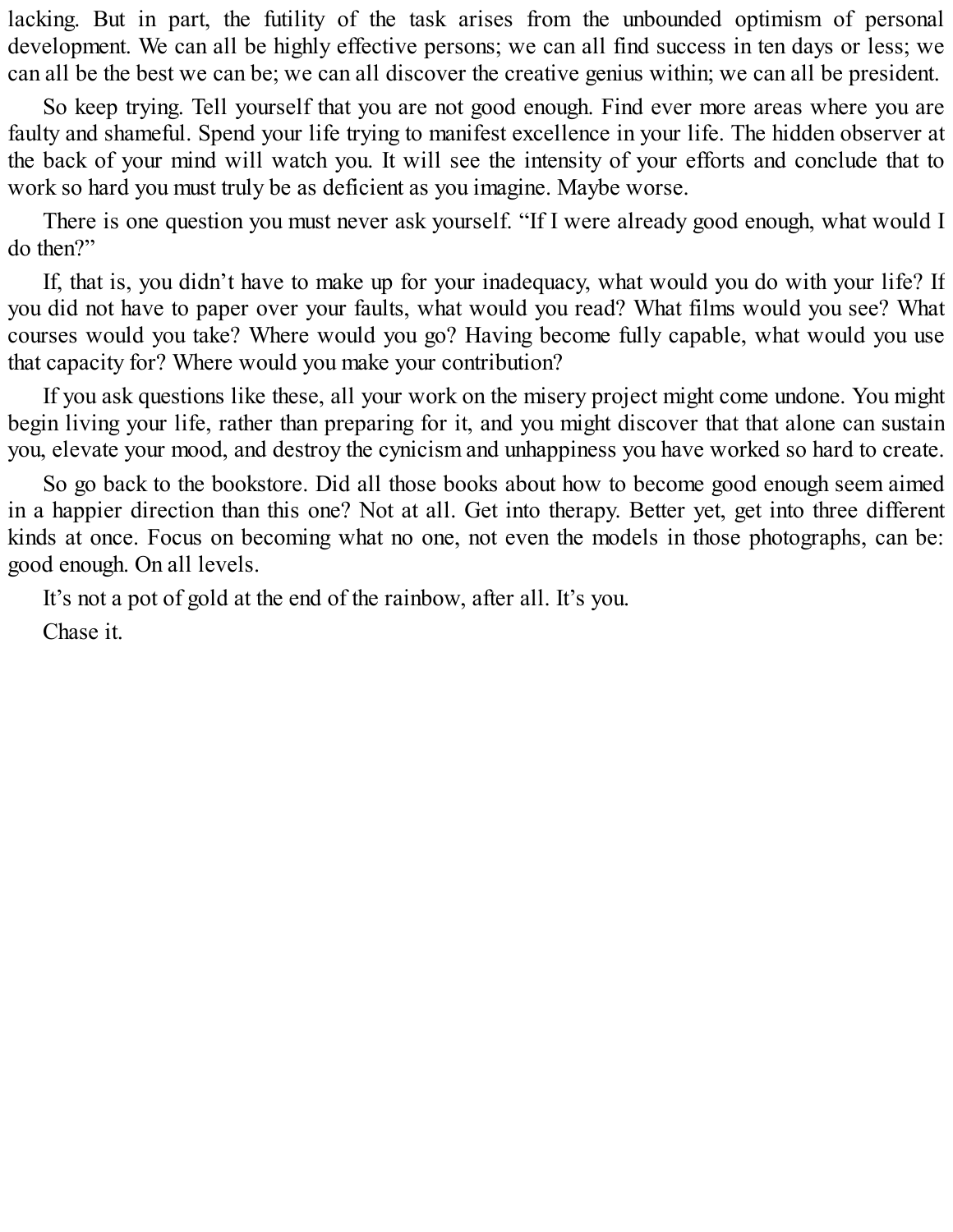## **[Conclusion](#page-5-0)**

# Ending the Misery Project: Life on the Top Floor

*Human misery must somewhere have a stop; there is no wind that always blows a storm.* —Euripides

**T**he window of my office looks out on Vancouver General Hospital, where the main tower rises over the city. It has a stepped profile, providing terraces on several of the upper floors. When the tower was built, the top floor was originally planned to be for the administration. The president of the hospital would look out over the campus from sixteen floors up.

The hospital staff rebelled. They knew what they wanted on the top floor, and they won. Palliative Care. Today, this is where patients go when the time for active treatment is over. It's easy to imagine that it would be a desperately sad and pain-filled place. For the most part, though, it isn't. There are kitchens and lounges, an extensive rooftop garden, and an air of relaxed calm. The primary agenda is comfort, contemplation, and preparation for the closing moments of a life.

The tower sits on the upper edge of a slope that leads down to the waters of an inlet. It is the tallest structure in that area. From Palliative Care, patients and their visitors get one of the longest, widest, most unobstructed views in the city.

This is appropriate. It is a place to take the long view.

I've spent a lot of time there. With family, with a friend whose brain tumor resisted all treatment, and with patients.

It's true what they say. No one wishes that they'd spent more time at the office. Nor that they'd accumulated more toys. Nor that the lawn was weed-free.

Typically they look back with a mixture of satisfaction and bewilderment. Satisfaction: time spent with friends and family. Contributions made. Experiences lived.

And bewilderment: "What was I doing? Why did I think those things were so important that I spent most of my life on them?" Overwork. Television. Striving for promotions. Obsessing over the news. Worrying what others might think. Putting off life, putting off life, putting off life.

Until now. Here. Where there is only one task. To be here. Be present. Until they can't be here anymore.

It is as though you have spent your life trying to discern something that sits mysteriously behind a curtain, and when you arrive at the top floor, they lift the curtain and show you what was there all along. You don't have to wait for whatever comes after your last breath to find out the meaning of the story. You find out there, in that bed. It was people. It was friendship. It was connection. It was becoming who you really are. It was the experience, the full experience, of life itself.

Generally the inhabitants of the top floor have journeyed beyond distant desires. But there is a wistfulness, a wish that they could go back in time and try the whole thing again, with the curtain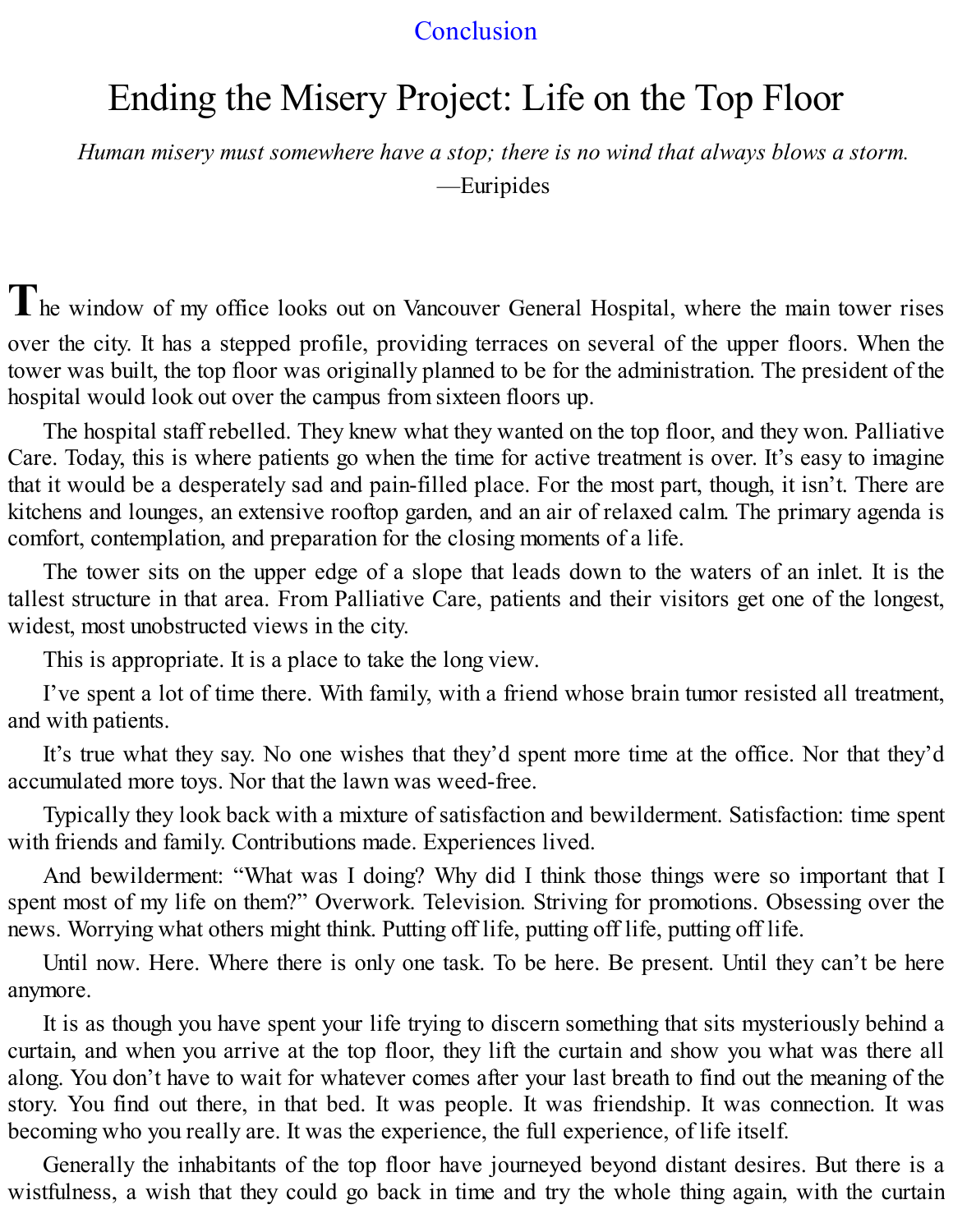raised this time. They can't, but they could teach.

It's a shame, in a way, that the ward is way up there. Maybe it should be in the hospital's lobby, where people could stop by and be reminded. Maybe it should be at an intersection, in a big-box store, on a subway platform. They would look out calmly from their beds and gaze at us. Remember. Remember. You'll be here sooner than you think.

### **The [Causes](#page-5-0) of Misery**

Sit in a therapist's chair for a while. Thirty years, perhaps. Keep a notepad by your side, and list the ways that life can go suddenly, unexpectedly, uncontrollably wrong. It will be a long list and, just when you think you have heard every conceivable form of tragedy and misfortune, someone sits down and gives you four more. Life is difficult and unpredictable. Much of our personal unhappiness will arise from events over which we have little control. This list is what, in the introduction to this little book, we decided to call "Column A."

It is tempting to believe that even our day-to-day unhappiness is of this sort. Things happen, and we react. There's nothing we can do. But if we look carefully, we see that there is also a Column B. These are the downward influences that are at least partially under our own control; the product of our own choices and actions. Hostilities expressed. Flawed impulses obeyed. Addictions fed. Avoidance indulged.

Add Column B to Column A, and you have the weight that we carry on our shoulders. We'd like to believe that it is entirely Column A that weighs us down, and at times, it is. But for most of us, most of the time, Column B contributes just as much. Especially when we add the influence of our thinking: the things we ruminate over, the people we take for granted, the stories about our misfortune that we create in our minds.

We will never shrug off all of that weight. But we can realize that at least some of it is optional.

## **And Now, Ladies and [Gentlemen,](#page-5-0) Please Remove Your Masks**

All right. Here's the wink at last.

You and I both know that you don't really aspire to the goals set out in this book. You've explored the valleys enough. You're looking for the mountaintops instead. So what have we been doing here?

We spend our lives stumbling through the underbrush, trying to find the path to fulfillment, contentment, or, yes, happiness. Most of the time, we know we're not on the trail, but it's devilishly hard to see with any clarity. Now and then, it can be useful to turn around and look in the other direction. By doing so, we can notice the general angle of the route, and we can see how much of the time we have been walking downward instead of up.

In our post-hospitalization depression groups, clients were asked to contemplate what they would do if they wanted to feel worse. This was not a goal any of them truly held. They were desperate to feel better. Just like us, much of the time. They were routinely surprised that the menu of strategies to darken their lives often summed up their daily schedule. It's tempting to strike one's forehead or curse perverse human nature at this realization—or to suspect that evil forces within secretly want us to be miserable.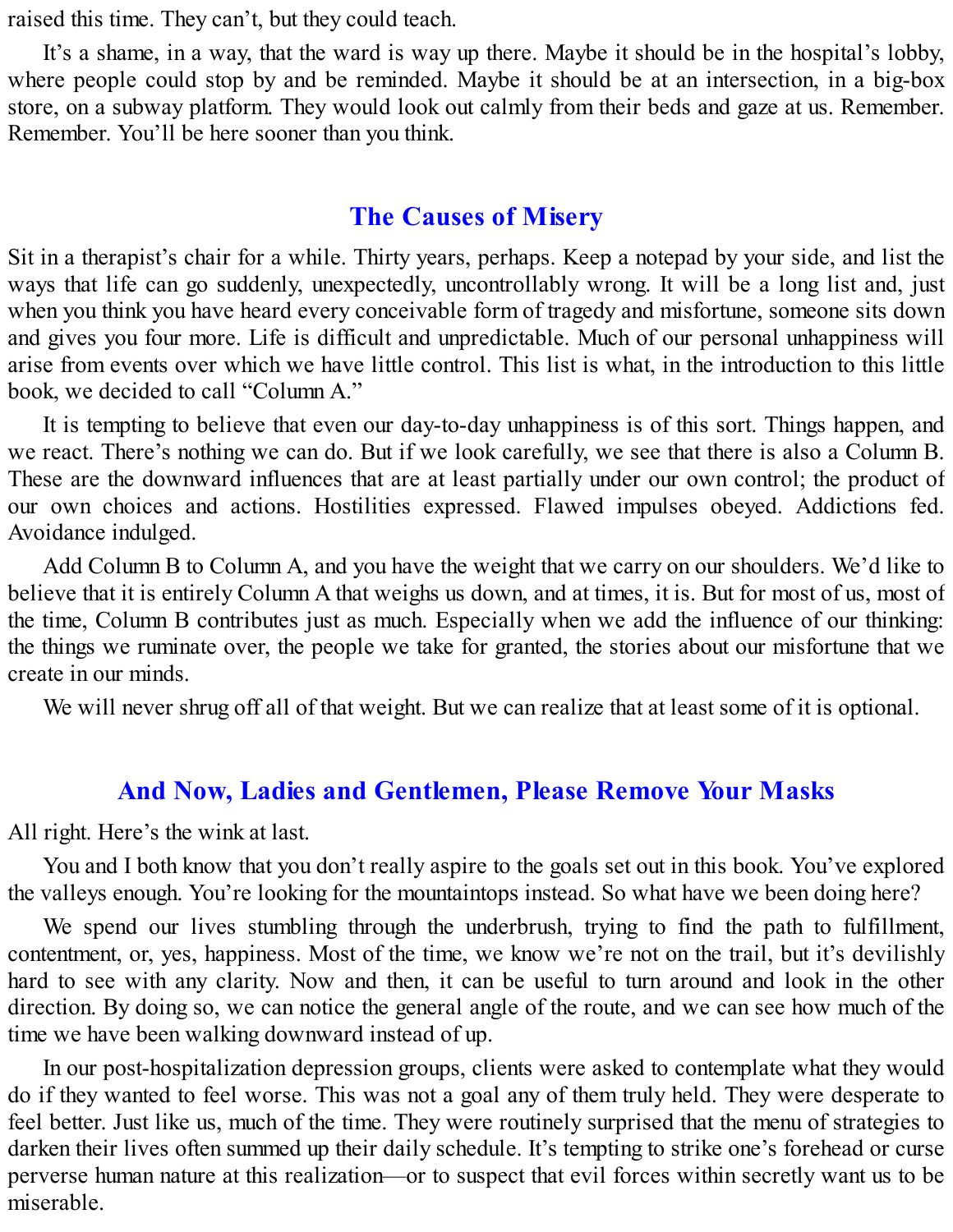They don't. The suite of emotions with which we are equipped try to steer us away from the painful and toward the pleasurable. As far as psychology has been able to determine, we have no instinct toward self-destruction or misery—regardless of what Freud, depression statistics, or the grim nightly news might have to say about it.

So why do we find ourselves behaving so often in a manner that any sane observer could tell us will make us feel worse? There are many factors at play. Let's just consider four of them.

#### **Short [Term,](#page-5-0) Long Term**

Much of the problem lies in the fact that many acts (eating a bowl of chocolate-covered coffee beans, snapping at one's spouse, neglecting to return to work after lunch) have both positive and negative elements that shift over time. We cannot choose a course of action simply because "it makes me feel good." The same act makes us feel both good and bad at different moments.

Avoiding the walk over a high bridge satisfies the phobic's desire not to feel anxiety, but doing so repeatedly tends to reinforce and magnify the fear. Having another drink enhances the experience of the raucous bar but detracts from the pleasure of the following day. The chocolate-covered beans are nice on the tongue, but eating too many of them induces unpleasant anxiety.

Emotional pain, then, often arises when we choose the immediate pleasure over the long-term (and longer-lasting) discomfort that will result. We give ourselves a little boost followed by a deeper dip, then recover by giving ourselves another little boost, and we take another step downward. We pluck roses all along the road into misery, never realizing where we are headed.

## **[Pain-based](#page-5-0) Impulses**

We often think of sadness as an end state—the result of painful experiences or of our own poor judgment. But emotion itself feeds back and influences thought and behavior. When we are feeling low, our motivational matrix shifts dramatically. Our horizon shortens, tempting us to act based on short-term outcomes more than we usually would. "I don't care! I just need to survive the morning."

But the options that seem attractive can morph as well. Ordinarily, a densely packed and unfailingly social restaurant might draw us in. When we are sad or depressed, however, we will feel drawn to our own home, where we can simply thaw out some leftovers and be left in peace. Normally the prospect of a run by the ocean might seem idyllic. When we are overtaken with ennui, such a pursuit may only seem pointless and tiring. The resulting choices—inactivity, isolation, procrastination—often serve only to magnify the intensity of the negative state.

This phenomenon can be so pronounced that I offer it as a general principle to client suffering from misery. *When you are feeling down, the majority of temptations you experience will lead you even lower.*

It is as though our emotions mutiny and jump ship, switching their allegiance to our worst enemy: despair. By following the siren song of their exhortations ("Call in sick and close the curtains, you'll feel better!"), we will only erode our mood further.

Instead, when our mood darkens we need to treat our instincts with suspicion. Usually we will experience relief only when we learn to act against our temptations, often engaging in what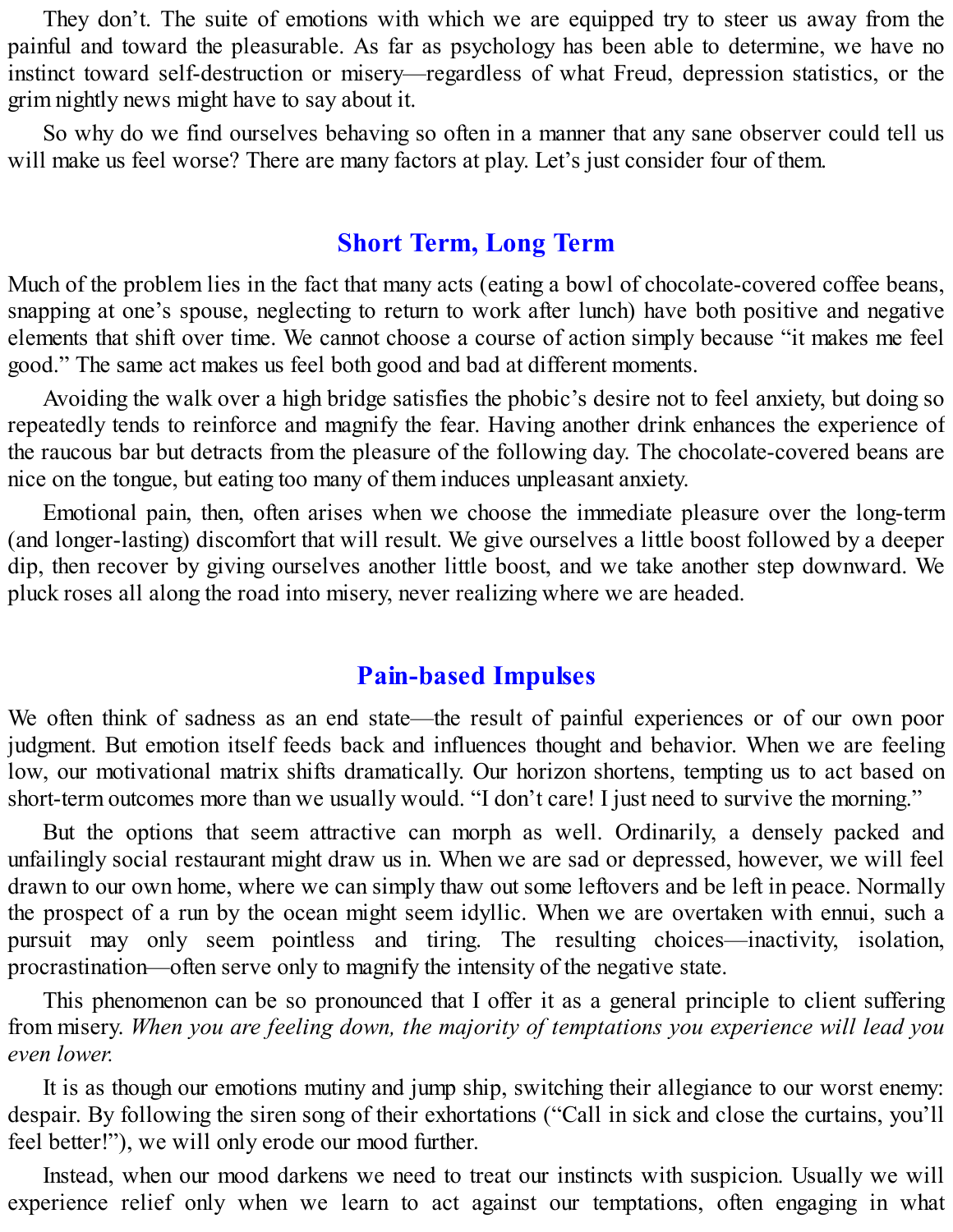psychologist Marsha Linehan (developer of dialectical behavior therapy) calls Opposite Action. We feel tempted to withdraw, and so we approach instead. We feel exhausted, but we use this as our cue to get more exercise. Itching to defend ourselves by attacking others, we instead cultivate compassion. Agitated and antsy, we take ten minutes to sit quietly and meditate.

We notice the impulse, know that it leads downward, and turn right rather than left.

#### **An [Unreliable](#page-5-0) Crystal Ball**

As discussed earlier in this book, psychologist Daniel Gilbert has summarized the literature indicating that humans are remarkably poor at predicting how future actions will affect mood. Basing much or most of our behavior on these predictions, we all too frequently find ourselves worse off than when we began. We sacrifice time with loved ones to pursue ever-larger heaps of money; we liquidate our savings to buy unsatisfying toys; we gamble our marriage on the momentary excitements of an affair.

But what other option do we have? Our predictive abilities may be poor, but surely we have to base our decisions on something. If not on our clouded vision of the future, then on what?

Perhaps the past has much to teach us. Relatively few of our decisions are about entirely novel realms of activity. We can look back over our shoulder at how things have gone for us in similar situations previously. Although a three-week golfing vacation sounds lovely to our overworked self, we can remember past occasions when, after three days of golf, we were bored to tears. When tempted by the aroma of coffee in the evening, we can recall past sleepless hyper-caffeinated nights. While experiencing the longing for a new vehicle, we can remind ourselves how short-lived the high of purchasing the last one was. Admiring the lusty twinkle in the eye of the bike gang member, we can remind ourselves of how previous experiences with such men have turned out.

Experience, as they say, can be a great teacher. But only if it is invited into the room and asked what it knows. It dresses dowdily, however, and often seems a bit too sober and dull. Not nearly as sexy or exciting as the scantily clad future, which beckons to us with such promise. Learning from experience—one of the prime pillars of wisdom—means turning away from our illusions and taking a clear-eyed look at the past.

#### **A Culture with an [Agenda](#page-5-0)**

While we are contemplating how to arrange a happy and contented future for ourselves, we sit surrounded by our culture. The culture makes suggestions and threatens us with expulsion if we do not obey. Indeed, one way of defining a culture is by its set of ideas about how to live or have a good life. We have no shortage of advice on the matter. It can be instructive to spend an entire day listening intently for the messages the culture gives us about how to be happier—and then to analyze each one to see whether it is accurate.

One of the main problems we face is that, although many of our culture's messages are framed as ways to enhance our lives, very few of them are actually designed with that outcome in mind. Messages are formulated and delivered with other intentions. Chief among these is the aim of selling products of various kinds. If you buy this dish soap, you will be as cheerful as the househusband in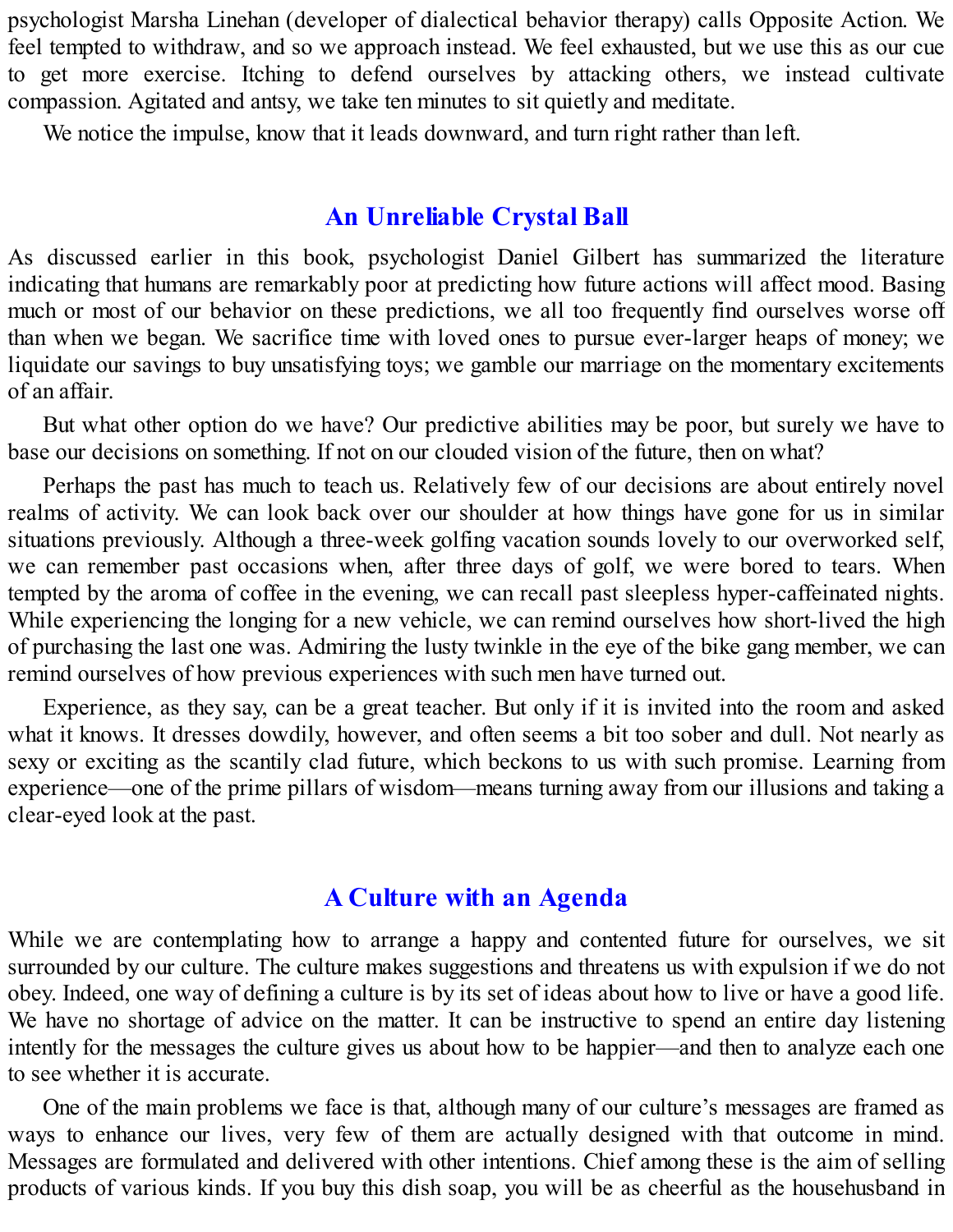the advertisement. If you watch this television news program (and its commercials) you will be better informed about the world. If you vote for this candidate, a virtual paradise on Earth will be founded, and corruption will forevermore be a thing of the past.

Messages from other sources tempt us with insider knowledge that will make us part of a select group. Adopt these beliefs, and your place in the afterlife will be assured. Learn about various conspiracies, and the veils of illusion will fall from your eyes. Simultaneously, the conversion of another acolyte will serve to reassure your informants that they themselves are on the right track and not, after all, deluded.

Messages from our own social tribes, while typically well intentioned, may simultaneously have the agenda of shaping our behavior to suit other needs—whether or not this is intended or realized by those delivering them. If we go into law, we may satisfy our father's long-held but never-realized ambition to be a lawyer. If we lose weight, we may help our cousin put to rest her suspicion that her own obsession with appearance is unhealthy. If we conform socially, physically, and professionally, we can reassure our peers that they have made the right decisions—and compromises—in their own lives.

The result is that the messages we hear almost always have a dual intent. The surface message is usually "Here's how to be happier," but the hidden and hard-to-discern intent skews the message. Unless we are able to divine and evaluate the alternative motives, the message itself may take us in the wrong direction.

For all of these reasons, we frequently find ourselves walking the trail from misery to fulfillment, but in the wrong direction. We can attribute this to our self-destructiveness, or to the death instinct, or to secondary gain, or simply to being stupid. But these explanations are generally untrue and serve only to obscure the real forces that lead us astray.

Far better than insulting ourselves or forcing ourselves to feel guilty or foolish is to adopt a posture of detached interest. Rather than panicking, we can simply sit back and notice, calmly, that we are once again in a position of deep emotional discomfort. It has visited us before, this feeling. The very fact that we recognize it tells us that we survived it the last time it stopped by. This means we are most likely to survive it this time as well. No need to fear it. Just as we might notice that our keys are missing and calmly retrace our steps since we last saw them, we can think back and see whether any of our own actions or ways of thinking may have helped bring us to this unwelcome destination.

One of the best strategies for cultivating this ability is to do just what you have been doing as you have been reading this book. Imagine that, for some perverse reason, you wanted to feel worse, not better. What would you do? What have you done in the past? How effective has that been at lowering your mood?

One of my earliest therapy supervisors succinctly told me the point of insight-oriented psychotherapy. Psychological defenses against reality work well only if they operate outside conscious awareness. Once you become aware of them and can see them operating, they lose much of their effectiveness. If you know that you are denying reality, it becomes more difficult to do so.

The same can be said of the mental distortions identified by cognitive therapists: they work best when we aren't paying attention. Once we know that we routinely engage in black-and-white thinking, the shades of grey slip into view. If we know we are catastrophizing, the milder and less melodramatic reality becomes apparent.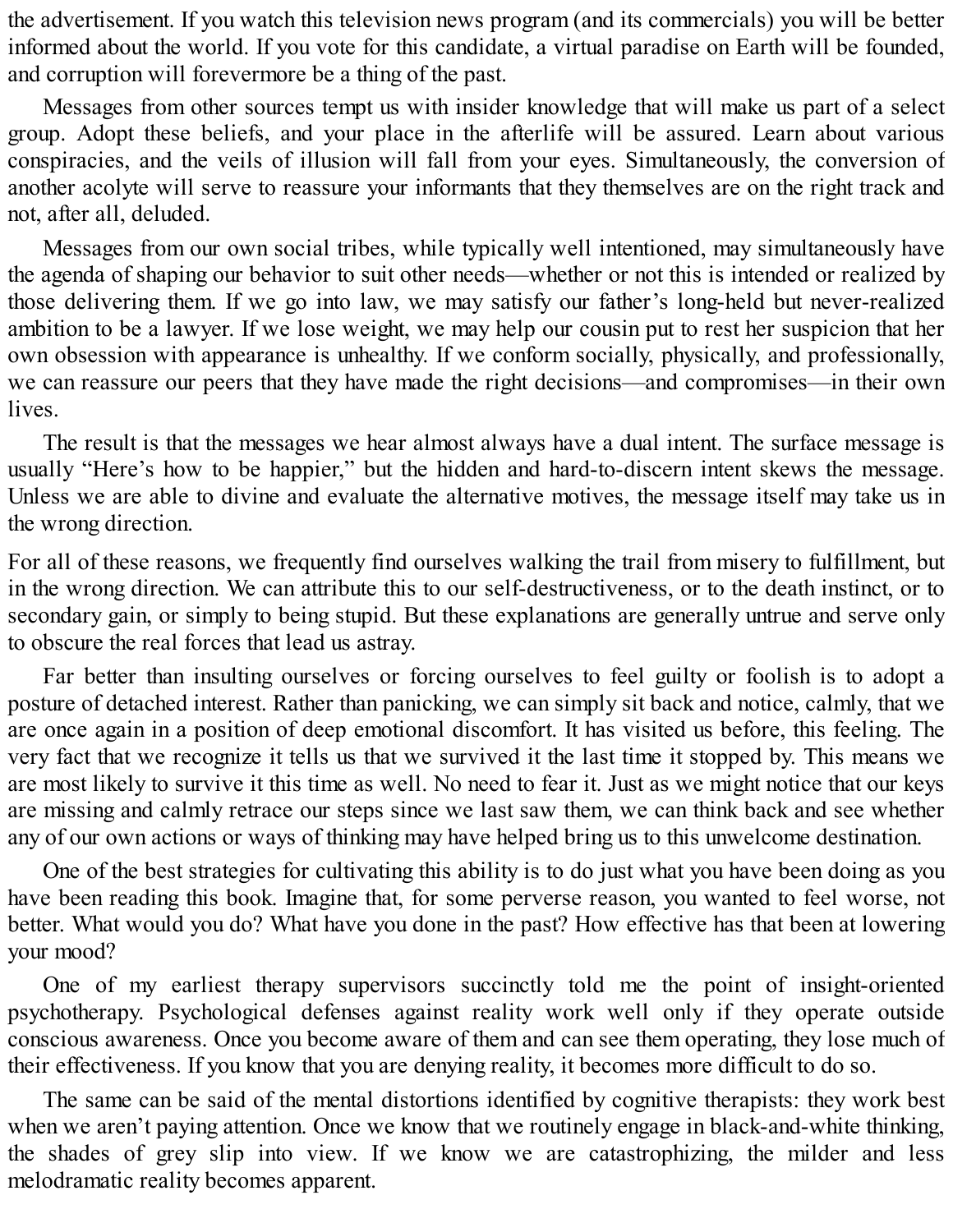Similarly, we can develop an awareness of our own faulty wiring that gets activated when we search for comfort and fulfillment. By understanding our favored paths downward—and where they lead—we can catch ourselves before we set out. Failing this, we can notice when we are marching in the wrong direction. Rather than responding with confusion (*Wait—why isn't this working?*), we can sit back with amused recognition and gently turn ourselves around. *Ahh, right. You've been here before, old friend. Let's go the other way.*

The path upward is almost always more challenging to take than the descending route. The ladders are not so easy as the snakes. But the ladders lead to the sunlight and a lovely, expansive view.

#### **Some [Advice,](#page-5-0) At Last**

How can you make use of the material in this book? One method is to rate your own performance in recent years on the various misery-inducing strategies described in the preceding chapters. You might use a scale from 1 to 10, where 1 would mean "I never do this" and 10 would mean "I seem to do this constantly." Notice the items for which you give yourself more than 1 point. These are ways that you may inadvertently be serving your misery more than your best and happiest self.

Ask yourself what the upward path might look like. How could you get yourself onto it? For example, perhaps when life deals you a series of blows, you typically find yourself gorging on junk food—which serves only to make you feel ill and bloated. The temptation has been there in the past and will probably return next time as well. Rather than simply hoping that this doesn't happen, what could you do to intervene when it does?

You can also monitor your external stresses—the elements of life that are beyond your control and make a point of taking note when they come at you too hard or too quickly. Knowing your attraction to junk food at such times, you could increase your vigilance for impulse purchases at the grocery store, making more of a point of keeping to your shopping list. You could buy snack food that will do you less harm or that you do not find quite so tempting. You could also give yourself permission to go out for fast food now and then—but perhaps not quite as often as your impulses might dictate.

In many cases, this will involve putting the brakes on the downhill slide. But you can also push yourself to turn around and move toward a happier state instead. You could make a point of taking time to cook healthy meals. You could ensure that you have a set of recipes, clearly bookmarked and accessible, that you know how to make. You could treat yourself to dinners out at restaurants that you know serve healthy food. And you could make yourself walk to them.

If, when feeling down, you notice that you compare yourself unfavorably against others more than usual (see lesson 23, "Measure Up and Measure Down"), use this knowledge. Knowing that you will be tempted to avoid social occasions, you could swim against the tide and push yourself to attend them instead. Maintain an awareness of the impulse to find high outliers (the best looking, the most successful, the funniest, the most knowledgeable) alongside whom you can make yourself feel deficient. Notice your mind searching them out. No need to chastise yourself for it. Take note of the characteristics (height? athletic ability? income?) that are most magnetic and potent.

Then, very deliberately, measure yourself against the entire group, not just that outlier. And give yourself permission to score in the bottom 10 percent on at least some variables without fleeing. To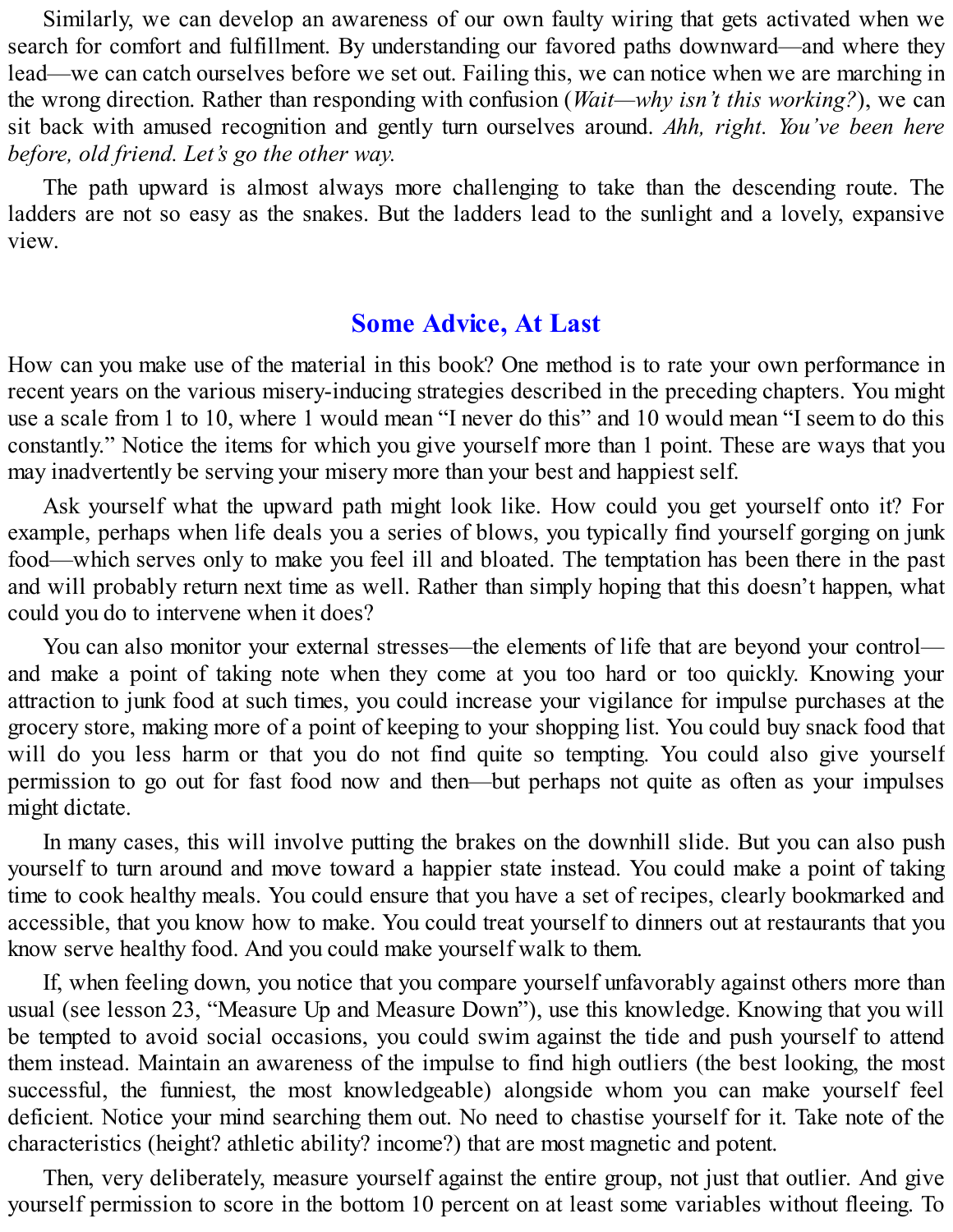the degree you are able, turn the coin of envy over to its flip side: admiration. Forgive yourself for finding this difficult. Then do it again. These muscles, long unused, will protest at first but can strengthen with practice.

For each of your most prominent downward temptations, develop a plan to arrest the slide and turn in the opposite direction. Do not attempt to put these plans into effect all at once. Spreading your efforts across too many fronts is itself a trap. Work on no more than two or three tendencies at a time. When they become a bit easier (no one ever fully masters or erases them), take on new ones.

When you know there are temptations that are simply too powerful to resist, simply acknowledge the choice point that you are sliding past.

- *I know that isolating won't help.*
- *Someday I want to wear that bright purple outfit, but tonight I'm choosing the brown.*
- *I'm going along with this demand from my brother, but I do have the right to say no.*

Do so in an accepting manner. It is a choice. You have the right to make the choice you have made, and you have only so much strength to push for change. But by becoming increasingly aware of the fork in the road, you lay the groundwork for someday taking the other path. You can also feel less helpless in the face of your own negative emotions. *Well, I knew that watching television all night wasn't a solution, and it wasn't. I know that even more now.*

We will not eliminate negative emotion from our lives. Some pain is caused by our own actions or ways of thinking. Much is not.

A young intern I once supervised had led a fortunate life. She had never failed at anything significant. She had never attended a funeral. She had never been dumped. When she saw depressed people she found their despair hard to grasp. What was their problem? Life just didn't seem to be so difficult.

I took a page from therapists of the past and asked her what she most wanted for herself—what she would ask for if given a single selfish wish. She hesitated, but she agreed with my suggestion that she might ask for a long, long life with no significant illness. "A great wish," I said. "But notice what happens if it's granted. You will outlive everyone you ever loved. Your parents, siblings, your spouse, your children. Every home will fall into disrepair and decay. Having gained a long life, you will lose or bury everything that means anything to you. And that's what happens if you get your wish! If you don't, then everyone says goodbye to you instead, and you lose them anyway."

This, needless to say, she found a bit of a downer. But she could see that there is, behind all the joy and fun of life, an essential element of sadness and impermanence. Life is inherently difficult. Though it had not, as yet, been so for her, it would be eventually. None of us escapes that reality. We will feel sadness, grief, loss, fear, and every other challenging emotion.

But we will also live our lives in such a way as to make them more difficult and less fulfilling than they really need to be. This small book is designed to help identify some of the ways that we might do so. By becoming conscious of them, we may find it just a little bit easier to take the other road. Perhaps, as a result, the barriers that prevent us from fully developing our contributions to the world will become a little less daunting. I hope that you have found it useful.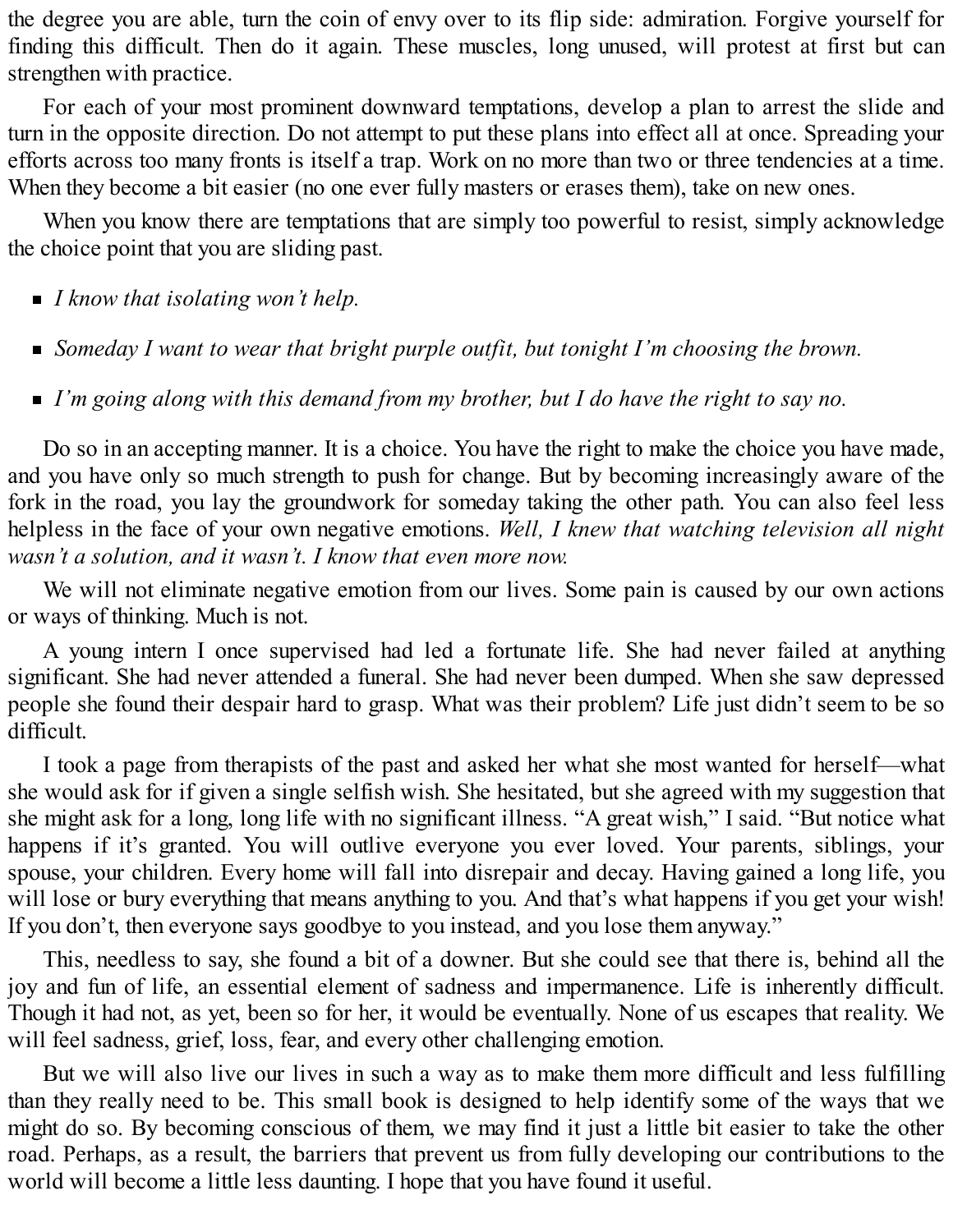Or maybe you were serious. You hopped this bus tour of hell genuinely hoping we would take you there. If so, good news: our tour has concluded. We have arrived. Please check your seats and take your belongings with you as you leave the bus. Stay as long as you like.

No need to put your coat on. It's warm out there.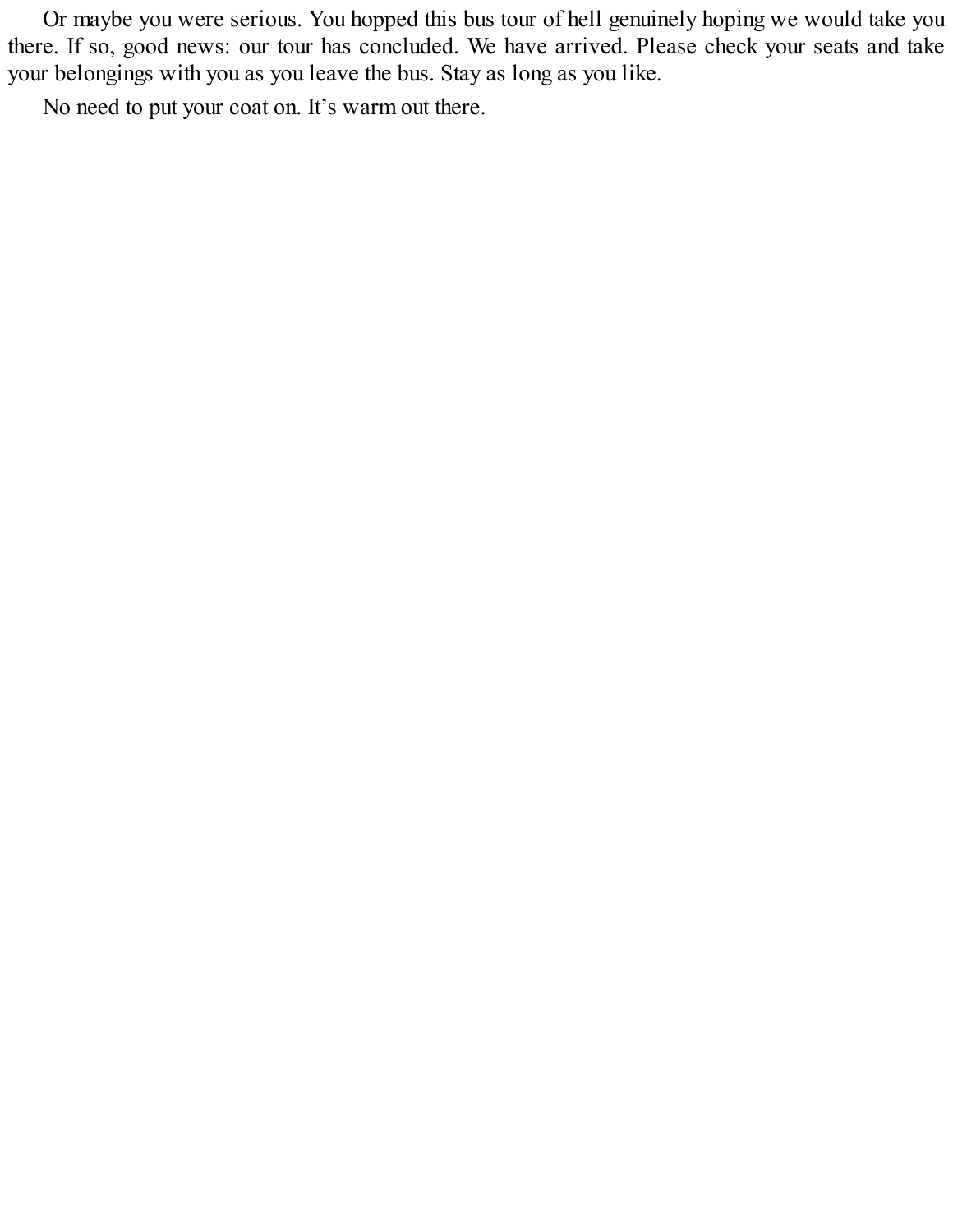# [Acknowledgments](#page-5-0)

This book arises from a talk I first gave at Psychology Salon, Changeways Clinic's lecture series for the public. Many thanks to the staff and organizers at Vancouver Public Library for hosting us. I would also like to thank the many participants at these talks who completed our surveys about the techniques they would use if, for some perverse reason, it was their goal to become unhappy.

My chief thanks in this book must go to my clients over the years, who have struggled mightily with a variety of concerns, chief among them clinical depression. They have shown the nature of true courage and have educated me much more than I have educated them. Their tolerance for somewhat unorthodox ideas, including the \$10 Million Question, has been remarkable.

This strange project obviously runs the risk of trivializing depression and the very real pain that people experience. I hope that I have managed to make it absolutely clear that this is not my intent. We all find ourselves accidentally sabotaging our own happiness. Inevitably, my primary model for this tendency has been myself.

This book took shape against a backdrop of multiple conversations with friends and colleagues, including the psychologists at Changeways Clinic—Martha Capréol, Adrienne Wang, Anne Howson, Lindsey Thomas, Nancy Prober, Ekin Blackwell, Suja Srikameswaran, and Quincy-Robyn Young. Our clinic staff, chiefly Emily Wilson and Heather Cowie, held the fort, took over administration, juggled referrals, and organized talks and programs. Colleagues Dan Bilsker and Susan Mackey-Jamieson provided thoughts and feedback over dinner.

The great people at New Harbinger Publications have been extremely helpful in the preparation of the book. Thanks go to Melissa Kirk, Nicola Skidmore, Vicraj Gill, and Jennifer Eastman for their invaluable suggestions and tireless work on the manuscript. Thanks also to Michael Clark for his translation of lines from Dante's *Inferno*.

The book was written for the most part at a rural retreat in British Columbia. Many thanks to friends, relatives, and other guests who were tolerant enough to allow me to vanish for hours at a time. Yes, I heard the lawnmower and it was music to my ears. My chief support (and Buddhist encyclopedia), as with all of these writing projects, has been Geoff B, without whom the light might never shine.

Life has unexpected heartbreak and unpredictable joy. Some family members are with us from the beginning. Others appear on the journey. B, it was and is an honor.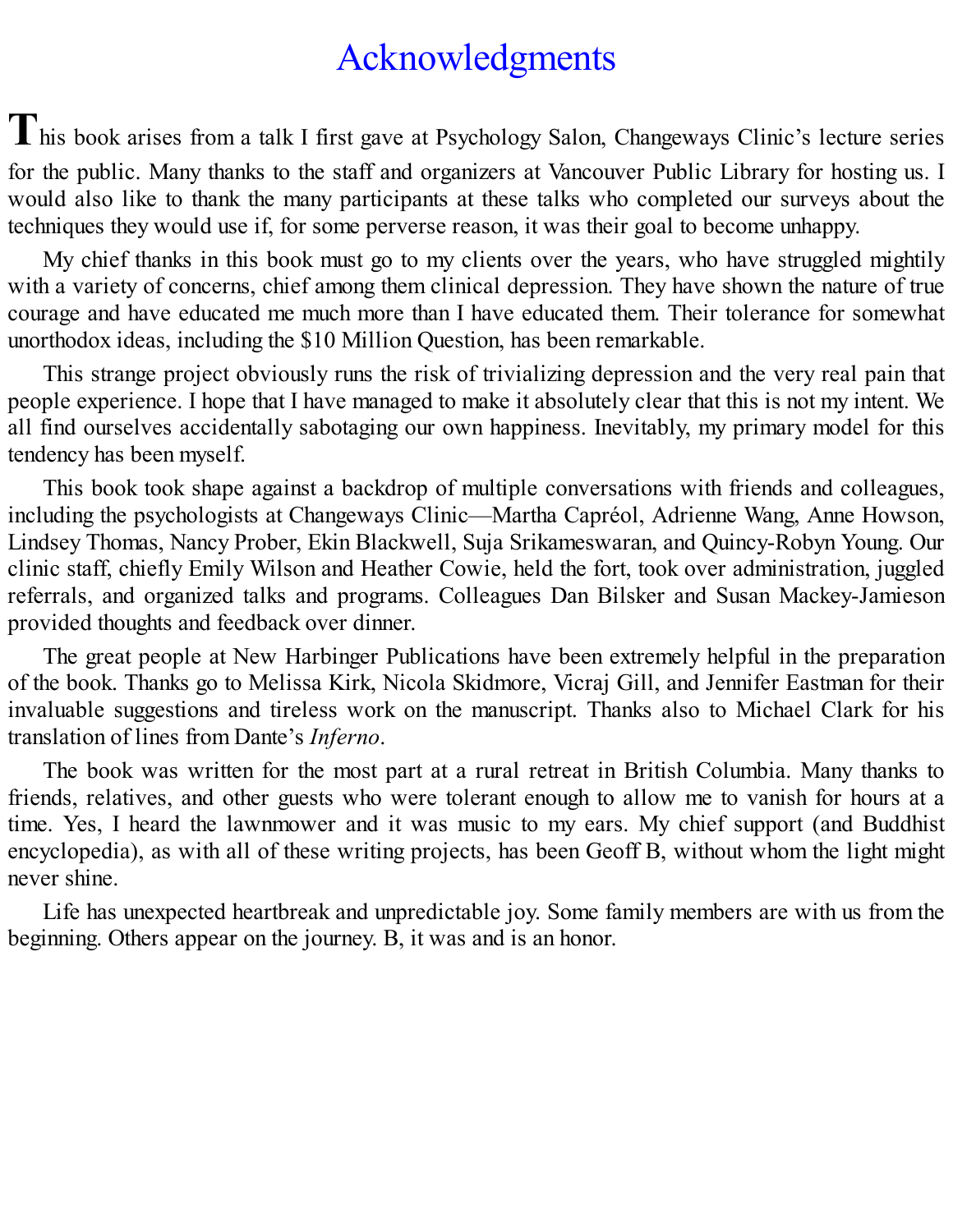# **[Notes](#page-5-0)**

- A. A. Berlin, W. H. Kop, and P. A. Deuster, 2006. "Depressive Mood Symptoms and Fatigue After Exercise Withdrawal: The Potential Role of Decreased Fitness," *Psychosomatic Medicine* 68: 224–30.
- J. A. Blumenthal et al., 1999, "Effects of Exercise Training on Older Patients with Major Depression," *Archives of Internal Medicine* 159: 2349–56.
- NPD Group, 2010, *Gamer Segmentation 2010 Report*, May.
- Alain de Botton, 2009, *The Pleasures and Sorrows of Work* (London: Penguin).
- Dante Alighieri, *The Divine Comedy,* vol. 1, *Inferno,* canto 5, lines 121–23, trans. Michael Clark.
- P. L. Hewitt and G. L. Flett, 1991, "Dimensions of Perfectionism in Unipolar Depression," *Journal of Abnormal Psychology* 100: 98– 101.
- United Nations, 2014, *World Urbanization Prospects: The 2014 Revision, Highlights*. Department of Economic and Social Affairs, Population Division.
- Plutarch, 1920, *Lives,* vol. 9, *Pyrrhus,* 21.9.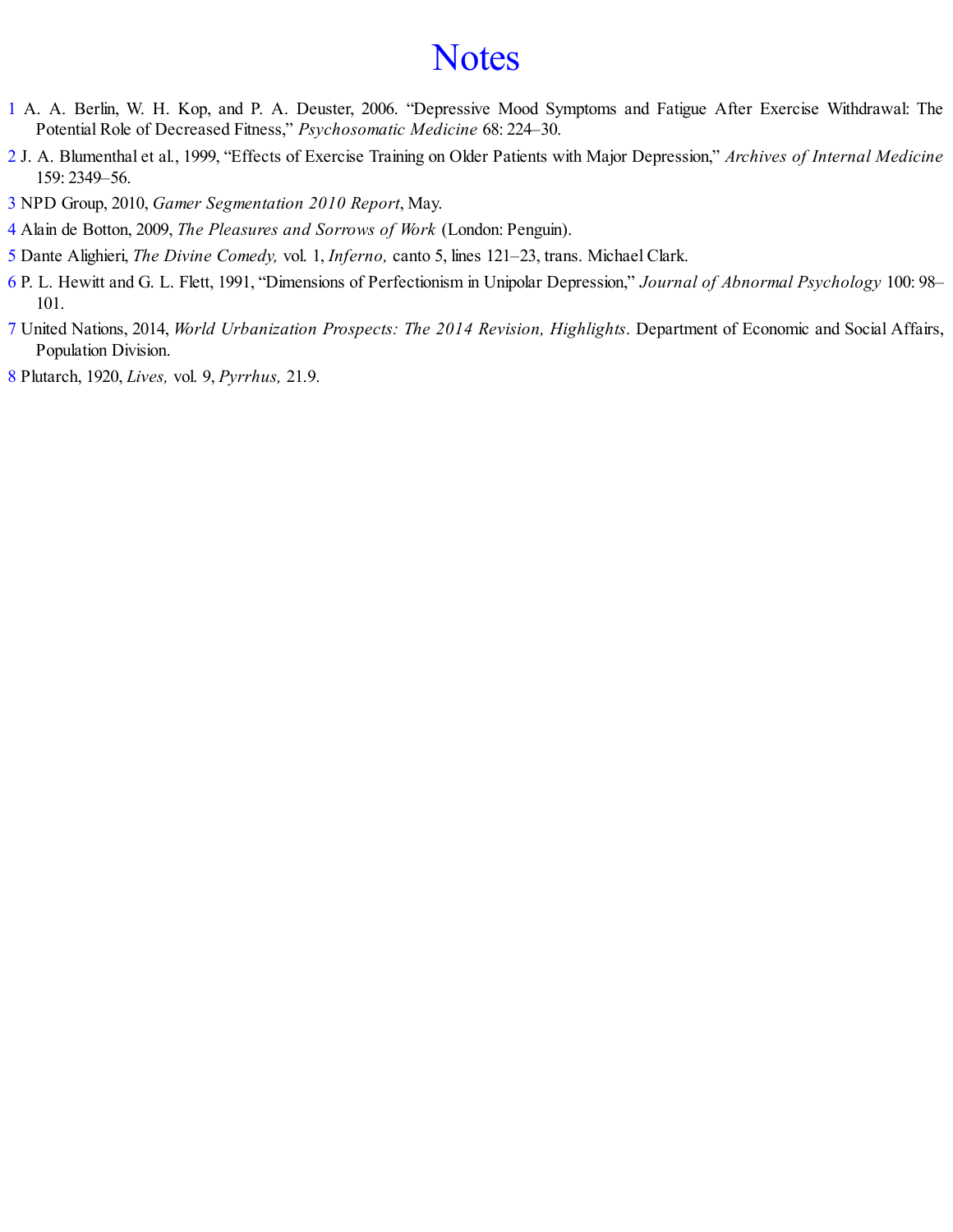# [References](#page-5-0) and Additional Reading

- Abramson, L. Y., M. E. P. Seligman, and J. D. Teasdale. 1978. "Learned Helplessness in Humans: Critique and Reformulation." *Journal of Abnormal Psychology* 87: 49–74.
- Alighieri, D. *The Divine Comedy*. Volume 1, *Inferno*.
- Berlin, A. A., W. H. Kop, and P. A. Deuster. 2006. "Depressive Mood Symptoms and Fatigue after Exercise Withdrawal: The Potential Role of Decreased Fitness." *Psychosomatic Medicine* 68: 224–30.
- Blumenthal, J. A., M. A. Babyak, K. A. Moore, W. E. Craighead, S. Herman, P. Khatri, et al. 1999. "Effects of Exercise Training on Older Patients with Major Depression." *Archives of Internal Medicine* 159: 2349–56.
- Centre for Well-Being. 2012. *The Happy Planet Index: 2012 Report*. London: New Economics Foundation. http://www.happyplanetindex.org.
- Crisp, Q. 1968. *The Naked Civil Servant*. New York: HarperCollins.
- ———. 1975. *How to Have a Lifestyle*. London: Cecil Woolf Publishers.
- Currie, J. 2005. *The Marketization of Depression: The Prescribing of SSRI Antidepressants to Women*. Toronto: Women and Health Protection.
- De Botton, A. 2004. *Status Anxiety*. London: Penguin.
- ———. 2009. *The Pleasures and Sorrows of Work*. London: Penguin.
- Doll, R., R. Peto, J. Boreham, and I. Sutherland. 2004. "Mortality in Relation to Smoking: 50 Years' Observations on Male British Doctors." *British Medical Journal* 328: 1519.
- Ehrenreich, B. 2009. *Bright Sided: How Positive Thinking Is Undermining America*. New York: Metropolitan Books.
- Ferguson, W. 2002. *Happiness*. Toronto: Penguin Canada.
- Fredrickson, B. 2009. *Positivity*. New York: Crown.
- Gilbert, D. 2006. *Stumbling on Happiness*. New York: Random House.
- Healy, D. 2004. *Let Them Eat Prozac: The Unhealthy Relationship Between the Pharmaceutical Industry and Depression*. New York: New York University Press.
- Hewitt, P. L., and G. L. Flett. 1991. "Dimensions of Perfectionism in Unipolar Depression." *Journal*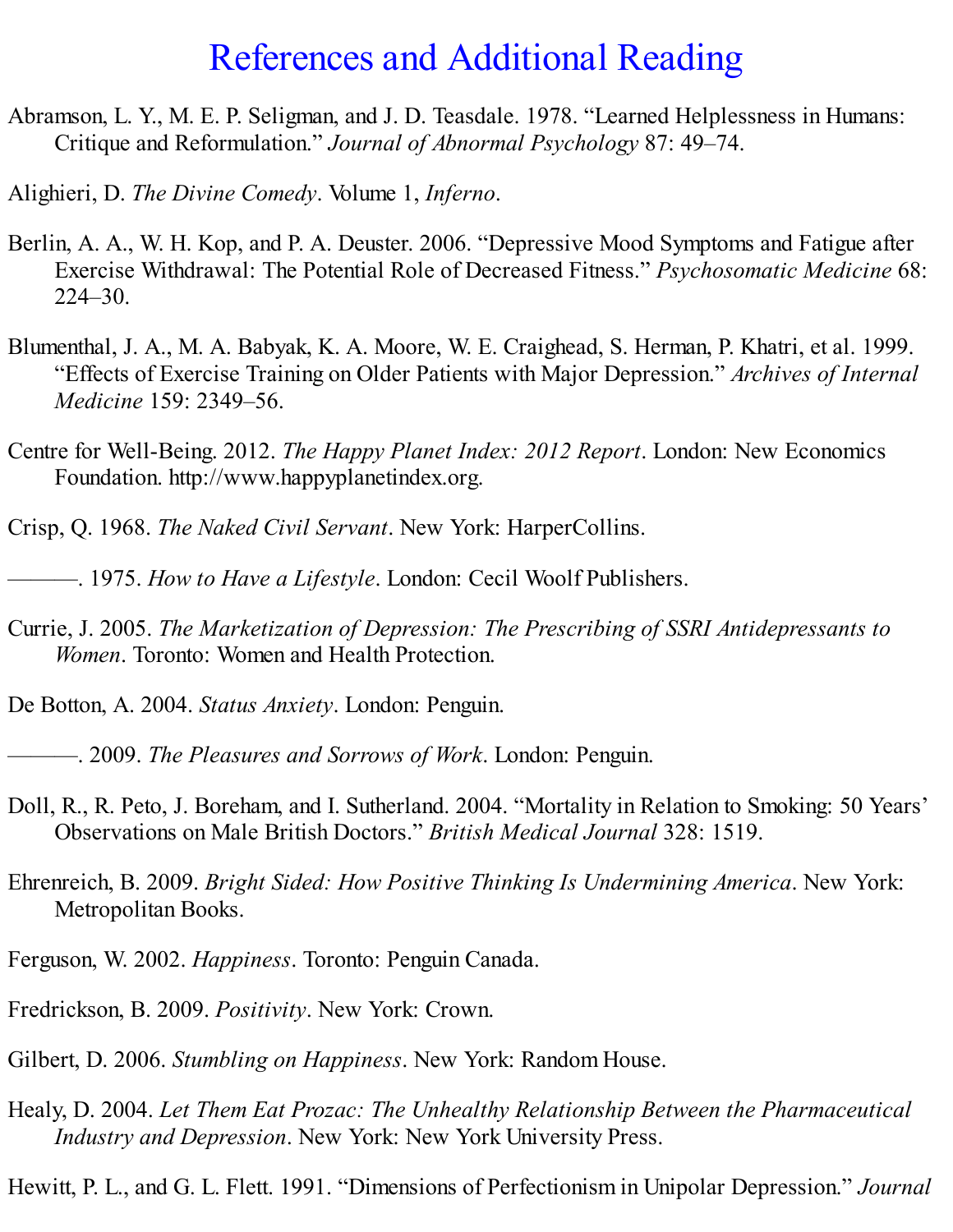*of Abnormal Psychology* 100: 98–101.

- Hollis, J. 1993. *The Middle Passage: From Misery to Meaning in Midlife*. Toronto: Inner City Books.
- Kirsch, I. 2009. *The Emperor's New Drugs: Exploding the Antidepressant Myth*. London: The Bodley Head.
- Koerner, K., and M. M. Linehan. 2011. *Doing Dialectical Behavior Therapy: A Practical Guide*. New York: Guilford.
- Lewis, C. S. 1946. *The Great Divorce*. New York: The Macmillan Company.
- Nielsen Company. 2013. *Free to Move Between Screens: The Cross-Platform Report, March 2013*. New York: The Nielsen Company.
- NPD Group. 2010. *Gamer Segmentation 2010 Report*. May.
- Otto, M., and J. Smits. 2011. *Exercise for Mood and Anxiety: Proven Strategies for Overcoming Depression and Enhancing Well-Being.* New York: Oxford University Press.
- Paterson, R. 2000. *The Assertiveness Workbook: How to Express Your Ideas and Stand Up for Yourself at Work and in Relationships*. Oakland CA: New Harbinger Publications.
- Plutarch. 1920. *Lives.* Vol. 9, *Demetrius and Antony; Pyrrhus and Caius Marius.* Translated by B. Perrin. Cambridge, MA: Harvard University Press.
- Pratt, L. A., D. J. Brody, and Q. Gu. 2011. *Antidepressant Use in Persons Aged 12 and Over: United States, 2005–2008.* NCHS data brief, no 76. Hyattsville, MD: National Center for Health Statistics.
- Putnam, R. D. 2000. *Bowling Alone: The Collapse and Revival of American Community*. New York: Simon & Schuster.
- Sartre, J.-P. 1989. *No Exit and Three Other Plays*. New York: Vintage.
- Savage, D. 1998. *Savage Love: Straight Answers from America's Most Popular Sex Columnist*. New York: Plume.
- United Nations. 2014. *World Urbanization Prospects: The 2014 Revision, Highlights.* Department of Economic and Social Affairs, Population Division.
- World Health Organization. 2008. *The Global Burden of Disease: 2004 Update*. Geneva: World Health Organization.

**Randy J. Paterson, PhD**, is director of Changeways Clinic, a private psychology practice in Vancouver, BC, Canada. He is author of *The Assertiveness Workbook* and *Your Depression Map*, and